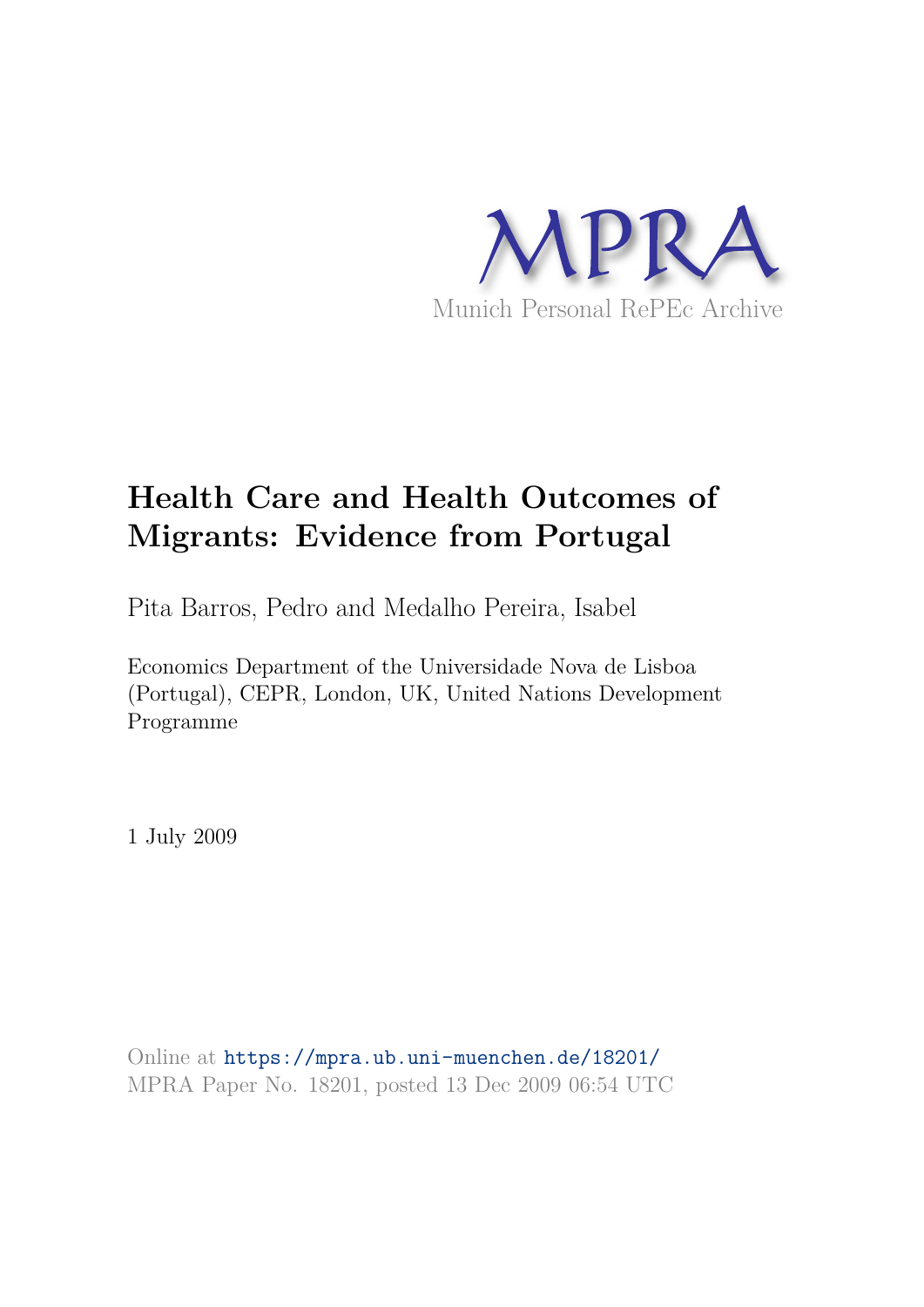

# Human Development Research Paper 2009/28 **Health Care and Health Outcomes of Migrants: Evidence from Portugal**

Pedro Pita Barros and Isabel Medalho Pereira

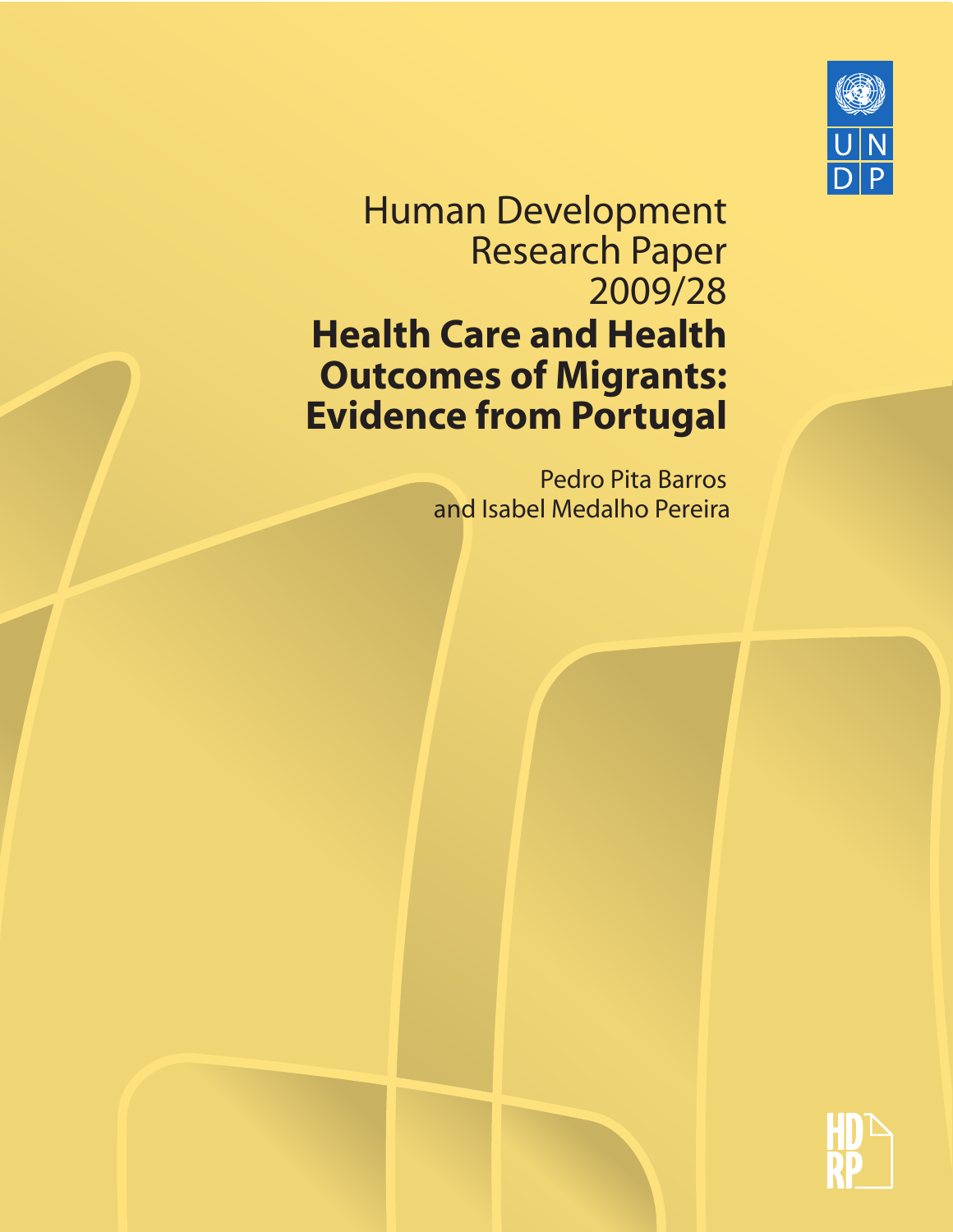

United Nations Development Programme Human Development Reports Research Paper

July 2009

Human Development Research Paper 2009/28 **Health Care and Health Outcomes of Migrants: Evidence from Portugal**

> Pedro Pita Barros and Isabel Medalho Pereira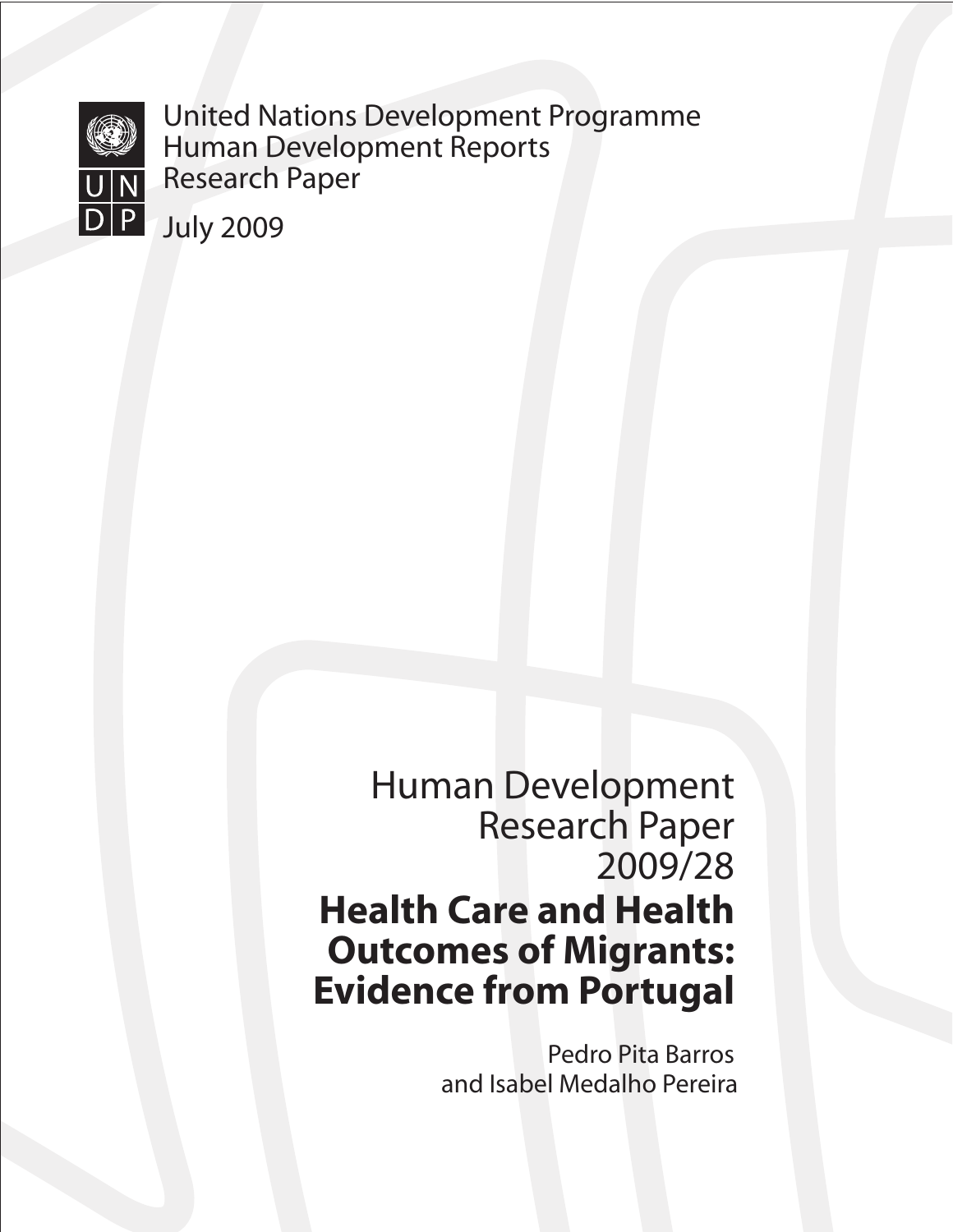United Nations Development Programme Human Development Reports Research Paper 2009/28 July 2009



# Health Care and Health Outcomes of Migrants: Evidence from Portugal

Pedro Pita Barros

and Isabel Medalho Pereira

Pedro Pita Barros is a Professor at the Economics Department of the Universidade Nova de Lisboa (Portugal) and a research fellow of CEPR (London, UK). E-mail: ppbarros@fe.unl.pt.

Isabel Medalho Pereira is a policy specialist at the Human Development Report Office (UNDP) and a research collaborator of CEFAGE (Evora, Portugal). E-mail: isabel.pereira@undp.org.

Comments should be addressed by email to the author(s).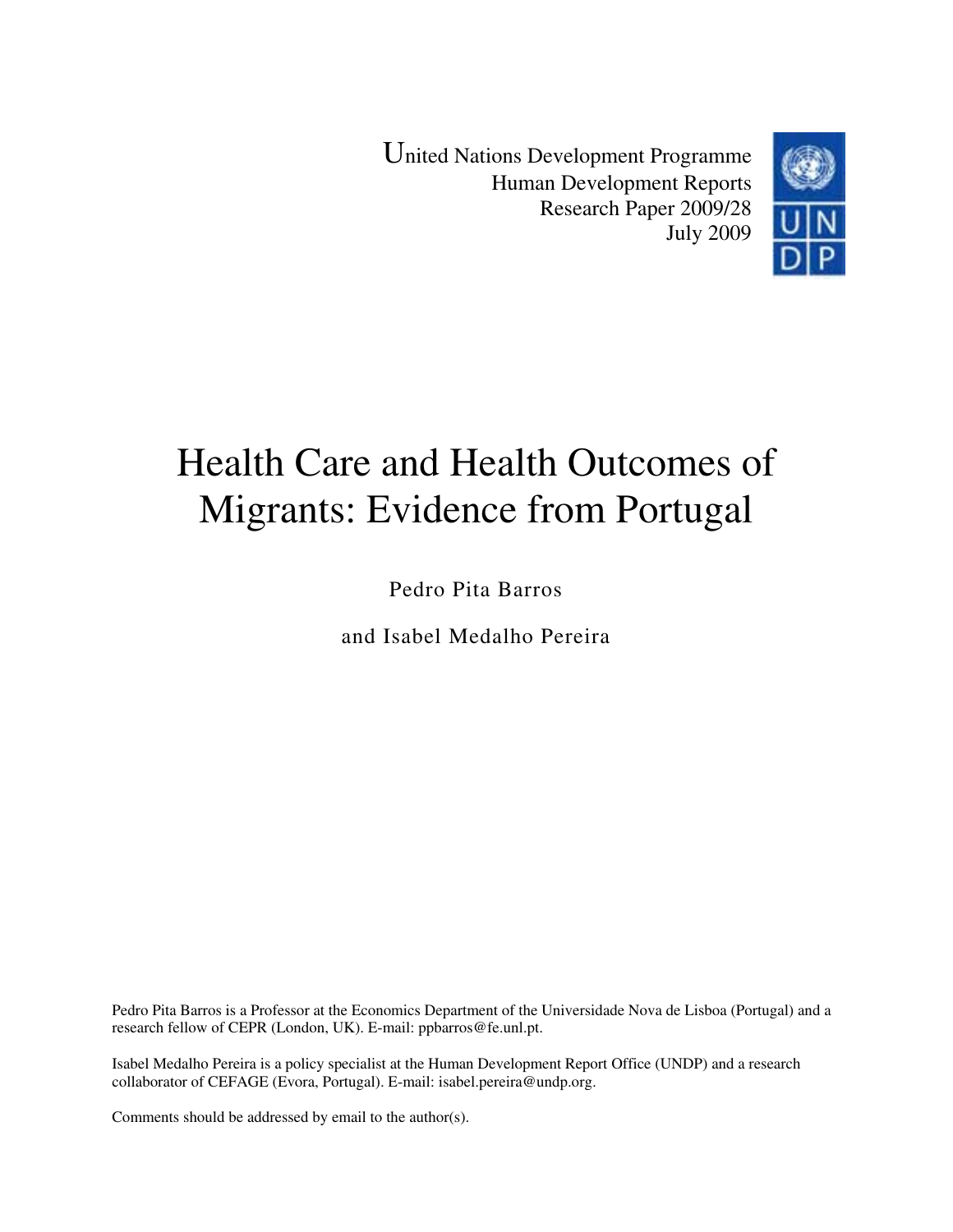# Abstract

This paper studies the performance of immigrants relative to natives, in terms of their health status, use of health care services, lifestyles, and coverage of health expenditures. We base the analysis on international evidence that identified a *healthy immigrant effect*, complemented by empirical research on the Portuguese National Health Survey. Furthermore, we assess whether differences in health performance depend on the personal characteristics of the individuals or can be directly associated with their migration experience.

Keywords: Migration, health status, health care, healthy immigrant effect, Portugal.

The Human Development Research Paper (HDRP) Series is a medium for sharing recent research commissioned to inform the global Human Development Report, which is published annually, and further research in the field of human development. The HDRP Series is a quickdisseminating, informal publication whose titles could subsequently be revised for publication as articles in professional journals or chapters in books. The authors include leading academics and practitioners from around the world, as well as UNDP researchers. The findings, interpretations and conclusions are strictly those of the authors and do not necessarily represent the views of UNDP or United Nations Member States. Moreover, the data may not be consistent with that presented in Human Development Reports.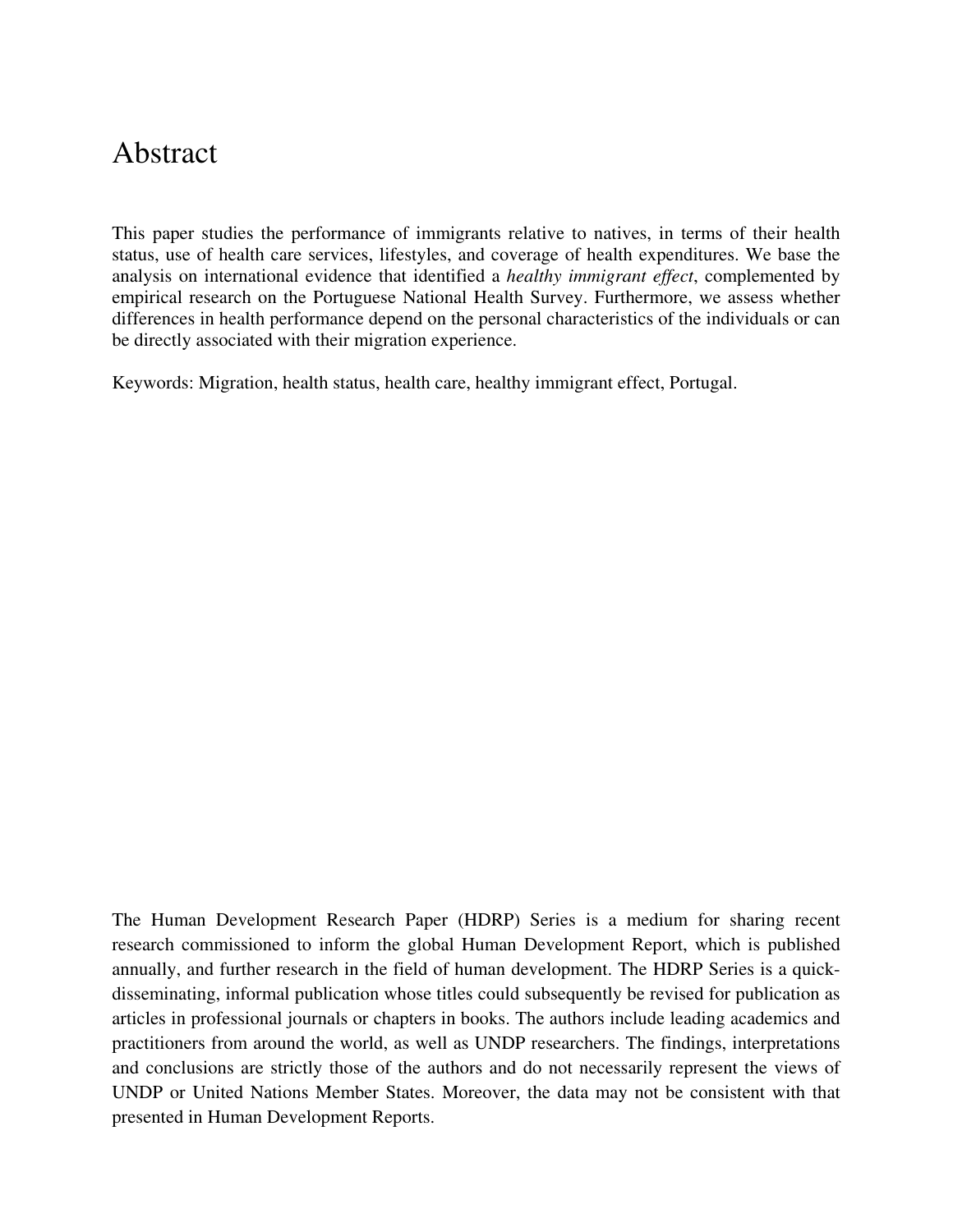## **1. Introduction**

Do immigrants have different health needs when compared to natives in a host country? In particular, do immigrants have a different health status to natives and, if yes, in what dimensions? Is it possible to identify different patterns of usage of health care services in the destination place and of the coverage of health-related expenditures? Are there visible distinctions in lifestyles, and in preventive and risky health behaviours undertaken by immigrants? The answer to these questions lacks comprehensive evidence, but is essential to design informed policies on one of the most key determinants of the pattern and quality of an individuals' life, their health. This paper tries to contribute to the debate, adding new empirical and sound evidence from a developed net migration receiving country, Portugal.

The right to health is recognized by many international law treaties and conventions (e.g., Universal Declaration of Human Rights; International Covenant on Economic, Social and Cultural Rights; the International Convention on the Protection of the Rights of All Migrant Workers and Members of their Families) ratified by many countries around the world. In practice, however, it is still not clear whether this right, if fully implemented and in equal terms between foreigners and nationals in a country, is in proportion to their needs. So far there have been some country and regional cases addressing this theme. In this paper, we not only review some of the cases, but we also add evidence from a comprehensive, nationwide survey applied to residents in Portugal from 2005-2006. Portugal is an interesting case study for two main reasons. First, because so far no other similar research has been done with such large population scope for this country. Second, Portugal defines the right to health in its constitution, has an universal and public health care system available to all residents, regardless of their nationality, legal status, or economic situation. Still, it may be possible that under such context of formal accessibility, there are less visible but real barriers to immigrants. This paper tries to fill the gap, providing answers to the questions posed in the previous paragraph, by documenting differences in health status and practices across different immigrant groups in Portugal.

On immigrants' health outcomes, some patterns have been identified in the literature. The first one relates with a *healthy immigration effect*, according to which immigrants are healthier than natives in the destination country, with similar personal characteristics (e.g., Antecol and Bedard,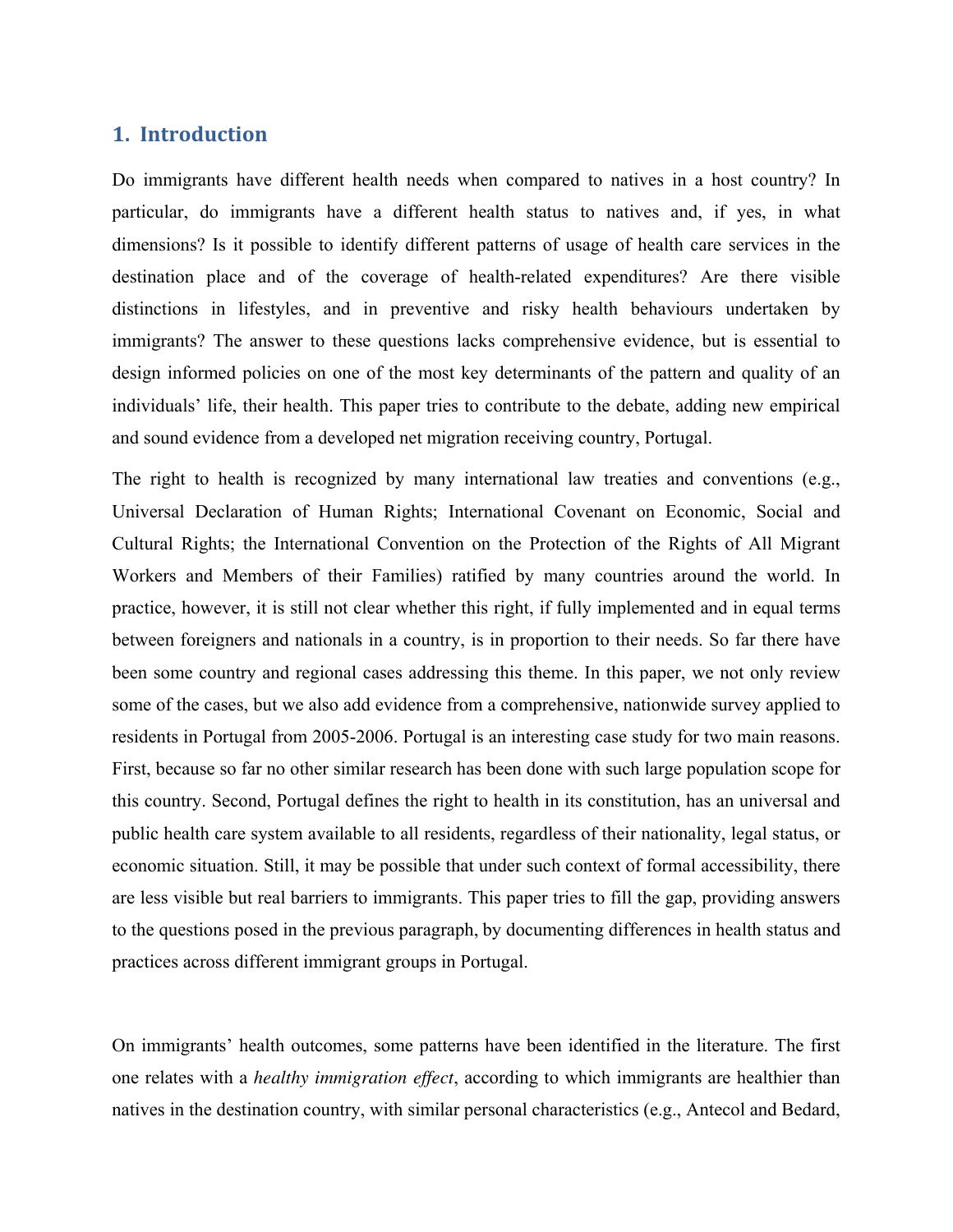2005; Jasso et al., 2004). The main explanation so far has been of a positive selective effect: since migration has costs, only the healthier are able to change residence. In our results, we find that immigrants from some countries are healthier than natives. Since we have a cross section dataset from the destination place, we are not able to distinguish whether such a health advantage is due to selectivity or to an individuals' past healthy behaviour.

Several papers emphasize that migration can be a stressful process, with individuals subject to many pressures and uncertainties. These pressures and uncertainties may have a negative impact on their mental health, particularly in indicators such as anxiety, nervousness and depression (e.g., Carballo and MBoup, 2005; Deb and Seck, 2009). On the opposite side, with better living conditions and services in the destination country, migration can be associated with an improvement of mental health indicators (e.g., Stillman et al., 2007). In this paper, we also find mixed results on this dimension, linked with different countries of origin.

The use of health care services by immigrants may become a politically sensitive issue because it relates with the discussion of whether immigrants create a disproportionate pressure on public health care services. Such potential burdens are more likely to happen in countries where the backbone of the health system is a national health service, as in Portugal. Therefore, this country becomes a natural testing ground for the sort of health effects we want to study.

Literature is not unanimous on the patterns of use of health care services: some articles report that immigrants tend to have more visits to physicians (e.g., Garcia-Gomez, 2007), but others do not find a significant effect (e.g., Muñoz de Bustillo and Antón, 2009). However, the general consensus is that migrants tend to use more emergency rooms, either due to urgent situations, or easier access in these facilities. Overall, in this paper, we do not find significant differences in terms of the use of health care services. When significant differences exist, immigrants tend to use health care services less.

In this paper we do not provide a causal explanation nor an estimate of selectivity bias. However, to the current literature on migration and health we add analysis in several new dimensions, which we believe has not been previously explored. The first new dimension is the health-related behaviour of immigrants. It is often considered that long-term health status depends, to a large extent, on preventive care or risky behaviour (such as the consumption of less healthy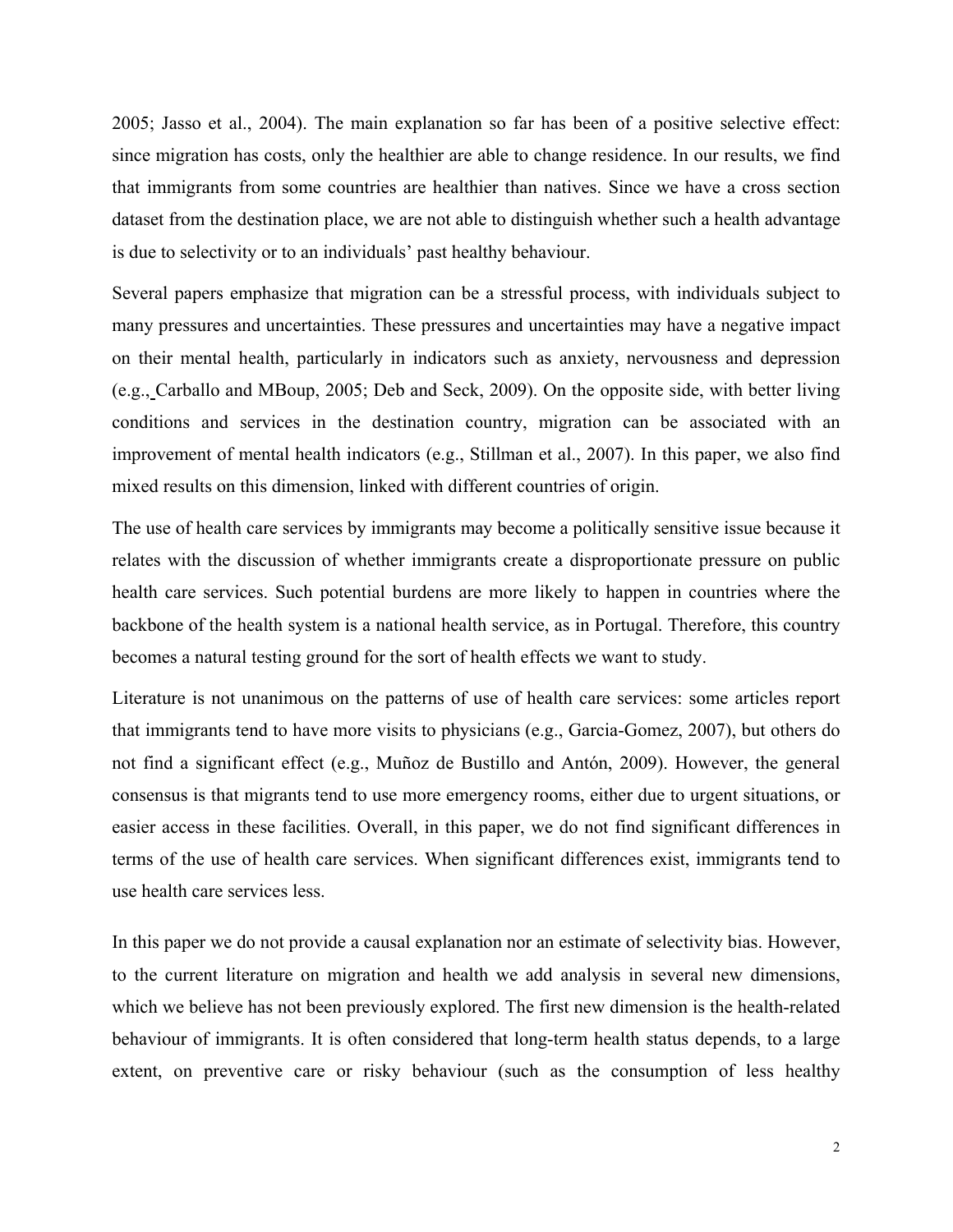substances). It is therefore relevant to assess whether these two aspects differ substantially between immigrants and natives.

The second new dimension of analysis concerns the voluntary contract of additional health insurance and out-of-pocket health expenditures. The National Health Service in Portugal is universal, and these extra coverages and expenditures are additional. In cases where immigrants are more likely to have these additions, this may represent different preferences. Conversely, the presence of barriers in accessing the public health care is a reason of higher policy concern.

Studying migrants' health, it is also necessary to recognize the importance of individuals' genetics and a history of past health behavior while in the region of origin, the so-called health *footprint* (e.g., Hallyday, 2008). The process of migration, in particular the way it occurs, and the living conditions in the destination country additionally influence the physical and mental health of those who move (Carballo and Mboup, 2005; Carballo, 2007). Our data is primarily a cross section, but we do have information on personal characteristics of individuals (e.g., age, education, work, income), lifestyle and personal habits (e.g., eating, smoking, drinking), and their migration experience. By considering these characteristics in our analysis, we address what MacPherson and Gushulak (2004) termed as post-arrival determinants of health. Consistent with what has been found in the literature (e.g., Antecol and Bedard, 2005; Jasso et al., 2004; Muñoz de Bustillo and Antón, 2009; Chiswick et al., 2006) we also find that: age has a negative impact on health; women tend to score worst in terms of health status; being employed is associated with better health, while the opposite is true for retirement; and civil status also influences the health outcomes, with married individuals reporting better health. In terms of the use of health care services, income is negatively associated with visiting emergency rooms facilities and visiting a general practitioner (GP), while positively associated with going to a specialist doctor. Similarly, retired people, the elderly, and those benefiting from a public health subsystem are associated with a higher probability of visiting a specialist rather than a GP.

This paper is organized as follows. In the next section we present a general review of the literature in the topic of migration and health, covering several case studies available for different countries. Section 3 presents the historical and institutional context of migration and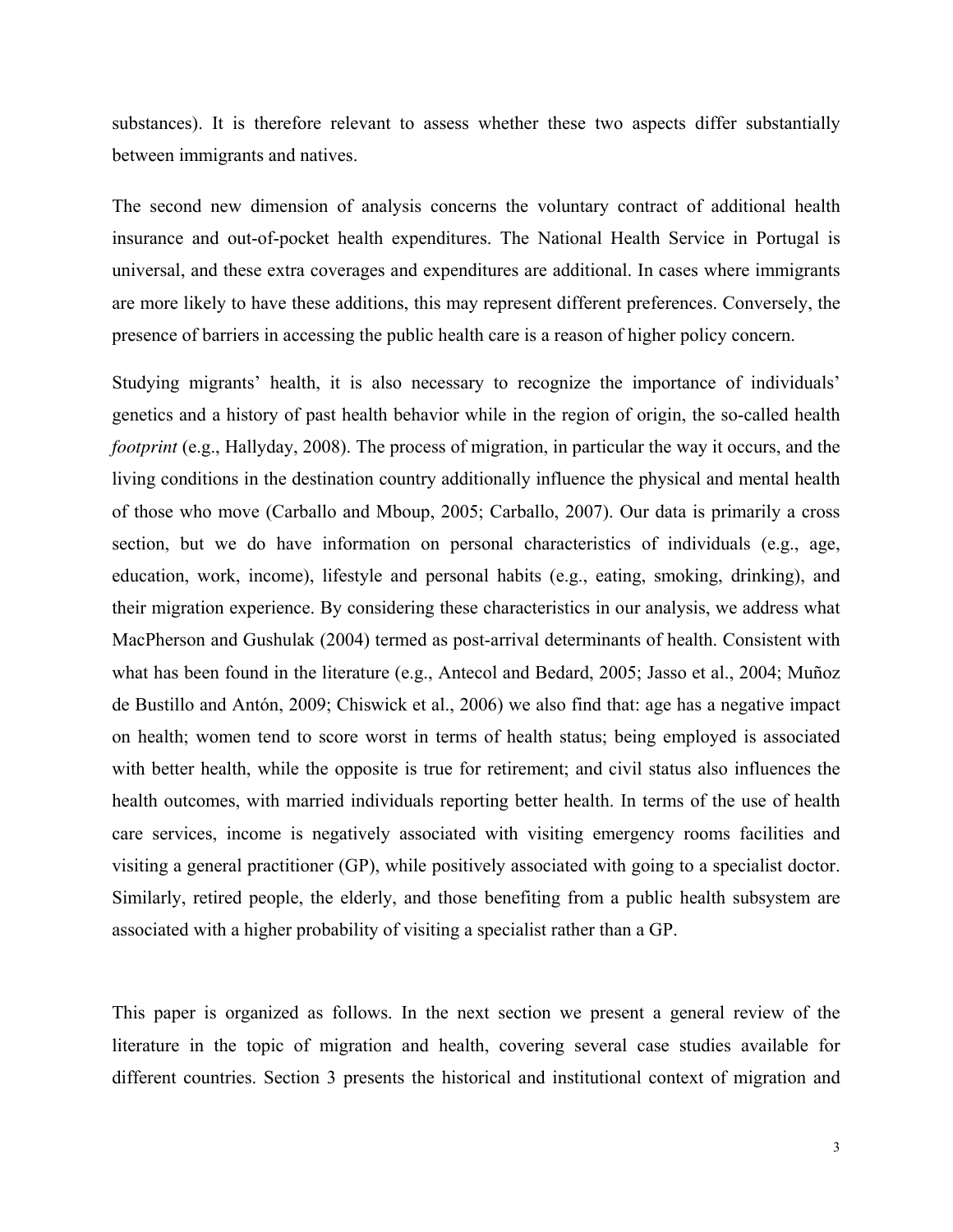health in Portugal. Section 4 explains the main characteristics of the sample used for the empirical analysis of this paper and the variables taken into consideration. In Section 5, we present the results for the several research questions. Section 6 concludes, presenting an overall discussion on the main findings.

#### **2. Literature Review**

The literature on the relation between migration and health has focused on two main themes: migration's impact on the physical and mental health of migrants, and the effect of health on the migration decision and the possible selectivity effect. As we explain in this literature briefing, the two areas of research are very much inter-related.

An initial branch of literature inquires whether migrants' health status is substantially different from natives, while in the host society. Starting with the seminal theory of Raymond-Duchosal (1929), recent case studies found evidence that young immigrants are healthier than natives during initial years after arrival (even controlling for age and other socio-economic conditions), but with time this difference decreases and may even disappear. This so-called *healthy immigrant effect* (HIE) has been documented for several different migration destination societies and origins. Antecol and Bedard (2005) studied HIE inthe United States, using annual cross sections of the National Health Interview Survey between 1989 and 1996. They find that immigrants enter healthier than American natives with similar ethnic and socio-economic characteristics, but within a decade, the health status of immigrants converges to the lower levels of natives. Jasso et al. (2004) also focus on the United States with panel data from the New Immigrant Pilot Survey utilizing information on foreigners entering legally in 1996.They confirm the health advantage. However, this advantage differs according to the origin of foreigners. Hispanics present lower age-adjusted death rates for several chronic conditions when compared to white non-Hispanics. Asian-Pacific Islanders have overall lower mortality rates, especially related with heart diseases and diabetes. For Mediterranean immigrants going to Europe (mainly Moroccans in France and Turkish in Germany), Khlat and Darmon (2003) argue for a similar pattern of foreigners' mortality advantage compared with natives in destination countries. For the United Kingdom, as well as Canada, Australia and the United States, the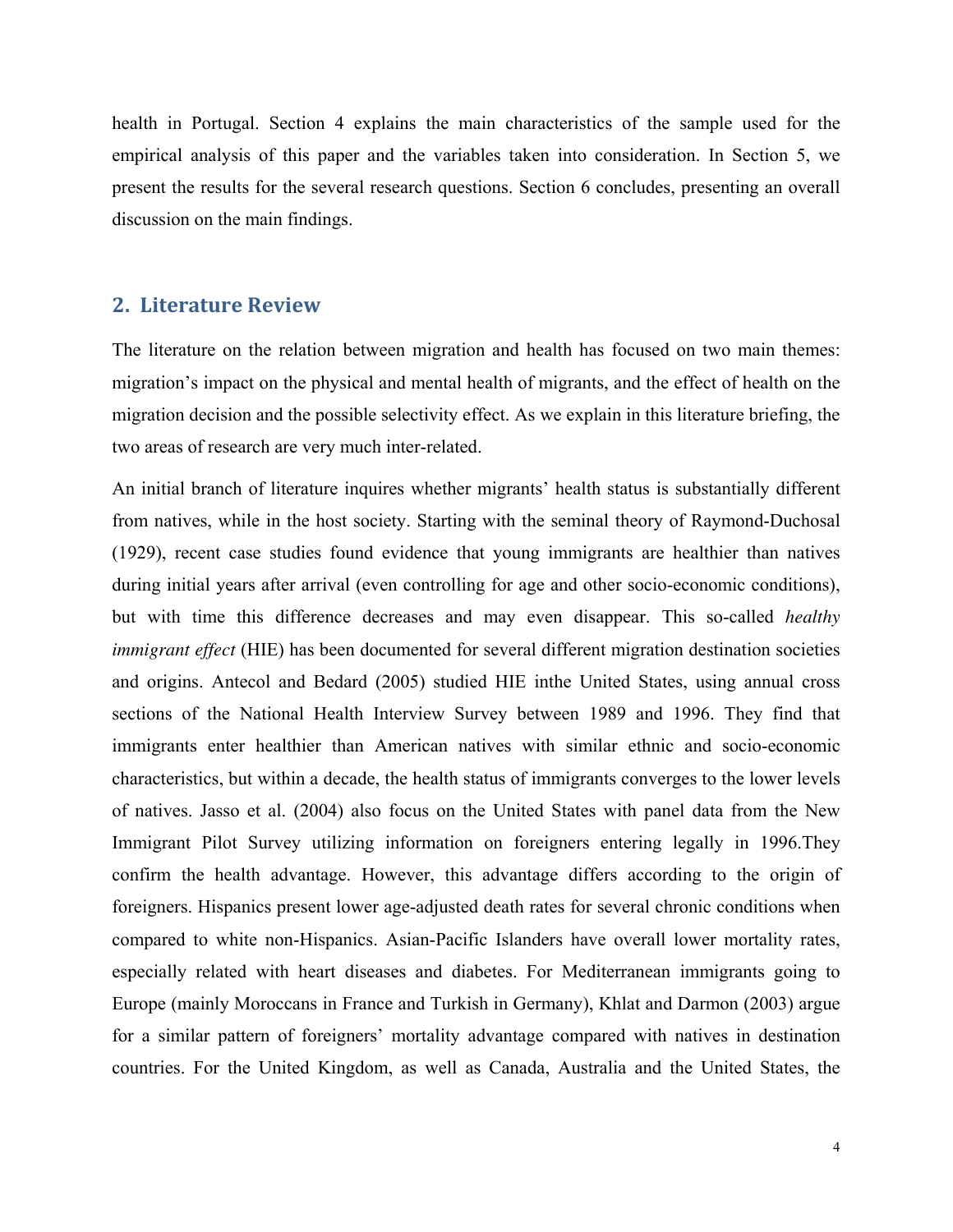evidence on the presence of a HIE found by Kennedy et al (2006) is larger for immigrants coming from developing countries than from developed ones.

The two main recurrent findings of a HIE, initial relative health advantage of young immigrants and convergence towards the lower levels of natives' health, may be seen as a paradox. Because in many cases immigrants come from countries with worse health conditions than the ones found in destination. The literature has presented some potential explanations for the puzzle.

Migrants' health advantage upon arrival may reflect their prior favourable habits and behaviours in the source community, as argued by Kennedy et al. (2006). This is consistent with the evidence that the pattern of health advantage differs among immigrants in the same destination, but from distinct origins (e.g., Jasso et al., 2004; Chiswick et al., 2006; Hernandez-Quevedo and Jimenez-Rubio, 2008).

Nevertheless, regarding the puzzle of young immigrants being healthier than natives, the main argument present in the literature is the positive selectivity effect: migrants are generally from the top end of the distribution of the population in the country of origin, per health status. Since migration is a process with costs, both monetary (e.g., fees paid to enter in a country) and nonmonetary (e.g., separation from social and cultural networks of origin community), only those expecting high benefits from migration are able to afford the move. Being healthier is associated with a higher probability of success in the destination labour market, and, therefore, a natural dimension influencing individuals' decision to migrate. The argument of selectivity is defended, not only by all the studies previously mentioned, but also in the cases of Spain by Hernandez-Quevedo and Jimenez-Rubio (2008), of Australia by Chiswick et al. (2006), and of United Kingdom by Norman et al. (2005). In Chiswick et al. (2006) the evidence shows that selectivity also occurs among different types of immigrants, and the healthiest are those who come due to economic purposes. For Norman et al. (2005), the main conclusion obtained from the data is the inverse relationship between health selectivity and deprivation in origin locations: healthier immigrants come from more deprived communities. Because distance may also be a symptom of cost to move, Jasso et al. (2004) found that immigrants from closer source countries tend to be less healthy than those from more distant origins. Selectivity on health may also be present in internal migration, as seen by Halliday and Kimmit (2008) for the case of the United States, and by Lu (2007) and Muhidin et al. (2007) for Indonesia.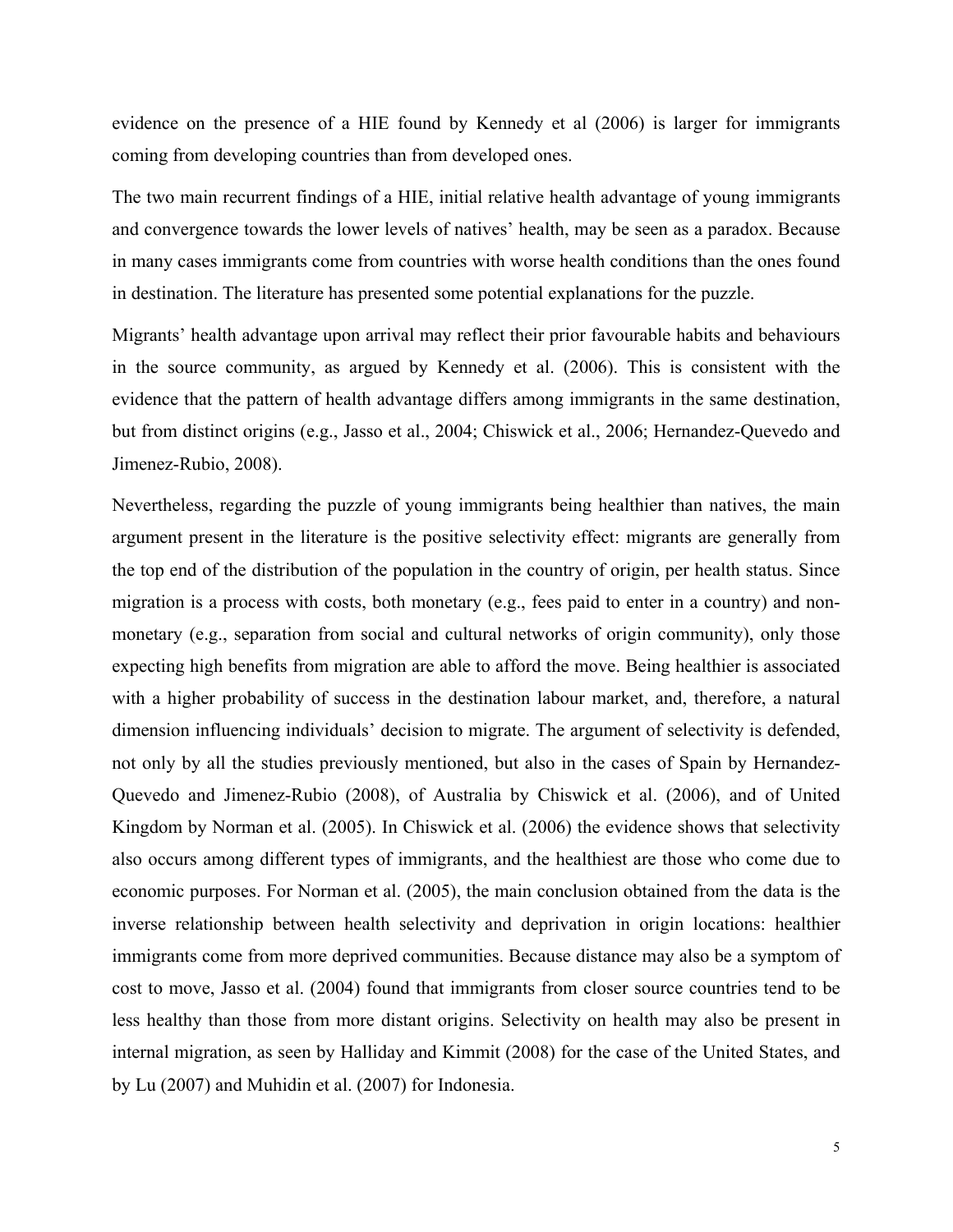Another potential explanation for the health advantage of immigrants linked with selectivity is the *salmon bias* effect. This argument relates with the moment of measuring the immigrants' health status. As it happens with salmons who return home when they fall ill, the explanation is that only healthier foreigners are able to stay in the destination country and therefore the findings of a HIE depend on the timing of measuring those differences. However, there seems not to be a great consensus about the existence of a salmon bias effect (e.g., Khlat and Darmon, 2003), it is indeed recognized that the timing of the analysis and the age of migration influences the conclusions of how immigrants score on health. For a study of 11 European countries, Sole-Auro and Crimmins (2008) looked at immigrants 50 years or older inquired by the Survey of Health, Aging and Retirement in Europe for 2004/2005, and did not find a health advantage for immigrants at older ages. This may happen because of two main reasons. First, at older ages the benefits associated with migration are usually no longer linked to expectations on labour market performance, but more to the proximity to social and family networks. As Hallyday and Kimmit (2008) document for the case of internal migration in US, unhealthy men above 60 years are more likely to move, so that they can benefit from the assistance and support of their relatives. Second, as emphasized above, the advantage of immigrants in terms of health is usually registered only during the initial years upon arrival in the host society.With time (which also determines age) there is a convergence towards natives' levels.

This leads us to the second puzzle of HIE, which is the deterioration over time of immigrants' health status. In the literature, there have been five main explanations for detioration: the experience in resettlement; patterns of assimilation; the change in perceptions and diagnosis; regression to the mean; and barriers in access to health care services.

While not all migration experiences may be successful, even in the cases where they are, resettlement may involve several challenges in terms of the new working and housing conditions, and the adaptation to new environments, culture and sometimes even language. At an immediate and short-term horizon, it is possible that these changes have a negative health impact, namely in terms of symptoms like anxiety and nervousness (e.g., Carballo and Mboup, 2005). As Carta et al. (2005) explain that the migratory process has a psycho-social component of loss and change associated with seven possible griefs (losses): family and friends, language, culture, homeland, status, contact with ethnic group, and physical risks. The reception in the destination community has a key role to complete and elaborate the grief process in a more or less successful way. A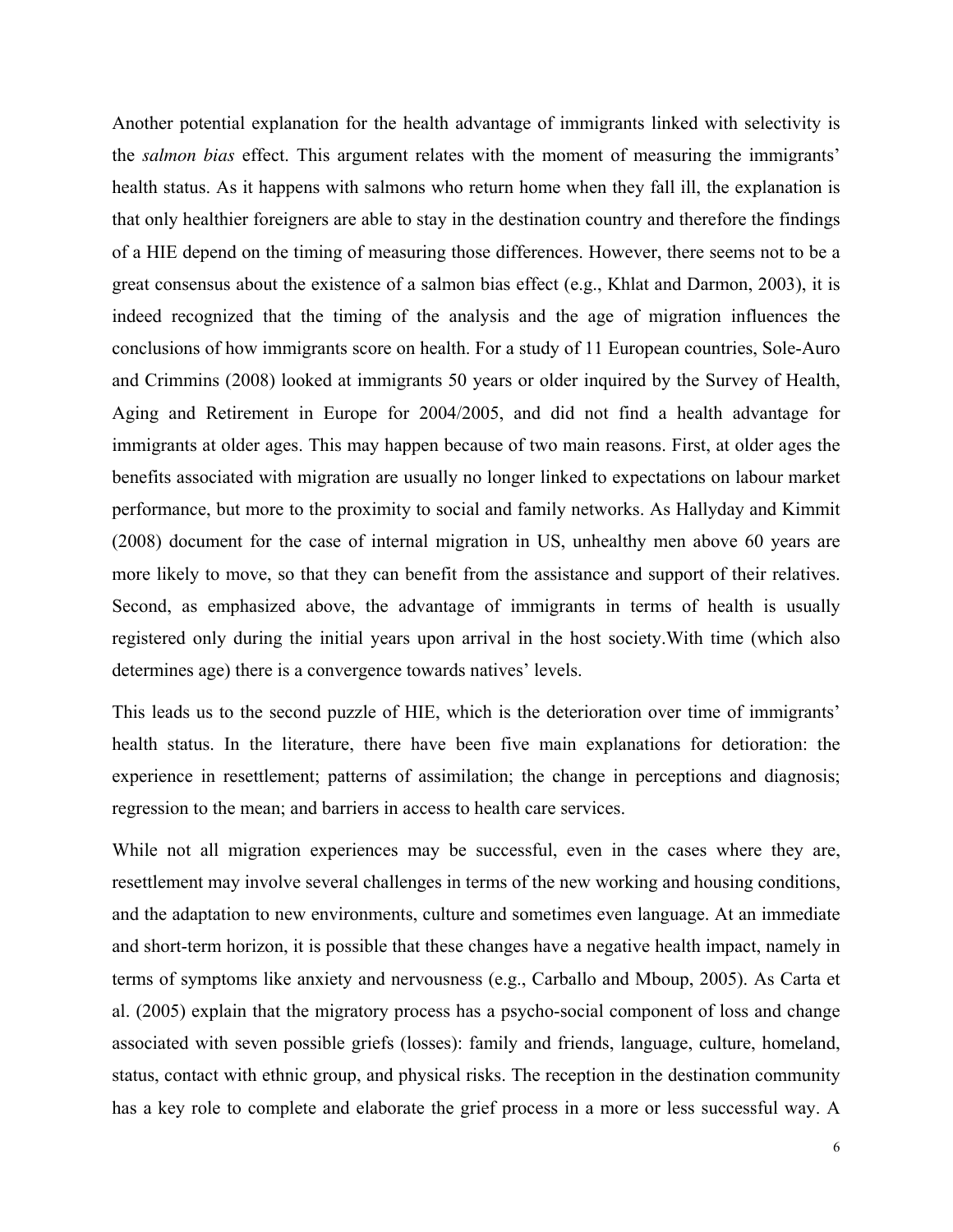positive example is given by Stillman et al. (2007), who conclude that the migration experience of Tongan immigrants in New Zealand is associated with an improvement in migrants' mental health indicators.

Besides the impacts of resettlement on mental health, the new housing and working conditions of immigrants in the destination community, their access to water and sanitation and the exposure to different environments more or less polluted also influence their pattern of physical health. Some of the effects may, however, appear only over a longer time horizon.

The second argument for deterioration of immigrants' health over time is assimilation (e.g., Fennelly, 2005). In the destination place, immigrants may adopt different and less healthy behaviours in terms of exercise, diet, and smoking, which have a negative health impact in the medium to long term.

Parallel with assimilation and acculturation to the new society, immigrants may also change their relative perception of health status. In more developed societies immigrants learn about new diseases and more sophisticated medical diagnosis that enabls them to learn about unknown health problems. This is a third possible explanation for the convergence of immigrants' health (e.g., Kennedy et al., 2006).

A fourth justification for immigrants' negative performance over time is the regression to the mean. As discussed by Jasso et al. (2004) immigrants may seem healthier because, as a group, they have not fallen ill at the entry. However, the probability of having their deteriorating health in any future year is the same as that of natives. Thus their health indicators would eventually converge after some time.

The last reason in the literature for convergence relates to access to medical services, This is a negative argument. Even if migrants move to countries and communities where the supply of health care services is better than at origin, they may lack access to it. The barriers in access may be formal, *de jure,* when public health care providers are limited and migrants' jobs may not provide health insurance (e.g., Fennelly, 2005, for the case of United States); or informal, *de facto*, due to language and cultural differences, or the fear of being detected in the case of irregular immigrants (e.g., Kennedy et al., 2006; Van Houtven et al., 2005; Fonseca et al., 2007).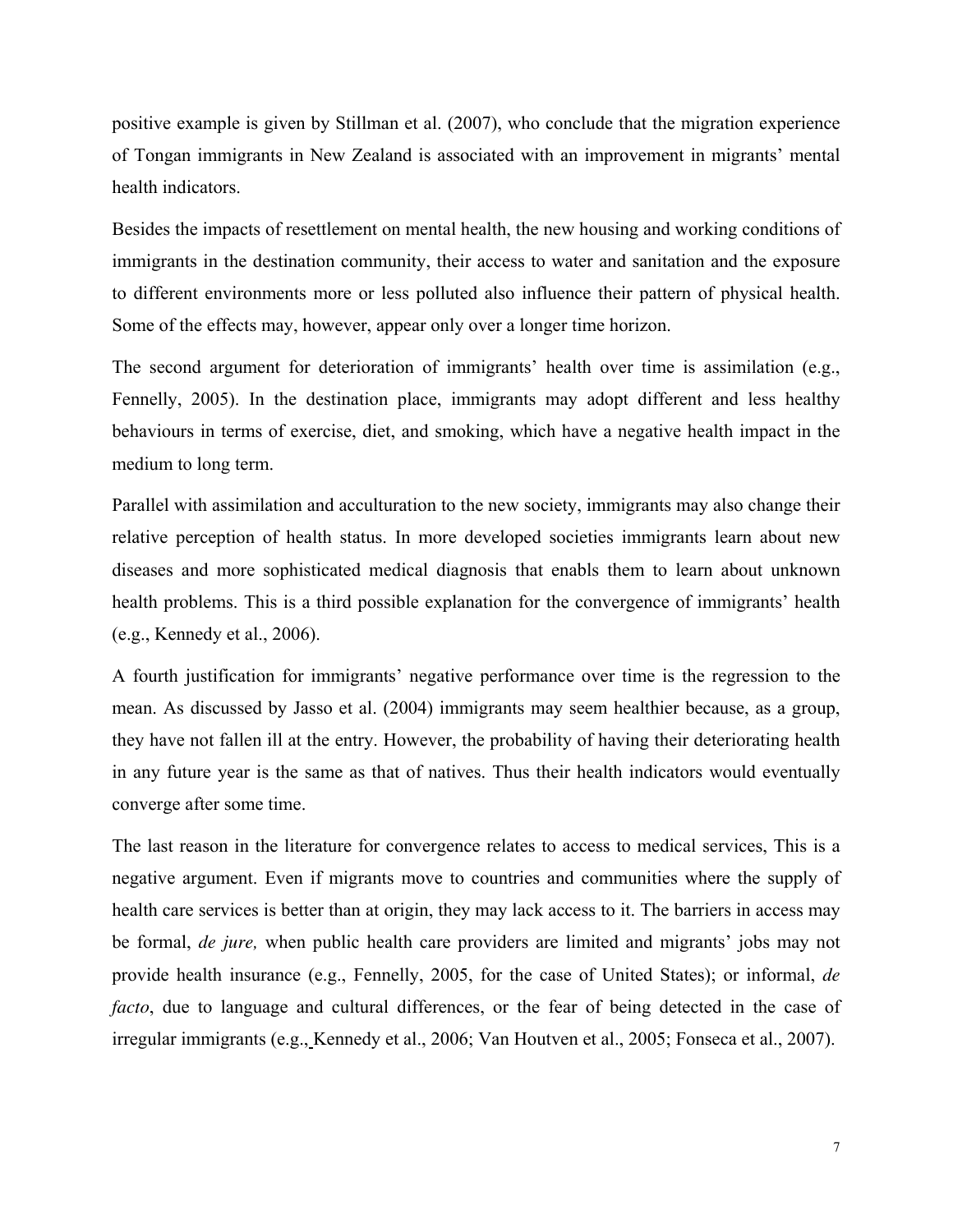Given the importance of immigrants' wellbeing and, therefore, of the communities and countries where they live, several recent studies look at immigrants' usage of health care services. The ultimate goal is to identify whether, in case of smaller use, this may be linked with barriers in accessing, or in case of more intense use, what are the fiscal and economic consequences (if any).

In Spain, and for the case of visits to general practitioners (GPs), Muñoz de Bustillo and Antón (2009) find no significant differences between foreigners from other EU15 countries and natives. However, differences were identified for visits to specialist medical appointments and emergency rooms. The authors conclude that immigrants are less likely to go to specialists than natives, but more likely to use emergency rooms facilities. Similar results were found by Garcia-Gomez (2007) regarding immigrants also in Spain, but for the Catalonia community. Given that Spain has a national public health care system which is free and open to all residents, regardless of their legal status, these opposite results from visits to specialist and emergency rooms may be a symptom that immigrants only go to health care services in extreme situations due to possible informal barriers to access. $<sup>1</sup>$ </sup>

In Portugal and for a sample focused in one of the poorest neighborhoods of Lisbon, it was detected that immigrants' use of healthcare services is different according to the country of origin and years of residence. In particular, the interviews for Fonseca et al. (2007) show that immigrants from Portuguese-speaking African countries (PALOPs) who lived longer in the country, were the community with higher use of health care services, while Eastern European and Brazilian individuals were not only the most recent immigrants, but also the ones with more reduced use of health facilities.

Relative to this literature, we add several new dimensions. First, we add new evidence from a national survey in Portugal. Until now, there has been no systematic study on how immigrants score in terms of health status in Portugal, as a whole, to assess whether the patterns in using

<sup>&</sup>lt;sup>1</sup> In Spain, the use of public health system is conditional on the registry in the municipal governments, the *padrón*. All residents may register, regardless of their legal status as migrants, conditional on showing any document that can attest residency in the municipality, e.g., housing contract, receipt of an electricity bill.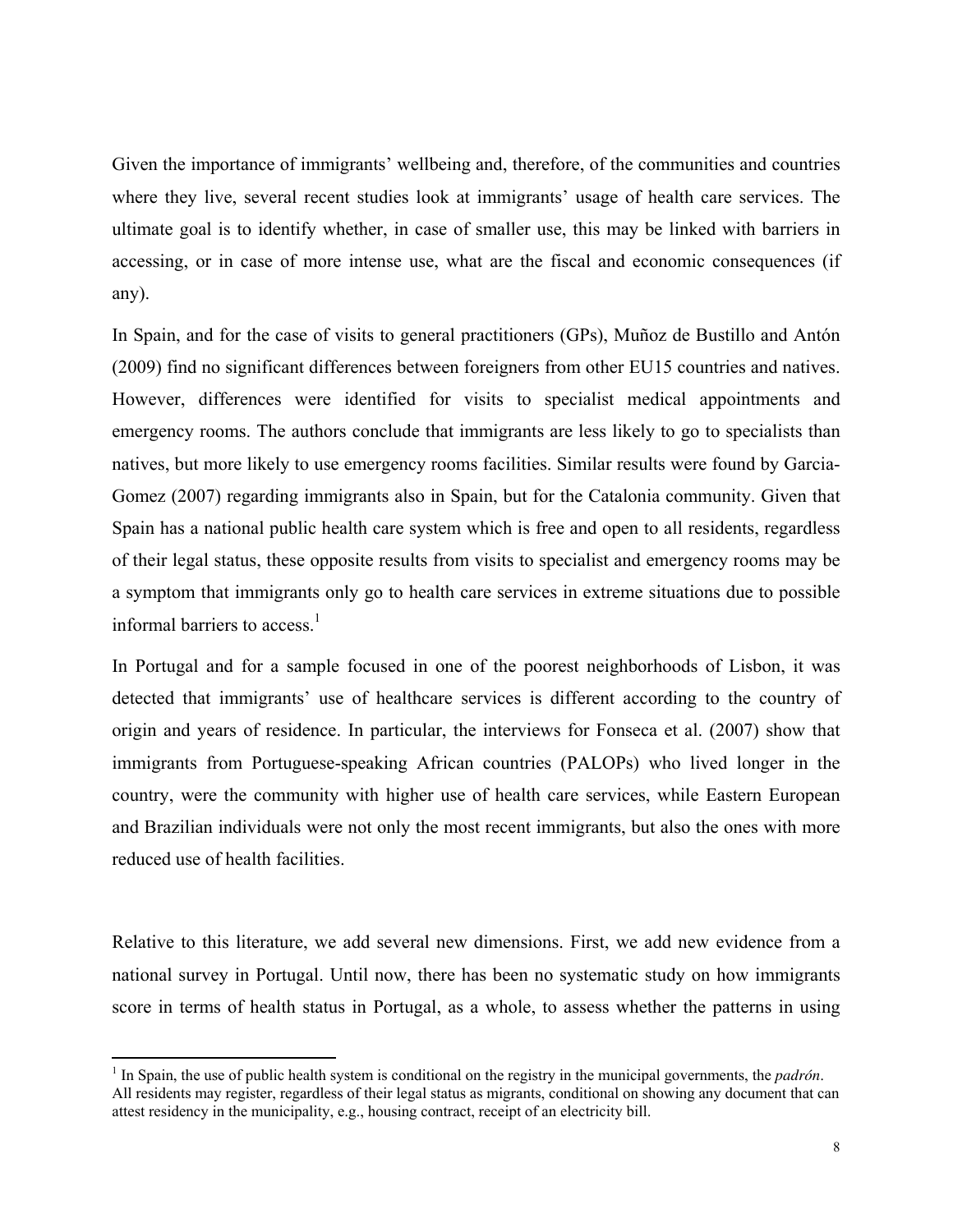healthcare services are significantly different between immigrants and natives. Second, we add two new dimensions of analysis: i) healthy behaviours, making the contrast between preventative and risky conducts; and ii) health coverage of payments, both in terms of contracting an additional voluntary health insurance, and making out-of-pocket expenditures. Given that Portugal has a public and (almost) free National Health Service, the evidence on health coverage would allow us to identify whether immigrants may have different preferences or constraints in using the publicly available health care providers. The pattern of preventive and risky health behavior may detect not only long-term health outcomes for immigrants, but also possible sources of moral hazard risk for the providers of health services.

#### **3. Institutional context**

In an historical perspective, Portugal has been a net sending country since  $15<sup>th</sup>$  century, when it started the Portuguese period of the overseas endeavour. Between mid  $19<sup>th</sup>$  century and end of 1950s, it is estimated that around two million Portuguese went to the New World countries of Brazil and the United States (Malheiros, 2002). With the end of World War II, the increase in labour demand in central and northern European countries, and the beginning of the war in the Portuguese colonies in Africa, many nationals migrated towards Europe. During 1960s and until the political revolution of 1974, more than 1.5 million Portuguese workers emigrated, mostly to low-skilled and low-wages jobs.

In 1974, with the end of the dictatorial regime and the independence of African colonies, many Portuguese returned home, either ending their political exile or running away from the political and military instability of the Portuguese-speaking African countries (PALOPs, the ex-Portuguese colonies). In addition to the Portuguese military forces serving in PALOPs and their families, the decolonization meant that around half a million of "returned" people entered Portugal with the new political regime.

In 1986, when Portugal became a member state of the European Union (EU), it started a new migration phase (Figure 1). The favourable economic perspectives also associated with the possibility to settle in other EU countries, attracted many foreigner workers, and Portugal shifted from a net sending country to a net receiving one. The majority of immigrants, until the end of 1990s, came first from PALOPs and later from Brazil. The former mainly occupied low skilled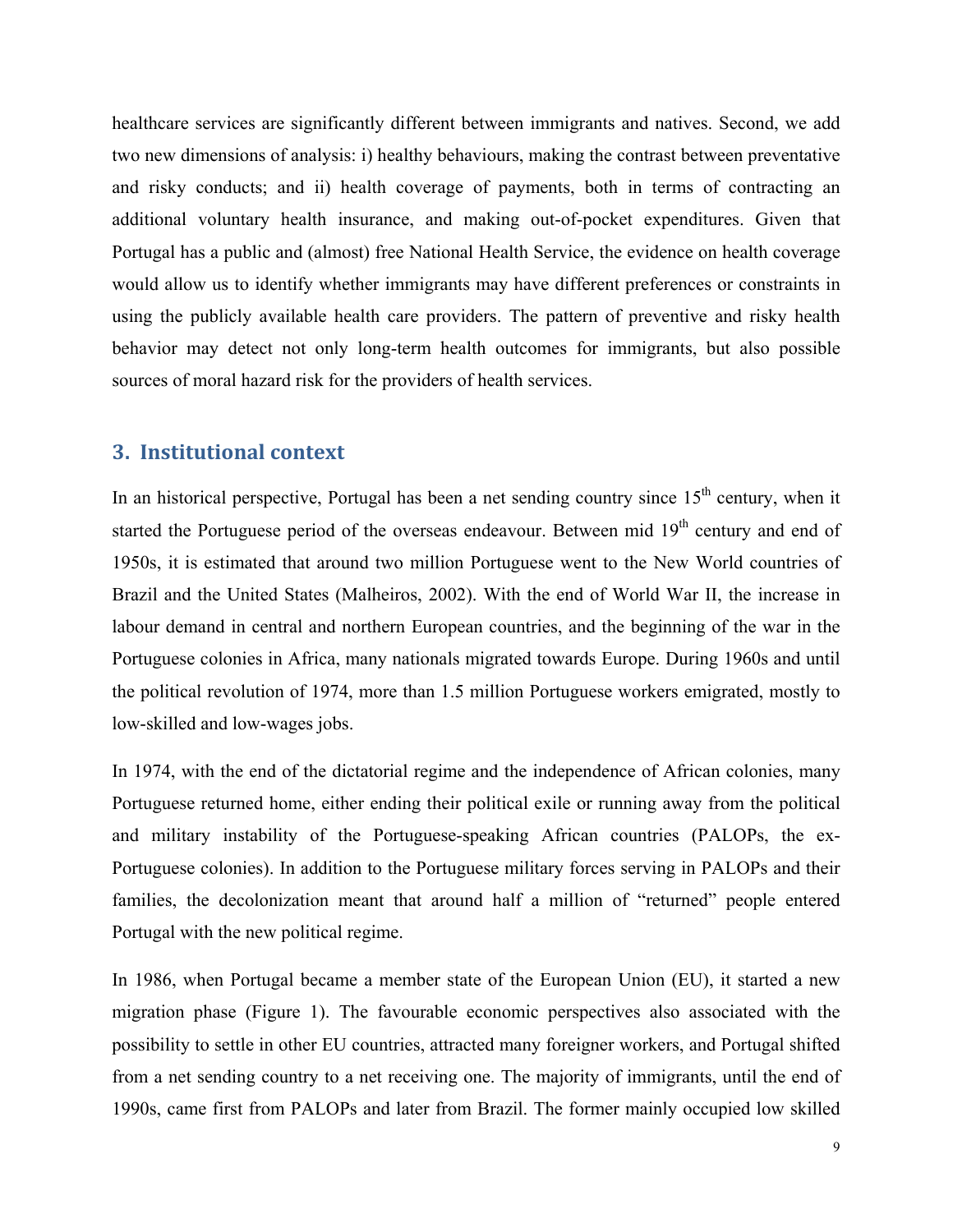jobs in construction and domestic services, while the later worked ina more diverse set of occupations (e.g., dental surgeons or marketing personnel, as well as low skilled jobs in commerce and hospitality).



#### **Figure 1 – Number of immigrants in Portugal**

A more recent immigration trend started in 2000s, with the entrance of many foreigner workers from Eastern European countries, particularly Ukraine, Moldova, Romania and Russian Federation, along with the reinforcement of the Brazilian presence among migrant workers (Figure 2 2).

Recent trends in immigration in Portugal suggest that immigrants from Eastern Europe "have been attracted by easy entry, abundant jobs (particularly in the poorly regulated civil construction industry) and the tolerant, indeed generally warm, welcome provided." (CFR-CDF, 2003, pp. 35). This image of Portugal as a receiving country has also been related to the many immigrants in the past two decades arriving with irregular status of permanence and later having their

Source: SEF (2007)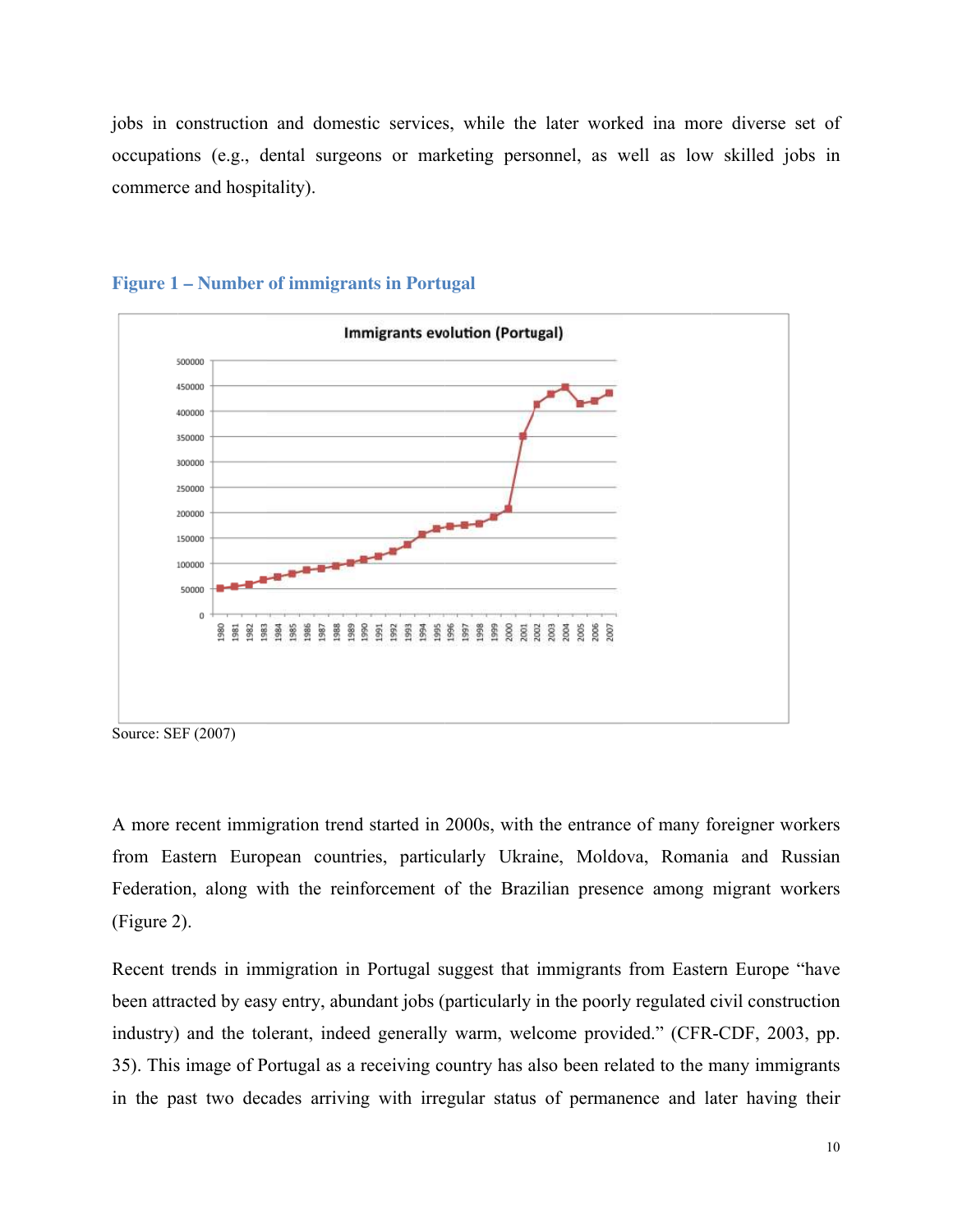situation regularized by one of the five general amnesties that took place in 1992, 1996, 2001, 2003, and 2005.





From a political perspective, several documents defend the broad view that immigrants are not a drain of resources from the country. Almeida and Silva (2007), attempting to estimate the financial impact of immigrants in national accounts, found an overall positive effect in public finances associated with immigration. The analysis is made at the level of broad aggregates. In the health sector, the underlying assumption is that immigrants use less health care services. There is no background information provided by the authors to convincingly support the assumption. Their procedure differs, in this account, from a previous exercise (for 2003) when the authors assumed equal utilization of hospital care by immigrants and natives.

Regarding the provision of health care, Portugal created a National Health Service in 1976 with its new constitution establishing the health system as universal (covering all residents), comprehensive (in terms of the scope of care provided), and almost free at the point of consumption (when health care is needed). The National Health Service (NHS) has, however, several bottlenecks, the most relevant being visits to specialists (since a patient always needs to go first to a GP and only afterwards has access to a specialist), and the waiting lists for surgery. Given these two constraints, a considerable fraction of the population (close to 20%) has a

Sources: SEF (2002) and SEF (2007)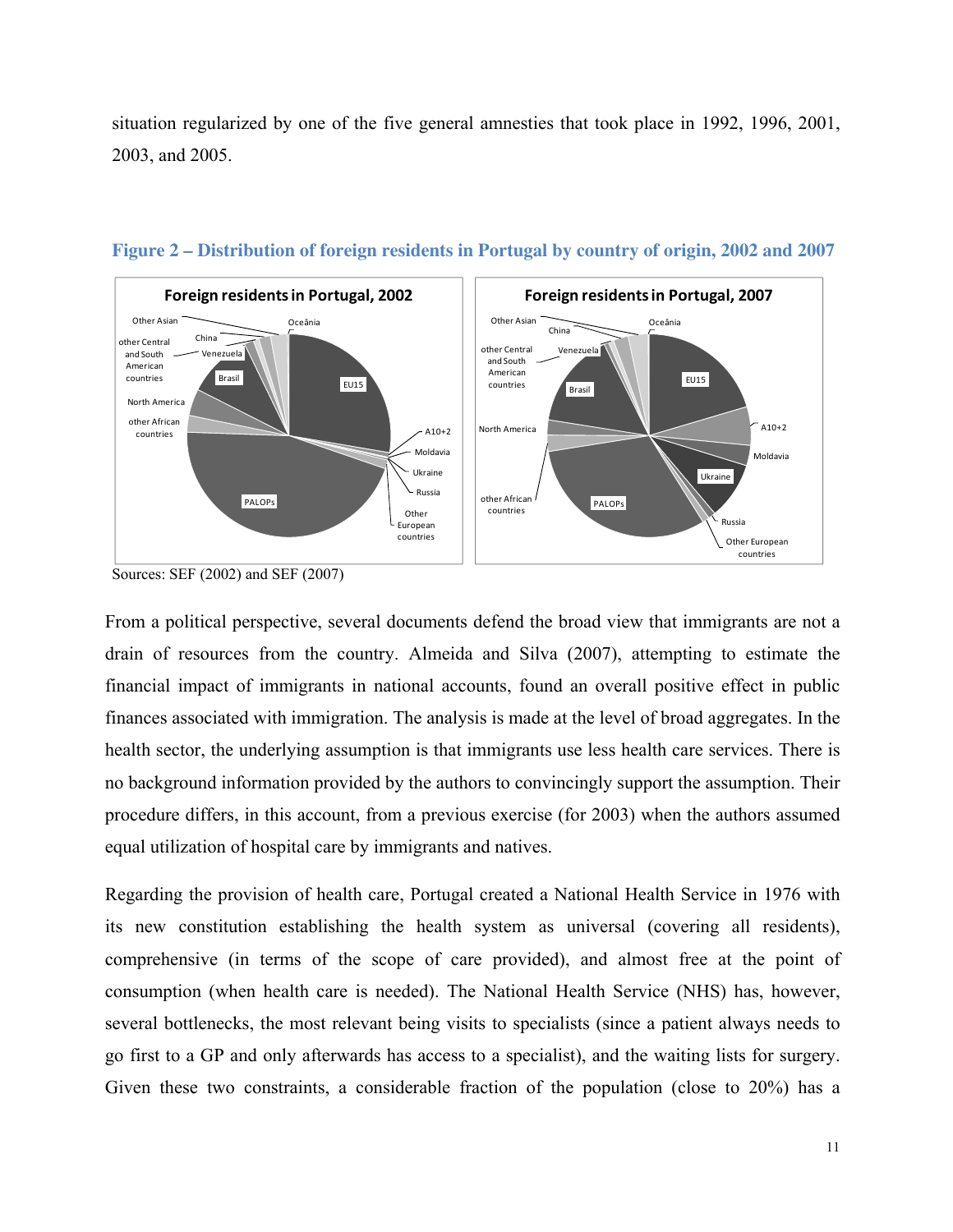voluntary private health insurance. The Portuguese health system is also characterized by significant co-payments, specially for pharmaceuticals, and some difficulty in accessing drugs for poorer households.

According to current laws, immigrants have equal access to health care as Portuguese nationals.<sup>2</sup> Since 2001 (*Despacho do Ministério da Saúde* nº 25360/2001) the services of the NHS cannot refuse treatment based on nationality, illegal immigrant status or lack of financial means to pay for care. Thus, immigrants can demand care and expect to be treated. Under the current legal framework, and considering that Portugal's NHS is funded by general taxations, and universal, in terms of health insurance coverage of residents, access by immigrants to health care appears to be wider than in other European countries (Fonseca et al., 2007). Despite the formal equality in access of immigrants relative to nationals, there may exist informal and/or socio-economic barrier, in particular for undocumented immigrants. Fonseca et al. (2007) mention some of those difficulties associated with: lack of knowledge of the health care system, language barriers, and discrimination by health professionals. Their analysis fails to distinguish whether immigrants are different in health status and demand for health care, from comparable natives with similar incomes. This is a crucial aspect, as poorer segments of the population also have lower access to health (lower utilization relative to need) by the Portuguese health system, in general. On the other hand, Fonseca et al. (2005) report that illegal immigrants have used fake addresses and names to access health care, showing some knowledge and sophistication in using the National Health Service. This was more likely in communities with a long tradition of immigration. Still, there seems to be some denial of access in primary care to illegal immigrants.

### **4. Data**

On methodological grounds, the analysis of the migrants' health status and their use of services should be based on longitudinal studies with complete information on their life histories and background socio-economic characteristics. In reality and practical terms, this requires a very demanding dataset, almost never available. In our case, we use a cross section sample. The data has some information on time variables, namely the duration of migration experience, which we use to control for differences over time.

<sup>&</sup>lt;sup>2</sup> The current law guiding immigration in Portugal is Law n° 23/2007, of  $4<sup>th</sup>$  July. Before it, immigration legal framework was set by Law-Decree n°  $34/2003$ , of  $25<sup>th</sup>$  February.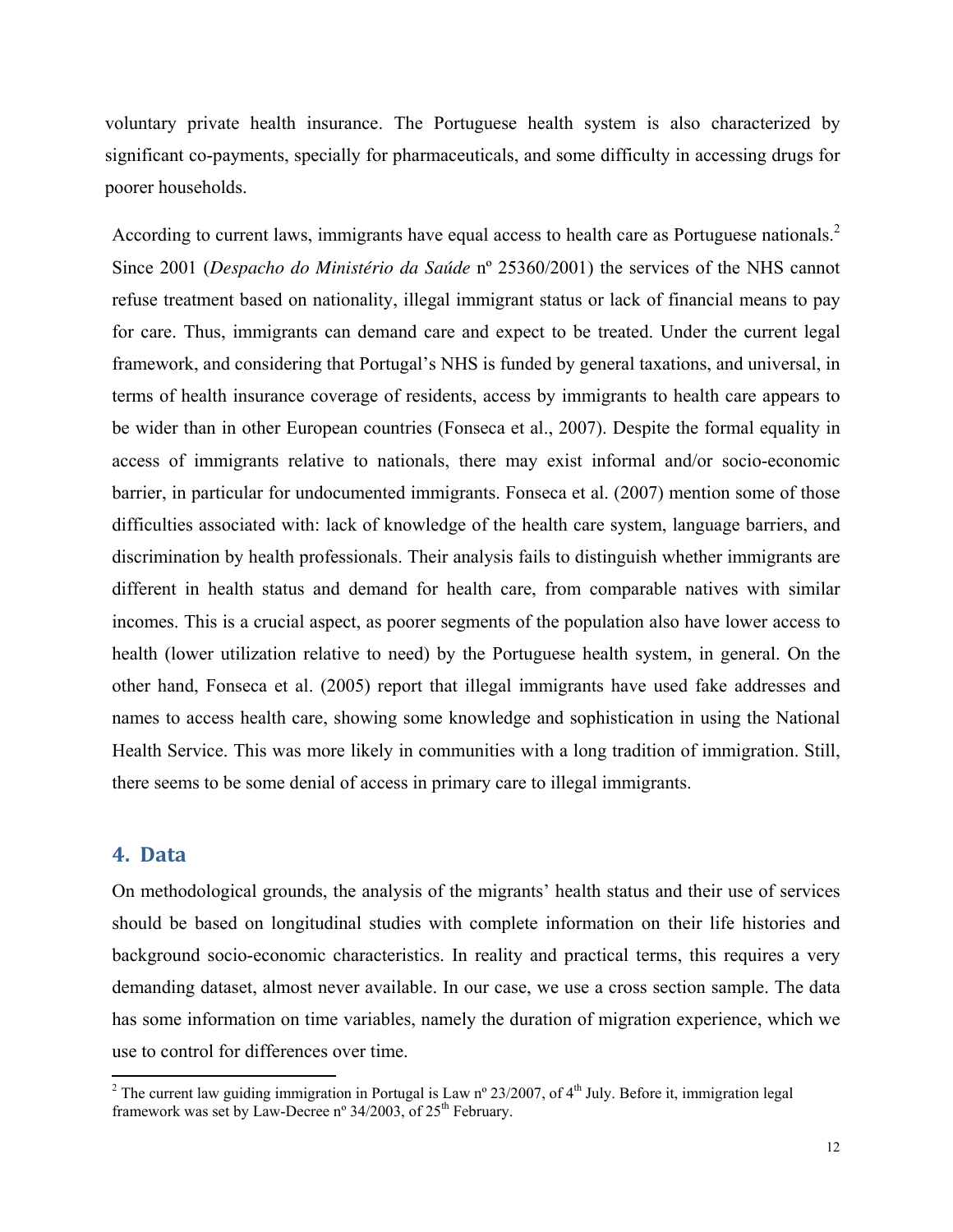Our data comes from the Fourth National Health Survey in Portugal, collected between February 2005 and February 2006, by the National Health Institute Dr. Ricardo Jorge (INSA) together with the Portuguese National Institute of Statistics and in collaboration with the Health General Directory. The survey was implemented in all Portuguese territory, continental plus Azores and Madeira, and it was designed to be a representative sample of all resident population resident, regardless of their nationality or migrant status.<sup>3</sup>

The survey covers more than 41,000 individuals in more than 15,000 households. Not all questions were responded to by all individuals, either by design (e.g., self-reported health not being asked to under 15), or by non-response (e.g., income bracket of the household). Additionally, and following what is common in the literature, we do not include information on individuals below 18 because children are perceived to have very specific health behaviours that need separate analysis. Given these remarks, the actual sample used for this study is smaller than the original: 33,699 individuals, but varying from estimation to estimation. The data was provided for research purposes under a standard confidentiality agreement. A full description of the survey and descriptive statistics are available at Dias et al. (2008).

The survey has a rich set of questions on individuals' socio-economic characteristics, health conditions and behaviours, use of health services and related payments, and a section on migration experience. This information on migration is an innovation of the fourth round of the questionnaire, comparing with editions in previous years.<sup>4</sup>

Relevant to our purposes, the questions on migration allow us to know about an individual's country of birth, nationality, time of residence in Portugal (if born outside), and whether the individual has emigrated (if born inside) and for how long. With this data, we can define a migrant by two alternative ways: country of birth and nationality. Both definitions coincide to a large extent, but not totally. There are still a relevant fraction of Portuguese nationals born abroad, mainly in Portuguese-speaking African countries (PALOPs), before 1974, when those countries were still considered as Portuguese territory; and also a fraction of residents born in

 $3$  The sample of the  $4<sup>th</sup>$  Portuguese National Health Survey is stratified, with a similar number of observations per region. Given that regions are different, the use of weights allows the extrapolation of the results for the whole country. In our analysis, we cannot use the weights because they are aggregated. Nevertheless, because the stratification of the sample is based in variables also included in our analysis as explanatories, the non application of weights has small impact in the final outcomes.

<sup>&</sup>lt;sup>4</sup> The Portuguese National Health Survey has been implemented for more than a decade, with a 5-years interval.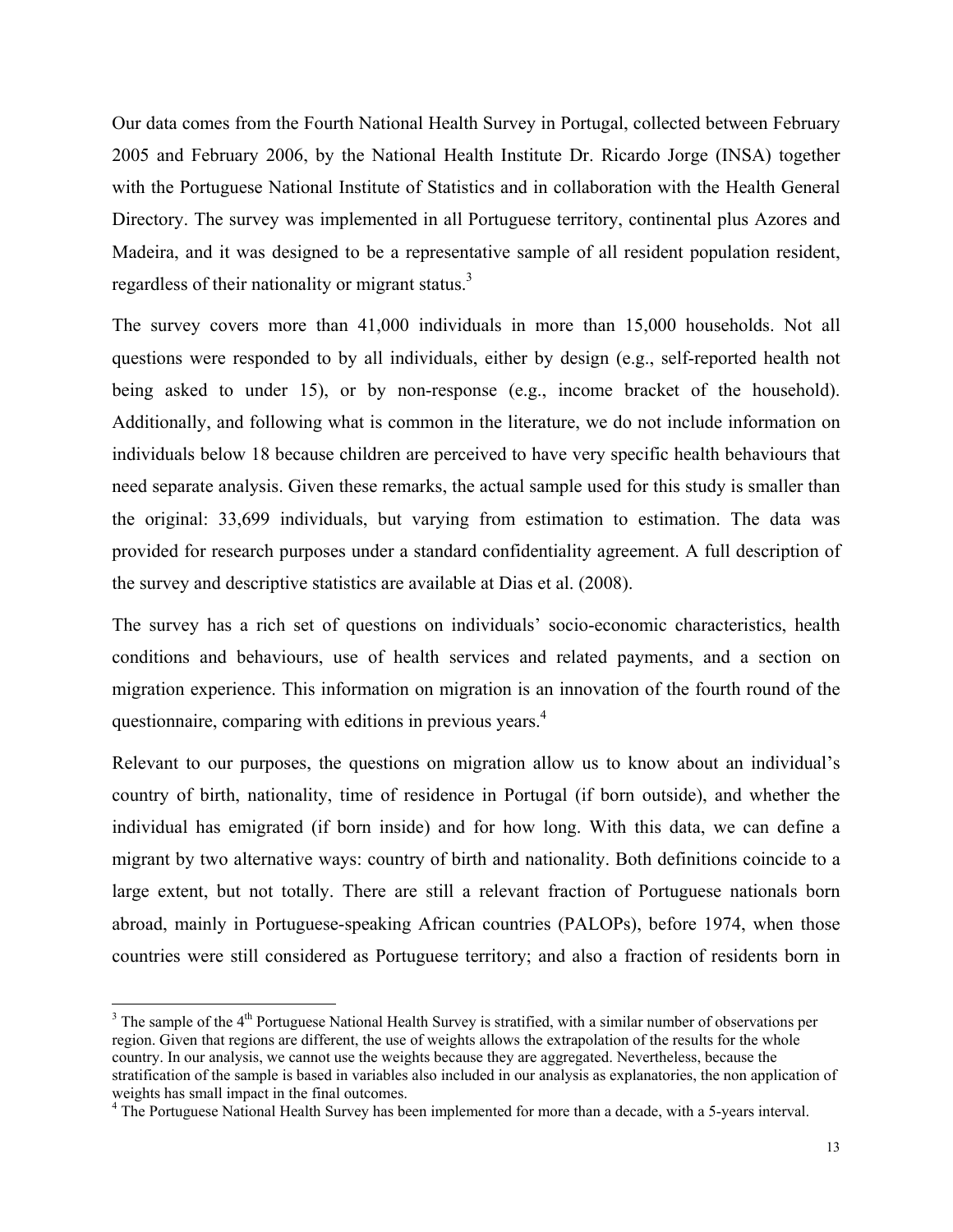Portugal who retain foreign citizenship, most of them again from PALOPs. We run all the models with one of the definitions in turn. In general, there is no substantive difference in the results. We choose to present only estimates based on country of birth, and to highlight particular differences, when the definition of immigrant matters, that is, when using country of birth to define immigrant status produces different results from using nationality.

Regarding the country of birth, although we have information on it, very few observations exist for many of the countries. To detect broad regularities, we consider eight different groups of immigrants, based on their origin:

- ‐ First, the individuals who were born in PALOPs: Angola, Cape Verde, Guiné-Bissau, Mozambique, and S. Tomé e Principe. Until 1974 these countries were considered Portuguese territories and, as a reflection of the extensive historical links between Portugal and PALOPs, there has always been a tradition of immigration from these countries;
- Second, the individuals born in all other African countries; $<sup>5</sup>$ </sup>
- ‐ Third and fourth, we consider Brazilian and Latin American and Caribbean (LAC) immigration.<sup>6</sup> Treating Brazil separately is justified by language considerations, but also due to the bilateral agreements (e.g., double citizenship);
- Fifth, individuals living in Portugal but born in an "Eastern European" country, such as Ukraine, Romania, Moldova, Russian Federation and Bulgaria;
- Sixth, immigrants from developed OECD countries, which we divide into EU15 (the group of 14 countries that together with Portugal were the first 15 European Union member states: Austria, Belgium, Denmark, Finland, France, Germany, Greece, Ireland, Italy, Luxembourg, Netherlands, Spain, Sweden, United Kingdom);
- ‐ Seventh, the remaining developed countries (e.g., United States, Canada, Australia, Switzerland);
- ‐ Finally, immigrants from Asian countries, Middle East countries and small Pacific islands constitute the final group of "Other countries"<sup>7</sup>.

<sup>&</sup>lt;sup>5</sup> From the other African countries, the largest communities in Portugal come from South Africa, Senegal, and Morocco.

<sup>6</sup> The largest country of origin in LAC is Venezuela.

<sup>&</sup>lt;sup>7</sup> Among "other countries", there is a significant share of immigrants from China, Pakistan, and India.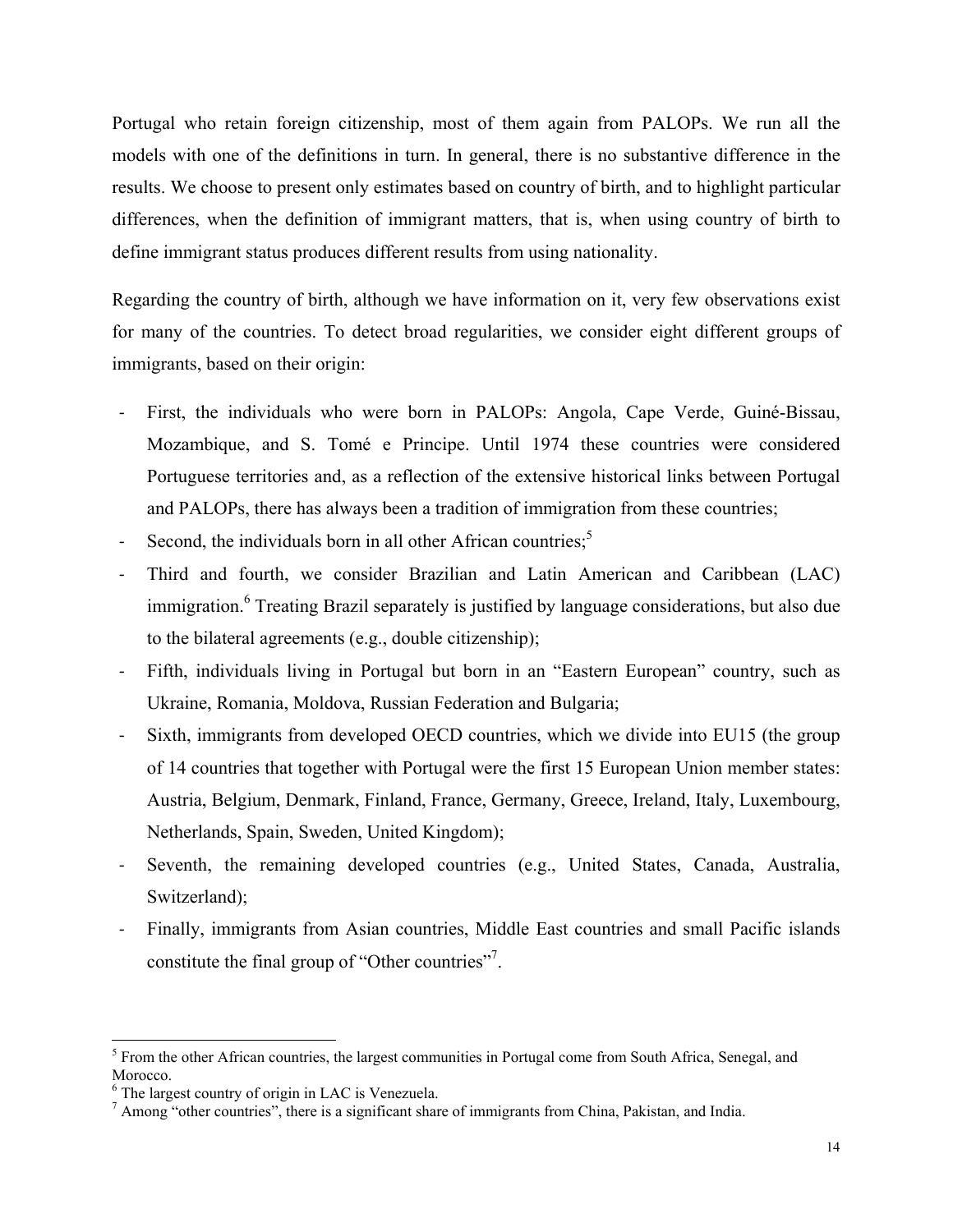From Table 1 below, where we present the descriptive statistics of these variables, we see that 96% of the individuals in our sample were born in Portugal, and among those born outside, the largest group is from PALOPs, followed by those born in another EU15 member state.

Another variable on migration relates with the number of years that individuals reside in Portugal. Given that we have a cross-section dataset, the main goal of this variable is to capture effects of the migration experience along the time, namely individuals' knowledge of the institutions, and adaptation to the characteristics of Portuguese society (e.g., culture, language, lifestyle) which may influence their health attitudes and outcomes. As documented in the literature (e.g., Antecol and Bedard, 2005), we consider that after 10 years of residence in the country there is no significant distinction between an immigrant and a native, regarding their knowledge adaptation to society.

|                             |                                                                                                                                                                                                                                    |                         |       | <b>Descriptive Statistics</b> |        |  |
|-----------------------------|------------------------------------------------------------------------------------------------------------------------------------------------------------------------------------------------------------------------------------|-------------------------|-------|-------------------------------|--------|--|
| Name of variable            | <b>Description</b>                                                                                                                                                                                                                 | <b>Type</b><br>variable | mean  | nr obs                        | st dev |  |
| Portugal (birth)            | Equals 1 if individual was born in Portugal                                                                                                                                                                                        | Dummy $(1,0)$           | 0.959 | 33669                         | 0.198  |  |
| PALOPs (birth)              | Equals 1 if born in a Portuguese-speaking Africa<br>country (PALOP)                                                                                                                                                                | Dummy $(1,0)$           | 0.013 | 33669                         | 0.113  |  |
| other African (birth)       | Equals 1 if born in other Africa country different<br>from a PALOP                                                                                                                                                                 | Dummy $(1,0)$           | 0.001 | 33669                         | 0.039  |  |
| Brazil (birth)              | Equals 1 if born in Brazil                                                                                                                                                                                                         | Dummy $(1,0)$           | 0.005 | 33669                         | 0.073  |  |
| other LAC (birth)           | Equals 1 if born in other Latin American and<br>Caribbean (LAC) country                                                                                                                                                            | Dummy $(1,0)$           | 0.003 | 33669                         | 0.055  |  |
| Eastern Europe (birth)      | Equals 1 if born in an Eastern European country                                                                                                                                                                                    | Dummy $(1,0)$           | 0.005 | 33669                         | 0.068  |  |
| $EU15$ (birth)              | Equals 1 if born in another EU15                                                                                                                                                                                                   | Dummy $(1,0)$           | 0.010 | 33669                         | 0.098  |  |
| other developed (birth)     | Equals 1 if born in other developed country<br>rather than EU15                                                                                                                                                                    | Dummy $(1,0)$           | 0.002 | 33669                         | 0.042  |  |
| other countries (birth)     | Equals 1 if born in other country not included in<br>any of previous categories                                                                                                                                                    | Dummy $(1,0)$           | 0.002 | 33669                         | 0.041  |  |
| emigrant                    | Equals 1 if an individual born in Portuguese has<br>had residency outside the country                                                                                                                                              | Dummy $(1,0)$           | 0.113 | 33669                         | 0.317  |  |
| years residence $(\leq 10)$ | Nr of years of residence in Portugal if born<br>outside the country and at most 10 years of<br>residence in Portugal.<br>Equals 10 if born in the country, or if born<br>outside but living in Portugal for more than 10<br>years. | nr years: $0-10$        | 9.926 | 33669                         | 0.703  |  |

#### **Table 1 – Descriptive statistics of migration variables in the sample**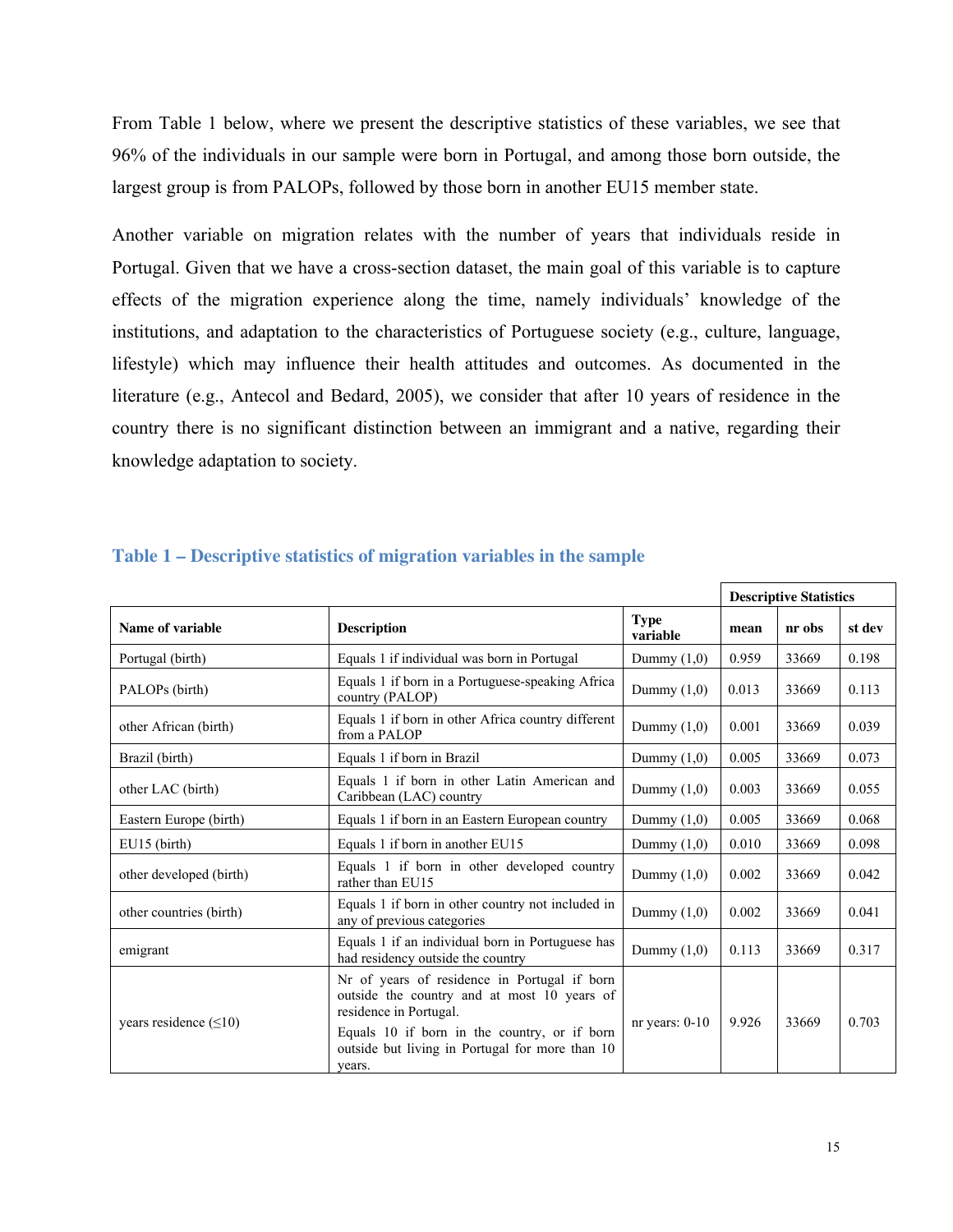To account for the role of the social and economic background of immigrants on their health outcomes and health usage, we include several characteristics listed in Table 2 below. In our sample, 52.4% of the respondents are women, 65.3% are married, on average individuals are 50 years old (given that we only consider respondents above 18 years old as explained above), and more than 75% has at most the basic studies.

Considering job occupations, there are two possible alternative approaches. One is to use the International Standard Classification of Occupations (ISCO) 2008, by eight major groups. The other is to use broad categories of 11 industries where workers are employed. Considering the first classification, we see that around 40% work in professions related with skilled agriculture, forestry and fishery, craft and related trade, and plants and machine operators and assemblers. If we take into account the second grouping, almost half of the respondents work either in the primary sector of agriculture and fishery, in industry, or in construction. In the econometric analysis, we always run the estimation for both classifications, one each time. For matter of simplicity, we display the results with the industries, since the major conclusions do not change.

|                                                              |                                                    |                              |        | <b>Descriptive Statistics</b> |        |  |
|--------------------------------------------------------------|----------------------------------------------------|------------------------------|--------|-------------------------------|--------|--|
| Name of variable<br><b>Description</b>                       |                                                    | <b>Type</b><br>variable      | mean   | nr obs                        | st dev |  |
| nr members in household                                      | Number of members in the household                 | Discrete: 1-12               | 3.115  | 33669                         | 1.421  |  |
| female                                                       | Equals 1 if female                                 | Dummy $(1,0)$                | 0.524  | 33664                         | 0.499  |  |
| age (adults only)                                            | Age in years                                       | Discrete:<br>18-102          | 49.914 | 33669                         | 18.528 |  |
| Mass<br>Body<br>Index<br>bmi<br>(weight, $kg/h$ eight, m2)   |                                                    | Continuous<br>$(7.5-128.57)$ | 25.860 | 33005                         | 4.487  |  |
| school level (no schooling)                                  | Equals 1 if no schooling                           | Dummy $(1,0)$                | 0.157  | 33645                         | 0.363  |  |
| school level2 (1st basic)                                    | Equals 1 if $1st$ cycle of basic studies (4 years) | Dummy $(1,0)$                | 0.362  | 33645                         | 0.481  |  |
| school level3 (2nd basic)                                    | Equals 1 if $2nd$ cycle of basic studies (2 years) | Dummy $(1,0)$                | 0.130  | 33645                         | 0.336  |  |
| school level4 (3rd basic)                                    | Equals 1 if $3rd$ cycle of basic studies (3 years) | Dummy $(1,0)$                | 0.126  | 33645                         | 0.332  |  |
| school level5 (high school)                                  | Equals 1 if high school studies (3 years)          | Dummy $(1,0)$                | 0.117  | 33645                         | 0.321  |  |
| school level6 (pos high school)                              | 1 if post-high school studies (professional)       | Dummy $(1,0)$                | 0.005  | 33645                         | 0.072  |  |
| school level7 (BSc)                                          | Equals 1 if BSc                                    | Dummy $(1,0)$                | 0.019  | 33645                         | 0.136  |  |
| school<br>level <sub>8</sub><br>(Undergrad-<br>Licenciatura) | Equals 1 if "Licenciatura"                         | Dummy $(1,0)$                | 0.078  | 33645                         | 0.268  |  |

**Table 2 - Descriptive statistics on the socio-economic characteristics of individuals in the sample**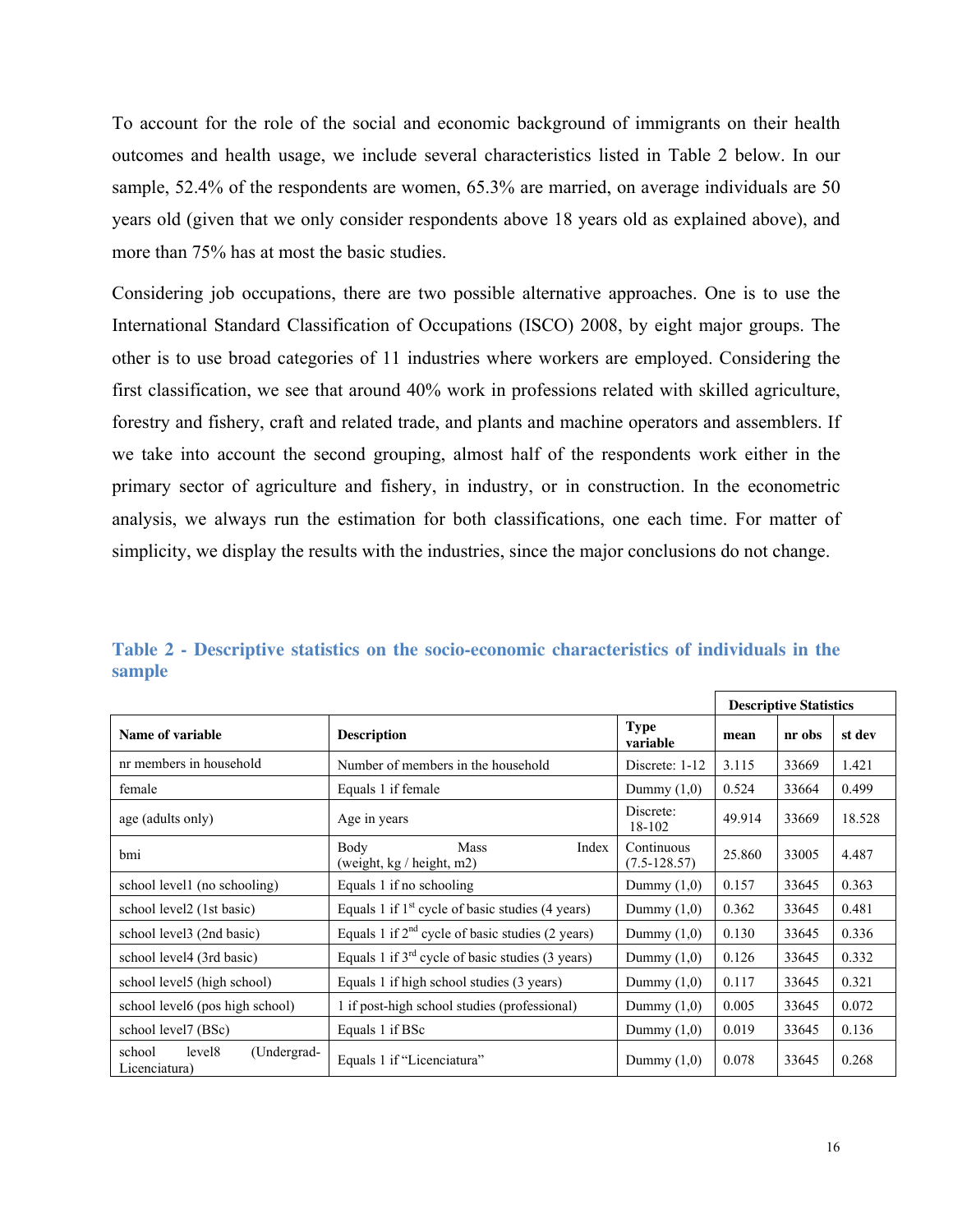# **Table 2 (cont.1)**

|                                                       |                                                                                                                                                                                                                                      | <b>Descriptive Statistics</b> |         |        |         |
|-------------------------------------------------------|--------------------------------------------------------------------------------------------------------------------------------------------------------------------------------------------------------------------------------------|-------------------------------|---------|--------|---------|
| Name of variable                                      | <b>Description</b>                                                                                                                                                                                                                   | <b>Type</b><br>variable       | mean    | nr obs | st dev  |
| school level9 (Master)                                | Equals 1 if Masters' level                                                                                                                                                                                                           | Dummy $(1,0)$                 | 0.004   | 33645  | 0.060   |
| school level10 (PhD)                                  | Equals 1 if Doctorate level                                                                                                                                                                                                          | Dummy $(1,0)$                 | 0.002   | 33645  | 0.048   |
| single                                                | Equals 1 if civil status is single                                                                                                                                                                                                   | Dummy $(1,0)$                 | 0.202   | 33663  | 0.401   |
| married                                               | Equals 1 if civil status is married                                                                                                                                                                                                  | Dummy $(1,0)$                 | 0.653   | 33663  | 0.476   |
| separated                                             | Equals 1 if civil status is separated                                                                                                                                                                                                | Dummy $(1,0)$                 | 0.010   | 33663  | 0.099   |
| legally divorced                                      | Equals 1 if civil status is legally divorced                                                                                                                                                                                         | Dummy $(1,0)$                 | 0.037   | 33663  | 0.189   |
| divorced                                              | Equals 1 if civil status is divorced (either<br>separated or legally divorced)                                                                                                                                                       | Dummy $(1,0)$                 | 0.047   | 33663  | 0.212   |
| widow                                                 | Equals 1 if civil status is widow                                                                                                                                                                                                    | Dummy $(1,0)$                 | 0.098   | 33663  | 0.298   |
| income peapita (in household)                         | Income level per capita, by mid-point of income<br>bracket in the survey, normalized for<br>Continuous:<br>composition of household according to OECD<br>Value in $\epsilon$<br>scale. Highest income: 3500€ month (net of<br>taxes) |                               | 584.217 | 33669  | 482.588 |
| employed                                              | Equals 1 if currently employed                                                                                                                                                                                                       | Dummy $(1,0)$                 | 0.528   | 33669  | 0.499   |
| retired                                               | Equals 1 if retired                                                                                                                                                                                                                  | Dummy $(1,0)$                 | 0.240   | 33669  | 0.427   |
| prof1 - managers                                      | Equals 1 if profession in ISCO-08 Managers<br>category                                                                                                                                                                               | Dummy $(1,0)$                 | 0.019   | 33669  | 0.136   |
| prof 2 - professionals                                | Equals 1 if ISCO-08 Professionals                                                                                                                                                                                                    | Dummy $(1,0)$                 | 0.048   | 33669  | 0.215   |
| prof 3 - technicians and associated<br>professionals  | Equals 1 if ISCO-08 Technicians and associate<br>professionals                                                                                                                                                                       | Dummy $(1,0)$                 | 0.054   | 33669  | 0.226   |
| prof 4 - clerical support services                    | Equals 1 if ISCO-08 Clerical support services                                                                                                                                                                                        | Dummy $(1,0)$                 | 0.056   | 33669  | 0.231   |
| prof 5 - services and sales workers                   | Equals 1 if ISCO-08 Service and sales workers                                                                                                                                                                                        | Dummy $(1,0)$                 | 0.078   | 33669  | 0.268   |
| prof 6- skilled agriculture, forestry,<br>fishery     | Equals 1 if ISCO-08 Skilled agricultural,<br>forestry and fishery workers                                                                                                                                                            | Dummy $(1,0)$                 | 0.118   | 33669  | 0.323   |
| prof 7 - craft and related trade                      | Equals 1 if ISCO-08 Craft and related trade<br>workers                                                                                                                                                                               | Dummy $(1,0)$                 | 0.124   | 33669  | 0.329   |
| prof 8 -plant and machine operators<br>and assemblers | Equals 1 if ISCO-08 Plant and machine<br>operators and assemblers                                                                                                                                                                    | Dummy $(1,0)$                 | 0.157   | 33669  | 0.364   |
| prof 9 - elementary occupations                       | Equals 1 if ISCO-08 Elementary occupations                                                                                                                                                                                           | Dummy $(1,0)$                 | 0.064   | 33669  | 0.244   |
| prof 10 - armed forces                                | Equals 1 if ISCO-08 Armed forces                                                                                                                                                                                                     | Dummy $(1,0)$                 | 0.125   | 33669  | 0.331   |
| prof 11 - other professions                           | Equals 1 if ISCO-08 other profession                                                                                                                                                                                                 | Dummy $(1,0)$                 | 0.156   | 33669  | 0.363   |
| activity1 - agriculture or fishery                    | Equals 1 if working in economic sector of<br>agriculture or fishery                                                                                                                                                                  | Dummy $(1,0)$                 | 0.219   | 33669  | 0.413   |
| activity 2- industry                                  | Equals 1 if Industry                                                                                                                                                                                                                 | Dummy $(1,0)$                 | 0.123   | 33669  | 0.329   |
| activity 3- construction                              | Equals 1 if Construction                                                                                                                                                                                                             | Dummy $(1,0)$                 | 0.118   | 33669  | 0.323   |
| activity 4-commerce                                   | Equals 1 if Commerce                                                                                                                                                                                                                 | Dummy $(1,0)$                 | 0.089   | 33669  | 0.285   |
| activity 5-restaurants and hotels                     | Equals 1 if Restaurants and Hotels                                                                                                                                                                                                   | Dummy $(1,0)$                 | 0.124   | 33669  | 0.329   |
| 6-transportation<br>activity<br>and<br>communications | Equals 1 if Transportation and Communications                                                                                                                                                                                        | Dummy $(1,0)$                 | 0.052   | 33669  | 0.222   |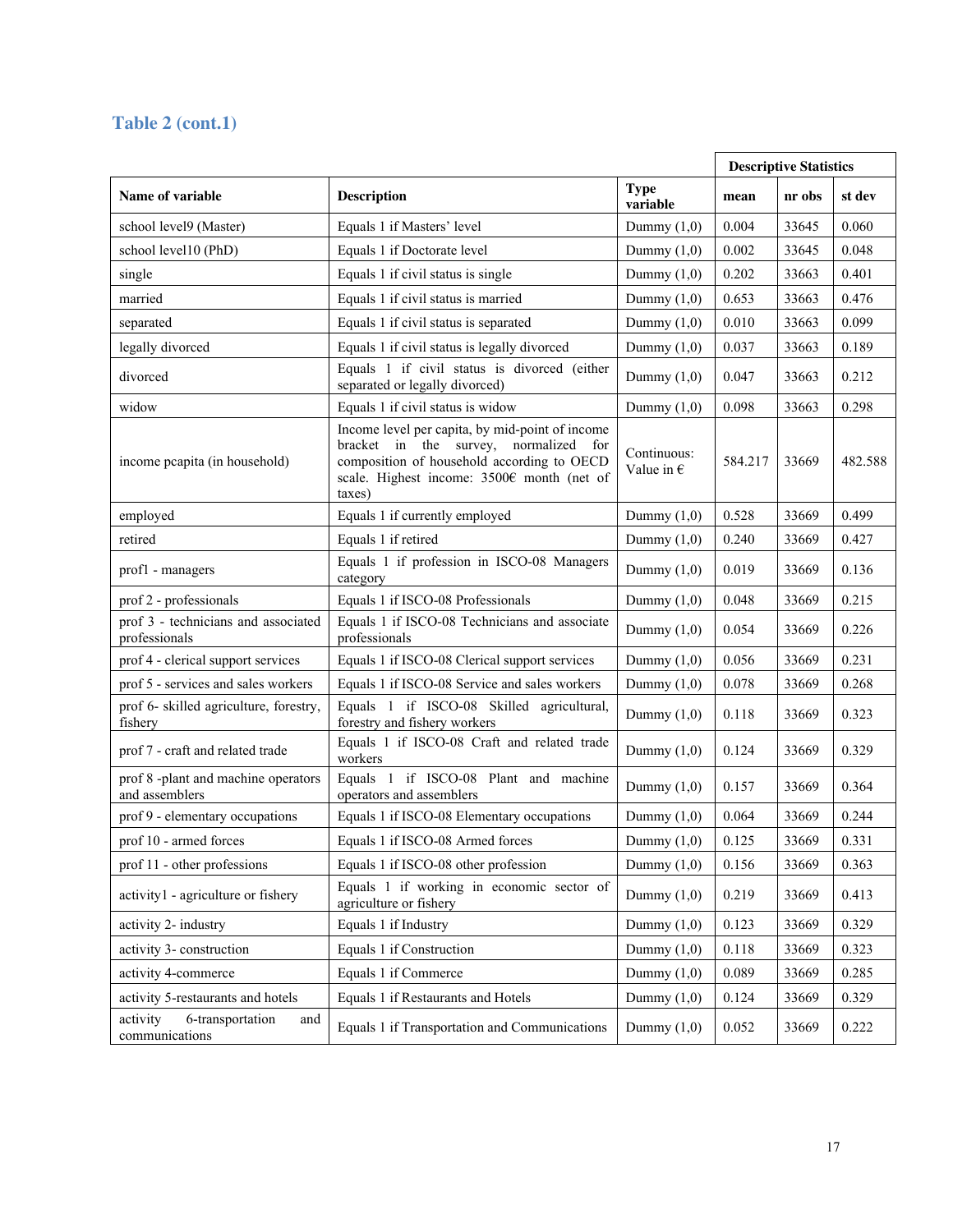#### **Table 2 (cont.2)**

|                                               |                                             |                         | <b>Descriptive Statistics</b> |        |        |
|-----------------------------------------------|---------------------------------------------|-------------------------|-------------------------------|--------|--------|
| Name of variable                              | <b>Description</b>                          | <b>Type</b><br>variable | mean                          | nr obs | st dev |
| activity 7-education                          | Equals 1 if Education                       | Dummy $(1,0)$           | 0.034                         | 33669  | 0.180  |
| activity 8-home activities                    | Equals 1 if Home Activities                 | Dummy $(1,0)$           | 0.057                         | 33669  | 0.232  |
| activity 9-civil services and armed<br>forced | Equals 1 if Civil Services and Armed Forces | Dummy $(1,0)$           | 0.036                         | 33669  | 0.185  |
| activity 10-health industry                   | Equals 1 if Health                          | Dummy $(1,0)$           | 0.071                         | 33669  | 0.256  |
| activity 11-other activities                  | Equals 1 if Other sectors of activity       | Dummy $(1,0)$           | 0.037                         | 33669  | 0.189  |

The last set of variables of key interest to our analysis relates to health (see Table 3 below). Despite that in Portugal the National Health Service is universal and (almost) free of charge for all residents, under their work contracts, individuals may benefit from coverage of an extra (additional) health system. In case of individuals working as civil servants or in a public institution (e.g., teacher in a public school or public university), they may have access to a public health subsystem. 15% of our sample has this type of subsystem. If working for the private sector, the hiring company may provide access to one of the private health subsystems. 3% in our sample have this subsystem. Finally, individuals may also opt to contract and additional voluntary health insurance  $-7.6\%$  in our sample.

Regarding the use of health care services, on average there was more than one visit to a doctor within the three months previous to the survey, and for 67.5% of the respondents their last medical appointment was to a GP rather than a specialist.

In terms of health preventive behaviors, more than 60% measured their cholesterol levels in the last year and more than 80% measured their blood pressure. On the side of risky behaviours, almost 80% do not smoke, and 3.4% have problems with drinking alcohol.

Regarding health status, we consider several different measures, with the first being a selfassessed health indicator ranking from 1 (very bad) till 5 (excellent). In our sample, the average subjective evaluation is above "reasonable". The limitations of using self-assessed health are well known. Nonetheless, it is a widely accessible and used outcome variable, with several papers in the literature establishing a link between self-assessed health and mortality or disease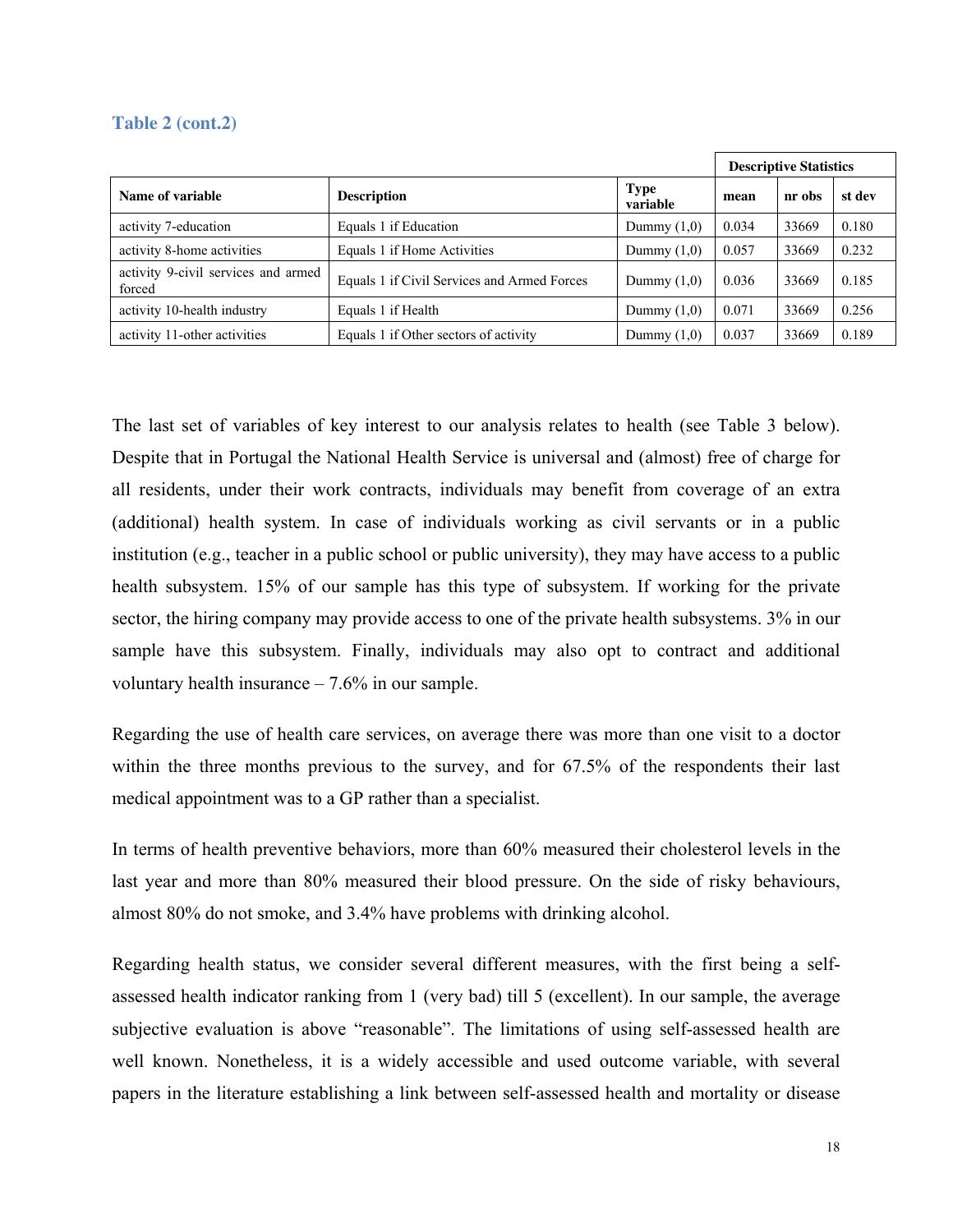prevalence (e.g., Massey and Shapiro, 1982; Kaplan and Camacho, 1983; Idler and Kasl, 1995; Smith, 2005). In any case, we complement the measurement of health status with two other measures: an index on chronic conditions and an index on mental health indicators. Both indicators are calculated using a principal component analysis.

|                                                 |                                                                                                                                                                                                                         |                               | <b>Descriptive Statistics</b> |        |         |
|-------------------------------------------------|-------------------------------------------------------------------------------------------------------------------------------------------------------------------------------------------------------------------------|-------------------------------|-------------------------------|--------|---------|
| Name of variable                                | <b>Description</b>                                                                                                                                                                                                      | <b>Type</b><br>variable       | mean                          | nr obs | st dev  |
| voluntary health insurance                      | Equals 1 if coverage from voluntary health<br>insurance                                                                                                                                                                 | Dummy<br>(1,0)                | 0.076                         | 33610  | 0.264   |
| public health subsystem                         | Equals 1 if coverage from public health<br>subsystem                                                                                                                                                                    | Dummy<br>(1,0)                | 0.150                         | 33669  | 0.357   |
| private health subsystem                        | Equals 1 if coverage from private health<br>subsystem                                                                                                                                                                   | Dummy<br>(1,0)                | 0.030                         | 33669  | 0.171   |
| out of pocket expenditures                      | Out of pocket payments in the past two weeks                                                                                                                                                                            | Value in $\epsilon$           | 3.679                         | 33601  | 23.350  |
| visits to physicians                            | Nr of visits to the doctor in the past 3 months                                                                                                                                                                         | $0 - 30$                      | 1.118                         | 33617  | 1.825   |
| <b>GP</b>                                       | Equals 1 if last visit in past 3 months was to a<br>GP, 0 if to a specialist                                                                                                                                            | Dummy<br>(1,0)                | 6750113                       | 17656  | 4683839 |
| Emergency room                                  | Equals 1 if last visit to a medical facility was<br>emergency room, conditional on having a visit to<br>a medical facility in past 3 months                                                                             | Dummy<br>(1,0)                | .2342694                      | 3846   | 4235964 |
| pharmaceutical                                  | Equals 1 if consumed pharmaceutical products in<br>the past 2 weeks                                                                                                                                                     | Dummy<br>(1,0)                | 0.586                         | 33640  | 0.493   |
| Daily smoker                                    | Equals 1 if daily smoker                                                                                                                                                                                                | Dummy<br>(1,0)                | 0.186                         | 33648  | 0.389   |
| occasional smoker                               | Equals 1 if occasional smoker                                                                                                                                                                                           | Dummy<br>(1,0)                | 0.022                         | 33648  | 0.146   |
| Non smoker                                      | Equals 1 if does not smoke                                                                                                                                                                                              | Dummy<br>(1,0)                | 0.792                         | 33648  | 0.406   |
| problems with alcohol                           | Equals 1 if answered yes to one of the following<br>questions: felt the need to reduce alcohol<br>consumption; felt problems because others<br>criticized alcohol consumption; felt guilty about<br>alcohol consumption | Dummy<br>(1,0)                | 0.034                         | 33669  | 0.181   |
| preventive: blood pressure measure<br>last year | Equals 1 if had blood pressure measured last year                                                                                                                                                                       | Dummy<br>(1,0)                | 0.804                         | 8272   | 0.397   |
| preventive: cholesterol measure last<br>year    | Equals 1 if had cholesterol measurement last year                                                                                                                                                                       | Dummy<br>(1,0)                | 0.637                         | 8286   | 0.481   |
| meals per day                                   | Nr of regular meals per day                                                                                                                                                                                             | $1 - 3$                       | 2.913                         | 32277  | 0.311   |
| Sick to work                                    | Equals 1 if did not work in past 3 months due to<br>sickness                                                                                                                                                            | Dummy<br>(1,0)                | 0.024                         | 33669  | 0.154   |
| self assessed health                            | self-reported health                                                                                                                                                                                                    | 1 (very bad)<br>5 (excellent) | 3.213                         | 23203  | 0.943   |

## **Table 3 – Descriptive statistics of health related variables**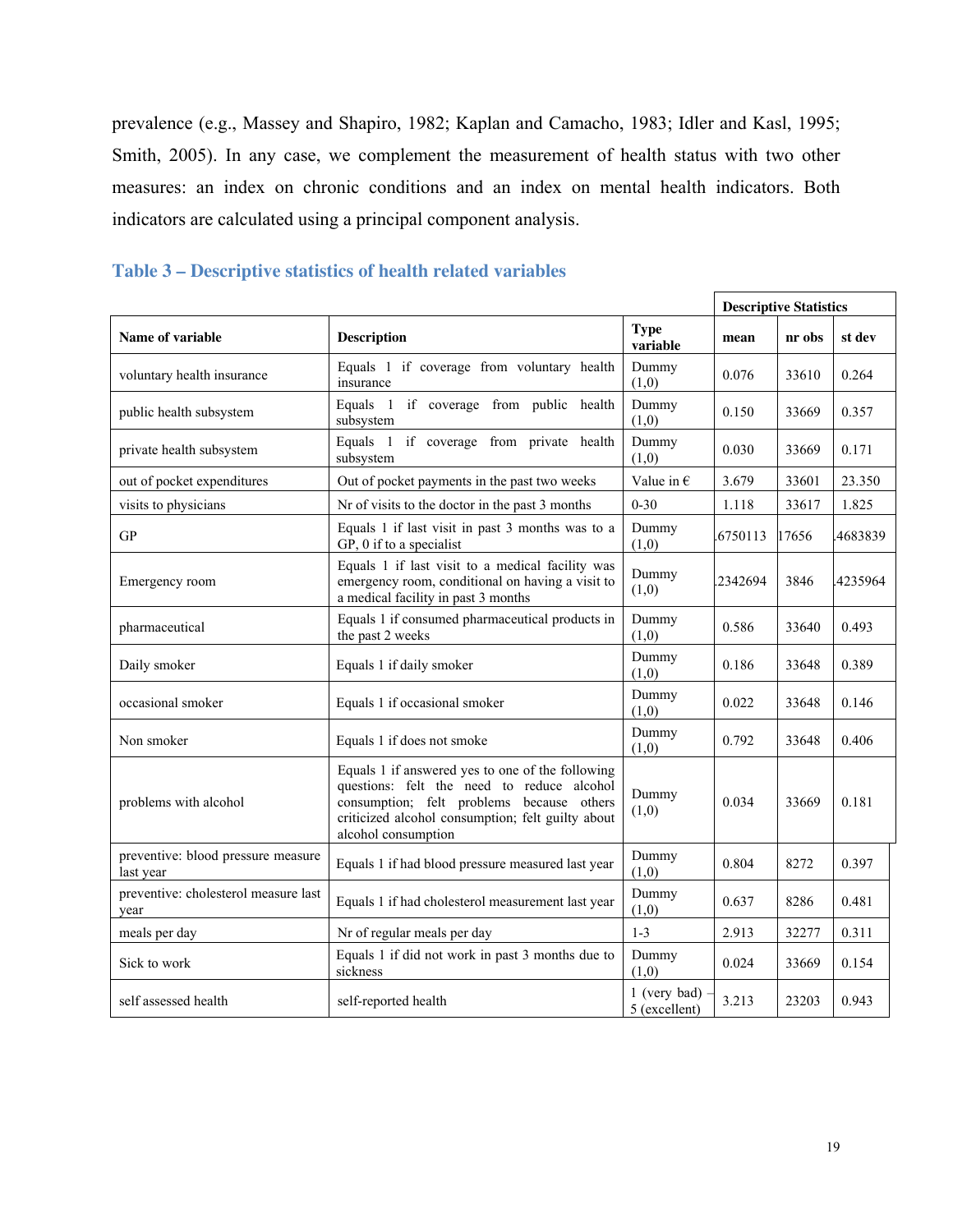#### **Table 3 (cont.)**

|                          |                                                                                                                                                                                                                                                                                                                                                                                              |                         | <b>Descriptive Statistics</b> |        |        |
|--------------------------|----------------------------------------------------------------------------------------------------------------------------------------------------------------------------------------------------------------------------------------------------------------------------------------------------------------------------------------------------------------------------------------------|-------------------------|-------------------------------|--------|--------|
| Name of variable         | <b>Description</b>                                                                                                                                                                                                                                                                                                                                                                           | <b>Type</b><br>variable | mean                          | nr obs | st dev |
| mental score             | principal component from a set of questions<br>mental health:<br>related to<br>nervousness.<br>depression, feeling of calm and relax, sadness<br>and hopeless, happiness.                                                                                                                                                                                                                    | Continuous              | $-0.027$                      | 23201  | 1.843  |
| Score chronic conditions | principal component from a set of 19 chronic<br>conditions:<br>osteoarthritis.<br>osteoporosis.<br>glaucoma, retinopathy, cancer, stones in kidney,<br>kidney failure, chronic anxiety, chronic wounds<br>(with scabs) or leg ulcers, emphysema, stroke,<br>obesity, major depression, heart attack, diabetes,<br>asthma, chronic pain, high blood pressure, and<br>other chronic conditions | Continuous              | 0.00000<br>0003               | 33516  | 1.534  |

In the Annex, we present the descriptive statistics of these variables but disaggregated by country of origin (Table 22 till Table 29), as well as the linear correlation between the migration variables and the remaining ones (Table 31). From this, we observe that self-assessed health is negatively correlated with being born in Portugal, while positive correlated with being born outside. If we consider the chronic conditions index, *chronic score*, the conclusion is more mixed, with a positive correlation only with being born in Portugal or African countries different from PALOPs, and negative for the remaining ones. On the side of mental health indicators, there is a negative correlation with being born in Portugal or in a PALOP country, and positive with remaining countries. These initial explorations indicate that there may be a HIE for immigrants of different origins.

In terms of using health services, there seems to be a negative correlation between being born in Portugal or Brazil and having voluntary health insurance, and a positive correlation between being born in Portugal or non-PALOPs African countries and the number of recent visits to doctors.

Despite the interest of this initial descriptive analysis of the data, we shall not consider it as very solid evidence for any of the effects we are trying to analyse in this study, since none of the measures controls for the heterogeneity of respondents' characteristics. In the following section we present a more sound econometric approach to conduct our analysis, and we present the main estimation results.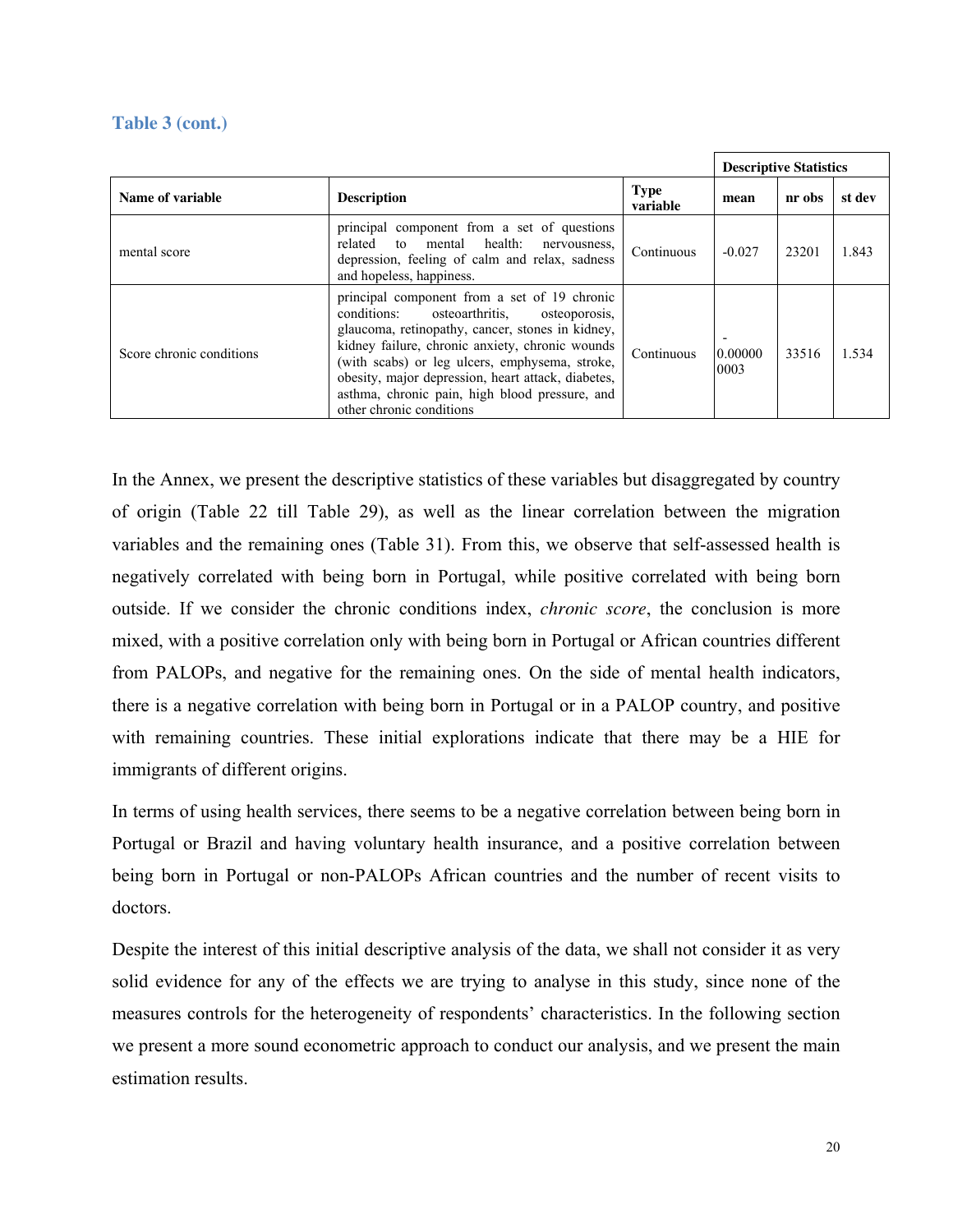#### **5. Econometric analysis**

As explained, we look for empirical evidence on several unknowns in health-migration questions. The first of the queries relates to identifying whether there are significant differences in the health outcomes of immigrants relative to natives in a country, as Portugal, which is not only developed but also has a public National Health Service available for all residents. For this analysis, we look at several different measures of health status: self-assessed health, chronic conditions of migrants, and how migrants score in terms of mental health indicators.

The second dimension that we study relates to the use of health care services in the three months prior to the survey. In particular, we look at the number of visits to doctors, whether the last visit was to a GP or to a specialist, and whether the last medical visit was to an emergency room facility.

The third aspect of the analysis focuses in immigrants' lifestyle, both preventive and risky health behaviors. The fourth dimension of comparison between immigrants and natives highlights health coverage in terms of contracting an additional voluntary health insurance, and out-ofpocket health expenditures in a recent past.

Last, and for the same health dimensions, we conclude on emigrants' health performance and health usage, in comparison with natives who never had resided outside the country.

For each question, we present and use the most appropriate regression technique. This means that, depending on the query we may apply different econometric approaches: i) a probit, when the outcome of interest is the probability of a certain health-related variable (if the dependent variable is dichotomous we use a binary probit, if it has several discrete values with an implicit ordering we use a ordered probit);<sup>8</sup> ii) a linear regression, when the dependent variable is continuous as in the case of the mental health score; iii) a zero inflated negative binomial to study the demand for visits to doctors, given that the process explaining a zero number of visits may be different from the one related with the intensity of visits; iv) and a tobit regression, when

 $8$  Estimation of a logit model, which puts more probability weight on the tails of the distribution gives essentially the same results.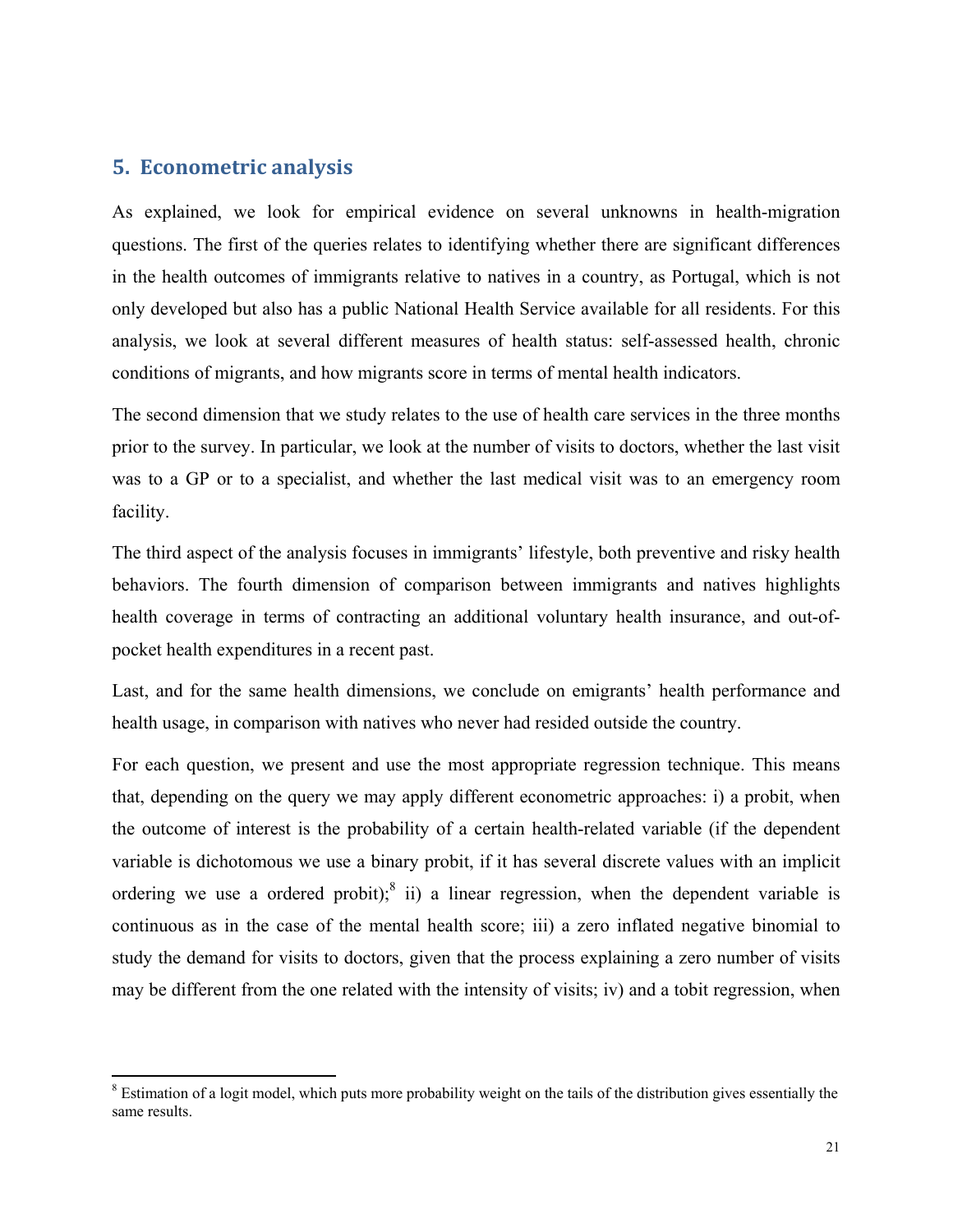the dependent variable is continuous but non-negative, as in the case of out-of-pocket expenditures.<sup>9</sup>

## **Health status of immigrants**

In comparing the health status of immigrants and natives in other hosts countries, some conclude that immigrants tend to be healthier (e.g., Antecol and Bedard, 2005; Fennelly, 2005; Kennedy et al., 2006). In this section, we test for the presence of such a *healthy immigrant effect* in Portugal.

Since our data is from the host country, we do not address the selectivity issue, which would require information on the origin country.

#### **Physical health**

Our first piece of evidence is an ordered probit analysis of the self-assessed health status. In a naive approach, presented in Table 4, we only control for the immigration experience of the individuals. After, we take into account differences in several other observable characteristics. Several interaction terms are also included, namely in terms of gender differences. This more complete analysis is shown in Table 5.

|                           | ordered probit regression |          | ordered probit regression |          |
|---------------------------|---------------------------|----------|---------------------------|----------|
|                           | nr observ                 | 23203    | nr observ                 | 23203    |
|                           | self assessed health=     |          | self assessed health=     |          |
|                           | 1 very bad, 5 excellent   |          | very bad, 5 excellent     |          |
|                           | Coef.                     | P >  z   | Coef.                     | P >  z   |
| immigrant (birth)         | 0.4931262***              | 0        |                           |          |
| years of residence (<=10) | $-0.0853989***$           | $\Omega$ | $-0.0818111***$           | $\Omega$ |
| PALOPs (birth)            |                           |          | 0.2810802 ***             | $\Omega$ |
| other African (birth)     |                           |          | 0.7971794***              | $\Omega$ |
| Brazil (birth)            |                           |          | $0.5514451***$            | $\Omega$ |
| other LAC (birth)         |                           |          | $0.7582281***$            | $\Omega$ |
| Eastern Europe (birth)    |                           |          | 0.5066672***              | 0.001    |
| other countries (birth)   |                           |          | 0.6418072 ***             | $\Omega$ |
| EU15 (birth)              |                           |          | $0.59537***$              | $\Omega$ |
| other developed (birth)   |                           |          | 0.946507***               | 0        |

#### **Table 4 – Self assessed health, controlling only for immigration**

Notes: \* significant at 10%, \*\* significant at 5%, \*\*\* significant at 1%. The reference group is formed by individuals born in Portugal.

<sup>&</sup>lt;sup>9</sup> On the methodological issues associated with the several regression models see, for example, Wooldridge (2002).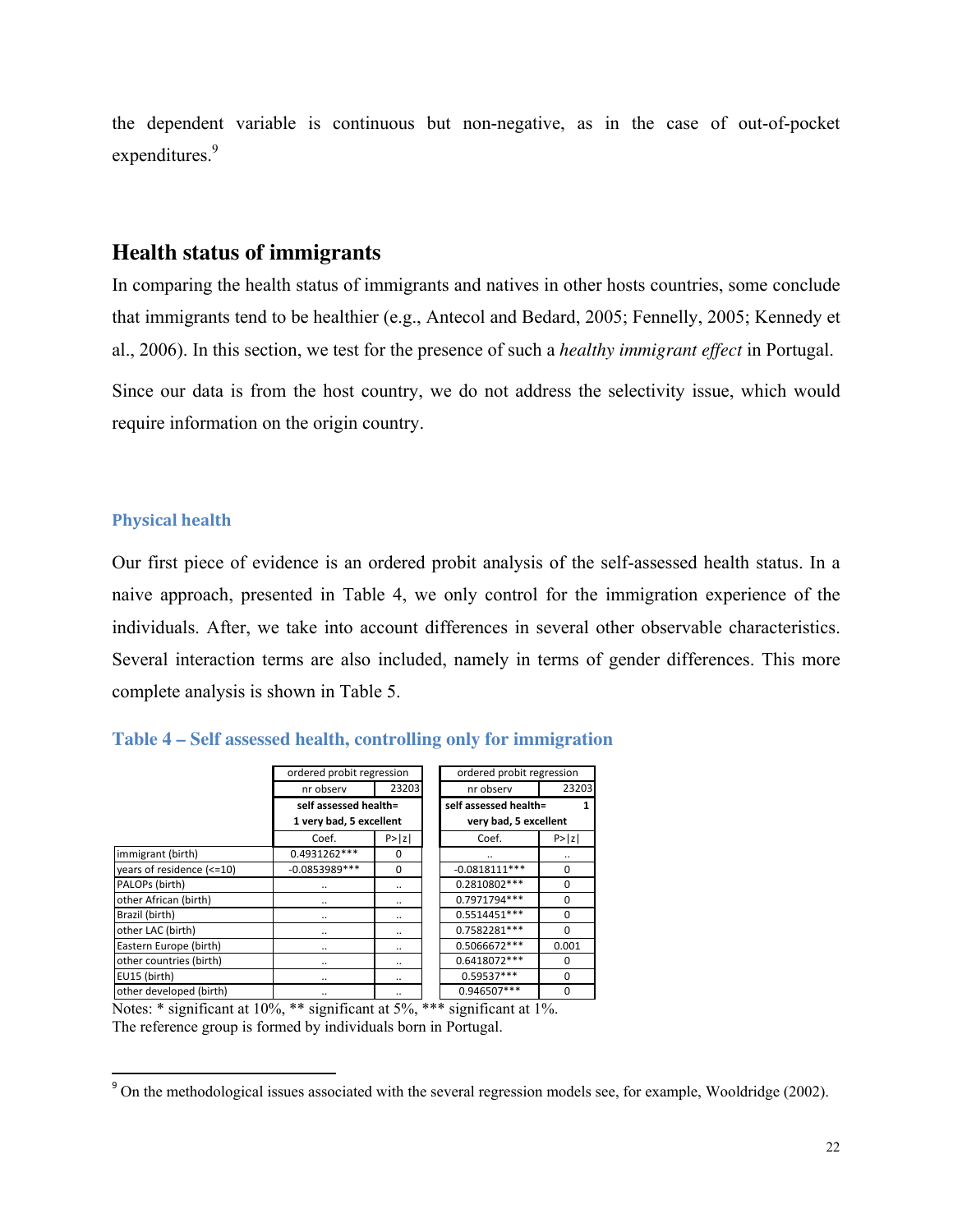From this first estimations, whether we consider all immigrants as a unique group, *imm\_birth*, or we disaggregate them by country of birth, the evidence favours the conclusion of a *HIE*, i.e., residents in Portugal who were born outside the country are healthier than natives.

We analyse here the convergence effect by using the information on how many years the individuals lived in Portugal. Given the negative coefficient associated with this variable, this means that more recent immigrants have better health than past ones. This is consistent with a convergence effect over time of immigrants' average health status towards natives'. Nevertheless, some caution must be taken on the strength of this conclusion, since our data is cross-sectional. In fact, the effect relies heavily on recent immigrants from Brazil and Eastern Europe, who are healthier than the existing population.<sup>10</sup> On this account, since the pattern of immigration has changed considerably over the last decade, namely in terms of origin, we can actually question the interpretation in terms of the convergence hypothesis.

When we control for the observable characteristics of individuals, the *HIE* seems to maintain, but this time only for a reduced set of countries of origin. As shown in Table 5 below, only immigrants from developed countries (EU15 or other developed) are more likely to report a better health than natives. All the remaining immigrants do not show significant differences in their assessment of their own health.

Women in EU15, do not exhibit a higher probability of being healthier, and actually their health status is more likely to be worse than natives.

<sup>&</sup>lt;sup>10</sup> Removing the variable "years\_residence" from the analysis, results in statistically significant and positive coefficients associated immigrants from Brazil and Eastern Europe.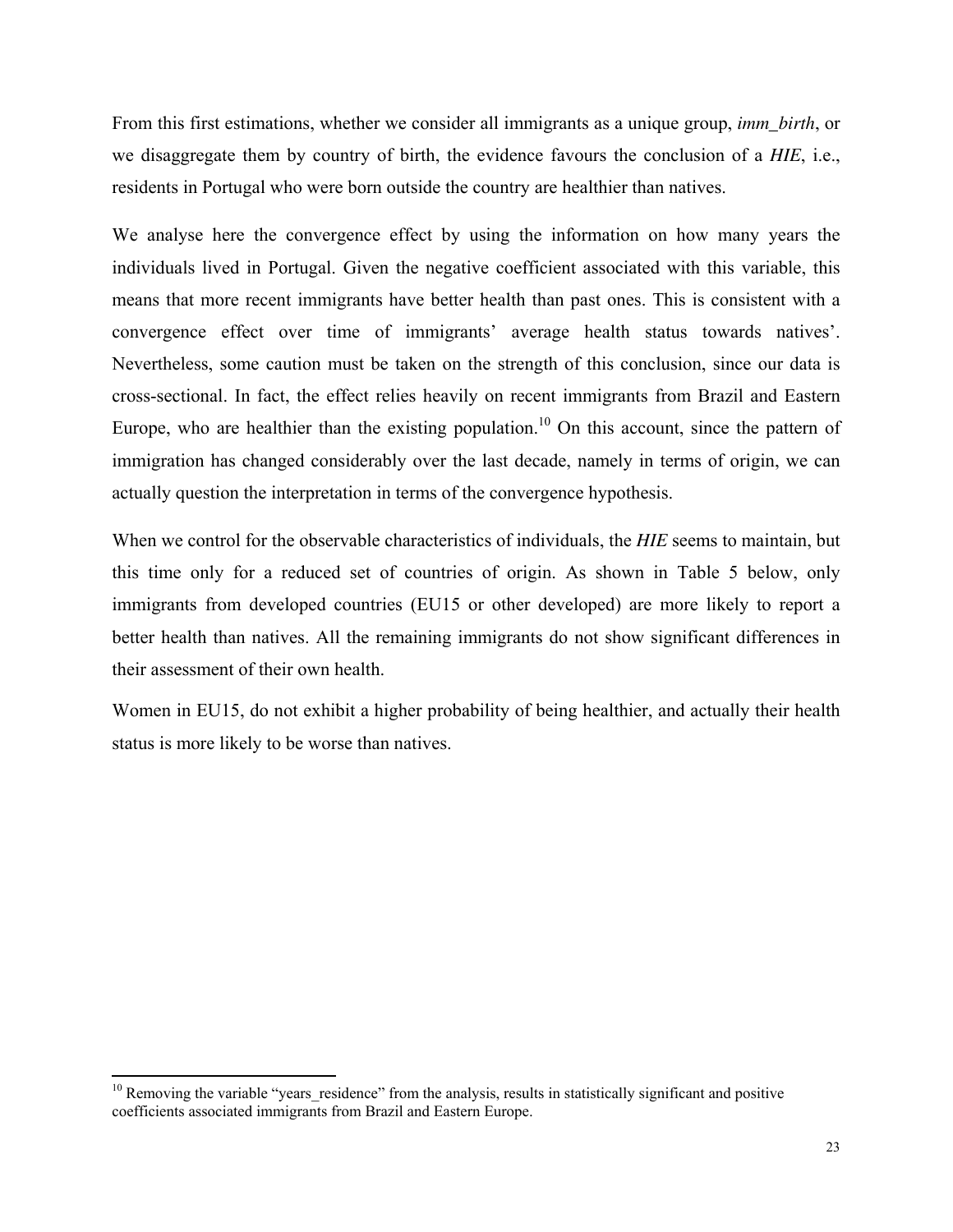## **Table 5 – Self assessed health with complete set of controls**

|                                              | ordered probit regression                     |        |
|----------------------------------------------|-----------------------------------------------|--------|
|                                              | nr observ                                     | 19033  |
|                                              | self assessed health= 1 very bad, 5 excellent |        |
|                                              | Coef.                                         | P >  z |
| PALOPs (birth)                               | $-0.149942$                                   | 0.145  |
| other African (birth)                        | 0.3850416                                     | 0.255  |
| Brazil (birth)                               | 0.1010615                                     | 0.577  |
| other LAC (birth)                            | 0.1554373                                     | 0.629  |
| Eastern Europe (birth)                       | 0.1080552                                     | 0.562  |
| other countries (birth)                      | $-0.0541257$                                  | 0.854  |
| EU15 (birth)                                 | 0.4308514***                                  | 0.002  |
| other developed (birth)                      | 0.7169699**                                   | 0.011  |
| emigrant                                     | $-0.0688605***$                               | 0.005  |
| years residence(<=10)                        | $-0.0844026***$                               | 0      |
| nr members in household                      | $0.011647*$                                   | 0.085  |
| female                                       | $-0.4454681***$                               | 0      |
| age (adults only)                            | $-0.0400966$ ***                              | 0      |
| age squared                                  | 0.0001865 ***                                 | 0      |
| bmi                                          | $-0.0173569***$                               | 0      |
| school level2 (1st basic)                    | $-0.6692453***$                               | 0      |
| school level3 (2nd basic)                    | $-0.496686***$                                | 0      |
| school level4 (3rd basic)                    | $-0.4239765***$                               | 0      |
| school level5 (high school)                  | $-0.3313091***$                               | 0.001  |
| school level6 (pos high school)              | $-0.3227006**$                                | 0.029  |
| school level7 (BSc)                          | $-0.3965186***$                               | 0      |
| school level8 (Undergrad-Licenciatura)       | $-0.2849792***$                               | 0.004  |
| married                                      | $-0.0572908**$                                | 0.041  |
| divorced                                     | $-0.0072397$                                  | 0.864  |
| widow                                        | 0.0023535                                     | 0.955  |
| income pcapita (in household)                | $0.0002245***$                                | 0      |
| employed                                     | 0.194074 ***                                  | 0      |
| retired                                      | $-0.2292069***$                               | 0      |
| sick to work                                 | $-1.205382***$                                | 0      |
| activity1 - agriculture or fishery           | $-0.0302588$                                  | 0.529  |
| activity 2- industry                         | $-0.2773394***$                               | 0      |
| activity 3- construction                     | $-0.1902246***$                               | 0      |
| activity 4-commerce                          | $-0.152956***$                                | 0.003  |
| activity 5-restaurants and hotels            | $-0.0298652$                                  | 0.516  |
| activity 6-transportation and communications | $-0.1006947*$                                 | 0.059  |
| activity 7-education                         | $-0.1063547*$                                 | 0.059  |
| activity 8-home activities                   | $-0.0560338$                                  | 0.303  |
| activity 9-civil services and armed forced   | $-0.132314**$                                 | 0.029  |
| activity 10-health industry                  | $-0.0664199$                                  | 0.212  |
| activity 11-other activities                 | $-0.0166926$                                  | 0.767  |
| public health susbsystem                     | 0.0187285                                     | 0.537  |
| private health subsystem                     | 0.0366857                                     | 0.438  |
| daily smoker                                 | $-0.0013156$                                  | 0.953  |
| occasional smoker                            | $-0.0161524$                                  | 0.76   |
| meals per day                                | 0.0740166***                                  | 0.003  |
| problems with alcohol                        | $-0.1731401***$                               | 0      |
| women * age                                  | $-0.0009721$                                  | 0.384  |
| women * schooling                            | 0.0173616 ***                                 | 0      |
| women * PALOPs                               | 0.1190369                                     | 0.372  |
| women * other African                        | $-0.0290081$                                  | 0.947  |
| women * Brazil                               | $-0.1255027$                                  | 0.54   |
| women * other LAC                            | $-0.0670612$                                  | 0.86   |
| women * East Europe                          | $-0.4910798**$                                | 0.029  |
| women * other countries                      | 0.4518858                                     | 0.233  |
| women * EU15                                 | $-0.4084677**$                                | 0.016  |
| women * other developed                      | $-0.3406475$                                  | 0.356  |

Notes: \* significant at 10%, \*\* significant at 5%, \*\*\* significant at 1%. Reference groups are individuals with the following characteristics: born in Portugal, who never migrated, male, with no schooling, a master or a PhD, single, unemployed, who did not miss work due to sickness in the past 3 months, who do not smoke, who do not have problems with alcohol.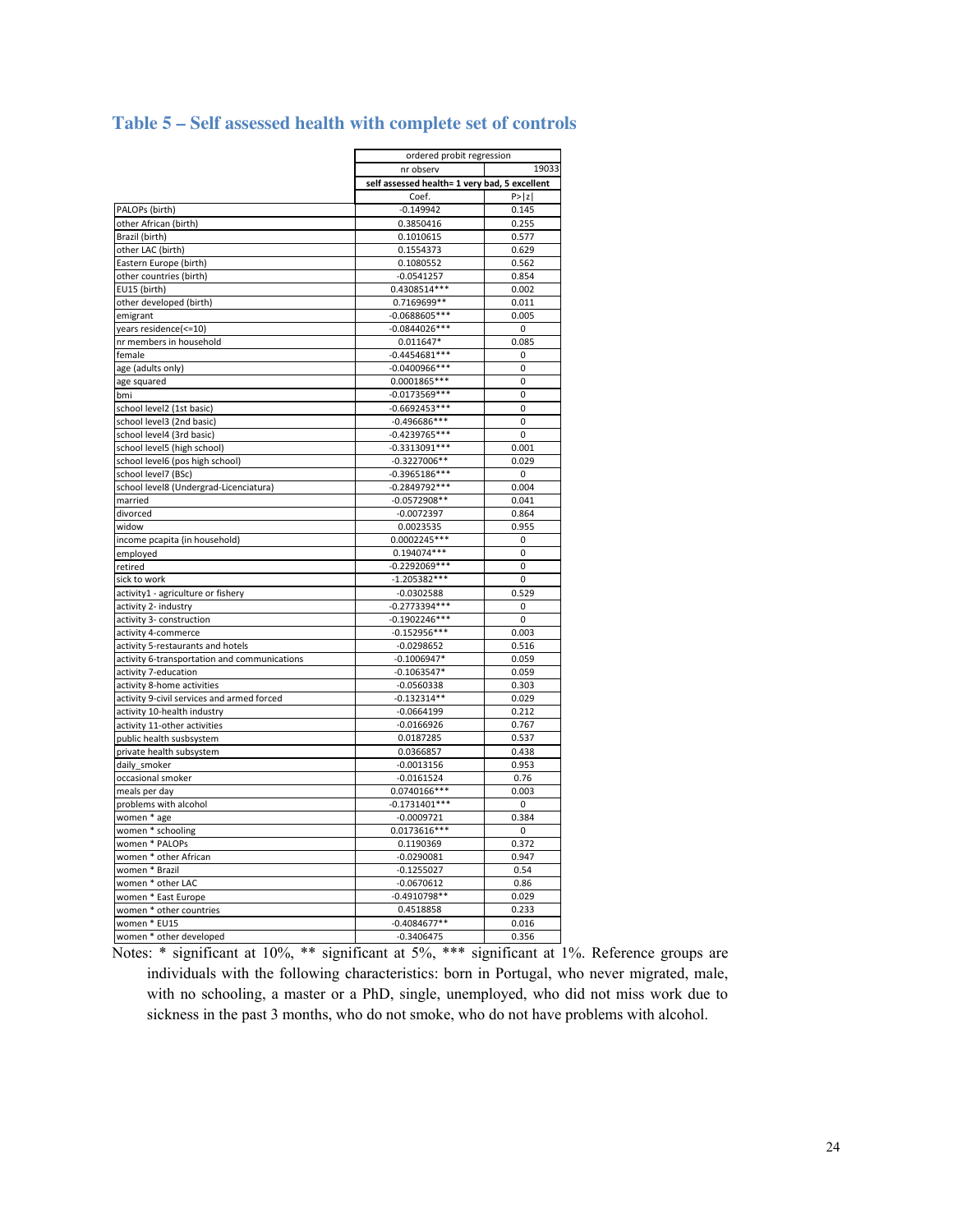Additionally, when we estimate a similar ordered probit regression with the complete set of controls, but for two separated sub-samples defined by age groups,  $18 - 45$  years and  $46 - 75$ ,<sup>11</sup> the health advantage of immigrants only persists for the older sub-sample and immigrants from EU15.

An alternative and more objective measure of health status takes into account the existence of chronic conditions. For that, we define a dichotomous variable, *HS2*, taking value 1 if at most two chronic conditions are present, and 0 if more than two conditions (a higher value means a better health status). The association of immigrant status with presence of chronic conditions is done by estimation of a probit model and the results are in Table 32 in the Annex.

In the case of chronic conditions, the results provide some support of the HIE hypothesis, but again this is not common to all immigrant groups. Immigrants originating from Africa but non-PALOPs appear to have better health status than Portuguese-born residents, and the same is true for immigrants from Eastern European and developed-non-EU15 countries. In the same estimation related with chronic conditions, the variable reflecting the time of immigration in the host country (provided it is below a decade) has a negative coefficient. Since one of the main origins of recent immigrants has been Eastern Europe, the results may be capturing a cohort effect.

Regarding the analysis of the remaining socio-economic and behavioural characteristics of individuals, the results are broadly consistent between the estimations based on self-assessed health and chronic conditions. These conclusions point to patterns already seen for other countries (e.g., Chiswick et al., 2006; Hernandez-Quevedo and Jimenez-Rubio, 2008; Fonseca et al., 2007): women, older, retired, or people with risky alcoholic behaviours have a higher probability of a worse health status; while a higher income or being employed is associated with better health.

An additional significant result obtained is the role of job occupation. In fact, the evidence seems to show that individuals working in the construction sector have a lower probability of better health status. This outcome is of particular concern if migrants tend to take lower skilled jobs, which in many cases belong to this specific economic sector.

<sup>&</sup>lt;sup>11</sup> The definition of the age groups is similar to the one in Lu  $(2007)$ , for comparability purposes.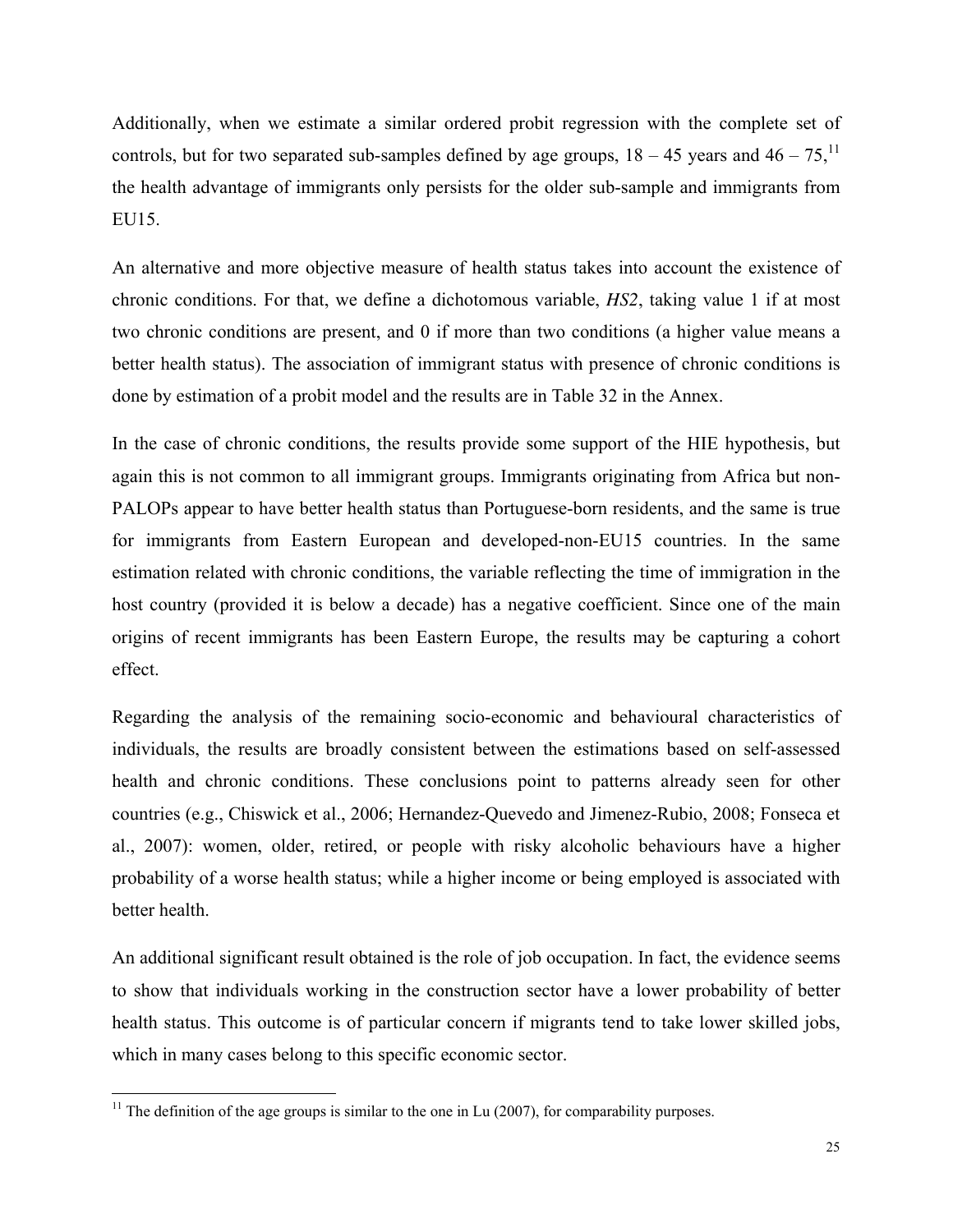#### **Mental health**

The second set of results on health status corresponds to the mental health indicator. In this case we use a simple OLS regression.

As before, we initially consider a naïve estimation controlling only for immigration status and years of residence in the country (Table 6). In this case, immigrants as a group seem to have an advantage in mental health indicators compared to natives, but when we disaggregate by countries of origin, this advantage is not significant for natives of Brazil or Eastern Europe.

|                           | OLS regression |        | OLS regression          |  |
|---------------------------|----------------|--------|-------------------------|--|
|                           | nr observ      | 23201  | 23201<br>nr observ      |  |
|                           | mental score   |        | mental score            |  |
|                           | Coef.          | P >  t | P> t <br>Coef.          |  |
| immigrant (birth)         | 0.375586***    | 0      | <br>                    |  |
| years of residence (<=10) | $-0.0186865$   | 0.363  | $-0.0394596$<br>0.175   |  |
| PALOPs (birth)            |                |        | 0.1966029*<br>0.065     |  |
| other African (birth)     |                |        | 0.6265414*<br>0.072     |  |
| Brazil (birth)            |                |        | 0.3357445<br>0.132      |  |
| other LAC (birth)         |                |        | 0.5533873*<br>0.052     |  |
| Eastern Europe (birth)    |                |        | 0.030087<br>0.903       |  |
| other countries (birth)   |                |        | 0.9598559 ***<br>0.002  |  |
| EU15 (birth)              |                |        | $0.4341185***$<br>0.001 |  |
| other developed (birth)   |                |        | $0.7142274**$<br>0.015  |  |
| constant                  | 0.144303       | 0.483  | 0.3520346<br>0.227      |  |

**Table 6 – Mental health indicator, controlling only for immigration** 

Notes: \* significant at 10%, \*\* significant at 5%, \*\*\* significant at 1%. The reference group is formed by individuals born in Portugal.

When we introduce the remaining set of individuals' observable characteristics as explanatory variables, the conclusions are somewhat different. As displayed in Table 7 below, immigrants from PALOPs and Eastern European countries seem to have a health experience that is opposite to the one from developed non-EU15 countries. While the first two groups show evidence of a worse score in mental health-related symptoms, the latter seem associated with a better score. These patterns of mental health scores, differing between immigrants coming from developing and developed countries, may be a symptom that migrating from less developed countries can be a more stressful experience.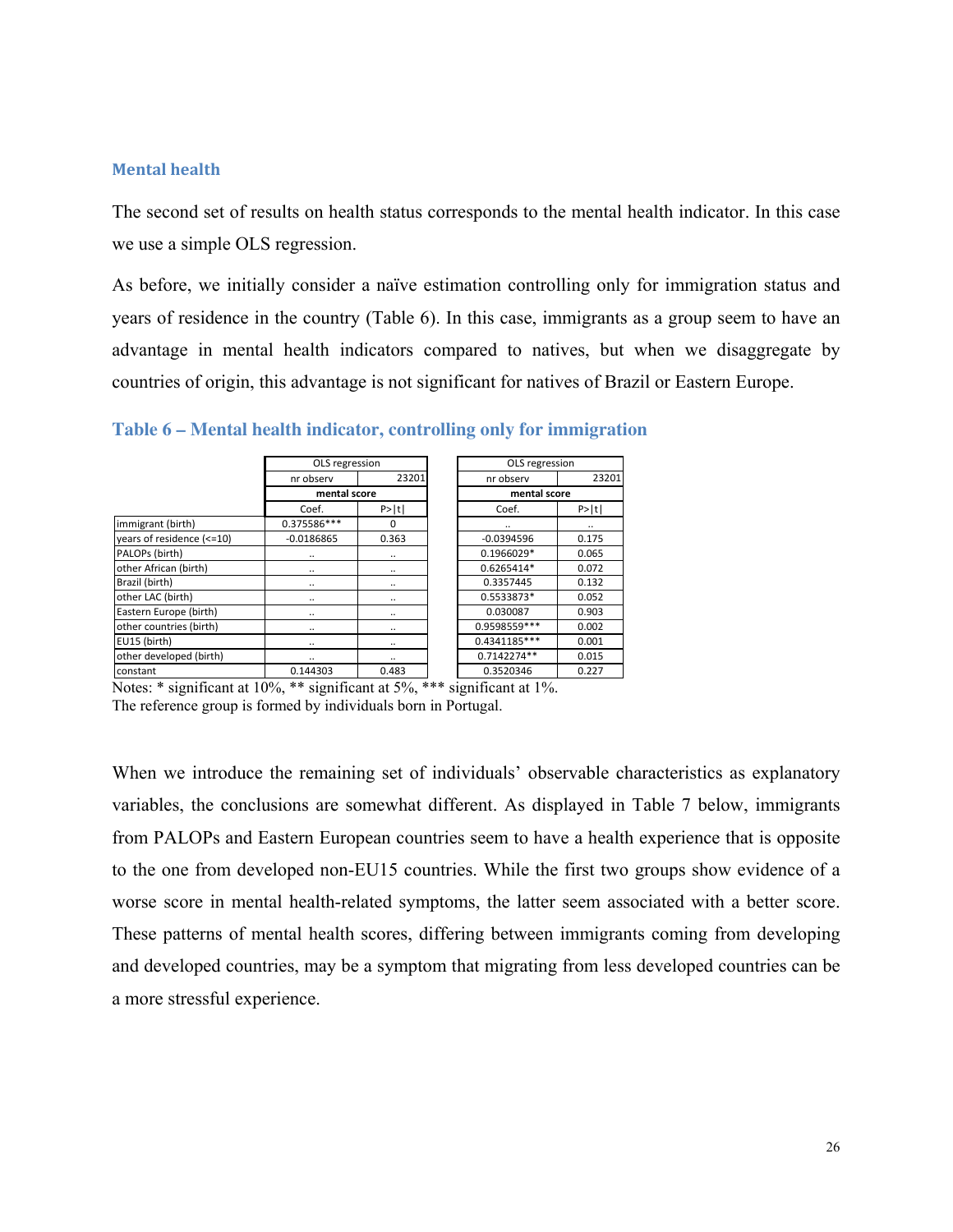In the literature, there is an argument that better mental health scores for immigrants can be associated with the economic gains of migration (e.g., Stillman et al., 2007). In order to assess whether a similar conclusion can be drawn from our results, **Error! Reference source not found.** below presents a second set of estimations, including two additional regressors that interact immigration status with income and being employed. In our case, the results are also consistent with the fact that immigrants with higher income have better mental health score, but the coefficient is very small (despite of significant and positive).

Some of the remaining effects are according to what has been found in other studies (e.g., Booth and Carroll, 2005): being married, with higher income, or employed are associated with better mental health; while being divorced, widowed, or being a daily smoker is linked with a worse mental score.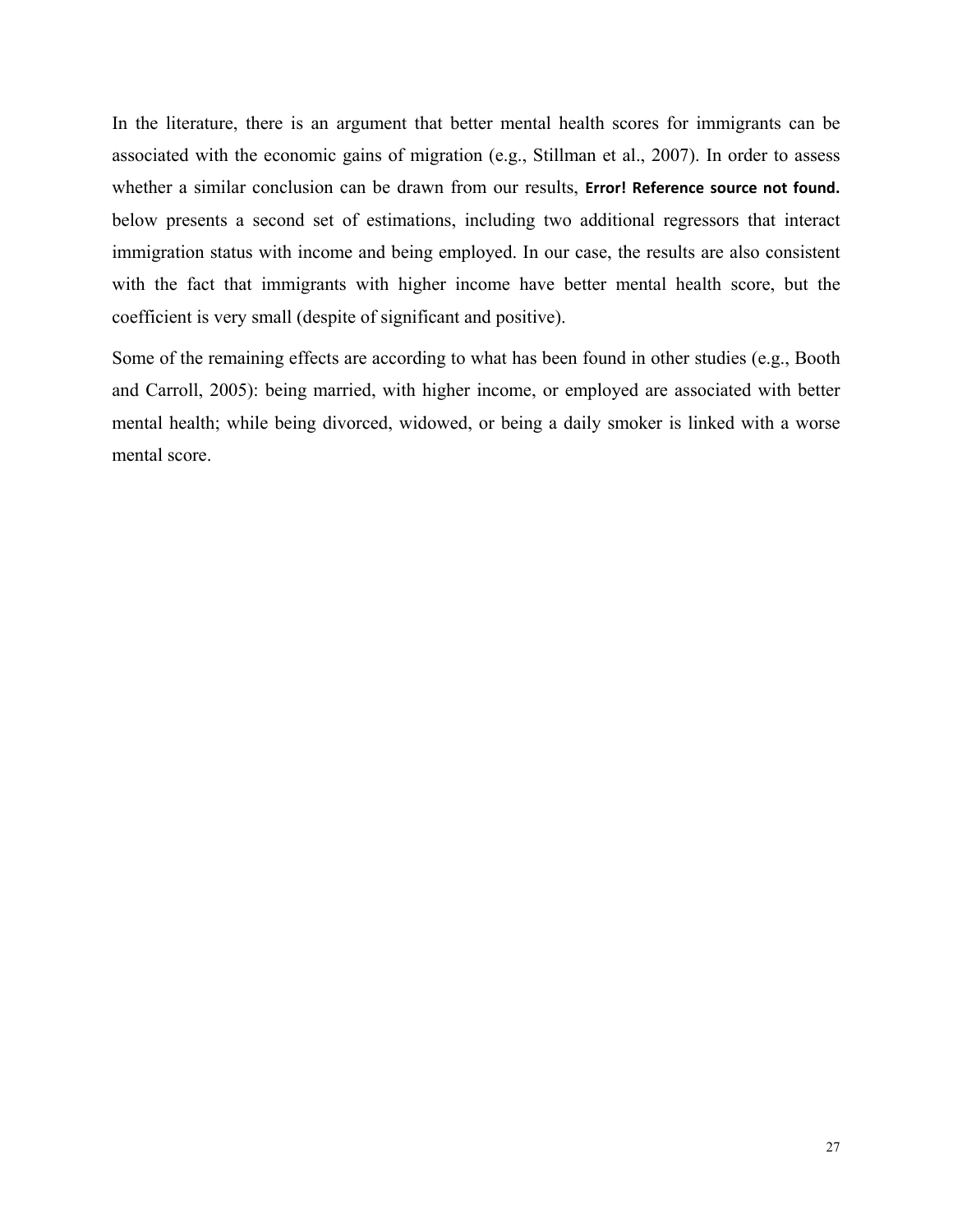## **Table 7 – Mental health indicator, with complete set of controls**

|                                              | OLS regression       |                                      | OLS regression  |             |
|----------------------------------------------|----------------------|--------------------------------------|-----------------|-------------|
|                                              | nr observ            | 19032                                | nr observ       | 19032       |
|                                              | mental score         |                                      | mental score    |             |
|                                              | Coef.                | P> t                                 | Coef.           | P> t        |
| PALOPs (birth)                               | $-0.2217184*$        | 0.092                                | $-0.3649674**$  | 0.043       |
| other African (birth)                        | 0.4627908            | 0.106                                | 0.1886345       | 0.535       |
| Brazil (birth)                               | $-0.1186601$         | 0.571                                | $-0.2774718$    | 0.268       |
| other LAC (birth)                            | 0.0586797            | 0.905                                | 0.0220461       | 0.966       |
| Eastern Europe (birth)                       | $-0.6871207***$      | 0.002                                | $-0.7972528***$ | 0.003       |
| other countries (birth)                      | 0.132274             | 0.693                                | $-0.0737004$    | 0.829       |
| EU15 (birth)                                 | 0.1518758            | 0.323                                | $-0.0466285$    | 0.806       |
| other developed (birth)                      | 0.4828756**          | 0.048                                | 0.3063097       | 0.267       |
| emigrant                                     | 0.0788705**          | 0.044                                | 0.0788947**     | 0.044       |
| years residence(<=10)                        | $-0.0356584$         | 0.127                                | $-0.0442849*$   | 0.06        |
| nr members in household                      | 0.027972 ***         | 0.008                                | 0.027975 ***    | 0.008       |
| female                                       | $-1.062975***$       | 0                                    | $-1.059163***$  | 0           |
| age (adults only)                            | $-0.0463731***$      | 0                                    | $-0.0463256***$ | 0           |
| age squared                                  | $0.0004021***$       | 0                                    | 0.0004015 ***   | 0           |
| bmi                                          | 0.0027943            | 0.363                                | 0.0027902       | 0.363       |
| school level2 (1st basic)                    | $-0.0570566$         | 0.641                                | $-0.0539626$    | 0.659       |
| school level3 (2nd basic)                    | 0.0728464            | 0.545                                | 0.0783293       | 0.515       |
| school level4 (3rd basic)                    | 0.1290671            | 0.269                                | 0.1369618       | 0.241       |
| school level5 (high school)                  | 0.2264546**          | 0.048                                | 0.2343721**     | 0.041       |
| school level6 (pos high school)              | 0.3110703*           | 0.085                                | 0.3163883*      | 0.082       |
| school level7 (BSc)                          | 0.1301254            | 0.308                                | 0.140735        | 0.27        |
| school level8 (Undergrad-Licenciatura)       | 0.0909322            | 0.41                                 | 0.0988152       | 0.371       |
| married                                      | 0.0776938*           | 0.062                                | 0.0767086*      | 0.065       |
| divorced                                     | $-0.3156178***$      | 0                                    | $-0.3168998***$ | $\mathbf 0$ |
| widow                                        | $-0.3922513***$      | 0                                    | $-0.3932029***$ | $\pmb{0}$   |
| income pcapita (in household)                | 0.0002544 ***        | 0                                    | 0.0002411 ***   | $\mathbf 0$ |
| employed                                     | 0.3281859 ***        | 0                                    | 0.3335153 ***   | 0           |
| retired                                      | $-0.0975334*$        | 0.096                                | $-0.0934136$    | 0.111       |
| sick to work                                 | $-1.148964***$       | 0                                    | $-1.149096***$  | 0           |
| activity1 - agriculture or fishery           | $0.175284**$         | 0.012                                | 0.1764089**     | 0.011       |
| activity 2- industry                         | $-0.0272719$         | 0.713                                | $-0.0287627$    | 0.698       |
| activity 3- construction                     | $-0.0379061$         | 0.573                                | $-0.0376227$    | 0.576       |
| activity 4-commerce                          | $-0.0824297$         | 0.265                                | $-0.0816178$    | 0.269       |
| activity 5-restaurants and hotels            | 0.0744638            | 0.251                                | 0.0756028       | 0.243       |
| activity 6-transportation and communications | 0.0554431            | 0.475                                | 0.0574884       | 0.458       |
| activity 7-education                         | 0.0095008            | 0.908                                | 0.0108196       | 0.895       |
| activity 8-home activities                   | 0.0926207            | 0.229                                | 0.0921297       | 0.232       |
| activity 9-civil services and armed forced   | $-0.0445906$         | 0.644                                | $-0.0450539$    | 0.64        |
| activity 10-health industry                  | 0.1761529 **         | 0.018                                | 0.1751943**     | 0.019       |
| activity 11-other activities                 | 0.1516531*           | 0.061                                | 0.1484153*      | 0.067       |
| public health susbsystem                     | $-0.0155794$         | 0.73                                 | $-0.0128249$    | 0.776       |
| private health subsystem                     | 0.0517513            | 0.449                                | 0.0517771       | 0.447       |
| daily smoker                                 | $-0.2015999***$      | 0                                    | $-0.2023379***$ | 0           |
| occasional smoker                            | $-0.1042822$         | 0.161                                | $-0.105642$     | 0.156       |
| meals per day                                | 0.2971833 ***        | 0                                    | 0.2968505 ***   | 0           |
| problems with alcohol                        | $-0.0847985$         | 0.119                                | $-0.0850266$    | 0.119       |
| women * age                                  | $-0.000651$          | 0.692                                | $-0.0006573$    | 0.689       |
| women * schooling                            | 0.0411007 ***        | 0                                    | 0.0406504 ***   | 0           |
| women * PALOPs                               | 0.2855806            | 0.123                                | 0.305879*       | 0.098       |
| women * other African                        | $-0.485281$          | 0.281                                | $-0.4005018$    | 0.373       |
| women * Brazil                               | $-0.0189675$         | 0.948                                | $-0.0384066$    | 0.896       |
| women * other LAC                            | $-0.0121286$         | 0.984                                | $-0.1294979$    | 0.829       |
| women * East Europe                          | 0.2907196            | 0.297                                | 0.257257        | 0.352       |
| women * other countries                      | 0.6069057            | 0.166                                | 0.6281039       | 0.133       |
| women * EU15                                 | $-0.0675822$         | 0.749                                | $-0.0165185$    | 0.938       |
| women * other developed                      | $-0.3913266$         | 0.314                                | $-0.3204584$    | 0.41        |
| immigrant * income                           |                      |                                      | $0.000303***$   | 0.007       |
| immigrant * employed                         | $\ddot{\phantom{0}}$ | $\cdot\cdot$<br>$\ddot{\phantom{1}}$ | $-0.0986481$    | 0.444       |
| constant                                     | 0.7287875**          | 0.021                                | 0.8148986 ***   | 0.01        |
|                                              |                      |                                      |                 |             |

Notes: \* significant at 10%, \*\* significant at 5%, \*\*\* significant at 1%. Reference groups are individuals with the following characteristics: born in Portugal, who never migrated, male, with no schooling, a master or a PhD, single, unemployed, who did not miss work due to sickness in the past 3 months, who do not smoke, who do not have problems with alcohol.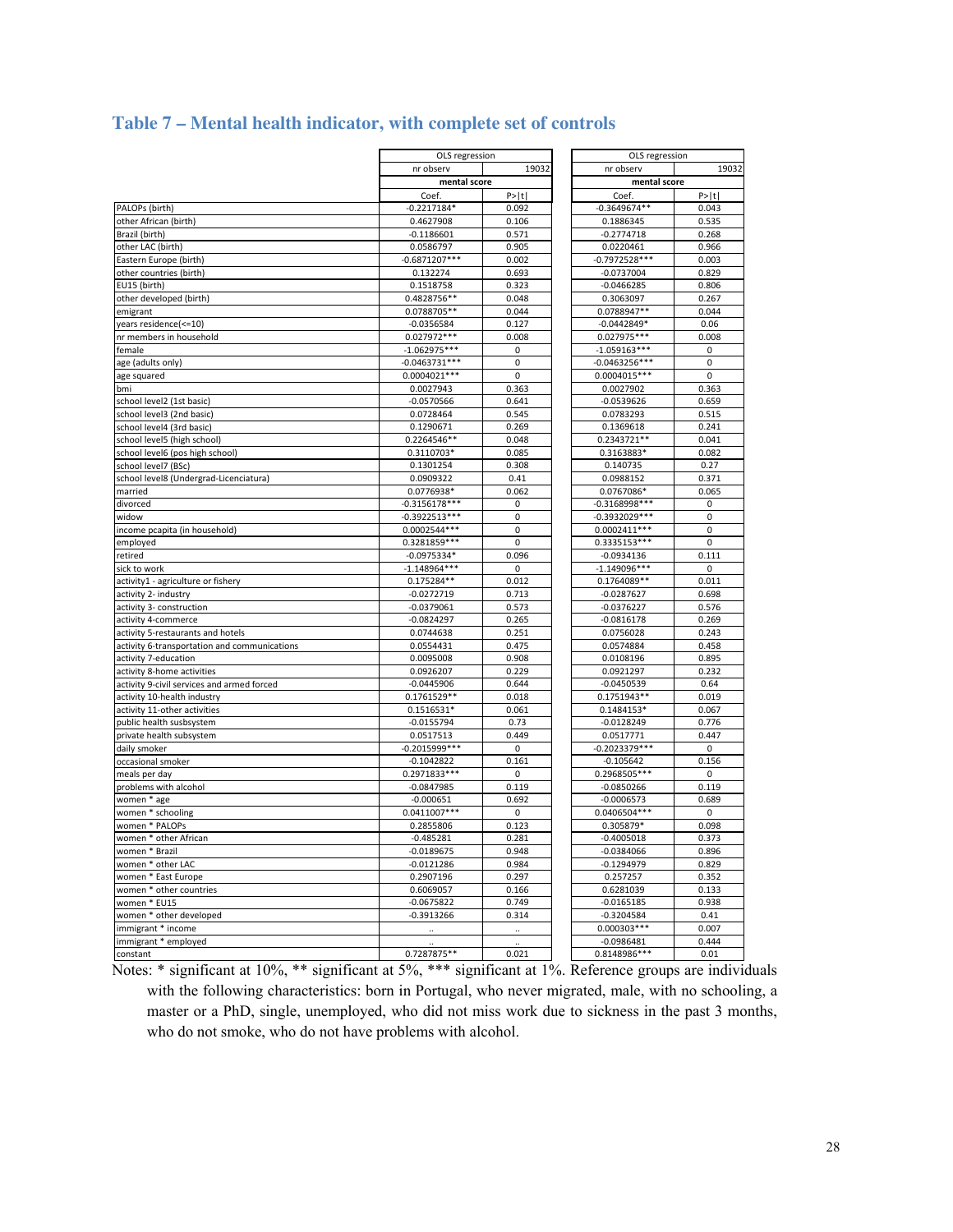# **Use of health care services**

#### **Visits to the doctor**

The use of health care services, namely visits to physicians, can be addressed in a two-part model: a zero-inflated negative binomial. This type of model is a powerful technique when the data is over-dispersed, there is an excess of zeros and the theoretical assumption of two different processes to generate the date – one for the *zeros* and the other for the positive values of the outcome. In our setting, the two different processes of the model correspond to a situation where, first, the patient initiates the first contact (which explains the *zeros* and may be interpreted as a symptom of additional barriers in access) and, second, the decisions of the physician determine the subsequent visits (positive number of the outcome).

As before, we start by presenting the estimation only explained by the immigration status of the individuals and the number of years they are residents in Portugal (Table 8). From this set of results we obtain that immigrants, as a whole, are more likely than natives to have zero visits. When we disaggregate by country of origin, however, this effect disappears and no significant difference – comparing with natives – is detected.

Regarding the intensity of visits, conditional on having at least one, immigrants as a group are not significantly different from natives. When considering separate origins, Eastern Europeans tend to have smaller number of visits, while those coming from developed-non-EU15 countries are more likely to have higher number of visits.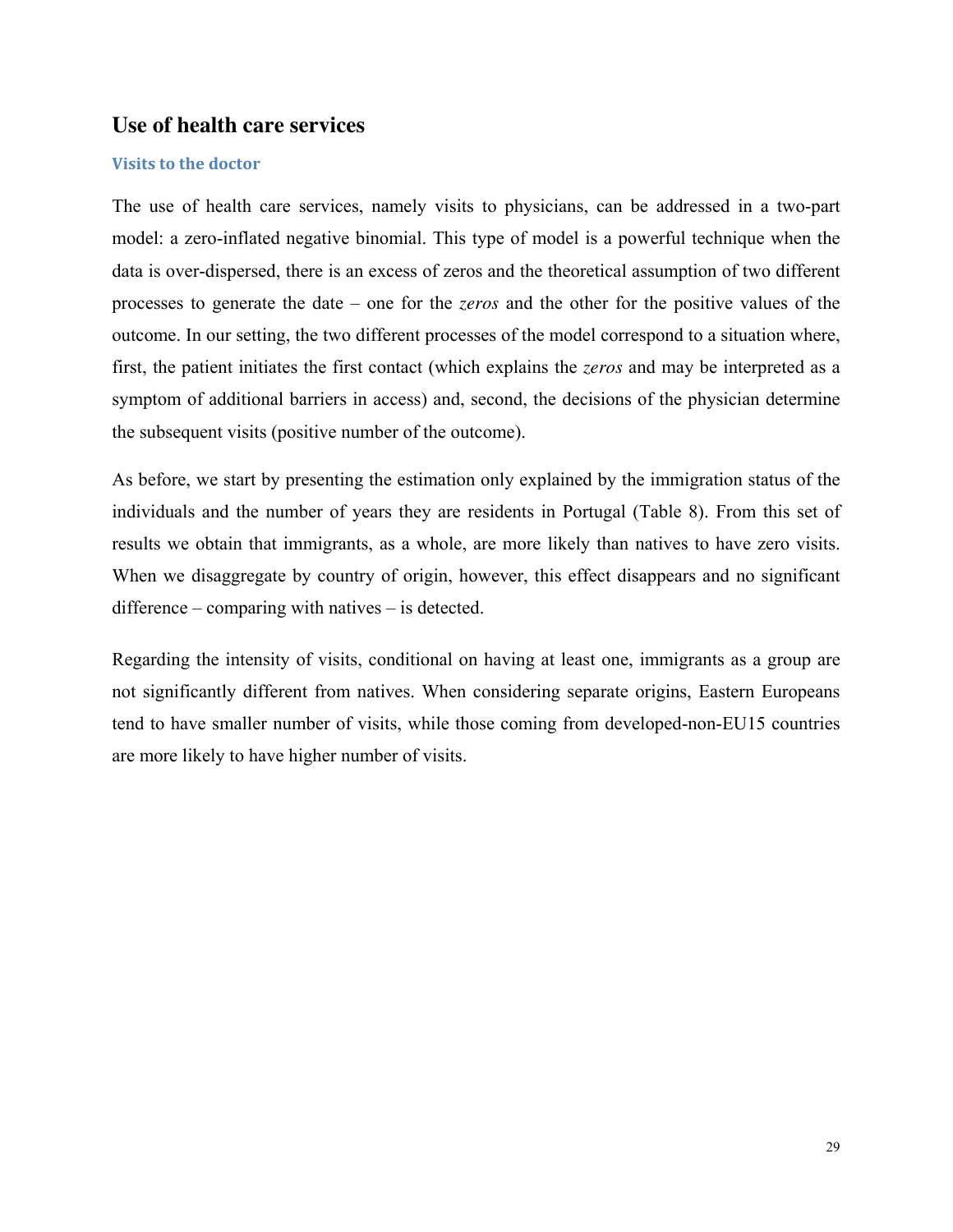|                           | Zero-inflated negative binomial regression |                      | Zero-inflated negative binomial regression |                      |  |
|---------------------------|--------------------------------------------|----------------------|--------------------------------------------|----------------------|--|
|                           | nr observ                                  | 17834                | nr observ                                  | 17834                |  |
|                           | nr visits to the doctor past 3 months      |                      | nr visits to the doctor past 3 months      |                      |  |
| visits                    | Coef.                                      | P >  z               | Coef.                                      | P >  z               |  |
| immigrant (birth)         | $-0.1104271$                               | $-1.84$              |                                            |                      |  |
| years of residence (<=10) | $\ddot{\phantom{0}}$                       |                      | $-0.0044095$                               | 0.948                |  |
| PALOPs (birth)            | $\ddot{\phantom{0}}$                       | $\mathbf{a}$         | $-0.0627067$                               | 0.842                |  |
| other African (birth)     | $\ddot{\phantom{0}}$                       |                      | 0.0460766                                  | 0.778                |  |
| Brazil (birth)            | $\ddot{\phantom{a}}$                       | $\ddot{\phantom{a}}$ | $-0.0241831$                               | 0.927                |  |
| other LAC (birth)         | $\ddot{\phantom{0}}$                       |                      | 0.1538947                                  | 0.512                |  |
| Eastern Europe (birth)    | $\ddot{\phantom{0}}$                       |                      | $-0.4202497**$                             | 0.041                |  |
| other countries (birth)   | $\ddotsc$                                  | $\ddot{\phantom{a}}$ | $-0.278705***$                             | 0.001                |  |
| EU15 (birth)              | $\ddot{\phantom{a}}$                       | ٠.                   | $-0.3835455$                               | 0.261                |  |
| other developed (birth)   | 0.1209204                                  | 15.4                 | 0.1209204 ***                              | $\Omega$             |  |
|                           |                                            |                      |                                            |                      |  |
| inflate zeros             | nr observ                                  | 15783                | nr observ                                  | 15783                |  |
| immigrant (birth)         | 21.27527***                                | 0.01                 | $\ddot{\phantom{a}}$                       | $\ddot{\phantom{a}}$ |  |
| years of residence (<=10) | $\ddot{\phantom{0}}$                       |                      | 0.8186223                                  | 1.000                |  |
| PALOPs (birth)            | $\ddot{\phantom{a}}$                       |                      | 30.97838                                   | 1.000                |  |
| other African (birth)     | $\ddot{\phantom{0}}$                       |                      | 31.25796                                   | 1.000                |  |
| Brazil (birth)            |                                            |                      | 32.18222                                   | 1.000                |  |
| other LAC (birth)         | $\ddotsc$                                  |                      | 32.78768                                   | 1.000                |  |
| Eastern Europe (birth)    | $\ddot{\phantom{0}}$                       | .,                   | 13.3661                                    | 1.000                |  |
| other countries (birth)   | $\ddot{\phantom{a}}$                       |                      | 18.63074                                   | 1.000                |  |
| EU15 (birth)              | $\ddot{\phantom{0}}$                       |                      | 30.97268                                   | 1.000                |  |
| other developed (birth)   | $-23.086***$                               | $-0.01$              | $-32.31842$                                | 1.000                |  |

#### **Table 8 - Visits to physicians, controlling only for immigration**

Vuong test of zinb vs. standard negative binomial:  $z = 1.28$  Pr>z = 0.0997

Vuong test of zinb vs. standard negative binomial: z = 1.48 Pr>z = 0.0699

Notes: \* significant at 10%, \*\* significant at 5%, \*\*\* significant at 1%. The reference group is formed by individuals born in Portugal.

Making a more complete analysis and trying to avoid the undesirable effects of omitted variables, we extend the set of explanatory variables. For that, we consider that the major factors influencing the access to care (the *zeros*) are: income, additional health insurance coverage (be it a public or a private subsystem), age, country of birth and years of residence in the country if born outside Portugal. After the initial visit, random sickness episodes, eventually associated with individual risk factors, determine the intensity of visits to physicians. Again, we distinguish immigrants according to the country (or set of countries) of origin.

The results in Table 9 below show some interesting features:

- First, immigrants do not have significant differences in the access to visits to a physician, compared with natives;
- Second, being a resident for longer periods of time seems to be associated with a higher probability of having at least one visit to the doctor. This can be a symptom that, over time, individuals learn about the function of the system and tend to use it more;
- Third, when individuals visit a physician, there is no evidence that immigrants do it in a more intensive way than natives, except for the case of Eastern Europeans. However, migrant women from Eastern Europe tend to do it less intensively.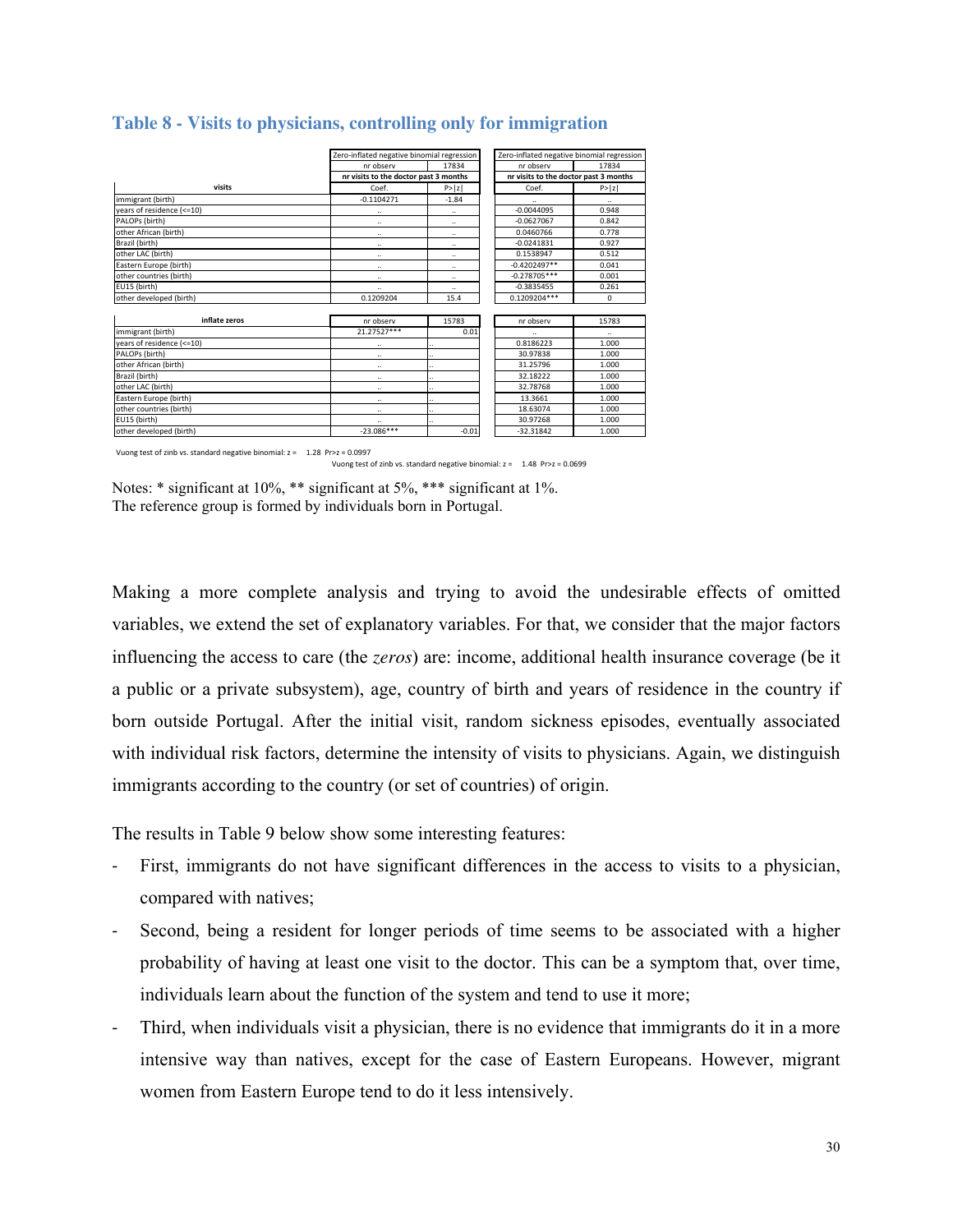Regarding the remaining features: older individuals have a higher probability of going to the doctor and, on average, do it in a more intense way; retired people and women, when they go to the doctor, tend to do it more often; employed people, on the other hand, visit a doctor less than unemployed people.

|                                                   | Zero-inflated negative binomial regression |                |
|---------------------------------------------------|--------------------------------------------|----------------|
|                                                   | nr observ                                  | 14209          |
|                                                   | nr visits to the doctor past 3 months      |                |
| visits                                            | Coef.                                      | P >  z         |
| PALOPs (birth)                                    | 0.0352016                                  | 0.747          |
| other African (birth)                             | 0.0058239                                  | 0.988          |
| Brazil (birth)                                    | 0.2173404                                  | 0.327          |
| other LAC (birth)                                 | 0.0061019                                  | 0.983          |
| Eastern Europe (birth)                            | 0.8742247**                                | 0.046          |
| other countries (birth)                           | $-0.116385$                                | 0.691          |
| EU15 (birth)                                      | $-0.1917401$                               | 0.177          |
| other developed (birth)                           | 0.1243979                                  | 0.738          |
| emigrant                                          | 0.0038774                                  | 0.877          |
| years residence(<=10)                             | 0.0296634                                  | 0.377          |
| nr members in household                           | $-0.0524076***$                            | 0              |
| female                                            | 0.7849925 ***                              | $\mathbf 0$    |
| age (adults only)                                 | $-0.0097269**$                             | 0.012          |
| age squared                                       | $0.0001178***$                             | 0.001          |
|                                                   |                                            | 0.902          |
| bmi<br>school level2 (1st basic)                  | $-0.0002359$                               | 0.008          |
|                                                   | $-0.2706589***$                            |                |
| school level3 (2nd basic)                         | $-0.2933283***$                            | 0.004          |
| school level4 (3rd basic)                         | $-0.2167139**$                             | 0.029          |
| school level5 (high school)                       | $-0.2511653***$                            | 0.01           |
| school level6 (pos high school)                   | $-0.3453008**$                             | 0.022          |
| school level7 (BSc)                               | $-0.1982986*$                              | 0.064          |
| school level8 (Undergrad-Licenciatura)            | $-0.1825377*$                              | 0.058          |
| married                                           | 0.2238937***                               | 0              |
| divorced                                          | $0.1709921***$                             | 0              |
| widow                                             | $0.1695183***$                             | $\Omega$       |
| income pcapita (in household)                     | $-1.28E-06$                                | 0.952          |
| employed                                          | $-0.0606175**$                             | 0.034          |
| retired                                           | 0.1492385 ***                              | $\Omega$       |
| sick to work                                      | 0.8082562 ***                              | $\overline{0}$ |
| activity1 - agriculture or fishery                | $-0.0179333$                               | 0.708          |
| activity 2- industry                              | $-0.0431644$                               | 0.397          |
| activity 3- construction                          | $0.10504**$                                | 0.024          |
| activity 4-commerce                               | 0.0089803                                  | 0.863          |
| activity 5-restaurants and hotels                 | $-0.0033628$                               | 0.942          |
| activity 6-transportation and communications      | $-0.0543356$                               | 0.315          |
| activity 7-education                              | 0.051262                                   | 0.355          |
| activity 8-home activities                        | 0.0449834                                  | 0.408          |
| activity 9-civil services and armed forced        | $-0.0246056$                               | 0.694          |
| activity 10-health industry                       | 0.0426461                                  | 0.421          |
| activity 11-other activities                      | $-0.0299224$                               | 0.597          |
| public health susbsystem                          | $-0.0204469$                               | 0.534          |
| private health subsystem                          | $0.1780797***$                             | 0              |
| daily smoker                                      | $-0.0644231***$                            | 0.005          |
| occasional smoker                                 | 0.0645336                                  | 0.242          |
| meals per day                                     | $0.0781341***$                             | 0.003          |
|                                                   | 0.0609597                                  | 0.155          |
| problems with alcohol<br>score chronic conditions | 0.2592321 ***                              | 0              |
|                                                   | $-0.0113097***$                            | $\Omega$       |
| women * age                                       |                                            | 0.679          |
| women * schooling                                 | $-0.0018357$                               |                |
| women * PALOPs                                    | 0.0626021                                  | 0.651          |
| women * other African                             | $-0.1235373$                               | 0.775          |
| women * Brazil                                    | 0.0714715                                  | 0.759          |
| women * other LAC                                 | $-0.3184985$                               | 0.334          |
| women * East Europe                               | $-0.794881**$                              | 0.031          |
| women * other countries                           | $-0.0275399$                               | 0.943          |
| women * EU15                                      | 0.1113467                                  | 0.516          |
| women * other developed                           | $-0.3208682$                               | 0.501          |
| constant                                          | $-0.2357752$                               | 0.524          |
|                                                   |                                            |                |
| inflate zeros                                     | nr observ                                  | 13569          |
| PALOPs (birth)                                    | $-2.235797$                                | 0.256          |
| other African (birth)                             | 0.6366154                                  | 0.842          |
| <b>Brazil (birth)</b>                             | $-2.32573$                                 | 0.288          |

#### **Table 9 – Visits to physicians, with complete set of controls**

| inflate zeros            | nr observ       | 13569    |
|--------------------------|-----------------|----------|
| PALOPs (birth)           | $-2.235797$     | 0.256    |
| other African (birth)    | 0.6366154       | 0.842    |
| Brazil (birth)           | $-2.32573$      | 0.288    |
| other LAC (birth)        | 0.4466403       | 0.744    |
| Eastern Europe (birth)   | 0.2291399       | 0.901    |
| other countries (birth)  | $-1.359542$     | 0.607    |
| EU15 (birth)             | $-0.8075809$    | 0.364    |
| other developed (birth)  | 1.371844        | 0.131    |
| years residence(<=10)    | $-0.4535344*$   | 0.073    |
| age                      | $-0.0935583***$ | $\Omega$ |
| income                   | $-0.0012313*$   | 0.061    |
| public health susbsystem | $-1.197528$     | 0.161    |
| private health subsystem | 0.0650831       | 0.903    |
| constant                 | 5.69416**       | 0.033    |

konstant<br>Notes: \* significant at 10%, \*\* significant at 5%, \*\*\* significant at 1%.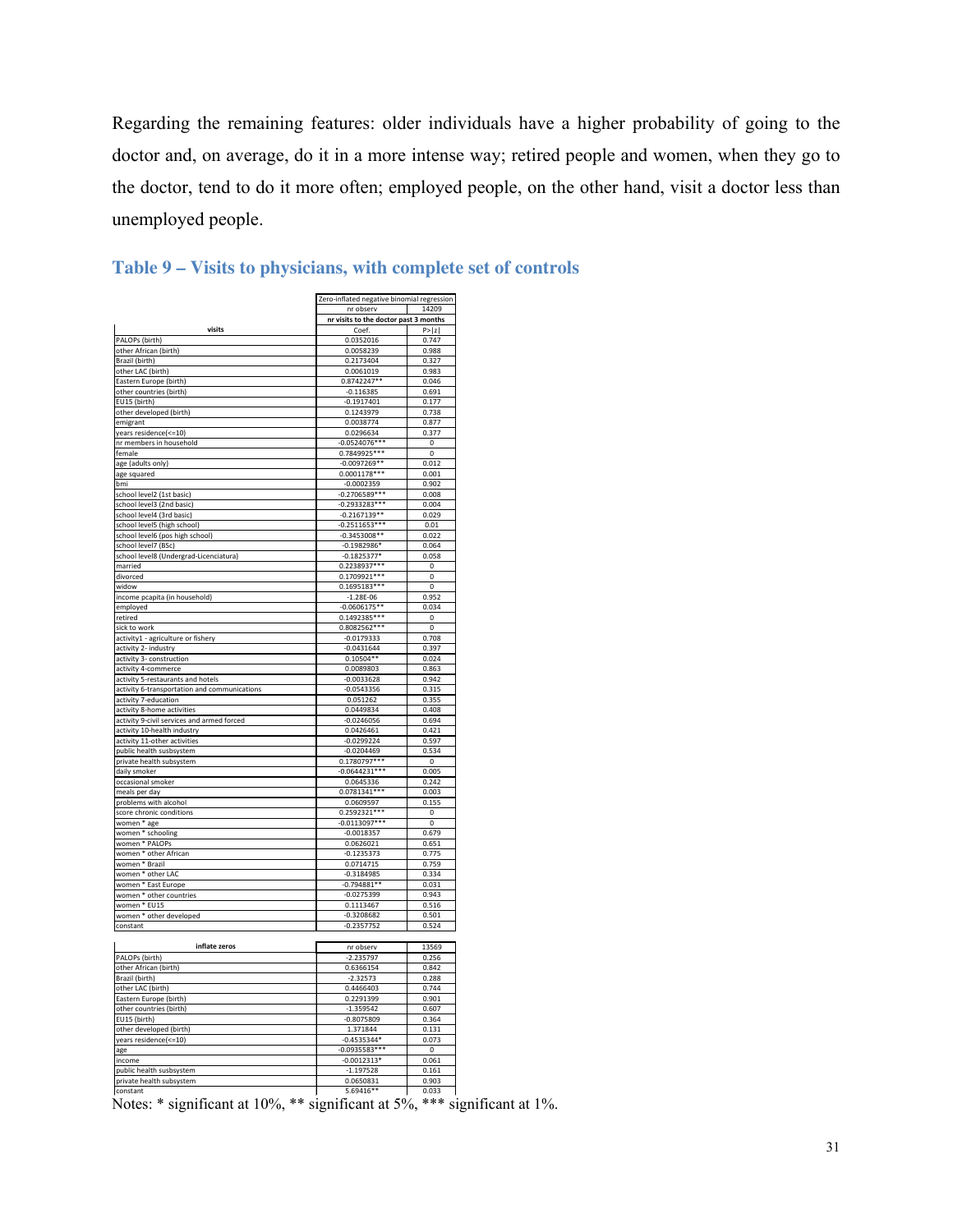To complement the analysis, we take a non-parametric approach. Conditional on each household income bracket, we compare the number of visits to the doctor of immigrants and natives using a matching estimator. The "treatment" is the immigrant status. In our procedure, matching involves finding the three closest individuals in the control group (Portuguese-born individuals) to each observation in the treatment group (immigrants). Table 10 reports the average treatment effect on the treated (immigrants).

Effects are reported for the main groups of immigrants and by monthly household income range. These show that, for similar characteristics, immigrants from Africa with smaller incomes (0- 500€ for all African immigrants, and 501-700€ for non-PALOPs immigrants) have higher number of visits to a physician, compared with natives. For all the remaining poorer immigrants, they seem to have a similar pattern of visits to the doctor compared to natives. Regarding immigrants from Brazil, other Latin American countries, and Eastern Europe the major finding is that a smaller amount use health care at upper income ranges of monthly household income (generally, above 1200€).

**Table 10 - Matching estimators for visits to the doctor, average treatment effect on the treated** 

| income bracket \ | PALOPS           | other African    | Brazil           | other LAC        | Eastern Europe   | other countries  | EU15             | other developed  |
|------------------|------------------|------------------|------------------|------------------|------------------|------------------|------------------|------------------|
| immigrants       | country of birth | country of birth | country of birth | country of birth | country of birth | country of birth | country of birth | country of birth |
| 0-500 euros      | 0.6850388*       | 2.505051**       | $-0.024153$      | 0.5827157        | $-0.3124092$     | $-0.2751145$     | 0.1114009        | 0.2940183        |
| P >  z           | [0.083]          | [0.046]          | [0.941]          | [0.128]          | [0.23]           | [0.268]          | $[0.596]$        | [0.588]          |
| 501-700 euros    | $-0.0328099$     | $0.36***$        | $-0.2034379$     | $-0.2278525$     | 0.5723398        | $-1.3991$        | $-0.0734573$     | $-0.658825***$   |
| P >  z           | [0.921]          | [0]              | [0.224]          | [0.481]          | [0.589]          | [0.114]          | [0.775]          | [0.009]          |
| 701-900 euros    | $-0.0964661$     | $-0.0191873$     | 0.7935807        | $-0.486027$      | $-0.2688127$     | $-0.288194$      | 0.1729207        | $-0.6870789$     |
| P >  z           | [0.582]          | [0.964]          | [0.152]          | [0.144]          | [0.173]          | [0.415]          | [0.532]          | [0.474]          |
| 901-1200 euros   | $-0.1408042$     | 2.121851***      | 0.0679673        | $-0.0582441$     | $-0.1542473$     | $-0.4312098$     | $-0.1271336$     | 0.6928002**      |
| P >  z           | [0.5]            | [0.001]          | [0.803]          | [0.815]          | [0.46]           | $[0.392]$        | $[0.496]$        | [0.035]          |
| 1201-1500 euros  | 0.1672618        | 0.3169898        | $-0.8087019***$  | 0.1377549        | $-0.6754208$     | $-0.2670949$     | $-0.3943274**$   | $-0.4538245$     |
| P >  z           | [0.377]          | [0.645]          | [0.001]          | [0.673]          | [0.217]          | [0.765]          | [0.047]          | [0.306]          |
| 1501-2000 euros  | 0.1555777        | 0.2784325        | 1.026495         | 0.1090749        | $-0.3918887**$   | 0.3097237        | $-0.2771513$     | 1.107711         |
| P >  z           | [0.527]          | $[0.677]$        | [0.172]          | $[0.685]$        | [0.02]           | [0.394]          | [0.148]          | [0.135]          |
| above 2000 euros | 0.0351823        | $-0.0864523$     | 0.1717591        | $-0.5090478*$    | $-0.6646562$     | $-0.3366472$     | 0.0247745        | $-0.4084119**$   |
| P >  z           | [0.91]           | [0.817]          | [0.429]          | [0.092]          | [0.207]          | [0.251]          | [0.905]          | [0.049]          |

Notes: \* significant at 10%, \*\* significant at 5%, \*\*\* significant at 1%. The reference group is formed by individuals born in Portugal.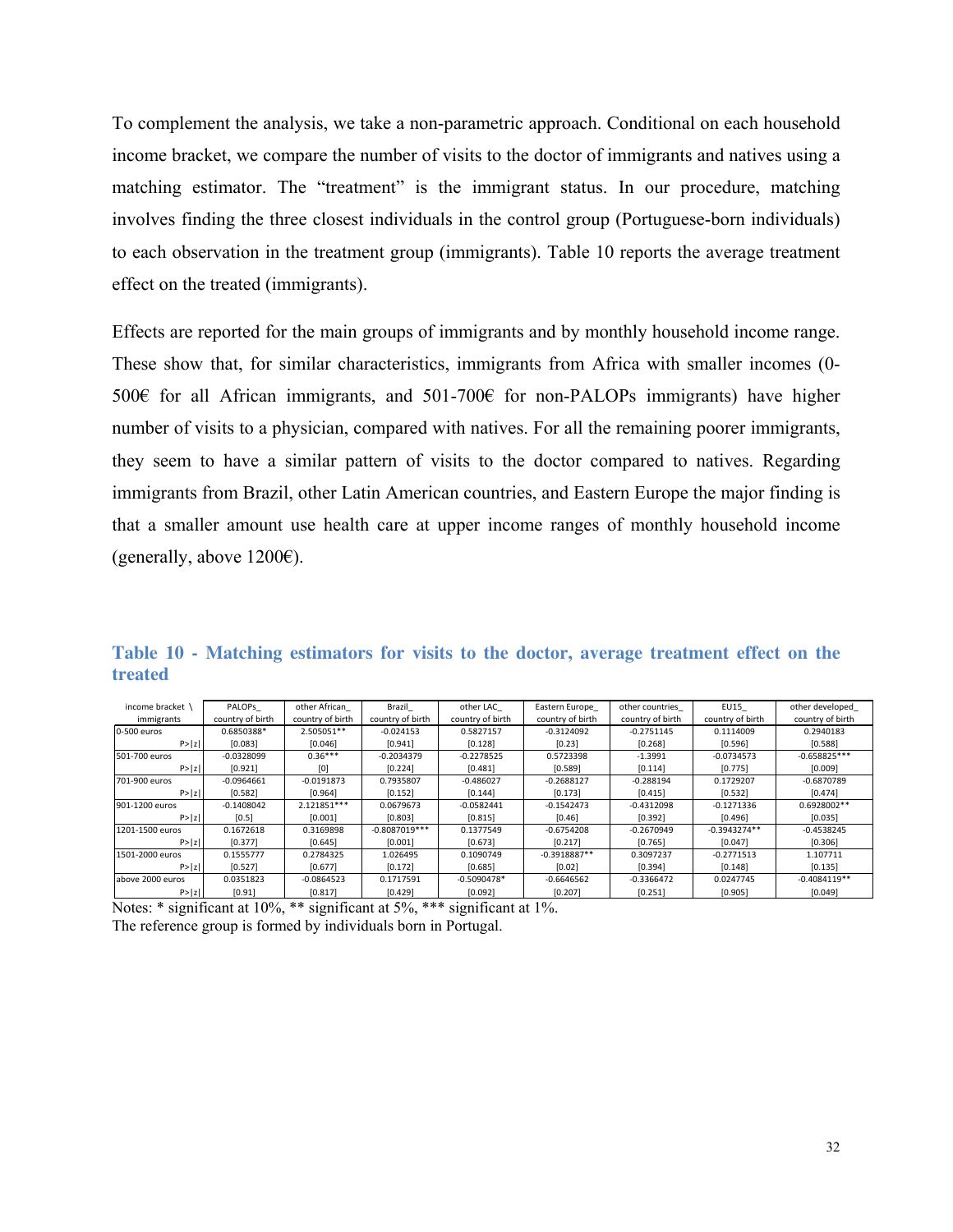#### **General practitioners vs. specialists, and use of emergency room services**

Table 11 shows the estimation of a probit regression for the relative access to GPs and specialists, and for using emergency room facilities, conditional in having at least one visit to a doctor on the past three months prior to the survey.<sup>12</sup>

**Table 11 – Visits to a GP or to a specialist, and use of emergency room facility, controlling only for immigration** 

|                           | probit regression         |                      | probit regression         |                 |  |           | probit regression                | probit regression                |                             |                             |  |
|---------------------------|---------------------------|----------------------|---------------------------|-----------------|--|-----------|----------------------------------|----------------------------------|-----------------------------|-----------------------------|--|
|                           | nr observ                 | 17656                | nr observ                 | 17656           |  | nr observ | 3846                             | nr observ                        | 3846                        |                             |  |
|                           | GP=1 if last visit to GP. |                      | GP=1 if last visit to GP. |                 |  |           | Emergency=1 if last visit was to | Emergency=1 if last visit was to |                             |                             |  |
|                           | 0 if specialist           |                      |                           | 0 if specialist |  |           |                                  |                                  | emergency room, 0 otherwise | emergency room, 0 otherwise |  |
|                           | Coef.                     | P >  z               | Coef.                     | P >  z          |  | Coef.     | P >  z                           | Coef.                            | P >  z                      |                             |  |
| immigrant (birth)         | $-0.1843406***$           | 0.002                |                           | $\cdots$        |  | 0.0496    | 0.711                            | $\cdots$                         | $\cdots$                    |                             |  |
| years of residence (<=10) | $-0.048232**$             | 0.036                | $-0.0846728***$           | 0.008           |  | 0.0234    | 0.716                            | 0.0689                           | 0.605                       |                             |  |
| PALOPs (birth)            | $\cdots$                  | $\cdots$             | $-0.0974$                 | 0.264           |  | $\cdots$  | $\cdots$                         | 0.0944                           | 0.856                       |                             |  |
| other African (birth)     | $\ddot{\phantom{0}}$      | $\ddot{\phantom{0}}$ | $-0.3478$                 | 0.218           |  | $\cdots$  | $\cdots$                         | $-0.1157247*$                    | 0.063                       |                             |  |
| Brazil (birth)            | $\cdots$                  | $\ddot{\phantom{0}}$ | $-0.5493089***$           | 0.006           |  | $\cdots$  | $\cdots$                         | 0.9050                           | 0.325                       |                             |  |
| other LAC (birth)         | $\cdots$                  | $\ddot{\phantom{0}}$ | $-0.2040$                 | 0.398           |  | $\cdots$  | $\cdots$                         | 0.4507                           | 0.823                       |                             |  |
| Eastern Europe (birth)    | $\cdots$                  | $\cdots$             | $-0.4028$                 | 0.156           |  | $\cdots$  | $\cdots$                         | 0.1629                           | 0.747                       |                             |  |
| other countries (birth)   | $\ddot{\phantom{0}}$      | $\cdots$             | $-0.2593$                 | 0.291           |  | $\cdots$  | $\cdots$                         | $-0.1983$                        | 0.254                       |                             |  |
| EU15 (birth)              | $\cdots$                  | $\cdots$             | $-0.1813506*$             | 0.085           |  | $\cdots$  | $\cdots$                         | $-0.3360$                        | 0.693                       |                             |  |
| other developed (birth)   | $\cdots$                  | $\ddot{\phantom{0}}$ | $-0.3664$                 | 0.196           |  |           | $\cdots$                         | 0.2952                           | 0.345                       |                             |  |
| constant                  | 0.9405319 ***             | $\Omega$             | 1.30494***                | 0               |  | $-0.9597$ | 0.135                            | $-1.414561*$                     | 0.053                       |                             |  |

Notes: \* significant at 10%, \*\* significant at 5%, \*\*\* significant at 1%. The reference group is formed by individuals born in Portugal.

When the only explanatory variables are the countries of origin, immigrants as a whole are less likely to visit a GP (more likely to visit a specialist) and there is no significant difference with natives in using an emergency room. When we disaggregate immigrants by origin, the only significant differences come from Brazilian and EU15 immigrants, who are less likely to visit a GP, and African-non PALOPs who tend to visit less emergency room facilities.

Taking into consideration the more complete set of controls (Table 12), we do not find a significant effect associated with immigration status. The only exception is for women from Brazil, who are less likely to see a GP than all others, but statistically the effect is only significant at the 10% level.

Thus, overall, access to specialists vs. GPs does not differ according to country of birth or nationality. Any different access that may exist is due to other characteristics. In particular a higher probability of visiting a specialist occurs when: there is coverage by additional public health subsystem, income is higher, individuals are older, or they reside in the country for longer time.

 $12$  Due to survey design, here we consider the last visit made to the doctor.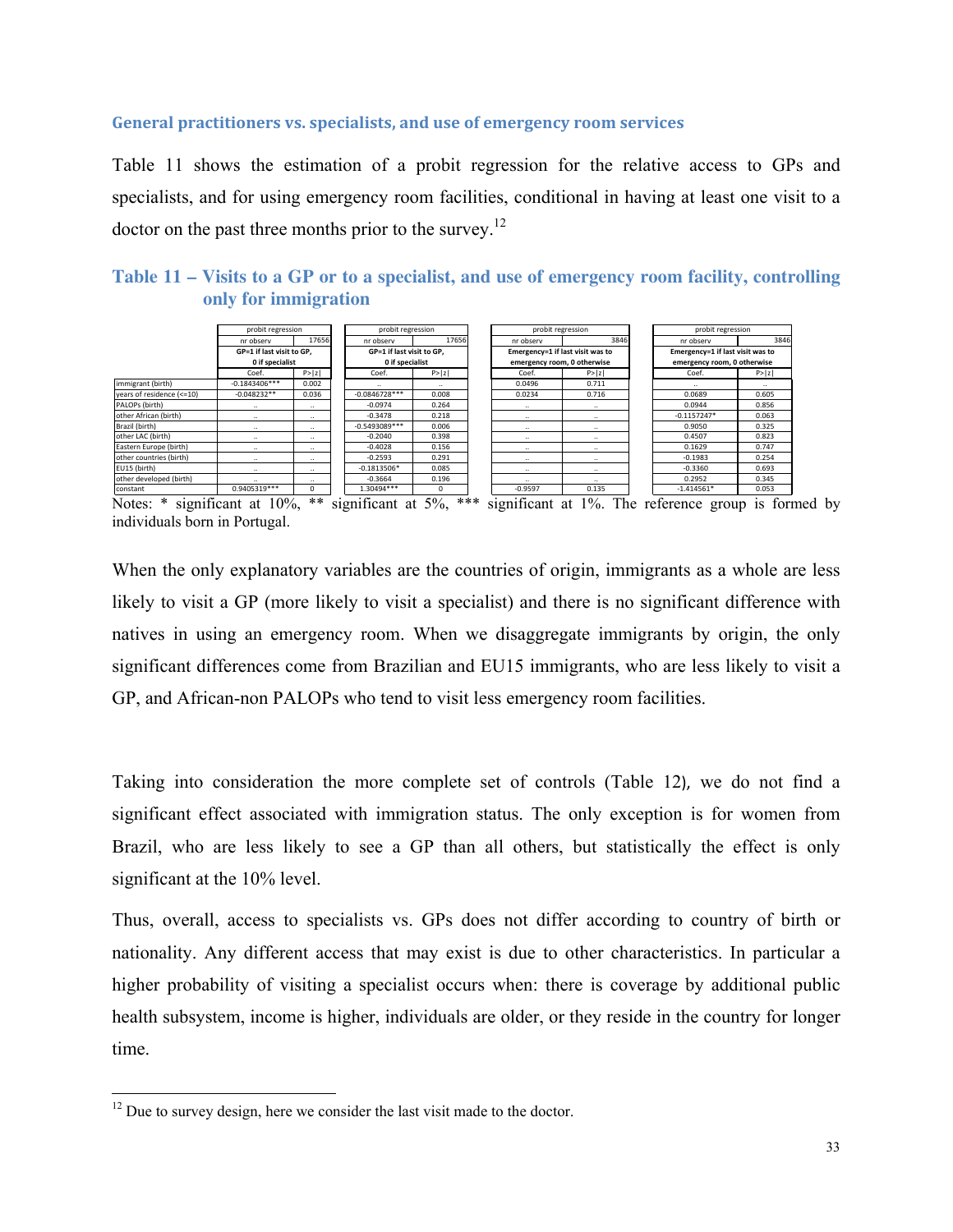In a related work, Dias et al. (2008) surveyed immigrants on the use of the National Health Service, making a broad distinction between hospitals and primary care centers. Our results are broadly in line with theirs. Dias et al. found that length of stay in the country, years of education and being employed have a positive gradient on the use of health care provided by the National Health Service. Nonetheless, since only immigrants were inquired, the authors cannot make statements on whether, or not, immigrants behave differently or have different access/utilization relative to natives. With our dataset, we fill this gap.

**Table 12 – Visits to a GP or to a specialist, and use of emergency room facility, with complete set of controls (only controls for which coefficients are significant)** 

| probit regression<br>probit regression<br>14135<br>2873<br>nr observ<br>nr observ<br>GP=1 if last visit to GP, 0 if specialist<br>Emergency=1 if last visit to emergency room, 0 otherwise<br>Coef.<br>Coef.<br>P >  z <br>P >  z <br>0.0239033<br>0.1026567<br>0.873<br>0.772<br>$-0.0757772$<br>0.863<br>0.4838501<br>0.598<br>other African (birth)<br>Brazil (birth)<br>0.032316<br>0.913<br>0.8799369<br>0.185<br>0.3574371<br>0.588<br>other LAC (birth)<br>0.1490594<br>0.691<br>$-4.717824***$<br>Eastern Europe (birth)<br>$-0.0796917$<br>0.845<br>$\Omega$<br>0.1369007<br>0.728<br>0.625<br>other countries (birth)<br>0.3654506<br>$-0.3452403$<br>EU15 (birth)<br>$-0.1440062$<br>0.448<br>0.46<br>other developed (birth)<br>0.0392298<br>$-0.3369267$<br>0.413<br>0.957<br>0.0415556<br>0.244<br>0.0540094<br>0.515<br>emigrant<br>$-0.0750376**$<br>0.028<br>0.1081322<br>0.243<br>years residence(<=10)<br>$-0.024489**$<br>0.014<br>0.0270691<br>nr members in household<br>0.257<br>$-0.0144755***$<br>$-0.0547771***$<br>0.004<br>$\mathbf 0$<br>age (adults only)<br>0.0001375***<br>$0.0004769***$<br>0.003<br>$\mathbf 0$<br>age squared<br>0.5540937***<br>5.200499***<br>$\mathbf 0$<br>school level2 (1st basic)<br>$\Omega$<br>0.3883966***<br>0.004<br>5.331136***<br>$\mathbf 0$<br>school level3 (2nd basic)<br>0.4128169***<br>5.161037***<br>school level4 (3rd basic)<br>0.002<br>$\mathbf 0$<br>0.3174581**<br>4.959273***<br>$\mathbf 0$<br>school level5 (high school)<br>0.016<br>4.566342***<br>0.3288672*<br>0.095<br>$\Omega$<br>school level6 (pos high school)<br>5.030244***<br>school level7 (BSc)<br>0.0872641<br>0.544<br>$\mathbf 0$<br>5.023789***<br>$\Omega$<br>school level8 (Undergrad-Licenciatura)<br>0.1692727<br>0.189<br>$0.1334189**$<br>0.025<br>$-0.0010331$<br>0.994<br>widow<br>$-0.0002215***$<br>$-0.0001506**$<br>income pcapita (in household)<br>$\Omega$<br>0.038<br>$-0.1071198**$<br>0.028<br>$-0.0928879$<br>0.413<br>retired<br>$-0.4823945***$<br>$-0.3375948**$<br>sick to work<br>$\Omega$<br>0.021<br>0.847<br>activity1 - agriculture or fishery<br>$-0.0122377$<br>0.3234024*<br>0.061<br>0.2883625***<br>0.2897582<br>0.109<br>$\Omega$<br>activity 2- industry<br>0.0901013<br>0.213<br>0.3069444*<br>activity 6-transportation and communications<br>0.096<br>0.2768731***<br>0<br>0.330894*<br>0.083<br>activity 8-home activities<br>0.2019518***<br>0.004<br>0.1717735<br>0.37<br>activity 10-health industry<br>$-0.2173489***$<br>0<br>$-0.0393133$<br>0.703<br>public health subsystem<br>$-0.0160876***$<br>0.006<br>0.0015553<br>0.921<br>women * schooling<br>$-0.6074855**$<br>women * Brazil<br>0.066<br>1.239997***<br>0.002<br>$-5.897204$<br>constant |                |  |  |
|-------------------------------------------------------------------------------------------------------------------------------------------------------------------------------------------------------------------------------------------------------------------------------------------------------------------------------------------------------------------------------------------------------------------------------------------------------------------------------------------------------------------------------------------------------------------------------------------------------------------------------------------------------------------------------------------------------------------------------------------------------------------------------------------------------------------------------------------------------------------------------------------------------------------------------------------------------------------------------------------------------------------------------------------------------------------------------------------------------------------------------------------------------------------------------------------------------------------------------------------------------------------------------------------------------------------------------------------------------------------------------------------------------------------------------------------------------------------------------------------------------------------------------------------------------------------------------------------------------------------------------------------------------------------------------------------------------------------------------------------------------------------------------------------------------------------------------------------------------------------------------------------------------------------------------------------------------------------------------------------------------------------------------------------------------------------------------------------------------------------------------------------------------------------------------------------------------------------------------------------------------------------------------------------------------------------------------------------------------------------------------------------------------------------------------------------------------------------------------------------------------------------------------------------------------------------------------------------------------------------------------------------------------------------------------------------------------------------------------------------------------|----------------|--|--|
|                                                                                                                                                                                                                                                                                                                                                                                                                                                                                                                                                                                                                                                                                                                                                                                                                                                                                                                                                                                                                                                                                                                                                                                                                                                                                                                                                                                                                                                                                                                                                                                                                                                                                                                                                                                                                                                                                                                                                                                                                                                                                                                                                                                                                                                                                                                                                                                                                                                                                                                                                                                                                                                                                                                                                       |                |  |  |
|                                                                                                                                                                                                                                                                                                                                                                                                                                                                                                                                                                                                                                                                                                                                                                                                                                                                                                                                                                                                                                                                                                                                                                                                                                                                                                                                                                                                                                                                                                                                                                                                                                                                                                                                                                                                                                                                                                                                                                                                                                                                                                                                                                                                                                                                                                                                                                                                                                                                                                                                                                                                                                                                                                                                                       |                |  |  |
|                                                                                                                                                                                                                                                                                                                                                                                                                                                                                                                                                                                                                                                                                                                                                                                                                                                                                                                                                                                                                                                                                                                                                                                                                                                                                                                                                                                                                                                                                                                                                                                                                                                                                                                                                                                                                                                                                                                                                                                                                                                                                                                                                                                                                                                                                                                                                                                                                                                                                                                                                                                                                                                                                                                                                       |                |  |  |
|                                                                                                                                                                                                                                                                                                                                                                                                                                                                                                                                                                                                                                                                                                                                                                                                                                                                                                                                                                                                                                                                                                                                                                                                                                                                                                                                                                                                                                                                                                                                                                                                                                                                                                                                                                                                                                                                                                                                                                                                                                                                                                                                                                                                                                                                                                                                                                                                                                                                                                                                                                                                                                                                                                                                                       |                |  |  |
|                                                                                                                                                                                                                                                                                                                                                                                                                                                                                                                                                                                                                                                                                                                                                                                                                                                                                                                                                                                                                                                                                                                                                                                                                                                                                                                                                                                                                                                                                                                                                                                                                                                                                                                                                                                                                                                                                                                                                                                                                                                                                                                                                                                                                                                                                                                                                                                                                                                                                                                                                                                                                                                                                                                                                       | PALOPs (birth) |  |  |
|                                                                                                                                                                                                                                                                                                                                                                                                                                                                                                                                                                                                                                                                                                                                                                                                                                                                                                                                                                                                                                                                                                                                                                                                                                                                                                                                                                                                                                                                                                                                                                                                                                                                                                                                                                                                                                                                                                                                                                                                                                                                                                                                                                                                                                                                                                                                                                                                                                                                                                                                                                                                                                                                                                                                                       |                |  |  |
|                                                                                                                                                                                                                                                                                                                                                                                                                                                                                                                                                                                                                                                                                                                                                                                                                                                                                                                                                                                                                                                                                                                                                                                                                                                                                                                                                                                                                                                                                                                                                                                                                                                                                                                                                                                                                                                                                                                                                                                                                                                                                                                                                                                                                                                                                                                                                                                                                                                                                                                                                                                                                                                                                                                                                       |                |  |  |
|                                                                                                                                                                                                                                                                                                                                                                                                                                                                                                                                                                                                                                                                                                                                                                                                                                                                                                                                                                                                                                                                                                                                                                                                                                                                                                                                                                                                                                                                                                                                                                                                                                                                                                                                                                                                                                                                                                                                                                                                                                                                                                                                                                                                                                                                                                                                                                                                                                                                                                                                                                                                                                                                                                                                                       |                |  |  |
|                                                                                                                                                                                                                                                                                                                                                                                                                                                                                                                                                                                                                                                                                                                                                                                                                                                                                                                                                                                                                                                                                                                                                                                                                                                                                                                                                                                                                                                                                                                                                                                                                                                                                                                                                                                                                                                                                                                                                                                                                                                                                                                                                                                                                                                                                                                                                                                                                                                                                                                                                                                                                                                                                                                                                       |                |  |  |
|                                                                                                                                                                                                                                                                                                                                                                                                                                                                                                                                                                                                                                                                                                                                                                                                                                                                                                                                                                                                                                                                                                                                                                                                                                                                                                                                                                                                                                                                                                                                                                                                                                                                                                                                                                                                                                                                                                                                                                                                                                                                                                                                                                                                                                                                                                                                                                                                                                                                                                                                                                                                                                                                                                                                                       |                |  |  |
|                                                                                                                                                                                                                                                                                                                                                                                                                                                                                                                                                                                                                                                                                                                                                                                                                                                                                                                                                                                                                                                                                                                                                                                                                                                                                                                                                                                                                                                                                                                                                                                                                                                                                                                                                                                                                                                                                                                                                                                                                                                                                                                                                                                                                                                                                                                                                                                                                                                                                                                                                                                                                                                                                                                                                       |                |  |  |
|                                                                                                                                                                                                                                                                                                                                                                                                                                                                                                                                                                                                                                                                                                                                                                                                                                                                                                                                                                                                                                                                                                                                                                                                                                                                                                                                                                                                                                                                                                                                                                                                                                                                                                                                                                                                                                                                                                                                                                                                                                                                                                                                                                                                                                                                                                                                                                                                                                                                                                                                                                                                                                                                                                                                                       |                |  |  |
|                                                                                                                                                                                                                                                                                                                                                                                                                                                                                                                                                                                                                                                                                                                                                                                                                                                                                                                                                                                                                                                                                                                                                                                                                                                                                                                                                                                                                                                                                                                                                                                                                                                                                                                                                                                                                                                                                                                                                                                                                                                                                                                                                                                                                                                                                                                                                                                                                                                                                                                                                                                                                                                                                                                                                       |                |  |  |
|                                                                                                                                                                                                                                                                                                                                                                                                                                                                                                                                                                                                                                                                                                                                                                                                                                                                                                                                                                                                                                                                                                                                                                                                                                                                                                                                                                                                                                                                                                                                                                                                                                                                                                                                                                                                                                                                                                                                                                                                                                                                                                                                                                                                                                                                                                                                                                                                                                                                                                                                                                                                                                                                                                                                                       |                |  |  |
|                                                                                                                                                                                                                                                                                                                                                                                                                                                                                                                                                                                                                                                                                                                                                                                                                                                                                                                                                                                                                                                                                                                                                                                                                                                                                                                                                                                                                                                                                                                                                                                                                                                                                                                                                                                                                                                                                                                                                                                                                                                                                                                                                                                                                                                                                                                                                                                                                                                                                                                                                                                                                                                                                                                                                       |                |  |  |
|                                                                                                                                                                                                                                                                                                                                                                                                                                                                                                                                                                                                                                                                                                                                                                                                                                                                                                                                                                                                                                                                                                                                                                                                                                                                                                                                                                                                                                                                                                                                                                                                                                                                                                                                                                                                                                                                                                                                                                                                                                                                                                                                                                                                                                                                                                                                                                                                                                                                                                                                                                                                                                                                                                                                                       |                |  |  |
|                                                                                                                                                                                                                                                                                                                                                                                                                                                                                                                                                                                                                                                                                                                                                                                                                                                                                                                                                                                                                                                                                                                                                                                                                                                                                                                                                                                                                                                                                                                                                                                                                                                                                                                                                                                                                                                                                                                                                                                                                                                                                                                                                                                                                                                                                                                                                                                                                                                                                                                                                                                                                                                                                                                                                       |                |  |  |
|                                                                                                                                                                                                                                                                                                                                                                                                                                                                                                                                                                                                                                                                                                                                                                                                                                                                                                                                                                                                                                                                                                                                                                                                                                                                                                                                                                                                                                                                                                                                                                                                                                                                                                                                                                                                                                                                                                                                                                                                                                                                                                                                                                                                                                                                                                                                                                                                                                                                                                                                                                                                                                                                                                                                                       |                |  |  |
|                                                                                                                                                                                                                                                                                                                                                                                                                                                                                                                                                                                                                                                                                                                                                                                                                                                                                                                                                                                                                                                                                                                                                                                                                                                                                                                                                                                                                                                                                                                                                                                                                                                                                                                                                                                                                                                                                                                                                                                                                                                                                                                                                                                                                                                                                                                                                                                                                                                                                                                                                                                                                                                                                                                                                       |                |  |  |
|                                                                                                                                                                                                                                                                                                                                                                                                                                                                                                                                                                                                                                                                                                                                                                                                                                                                                                                                                                                                                                                                                                                                                                                                                                                                                                                                                                                                                                                                                                                                                                                                                                                                                                                                                                                                                                                                                                                                                                                                                                                                                                                                                                                                                                                                                                                                                                                                                                                                                                                                                                                                                                                                                                                                                       |                |  |  |
|                                                                                                                                                                                                                                                                                                                                                                                                                                                                                                                                                                                                                                                                                                                                                                                                                                                                                                                                                                                                                                                                                                                                                                                                                                                                                                                                                                                                                                                                                                                                                                                                                                                                                                                                                                                                                                                                                                                                                                                                                                                                                                                                                                                                                                                                                                                                                                                                                                                                                                                                                                                                                                                                                                                                                       |                |  |  |
|                                                                                                                                                                                                                                                                                                                                                                                                                                                                                                                                                                                                                                                                                                                                                                                                                                                                                                                                                                                                                                                                                                                                                                                                                                                                                                                                                                                                                                                                                                                                                                                                                                                                                                                                                                                                                                                                                                                                                                                                                                                                                                                                                                                                                                                                                                                                                                                                                                                                                                                                                                                                                                                                                                                                                       |                |  |  |
|                                                                                                                                                                                                                                                                                                                                                                                                                                                                                                                                                                                                                                                                                                                                                                                                                                                                                                                                                                                                                                                                                                                                                                                                                                                                                                                                                                                                                                                                                                                                                                                                                                                                                                                                                                                                                                                                                                                                                                                                                                                                                                                                                                                                                                                                                                                                                                                                                                                                                                                                                                                                                                                                                                                                                       |                |  |  |
|                                                                                                                                                                                                                                                                                                                                                                                                                                                                                                                                                                                                                                                                                                                                                                                                                                                                                                                                                                                                                                                                                                                                                                                                                                                                                                                                                                                                                                                                                                                                                                                                                                                                                                                                                                                                                                                                                                                                                                                                                                                                                                                                                                                                                                                                                                                                                                                                                                                                                                                                                                                                                                                                                                                                                       |                |  |  |
|                                                                                                                                                                                                                                                                                                                                                                                                                                                                                                                                                                                                                                                                                                                                                                                                                                                                                                                                                                                                                                                                                                                                                                                                                                                                                                                                                                                                                                                                                                                                                                                                                                                                                                                                                                                                                                                                                                                                                                                                                                                                                                                                                                                                                                                                                                                                                                                                                                                                                                                                                                                                                                                                                                                                                       |                |  |  |
|                                                                                                                                                                                                                                                                                                                                                                                                                                                                                                                                                                                                                                                                                                                                                                                                                                                                                                                                                                                                                                                                                                                                                                                                                                                                                                                                                                                                                                                                                                                                                                                                                                                                                                                                                                                                                                                                                                                                                                                                                                                                                                                                                                                                                                                                                                                                                                                                                                                                                                                                                                                                                                                                                                                                                       |                |  |  |
|                                                                                                                                                                                                                                                                                                                                                                                                                                                                                                                                                                                                                                                                                                                                                                                                                                                                                                                                                                                                                                                                                                                                                                                                                                                                                                                                                                                                                                                                                                                                                                                                                                                                                                                                                                                                                                                                                                                                                                                                                                                                                                                                                                                                                                                                                                                                                                                                                                                                                                                                                                                                                                                                                                                                                       |                |  |  |
|                                                                                                                                                                                                                                                                                                                                                                                                                                                                                                                                                                                                                                                                                                                                                                                                                                                                                                                                                                                                                                                                                                                                                                                                                                                                                                                                                                                                                                                                                                                                                                                                                                                                                                                                                                                                                                                                                                                                                                                                                                                                                                                                                                                                                                                                                                                                                                                                                                                                                                                                                                                                                                                                                                                                                       |                |  |  |
|                                                                                                                                                                                                                                                                                                                                                                                                                                                                                                                                                                                                                                                                                                                                                                                                                                                                                                                                                                                                                                                                                                                                                                                                                                                                                                                                                                                                                                                                                                                                                                                                                                                                                                                                                                                                                                                                                                                                                                                                                                                                                                                                                                                                                                                                                                                                                                                                                                                                                                                                                                                                                                                                                                                                                       |                |  |  |
|                                                                                                                                                                                                                                                                                                                                                                                                                                                                                                                                                                                                                                                                                                                                                                                                                                                                                                                                                                                                                                                                                                                                                                                                                                                                                                                                                                                                                                                                                                                                                                                                                                                                                                                                                                                                                                                                                                                                                                                                                                                                                                                                                                                                                                                                                                                                                                                                                                                                                                                                                                                                                                                                                                                                                       |                |  |  |
|                                                                                                                                                                                                                                                                                                                                                                                                                                                                                                                                                                                                                                                                                                                                                                                                                                                                                                                                                                                                                                                                                                                                                                                                                                                                                                                                                                                                                                                                                                                                                                                                                                                                                                                                                                                                                                                                                                                                                                                                                                                                                                                                                                                                                                                                                                                                                                                                                                                                                                                                                                                                                                                                                                                                                       |                |  |  |
|                                                                                                                                                                                                                                                                                                                                                                                                                                                                                                                                                                                                                                                                                                                                                                                                                                                                                                                                                                                                                                                                                                                                                                                                                                                                                                                                                                                                                                                                                                                                                                                                                                                                                                                                                                                                                                                                                                                                                                                                                                                                                                                                                                                                                                                                                                                                                                                                                                                                                                                                                                                                                                                                                                                                                       |                |  |  |
|                                                                                                                                                                                                                                                                                                                                                                                                                                                                                                                                                                                                                                                                                                                                                                                                                                                                                                                                                                                                                                                                                                                                                                                                                                                                                                                                                                                                                                                                                                                                                                                                                                                                                                                                                                                                                                                                                                                                                                                                                                                                                                                                                                                                                                                                                                                                                                                                                                                                                                                                                                                                                                                                                                                                                       |                |  |  |
|                                                                                                                                                                                                                                                                                                                                                                                                                                                                                                                                                                                                                                                                                                                                                                                                                                                                                                                                                                                                                                                                                                                                                                                                                                                                                                                                                                                                                                                                                                                                                                                                                                                                                                                                                                                                                                                                                                                                                                                                                                                                                                                                                                                                                                                                                                                                                                                                                                                                                                                                                                                                                                                                                                                                                       |                |  |  |
|                                                                                                                                                                                                                                                                                                                                                                                                                                                                                                                                                                                                                                                                                                                                                                                                                                                                                                                                                                                                                                                                                                                                                                                                                                                                                                                                                                                                                                                                                                                                                                                                                                                                                                                                                                                                                                                                                                                                                                                                                                                                                                                                                                                                                                                                                                                                                                                                                                                                                                                                                                                                                                                                                                                                                       |                |  |  |
|                                                                                                                                                                                                                                                                                                                                                                                                                                                                                                                                                                                                                                                                                                                                                                                                                                                                                                                                                                                                                                                                                                                                                                                                                                                                                                                                                                                                                                                                                                                                                                                                                                                                                                                                                                                                                                                                                                                                                                                                                                                                                                                                                                                                                                                                                                                                                                                                                                                                                                                                                                                                                                                                                                                                                       |                |  |  |
|                                                                                                                                                                                                                                                                                                                                                                                                                                                                                                                                                                                                                                                                                                                                                                                                                                                                                                                                                                                                                                                                                                                                                                                                                                                                                                                                                                                                                                                                                                                                                                                                                                                                                                                                                                                                                                                                                                                                                                                                                                                                                                                                                                                                                                                                                                                                                                                                                                                                                                                                                                                                                                                                                                                                                       |                |  |  |

Notes: \* significant at 10%, \*\* significant at 5%, \*\*\* significant at 1%. Reference groups are individuals with the following characteristics: born in Portugal, who never migrated, male, with no schooling, a master or a PhD, single, unemployed, who did not miss work due to sickness in the past 3 months, who do not smoke, who do not have problems with alcohol. Standard errors are clustered at the household level.

Some studies find that immigrants tend to use emergency room service more often, perhaps due to lack of knowledge of the health system in the host country (e.g., Muñoz de Buston and Antón, 2009). We assess this effect in our sample, estimating the probability that an individual goes to an emergency care provider (either at the hospital or at the primary care centre), conditional on a positive demand for care. The right-hand side of Table 12 reports the results. Overall, there is no evidence that immigrants use emergency care more often than natives, once all other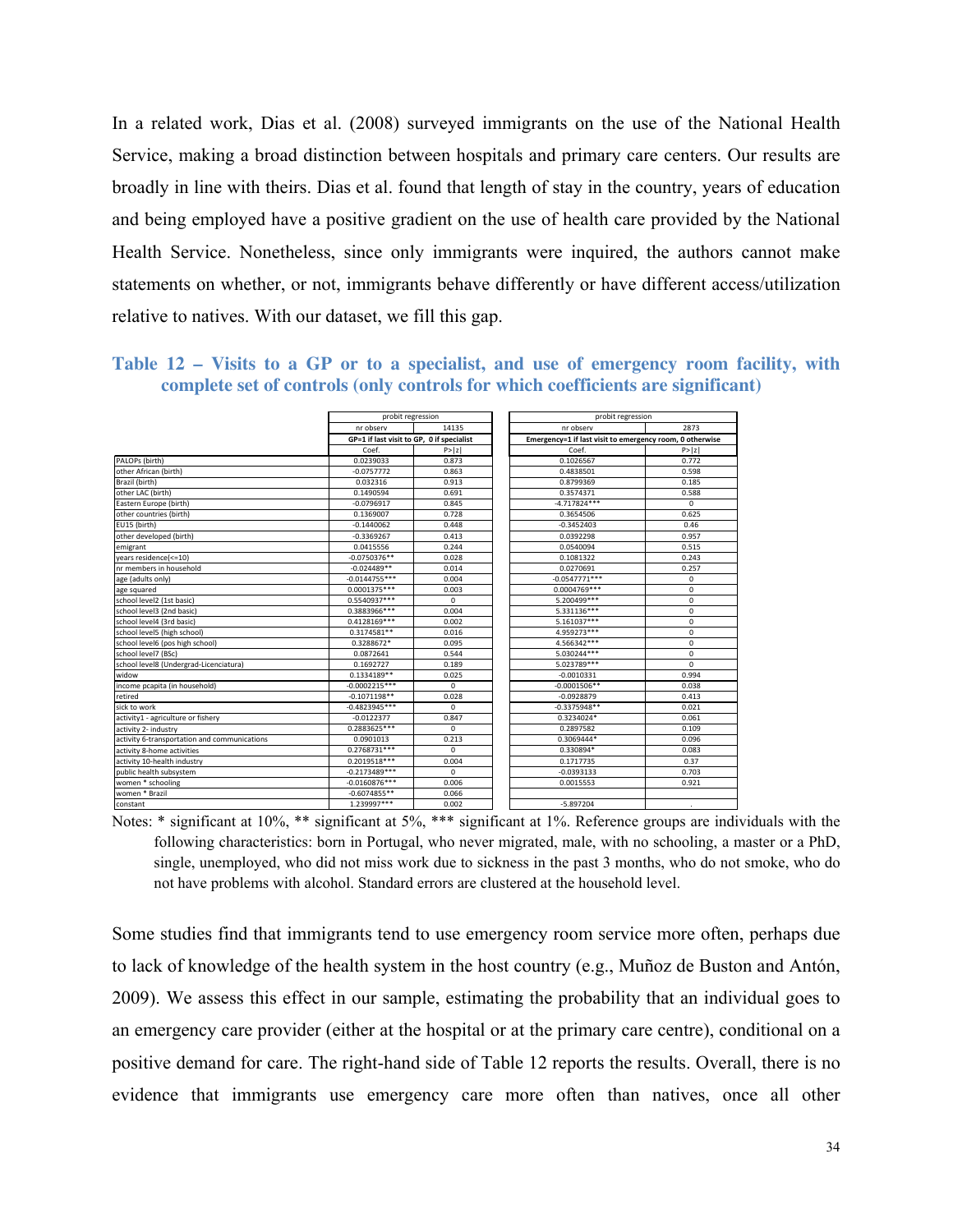characteristics are taken into account. The only significant immigrant effect is associated with Eastern European origin, but even in this case the result is the opposite of what is expected – they are less likely to use emergency rooms. This may either be a symptom of some barriers in access or simply less need of health care (as we reported above, immigrants from Eastern Europe are more likely to have fewer chronic conditions). $^{13}$ 

## **Lifestyles**

#### **Preventive health care**

To analyse the active preventive dimension, we use questions about measuring blood pressure and cholesterol assessment, in the year prior to the survey. In econometric terms, we use a probit regression.

Considering a naïve approach and only controlling for the country of birth, the only significant difference between immigrants and natives comes from Eastern European origin (Table 13). Those residents are, on average, more likely to have had a preventive health behavior, both in terms of blood pressure and cholesterol.

#### **Table 13 – Preventive health behavior, controlling only for immigration experience**

|                           | probit regression                     |                      | probit regression                     |                      | probit regression                     |          | probit regression                     |          |
|---------------------------|---------------------------------------|----------------------|---------------------------------------|----------------------|---------------------------------------|----------|---------------------------------------|----------|
|                           | nr observ                             | 8272                 | nr observ                             | 8272                 | nr observ                             | 8286     | nr observ                             | 8286     |
|                           | prevention hypert=1 if measured blood |                      | prevention hypert=1 if measured blood |                      | prevention cholest=1 if measured      |          | prevention cholest=1 if measured      |          |
|                           | pressure in last year, 0 otherwise    |                      | pressure in last year, 0 otherwise    |                      | cholesterol in last year, 0 otherwise |          | cholesterol in last year, 0 otherwise |          |
|                           | Coef.                                 | P >  z               | Coef.                                 | P >  z               | Coef.                                 | P >  z   | Coef.                                 | P >  z   |
| immigrant (birth)         | $-0.1002693$                          | 0.256                |                                       | $\ddot{\phantom{0}}$ | $-0.0951071$                          | 0.237    |                                       |          |
| years of residence (<=10) | $0.1289141***$                        | 0                    | 0.2182783***                          | $\Omega$             | 0.1069312 ***                         | $\Omega$ | 0.1526238***                          | $\Omega$ |
| PALOPs (birth)            | $\ddot{\phantom{0}}$                  |                      | 0.0330635                             | 0.819                |                                       | $\cdots$ | $-0.0306062$                          | 0.811    |
| other African (birth)     |                                       | $\cdots$             | $-0.0123446$                          | 0.974                |                                       |          | 0.0510495                             | 0.883    |
| Brazil (birth)            |                                       | $\cdots$             | 0.4206168                             | 0.207                |                                       | $\cdots$ | $-0.0489975$                          | 0.859    |
| other LAC (birth)         |                                       | $\cdots$             | $-0.4028252$                          | 0.123                |                                       |          | $-0.1092192$                          | 0.667    |
| Eastern Europe (birth)    |                                       | $\ddot{\phantom{0}}$ | 0.8485376***                          | 0.01                 |                                       | $\cdots$ | 0.5459913*                            | 0.075    |
| other countries (birth)   | $\cdots$                              | $\cdots$             | 0.1320632                             | 0.712                | $\cdots$                              |          | 0.4056033                             | 0.225    |
| EU15 (birth)              |                                       | $\cdots$             | $-0.2077398$                          | 0.147                |                                       | $\cdots$ | $-0.2661131**$                        | 0.048    |
| other developed (birth)   | $\ddot{\phantom{a}}$                  | $\cdots$             | $-0.6155583$                          | 0.114                | $\ddot{\phantom{a}}$                  | $\cdots$ | $-0.3998871$                          | 0.295    |
| constant                  | $-0.1186173$                          | 0.101                | $-1.212250***$                        | 0.002                | $-0.7067452***$                       | 0.006    | $-1.163672$ ***                       | n uus    |

 $\frac{1}{\text{Constant}} \quad 1 - \frac{0.4186173}{0.003} \quad 1 - \frac{0.101}{1.312259***} \quad 1 - \frac{0.002}{1.312259***} \quad 1 - \frac{0.002}{1.3067453***} \quad 1 - \frac{0.006}{1.163672***} \quad 1 - \frac{0.003}{1.163672***} \quad 1 - \frac{0.003}{1.163672***} \quad 1 - \frac{0.003}{1.163672***} \quad 1 - \frac{0.003}{1.1$ individuals born in Portugal.

When we conduct a more solid analysis and control for the individual characteristics, the results associated with migration are somewhat similar. As shown in Table 14, immigrants from Eastern Europe are still more likely, on average, to have measured blood pressure, compared to natives.

<sup>&</sup>lt;sup>13</sup> Some immigrants groups had no visits to the doctor. The respective dummies for group identification have been omitted in estimation.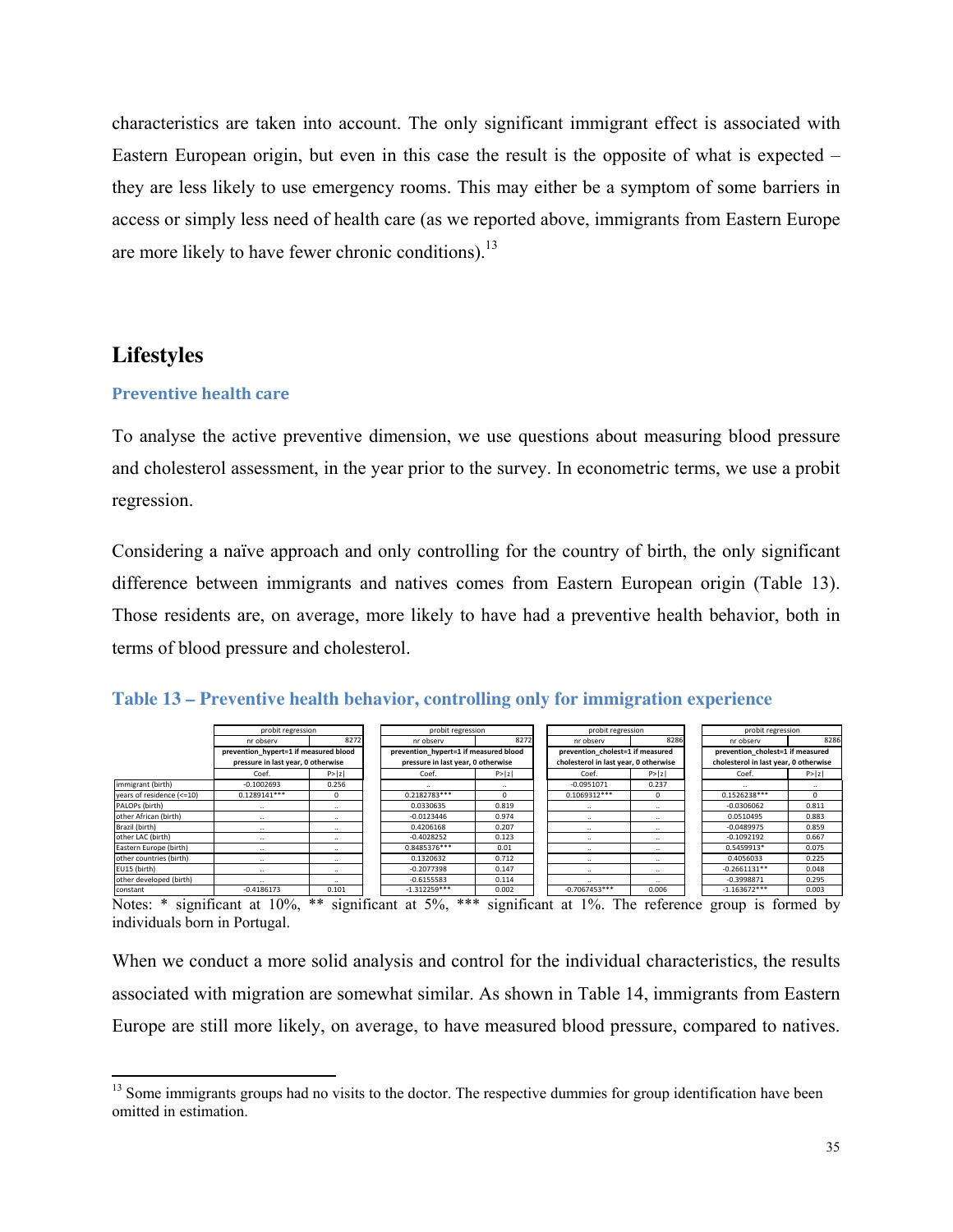However, for measuring cholesterol, there are no significant differences. Another very clear result comes from the higher probability of blood pressure control from immigrants of "other countries". Given that Asian immigrants are a significant share in this group, the result is actually consistent with the findings of Jasso et al. (2004) that Asian-Pacific immigrants reported smaller mortality rates in terms of heart-related conditions.

With possible higher policy implications, it is important to emphasize that the estimated coefficient for years of residence is positive, in both types of preventive behaviour. The concern comes if this result means that, only with time, immigrants are more likely to have good knowledge of the health system and incentive to take preventive care actions.

|                                              | probit regression                     |             | probit regression                     |             |
|----------------------------------------------|---------------------------------------|-------------|---------------------------------------|-------------|
|                                              | nr observ                             | 6787        | nr observ                             | 6802        |
|                                              | prevention_hypert=1 if measured blood |             | prevention_cholest=1 if measured      |             |
|                                              | pressure in last year, 0 otherwise    |             | cholesterol in last year, 0 otherwise |             |
|                                              | Coef.                                 | P >  z      | Coef.                                 | P >  z      |
| PALOPs (birth)                               | $-0.1721455$                          | 0.419       | $-0.1193374$                          | 0.554       |
| other African (birth)                        | $-0.4912655$                          | 0.332       | $-0.4360119$                          | 0.381       |
| Brazil (birth)                               | 0.6064471                             | 0.186       | 0.0104298                             | 0.979       |
| other LAC (birth)                            | 0.0047164                             | 0.991       | 0.3995875                             | 0.353       |
| Eastern Europe (birth)                       | $0.893619**$                          | 0.025       | 0.5672815                             | 0.123       |
| other countries (birth)                      | $6.343256***$                         | 0           | 0.5678184                             | 0.314       |
| EU15 (birth)                                 | $-0.2478669$                          | 0.263       | $-0.1902812$                          | 0.38        |
| other developed (birth)                      | $-0.6109609$                          | 0.233       | $-0.6170856$                          | 0.262       |
| emigrant                                     | $-0.0653089$                          | 0.315       | 0.0067751                             | 0.901       |
| years residence(<=10)                        | $0.2059586***$                        | 0           | $0.1196188***$                        | 0.004       |
| nr members in household                      | $-0.0414373***$                       | 0.005       | $-0.0052358$                          | 0.695       |
| female                                       | $0.7772785***$                        | 0           | 0.5015126 ***                         | 0.001       |
| age (adults only)                            | $0.041742***$                         | $\mathbf 0$ | 0.0404713***                          | 0           |
| age squared                                  | $-0.0002424***$                       | 0.004       | $-0.000247***$                        | $\mathbf 0$ |
| bmi                                          | 0.0195284***                          | 0           | 0.0180792 ***                         | 0           |
| school level2 (1st basic)                    | $-0.6995635**$                        | 0.014       | $-0.359699$                           | 0.118       |
| school level3 (2nd basic)                    | $-0.4834951*$                         | 0.086       | $-0.2046596$                          | 0.37        |
| school level4 (3rd basic)                    | $-0.4053036$                          | 0.144       | $-0.1348851$                          | 0.548       |
| school level5 (high school)                  | $-0.2423799$                          | 0.378       | $-0.0071548$                          | 0.974       |
| school level6 (pos high school)              | $-0.5651388*$                         | 0.099       | $-0.2071092$                          | 0.487       |
| school level7 (BSc)                          | $-0.1342107$                          | 0.657       | 0.0723022                             | 0.766       |
| school level8 (Undergrad-Licenciatura)       | $-0.0791928$                          | 0.772       | 0.0429726                             | 0.845       |
| married                                      | $0.1897422***$                        | 0.001       | 0.1668998***                          | 0.002       |
| divorced                                     | 0.0197043                             | 0.852       | $-0.0150745$                          | 0.869       |
| widow                                        | 0.1158004                             | 0.355       | 0.0370139                             | 0.694       |
| income pcapita (in household)                | $0.0000979**$                         | 0.045       | $0.0001439***$                        | 0.001       |
| employed                                     | 0.0209179                             | 0.737       | 0.0293482                             | 0.595       |
| retired                                      | 0.1900244*                            | 0.061       | 0.1451403                             | 0.067       |
| sick to work                                 | $0.5279581***$                        | 0.004       | 0.4551295***                          | 0.001       |
| activity1 - agriculture or fishery           | 0.1024727                             | 0.338       | $-0.0087936$                          | 0.927       |
| activity 2- industry                         | $-0.0206537$                          | 0.86        | $-0.1974754$                          | 0.055       |
| activity 3- construction                     | $0.2412701**$                         | 0.023       | 0.0441654                             | 0.638       |
| activity 4-commerce                          | 0.0596535                             | 0.588       | $-0.121899$                           | 0.227       |
| activity 5-restaurants and hotels            | 0.1697563*                            | 0.095       | 0.0029269                             | 0.974       |
| activity 6-transportation and communications | 0.2270149*                            | 0.056       | 0.0621756                             | 0.557       |
| activity 7-education                         | 0.2534169*                            | 0.058       | 0.1807249                             | 0.128       |
| activity 8-home activities                   | 0.1807934                             | 0.164       | 0.0953449                             | 0.394       |
| activity 9-civil services and armed forced   | 0.0717883                             | 0.657       | 0.0378431                             | 0.782       |
| activity 10-health industry                  | 0.1010653                             | 0.412       | 0.0568535                             | 0.602       |
| activity 11-other activities                 | $0.4659821***$                        | 0.001       | 0.1010493                             | 0.39        |
| public health subsystem                      | $-0.0060107$                          | 0.935       | $-0.0538664$                          | 0.394       |
| private health subsystem                     | 0.1759424                             | 0.152       | 0.1846676*                            | 0.074       |
| score chronic conditions                     | $0.2723604***$                        | 0           | $0.1864226***$                        | $\bf{0}$    |
| daily smoker                                 | $-0.2319964***$                       | $\mathbf 0$ | $-0.1782026$ ***                      | $\mathbf 0$ |
| occasional smoker                            | 0.1635034                             | 0.192       | 0.0074429                             | 0.946       |
| meals per day                                | 0.0833534                             | 0.17        | 0.1008358*                            | 0.058       |
| problems with alcohol                        | 0.1061211                             | 0.334       | 0.0146093                             | 0.878       |
| women * age                                  | $-0.0056396**$                        | 0.047       | $-0.005297**$                         | 0.023       |
| women * schooling                            | $-0.0279231***$                       | 0.01        | $-0.0123574$                          | 0.178       |
| women * PALOPs                               | 0.2833984                             | 0.354       | 0.1602903                             | 0.553       |
| women * other African                        |                                       |             | 1.293685                              | 0.109       |
| women * Brazil                               | 0.0396823                             | 0.938       | $-0.0566008$                          | 0.903       |
| women * other LAC                            | 0.0755803                             | 0.895       | $-0.2673282$                          | 0.622       |
| women * East Europe                          | 0.2026862                             | 0.673       | $-0.0779788$                          | 0.863       |
| women * other countries                      | $-6.793163$                           |             | $-0.4631147$                          | 0.525       |
| women * EU15                                 | 0.1788508                             | 0.568       | $-0.0569953$                          | 0.845       |
| women * other developed                      | 0.25954                               | 0.761       | 0.5993229                             | 0.48        |
| constant                                     | $-2.994698***$                        | $\mathbf 0$ | $-2.904874***$                        | $\mathbf 0$ |

#### **Table 14 – Preventive health behavior, with complete set of controls**

Notes: \* significant at 10%, \*\* significant at 5%, \*\*\* significant at 1%. Reference groups are individuals with the following characteristics: born in Portugal, who never migrated, male, with no schooling, a master or a PhD, single, unemployed, who did not miss work due to sickness in the past 3 months,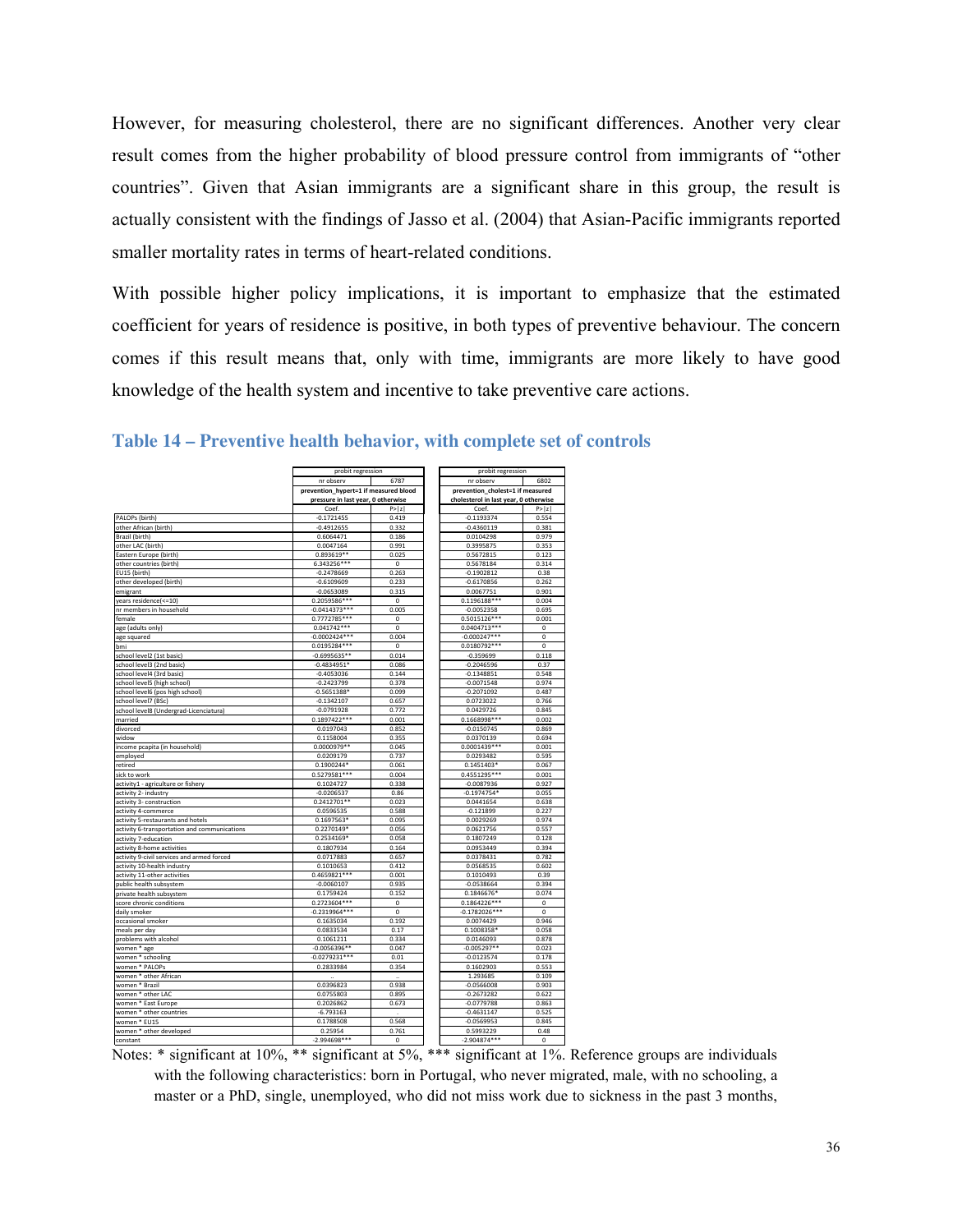who do not smoke, who do not have problems with alcohol. Standard errors are clustered at the household level.

#### **Drinking and Smoking**

The mirror image of preventive care is the adoption of risky behaviors. In this respect, two of the more relevant ones are tobacco consumption and drinking. Engaging in such behaviors may also be associated with mental health status, which we have already documented above.

|                           | probit regression                                  |           |                                                    | probit regression |                      | probit regression | probit regression |           |
|---------------------------|----------------------------------------------------|-----------|----------------------------------------------------|-------------------|----------------------|-------------------|-------------------|-----------|
|                           | nr observ                                          | 33669     | nr observ                                          | 33362             | nr observ            | 33648             | nr observ         | 33648     |
|                           | alcohol=1 if problems with<br>alcohol. 0 otherwise |           | alcohol=1 if problems with<br>alcohol. 0 otherwise |                   | daily smoker         |                   | daily smoker      |           |
|                           | Coef.                                              | P >  z    | Coef.                                              | P >  z            | Coef.                | P >  z            | Coef.             | P >  z    |
| immigrant (birth)         | 0.0055167                                          | 0.943     | $\ddot{\phantom{a}}$                               | $\cdots$          | 0.2590907***         | $\Omega$          | $\cdots$          | $\ddotsc$ |
| years of residence (<=10) | 0.0201914                                          | 0.39      | $-0.0206595**$                                     | 0.039             | 0.0083864            | 0.496             | 0.0265626         | 0.142     |
| PALOPs (birth)            | $\cdot$                                            | $\ddotsc$ | 0.2091539                                          |                   | $\cdot$              | $\ddotsc$         | 0.3825037***      | 0         |
| other African (birth)     |                                                    | $\ddotsc$ | $\ddotsc$                                          | 0.418             | $\ddot{\phantom{0}}$ | $\ddotsc$         | $-0.2647685$      | 0.25      |
| Brazil (birth)            | $\ldots$                                           | $\cdots$  | $-0.1929508$                                       | $\ddotsc$         | $\ddot{\phantom{0}}$ | $\ddotsc$         | 0.0438524         | 0.76      |
| other LAC (birth)         |                                                    | $\cdots$  | $\ddotsc$                                          |                   | $\ddot{\phantom{0}}$ | $\ddotsc$         | 0.0206922         | 0.886     |
| Eastern Europe (birth)    | $\ddotsc$                                          | $\ddotsc$ | $\ddotsc$                                          | 0.941             | $\ddotsc$            | $\ddotsc$         | 0.7062895 ***     | $\Omega$  |
| other countries (birth)   | $\cdots$                                           | $\ddotsc$ | $-0.0236826$                                       | 0.942             | $\ddot{\phantom{0}}$ | $\ddotsc$         | 0.1630474         | 0.376     |
| EU15 (birth)              | $\cdots$                                           | $\cdots$  | 0.0097167                                          | 0.433             | $\ddot{\phantom{0}}$ | $\ddotsc$         | 0.3013449 ***     | $\Omega$  |
| other developed (birth)   | $\cdots$                                           | .         | $-0.313572$                                        | 0.471             | $\cdot$ .            | $\ddotsc$         | $-0.105562$       | 0.597     |
| constant                  | $-2.025321***$                                     | 0         | $-1.616813***$                                     | $\Omega$          | $-0.98817***$        | $\Omega$          | $-1.169932***$    | 0         |

**Table 15 – Risky health behaviours, controlling only for immigration** 

Using a probit analysis (Table 15), immigrants (as a whole) are not significantly different from natives in terms of drinking alcohol, but are more likely to be daily smokers. Once disaggregating by country of origin, we detect that immigrants from PALOPs, Eastern Europe and EU15 have a higher probability of smoking regular smoking. For these groups of immigrants, the results are similar even if we have a more complete set of explanatory variables, as in Table 16. In this more complete regression, we also find evidence that African non-PALOPs countries, Brazil, LAC, and other developed countries are less likely to be daily smokers.

In our data, there are time effects in the higher probability of becoming a daily smoker, while no such effect exists associated with drinking. The fact that immigrants are more prone to engage in risky behaviors is of great policy interest, namely in terms of targeting them under specific programs.

Notes: \* significant at 10%, \*\* significant at 5%, \*\*\* significant at 1%. The reference group is formed by individuals born in Portugal.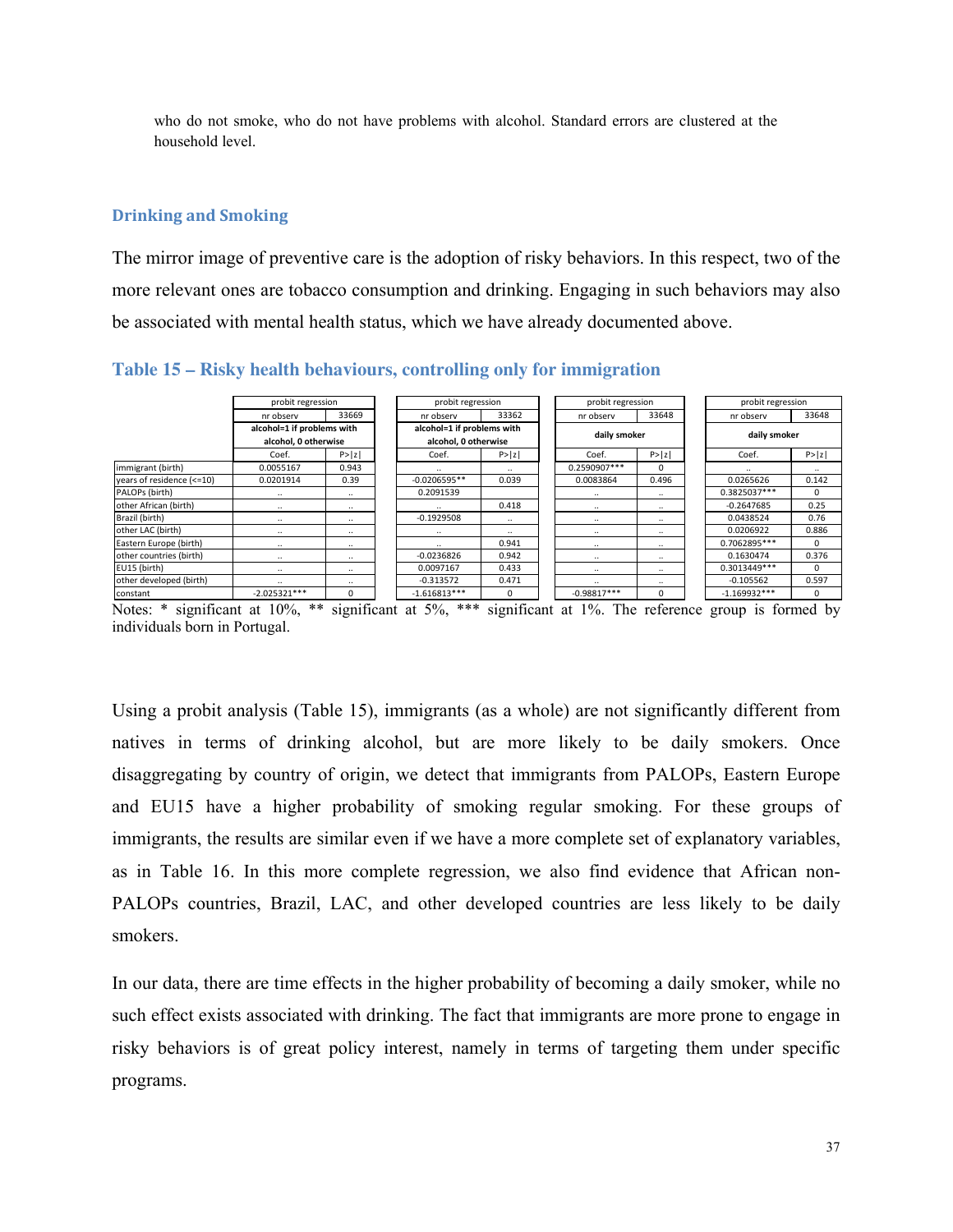The adoption of unhealthy behaviors by immigrants after they reach the host country may reflect either acculturation effects or mental health issues. However, in this current study, it was not possible to establish a direct link between mental health and consumption of addictive substances (alcohol and tobacco). We have a simple cross-section, and we cannot follow decisions over time for the same individual. Nevertheless, it is possible to see that some of the immigrants' groups with lower mental health do coincide with the ones having a higher use of addictive substances (e.g., PALOPs, and Eastern Europe).

Considering the remaining variables, the data allows us to conclude that women and individuals who are employed are also less likely to have risky behaviours; while being older, divorced or widowed, and a woman with more years of completed schooling is associated with a higher likelihood of consuming the two addictive substances.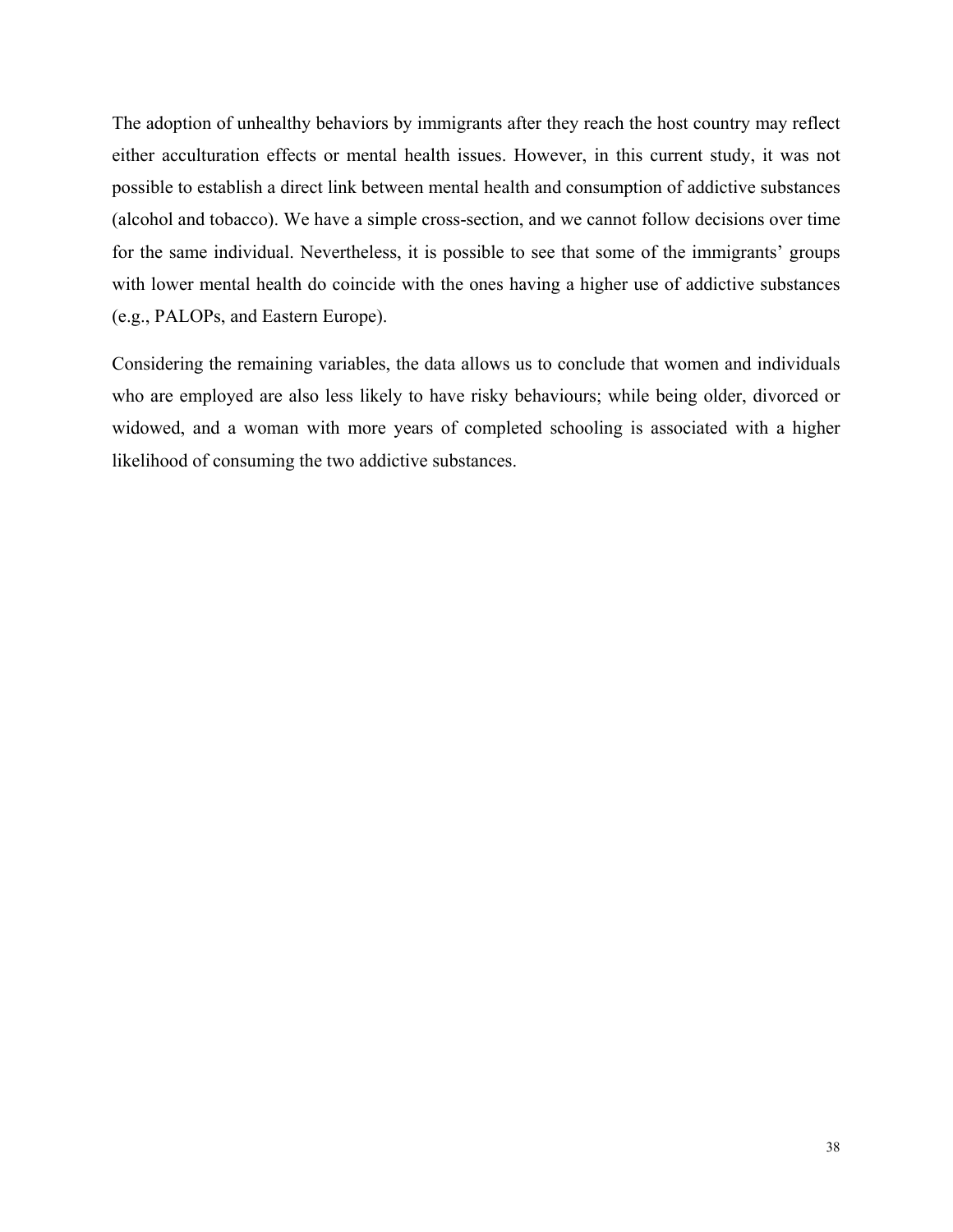|                                              | probit regression                               |                      | probit regression |             |
|----------------------------------------------|-------------------------------------------------|----------------------|-------------------|-------------|
|                                              | nr observ                                       | 27411                | nr observ         | 27810       |
|                                              | alcohol=1 if problems with alcohol, 0 otherwise |                      | daily smoker      |             |
|                                              | Coef.                                           | P >  z               | Coef.             | P >  z      |
| PALOPs (birth)                               | 0.2658061**                                     | 0.046                | $0.221779**$      | 0.023       |
| other African (birth)                        | $\ddot{\phantom{a}}$                            | $\sim$               | $-0.6918574**$    | 0.046       |
| Brazil (birth)                               | $-0.1026193$                                    | 0.706                | $-0.3649892**$    | 0.05        |
| other LAC (birth)                            | $\ddot{\phantom{a}}$                            | $\ddotsc$            | $-0.3397487*$     | 0.089       |
| Eastern Europe (birth)                       |                                                 | $\ddot{\phantom{a}}$ | 0.5346494 ***     | 0.003       |
| other countries (birth)                      | $-0.1526989$                                    | 0.747                | $-0.0317788$      | 0.903       |
| EU15 (birth)                                 | 0.0514061                                       | 0.784                | 0.2463066**       | 0.033       |
| other developed (birth)                      | $-0.0903834$                                    | 0.847                | $-0.5754655*$     | 0.059       |
|                                              |                                                 |                      |                   |             |
| emigrant                                     | 0.081217*                                       | 0.07                 | $-0.0159977$      | 0.609       |
| years residence(<=10)                        | $-0.026391$                                     | 0.404                | $0.0374*$         | 0.053       |
| nr members in household                      | $-0.0607872***$                                 | $\mathbf 0$          | 0.0255323 ***     | $\mathbf 0$ |
| female                                       | $-0.6832453***$                                 | 0.001                | $-1.045537***$    | $\mathbf 0$ |
| age (adults only)                            | 0.0531868 ***                                   | $\mathbf 0$          | 0.0602345***      | $\mathbf 0$ |
| age squared                                  | $-0.0005886***$                                 | $\pmb{0}$            | $-0.0007928***$   | $\mathbf 0$ |
| bmi                                          | $-0.0017983$                                    | 0.651                | $-0.0410689***$   | 0           |
| school level2 (1st basic)                    | $1.0664***$                                     | 0.006                | 0.3930416 ***     | 0.001       |
| school level3 (2nd basic)                    | 1.047184***                                     | 0.008                | $0.46646***$      | $\mathbf 0$ |
| school level4 (3rd basic)                    | 1.003637***                                     | 0.01                 | 0.524754***       | $\mathbf 0$ |
| school level5 (high school)                  | 0.753522*                                       | 0.054                | 0.2675024**       | 0.015       |
| school level6 (pos high school)              | 1.22368***                                      | 0.004                | 0.0306372         | 0.847       |
| school level7 (BSc)                          | $0.8660811**$                                   | 0.033                | 0.0189746         | 0.877       |
| school level8 (Undergrad-Licenciatura)       | 0.8142523**                                     | 0.037                | $-0.002291$       | 0.983       |
| married                                      | 0.0953215*                                      | 0.084                | $-0.0426987$      | 0.146       |
| divorced                                     | 0.2914857***                                    | 0                    | 0.4566852 ***     | 0           |
| widow                                        | 0.2651888***                                    | 0.007                | 0.1408403**       | 0.03        |
| income pcapita (in household)                | $-0.0000231$                                    | 0.558                | 0.000017          | 0.452       |
| employed                                     | $-0.1352961**$                                  | 0.013                | $-0.0802412***$   | 0.01        |
|                                              | $-0.0934129$                                    | 0.197                | $-0.043856$       | 0.368       |
| retired                                      | $-0.1007613$                                    | 0.361                | $-0.0272642$      | 0.718       |
| sick to work                                 |                                                 | 0.067                | $-0.2254307***$   | $\mathbf 0$ |
| activity1 - agriculture or fishery           | $-0.1661169*$                                   |                      |                   |             |
| activity 2- industry                         | $-0.0227144$                                    | 0.807                | $-0.2523447***$   | $\mathbf 0$ |
| activity 3- construction                     | 0.0634315                                       | 0.446                | $-0.1171481**$    | 0.02        |
| activity 4-commerce                          | 0.0137377                                       | 0.871                | 0.0387367         | 0.453       |
| activity 5-restaurants and hotels            | $-0.0329225$                                    | 0.69                 | $-0.0864162*$     | 0.073       |
| activity 6-transportation and communications | $-0.1042615$                                    | 0.309                | 0.0349479         | 0.534       |
| activity 7-education                         | $-0.0662687$                                    | 0.48                 | $-0.1065049*$     | 0.074       |
| activity 8-home activities                   | 0.1567998                                       | 0.171                | $-0.1101761*$     | 0.072       |
| activity 9-civil services and armed forced   | $-0.1335658$                                    | 0.482                | $-0.1904563**$    | 0.026       |
| activity 10-health industry                  | $-0.0031353$                                    | 0.975                | $-0.0461784$      | 0.423       |
| activity 11-other activities                 | $-0.0914944$                                    | 0.486                | 0.042982          | 0.494       |
| public health subsystem                      | $-0.1502378**$                                  | 0.034                | $-0.066432*$      | 0.065       |
| private health subsystem                     | 0.2047453**                                     | 0.015                | 0.0120447         | 0.824       |
| score chronic conditions                     | 0.1304285***                                    | 0                    | $-0.003748$       | 0.664       |
| women * age                                  | $-0.014252***$                                  | $\mathbf 0$          | $-0.0041166$ ***  | 0.008       |
| women * schooling                            | $0.029251**$                                    | 0.011                | 0.0518459 ***     | $\mathbf 0$ |
| women * PALOPs                               | $-0.0311345$                                    | 0.909                | 0.060332          | 0.666       |
| women * other African                        | $\ddot{\phantom{a}}$                            | $\ddot{\phantom{a}}$ | 0.2985571         | 0.555       |
| women * Brazil                               | ×,                                              |                      | 0.3616245         | 0.127       |
| women * other LAC                            |                                                 |                      | 0.2128126         | 0.479       |
| women * East Europe                          | $\ddotsc$                                       | $\ldots$             | $-0.1246742$      | 0.576       |
|                                              | $\ddot{\phantom{0}}$                            | $\ldots$             | 0.3477313         | 0.356       |
| women * other countries                      | $\ddotsc$                                       | $\ldots$             |                   |             |
| women * EU15                                 | 0.9133933                                       | 0.165                | $-0.0532346$      | 0.738       |
| women * other developed                      | 0.4158032                                       | 0.148                | 0.6473926         | 0.136       |
| constant                                     | $-2.954911***$                                  | $\mathbf 0$          | $-1.040961***$    | $\mathbf 0$ |

## **Table 16 – Risky health behaviours, with complete set of controls**

Notes: \* significant at 10%, \*\* significant at 5%, \*\*\* significant at 1%. Reference groups are individuals with the following characteristics: born in Portugal, who never migrated, male, with no schooling, a master or a PhD, single, unemployed, who did not miss work due to sickness in the past 3 months, who do not smoke, who do not have problems with alcohol.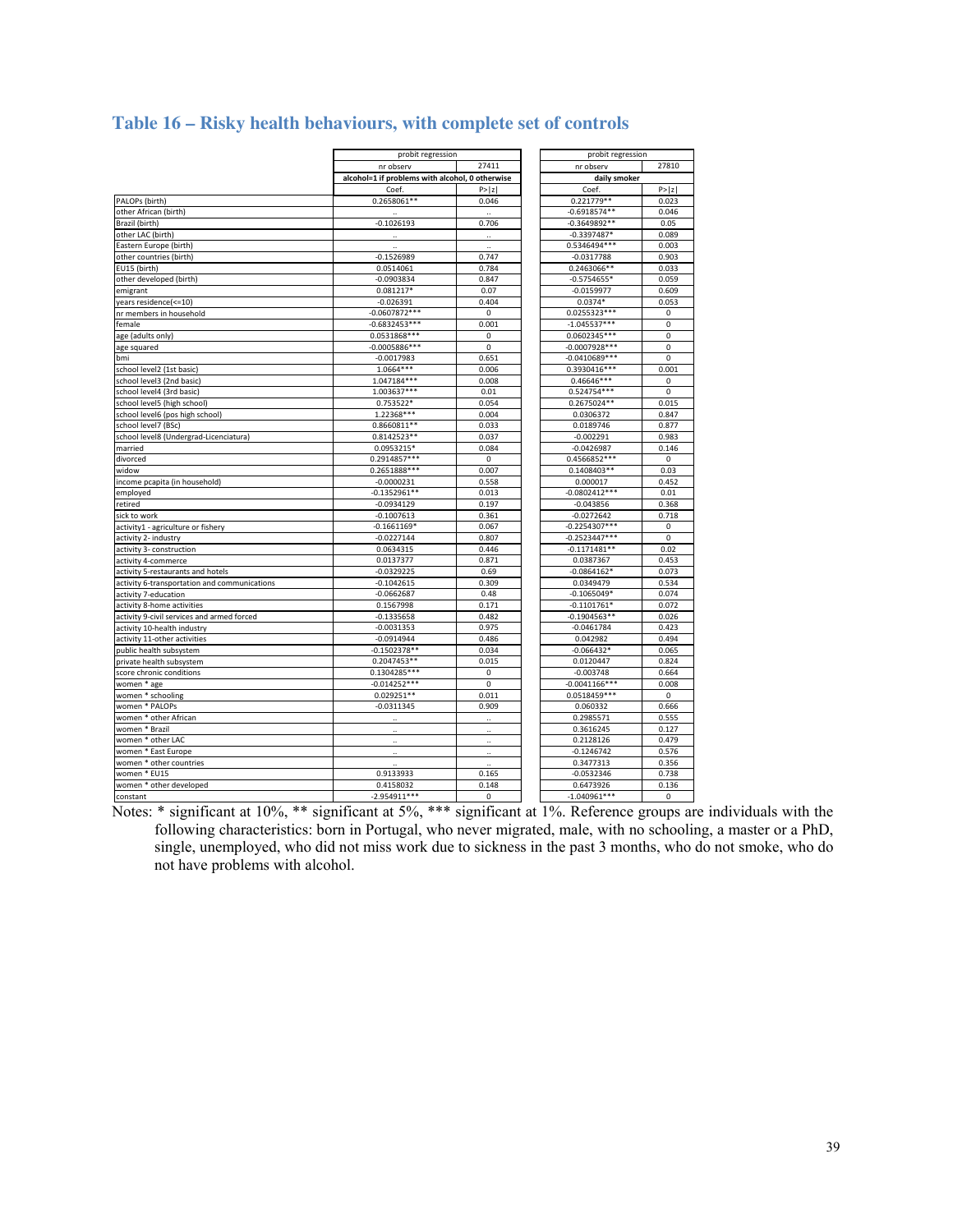## **Health care coverage**

Since Portugal has a National Health Service, all residents in the country, regardless of their migration status, have access to it. As briefly described above, additional health insurance coverage may take the form of health subsystem (occupation-based health insurance) and/or voluntary health insurance. These additional layers of health insurance coverage are often seen as facilitating access to health care providers. We address in this section whether, or not, immigrants have a different pattern of such additional health insurance coverage.

We also look at the out-of-pocket expenditures on health care. If immigrants have less knowledge about the workings of the National Health Service, or they fear the risk of detection in case of being illegal immigrants, they may have higher out-of-pocket expenditures, contributing to less use of the public health care services and, eventually, to a poorer health.

#### **Voluntary private health insurance**

Private health insurance can be bought as an individual risk-rated contract or within group-rated schemes, when offered as part of a compensation package by companies. Unfortunately, we do not have such information. Only the self-report of an insurance coverage is available, without distinction of the underlying type of contract.

|                           |                                                                                                                                                                                                                                                                                                                                                           | probit regression<br>33610<br>nr observ<br>P >  z <br>Coef.<br>0.433932 ***<br>0<br>0.0719942 ***<br>$\mathbf 0$<br><br><br><br><br><br><br><br> |  |           |
|---------------------------|-----------------------------------------------------------------------------------------------------------------------------------------------------------------------------------------------------------------------------------------------------------------------------------------------------------------------------------------------------------|--------------------------------------------------------------------------------------------------------------------------------------------------|--|-----------|
|                           | probit regression<br>nr observ<br>insurance=1 if voluntary health insurance<br>insurance=1 if voluntary health insura<br>Coef.<br><br>0.0228279<br>0.3736543***<br>0.2824776<br>0.0932699<br>0.3255527**<br>$-0.3609471$<br><br><br>$0.45221**$<br><br><br>0.595556***<br><br><br>0.5798222***<br><br><br>$-2.172284***$<br>$-1.680622***$<br>$\mathbf 0$ |                                                                                                                                                  |  |           |
|                           |                                                                                                                                                                                                                                                                                                                                                           |                                                                                                                                                  |  |           |
|                           |                                                                                                                                                                                                                                                                                                                                                           |                                                                                                                                                  |  | P >  z    |
| immigrant (birth)         |                                                                                                                                                                                                                                                                                                                                                           |                                                                                                                                                  |  | $\ddotsc$ |
| years of residence (<=10) |                                                                                                                                                                                                                                                                                                                                                           |                                                                                                                                                  |  | 0.289     |
| PALOPs (birth)            |                                                                                                                                                                                                                                                                                                                                                           |                                                                                                                                                  |  | 0         |
| other African (birth)     |                                                                                                                                                                                                                                                                                                                                                           |                                                                                                                                                  |  | 0.22      |
| Brazil (birth)            |                                                                                                                                                                                                                                                                                                                                                           |                                                                                                                                                  |  | 0.584     |
| other LAC (birth)         |                                                                                                                                                                                                                                                                                                                                                           |                                                                                                                                                  |  | 0.04      |
| Eastern Europe (birth)    |                                                                                                                                                                                                                                                                                                                                                           |                                                                                                                                                  |  | 0.143     |
| other countries (birth)   |                                                                                                                                                                                                                                                                                                                                                           |                                                                                                                                                  |  | 0.024     |
| EU15 (birth)              |                                                                                                                                                                                                                                                                                                                                                           |                                                                                                                                                  |  | 0         |
| other developed (birth)   |                                                                                                                                                                                                                                                                                                                                                           |                                                                                                                                                  |  | 0.002     |
| constant                  |                                                                                                                                                                                                                                                                                                                                                           |                                                                                                                                                  |  | 0         |

| probit regression                   |          | probit regression                         |             |
|-------------------------------------|----------|-------------------------------------------|-------------|
| nr observ                           | 33610    | nr observ                                 | 33610       |
| Ice=1 if voluntary health insurance |          | insurance=1 if voluntary health insurance |             |
| Coef.                               | P >  z   | Coef.                                     | P >  z      |
| 433932 ***                          | 0        |                                           |             |
| 0719942***                          | $\Omega$ | 0.0228279                                 | 0.289       |
|                                     |          | 0.3736543***                              | $\mathbf 0$ |
|                                     |          | 0.2824776                                 | 0.22        |
|                                     |          | 0.0932699                                 | 0.584       |
|                                     |          | 0.3255527**                               | 0.04        |
|                                     |          | $-0.3609471$                              | 0.143       |
|                                     |          | $0.45221**$                               | 0.024       |
|                                     |          | 0.595556***                               | $\Omega$    |
|                                     |          | 0.5798222***                              | 0.002       |
| .172284***                          | $\Omega$ | $-1.680622***$                            | $\Omega$    |
|                                     |          |                                           |             |

# **Table 17 - Voluntary health insurance, controlling only for immigration**

Notes: \* significant at 10%, \*\* significant at 5%, \*\*\* significant at 1%. The reference group is formed by individuals born in Portugal.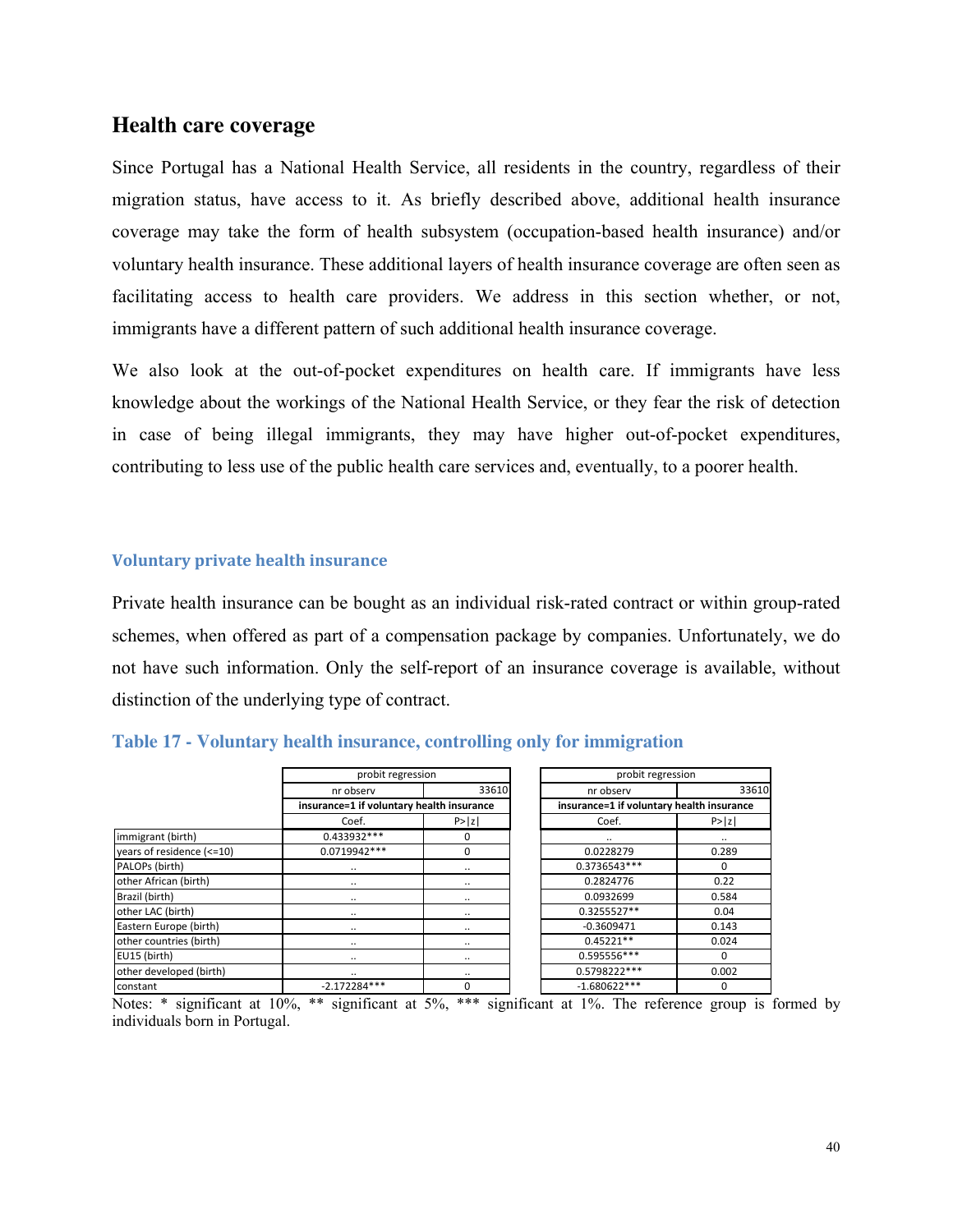Computing a simple probit model of having or not having private health insurance and controlling only for immigration (Table 17), we observe that as a group foreign residents are more likely to have voluntary health insurance. Considering the different origins, this higher likelihood is significant for those who were born in PALOPs, LAC countries different from Brazil, developed countries (either EU15 or not), and "other countries" (namely from Asia, Middle East, and Pacific).

By including a more comprehensive set of explanatory variables (Table 18), we still observe that immigrants from EU15 and other developed countries are more often associated with further layers of insurance coverage. In contrast, those coming from Brazil and Eastern Europe have a lower probability of having extra insurance coverage.

The decision to have private health insurance can either be a proxy of access to health care or a symptom of preference towards the different health services provided. In the case of immigrants from more developed countries, it is likely that the determining factor to contract extra health insurance relates to its opportunity cost and non-preference for some of the National Health Service characteristics, such as the waiting lists.

African-born residents do not have significant differences with natives, regarding coverage by an additional insurance. However, this is one result sensitive to the definition of immigrants. Once we consider the concept associated with nationality rather than country of birth (right hand-side of Table 18), the result is reversed and nationals from African countries are less likely to contract private health insurance. The change in the results for African immigrants reflects an older population, born before 1974, who lived in the former colonies, and returned to Portugal. This is actually the only point of our analysis where the definition of immigrant makes a difference to the results.

On the other side, the pattern of Eastern European and EU15 immigrants continue to be the same as before. Years of residence, as a proxy to integration into the country, does not have an impact.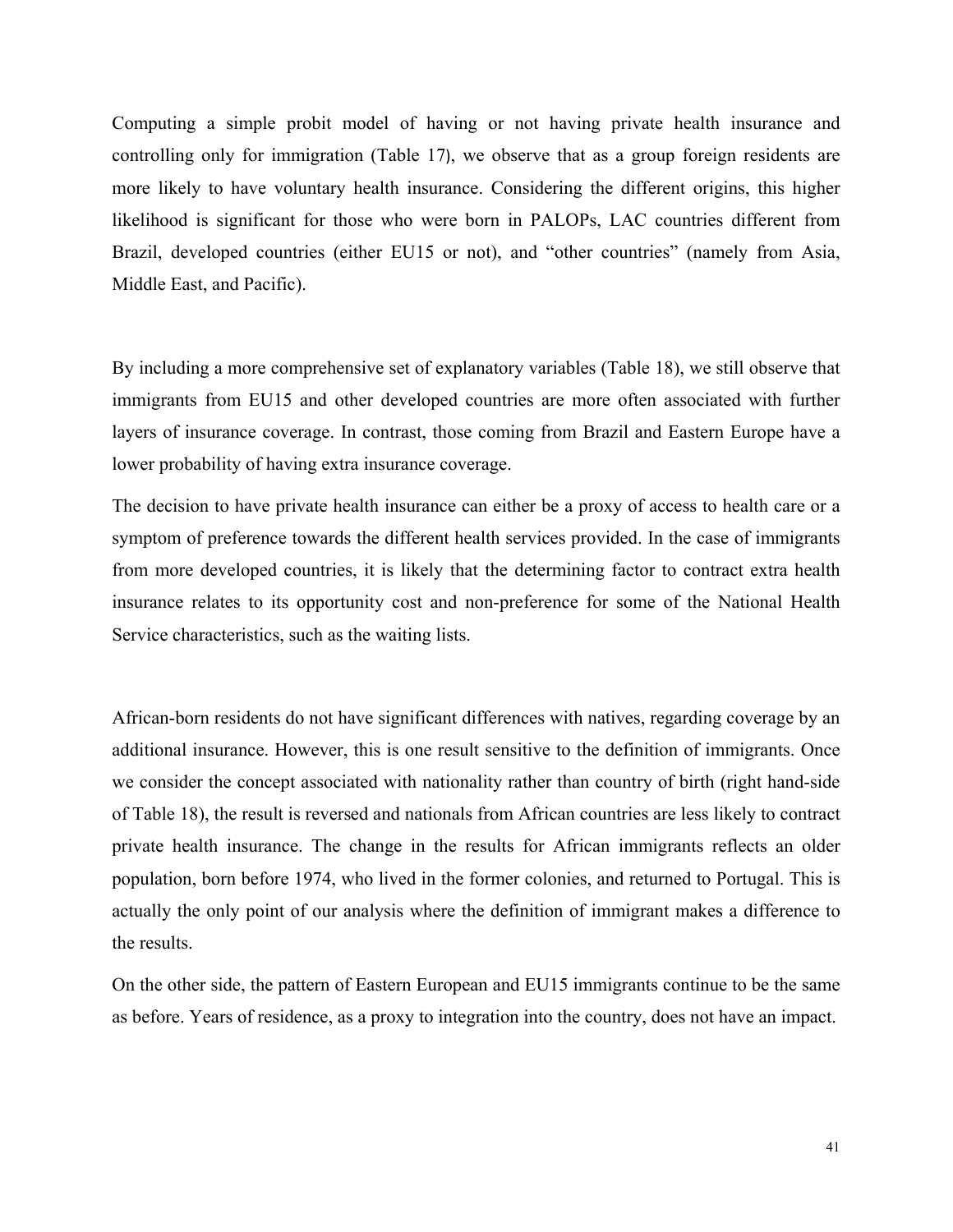There are gender effects, with women being less likely to have an additional health insurance, except if they completed more years of schooling, or if they were born in LAC, which revert the results.

The coefficients for the remaining variables are according to what would be expected: older individuals, higher income, and being employed is associated with a higher likelihood of having an additional and voluntary health insurance.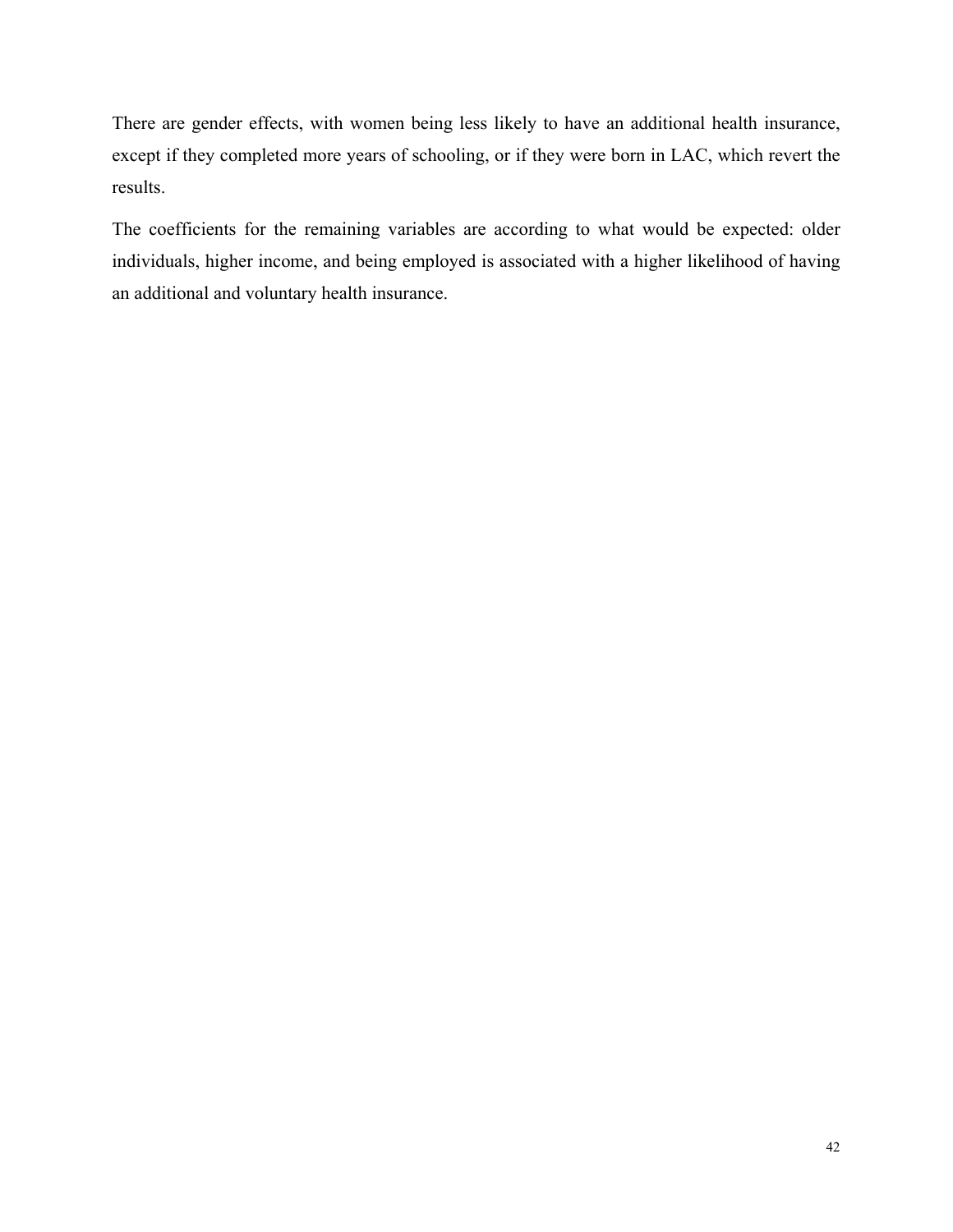|                                              | probit regression             |                | probit regression          |                      |
|----------------------------------------------|-------------------------------|----------------|----------------------------|----------------------|
|                                              | nr observ                     | 27778          | nr observ                  | 27778                |
|                                              | voluntary health insurance    |                | voluntary health insurance |                      |
|                                              | Coef.                         | P >  z         | Coef.                      | P >  z               |
| PALOPs (birth)                               | 0.145927                      | 0.23           |                            |                      |
| other African (birth)                        | $-0.4048606$                  | 0.351          | ä,                         |                      |
| Brazil (birth)                               | $-0.4982783**$                | 0.033          |                            |                      |
|                                              |                               | 0.29           | J.                         | $\ddot{\phantom{a}}$ |
| other LAC (birth)                            | $-0.3326316$                  |                | Ŀ,                         |                      |
| Eastern Europe (birth)                       | $-0.9201985***$               | 0.01           |                            |                      |
| other countries (birth)                      | $-0.0363395$                  | 0.897          |                            | ٠.                   |
| EU15 (birth)                                 | 0.4355164 ***                 | 0.001          |                            |                      |
| other developed (birth)                      | 0.6116736**                   | 0.018          |                            | $\ddot{\phantom{a}}$ |
| PALOPs (nationality)                         |                               |                | $-0.4075765*$              | 0.086                |
| other African (nationality)                  |                               |                | $-1.165273**$              | 0.029                |
| Brazil (nationality)                         |                               | Ω,             | $-0.3580602$               | 0.135                |
| other LAC (nationality)                      | ÷,                            | ă,             | $-0.1400462$               | 0.536                |
| Eastern Europe (nationality)                 | J.                            |                | $-0.8448437***$            | 0.009                |
| other countries (nationality)                |                               |                | 0.0901442                  | 0.786                |
| EU15 (nationality)                           | ă,                            |                | 0.5722611***               | $\mathbf 0$          |
| other developed (nationality)                | ä,                            | ä,             | 0.2625691                  | 0.207                |
| emigrant                                     | 0.0133195                     | 0.774          | 0.0000471                  | 0.999                |
| years residence(<=10)                        | 0.0012926                     | 0.96           | 0.0031249                  | 0.912                |
| nr members in household                      | $-0.0288304**$                | 0.035          | $-0.0290462**$             | 0.034                |
| female                                       | $-0.3120055***$               | 0.001          | $-0.31468***$              | 0.001                |
| age (adults only)                            | $0.0513574***$                | 0              | 0.0507528 ***              | 0                    |
|                                              | $-0.0005855***$               | 0              | $-0.0005826***$            | $\mathbf 0$          |
| age squared                                  |                               |                |                            |                      |
| bmi                                          | $-0.0028114$                  | 0.373          | $-0.0028061$               | 0.374                |
| school level2 (1st basic)                    | $-0.9057441***$               | 0              | $-0.9210668***$            | 0                    |
| school level3 (2nd basic)                    | $-0.7246427***$               | $\pmb{0}$      | $-0.7403088***$            | $\mathbf 0$          |
| school level4 (3rd basic)                    | $-0.4931778***$               | $\overline{0}$ | $-0.5060022***$            | $\overline{0}$       |
| school level5 (high school)                  | $-0.3047405***$               | 0.009          | $-0.3197095***$            | 0.007                |
| school level6 (pos high school)              | $-0.118812$                   | 0.479          | $-0.1364647$               | 0.418                |
| school level7 (BSc)                          | $-0.1094723$                  | 0.384          | $-0.1197597$               | 0.344                |
| school level8 (Undergrad-Licenciatura)       | $-0.0681413$                  | 0.548          | $-0.0787301$               | 0.49                 |
| married                                      | 0.2780546***                  | 0              | 0.2823985 ***              | 0                    |
| divorced                                     | 0.1188968*                    | 0.075          | 0.1187034*                 | 0.076                |
| widow                                        | 0.0279072                     | 0.757          | 0.0289259                  | 0.75                 |
| income pcapita (in household)                | $0.0004553***$                | 0              | 0.0004527***               | 0                    |
| employed                                     | 0.2290598 ***                 | 0              | 0.2318689 ***              | 0                    |
| retired                                      | $-0.0473922$                  | 0.476          | $-0.0452275$               | 0.497                |
| sick to work                                 | $-0.0690464$                  | 0.544          | $-0.0663581$               | 0.561                |
| activity1 - agriculture or fishery           | $-0.0760862$                  | 0.222          | $-0.0733934$               | 0.238                |
| activity 2- industry                         | $-0.5810048***$               | 0              | $-0.5783707***$            | 0                    |
|                                              | $-0.116149*$                  | 0.062          | $-0.1128566*$              | 0.07                 |
| activity 3- construction                     | $-0.2245492***$               | 0.001          | $-0.2198878***$            | 0.001                |
| activity 4-commerce                          |                               |                |                            |                      |
| activity 5-restaurants and hotels            | $-0.056899$                   | 0.333          | $-0.0538475$               | 0.361                |
| activity 6-transportation and communications | $-0.2288302***$               | 0.003          | $-0.2250253***$            | 0.003                |
| activity 7-education                         | 0.1384598**                   | 0.045          | 0.1401696**                | 0.043                |
| activity 8-home activities                   | $-0.5729145***$               | 0              | $-0.5674445***$            | 0                    |
| activity 9-civil services and armed forced   | $-0.5029342***$               | 0              | $-0.4921721***$            | 0                    |
| activity 10-health industry                  | $-0.3351276***$               | 0              | $-0.3311279***$            | 0                    |
| activity 11-other activities                 | $-0.3885595***$               | 0              | $-0.3872317***$            | 0                    |
| public health subsystem                      | $-0.1187383**$                | 0.023          | $-0.1192747**$             | 0.022                |
| private health subsystem                     | $-0.1744563**$                | 0.036          | $-0.1785726**$             | 0.032                |
| score chronic conditions                     | 0.0227982**                   | 0.034          | 0.0229611 **               | 0.032                |
| women * age                                  | 0.0021778                     | 0.151          | 0.0021771                  | 0.151                |
| women * schooling                            | 0.0174852 ***                 | 0              | 0.0171815 ***              | 0                    |
| women * PALOPs                               | $-0.0612022$                  | 0.651          | 0.1172512                  | 0.3                  |
| women * other African                        | 0.3308691                     | 0.558          | 0.5000366                  | 0.232                |
| women * Brazil                               | 0.1308925                     | 0.637          | $-0.0302953$               | 0.906                |
| women * other LAC                            | 0.6882865*                    | 0.077          | 0.4202218*                 | 0.075                |
| women * East Europe                          | 0.0562762                     | 0.906          | $-0.079037$                | 0.85                 |
| women * other countries                      | $-0.0273698$                  | 0.949          | $-0.177468$                | 0.662                |
|                                              |                               |                |                            |                      |
| women * EU15                                 | $-0.2449879$<br>$-0.6287558*$ | 0.116<br>0.085 | $-0.1476049$               | 0.312<br>0.568       |
| women * other developed                      |                               |                | $-0.1957764$               |                      |
| constant                                     | $-2.082875***$                | 0              | $-2.067314***$             | 0                    |

## **Table 18 – Voluntary health insurance, with complete set of control variables and with the two alternative definitions of immigration – country of birth and nationality**

Notes: \* significant at 10%, \*\* significant at 5%, \*\*\* significant at 1%. Reference groups are individuals with the following characteristics: born in Portugal, who never migrated, male, with no schooling, a master or a PhD, single, unemployed, who did not miss work due to sickness in the past 3 months, who do not smoke, who do not have problems with alcohol. Standard errors are clustered at the household level.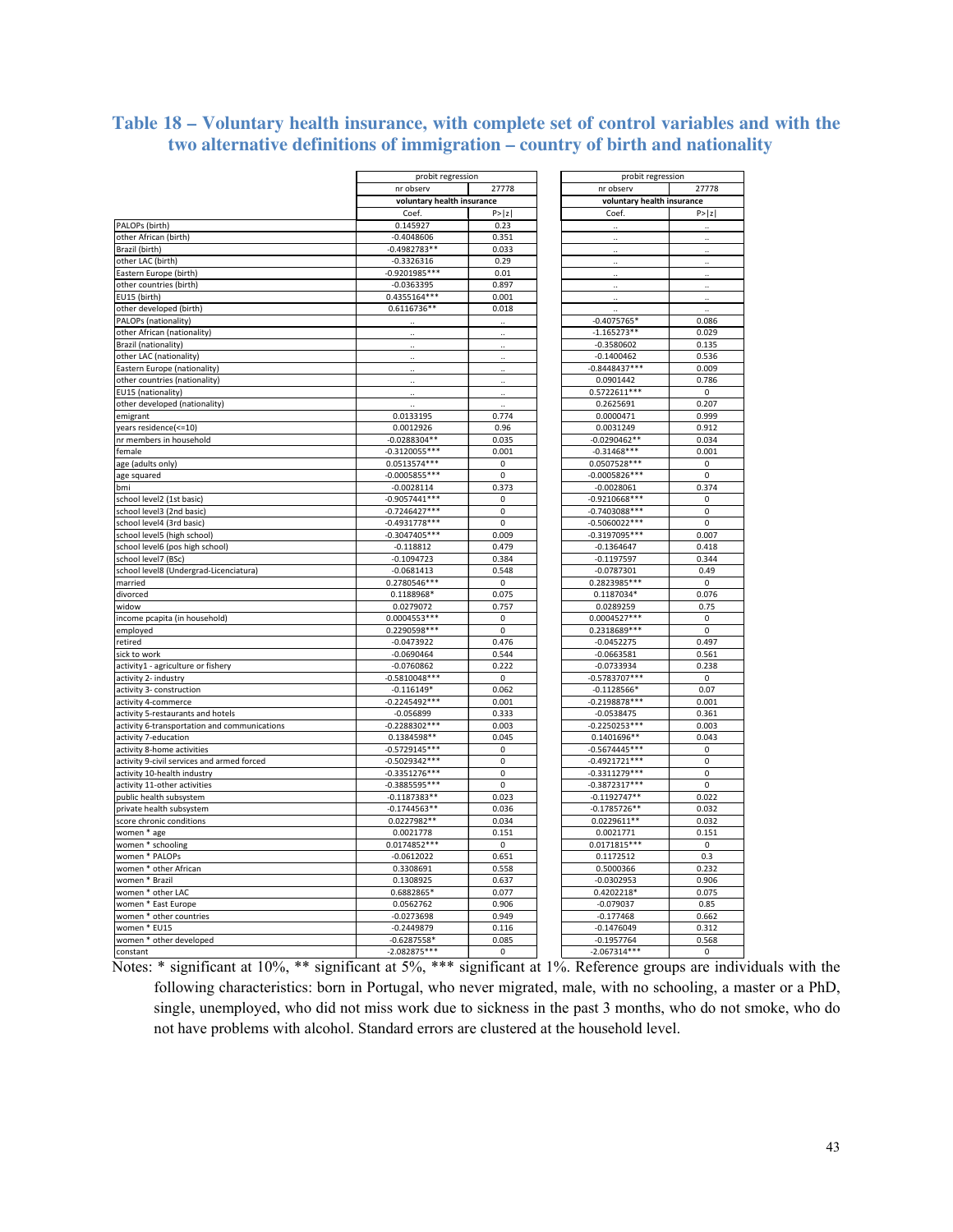To cope with the possibility that sicker individuals may have a higher incentive to buy private health insurance, with everything else constant, we run a bivariate probit analysis. The dependent variables are the decision to have or not a private health insurance, and the health status defined as either good (the top two categories in the ordinal scale of the self-assessed health) or bad (the other three categories in the ordinal scale). Results are reported in Table 19.

Overall, the previous results still hold, with immigrants from Brazil and Eastern Europe being less likely to hold private health insurance than the local-born population, while the opposite occurs for EU15 and developed countries. Regarding the health status of immigrants, the main conclusions outlined above are not particularly sensitive to both endogeneity of the insurance decision and the re-definition of the self-reported health variable for just two categories.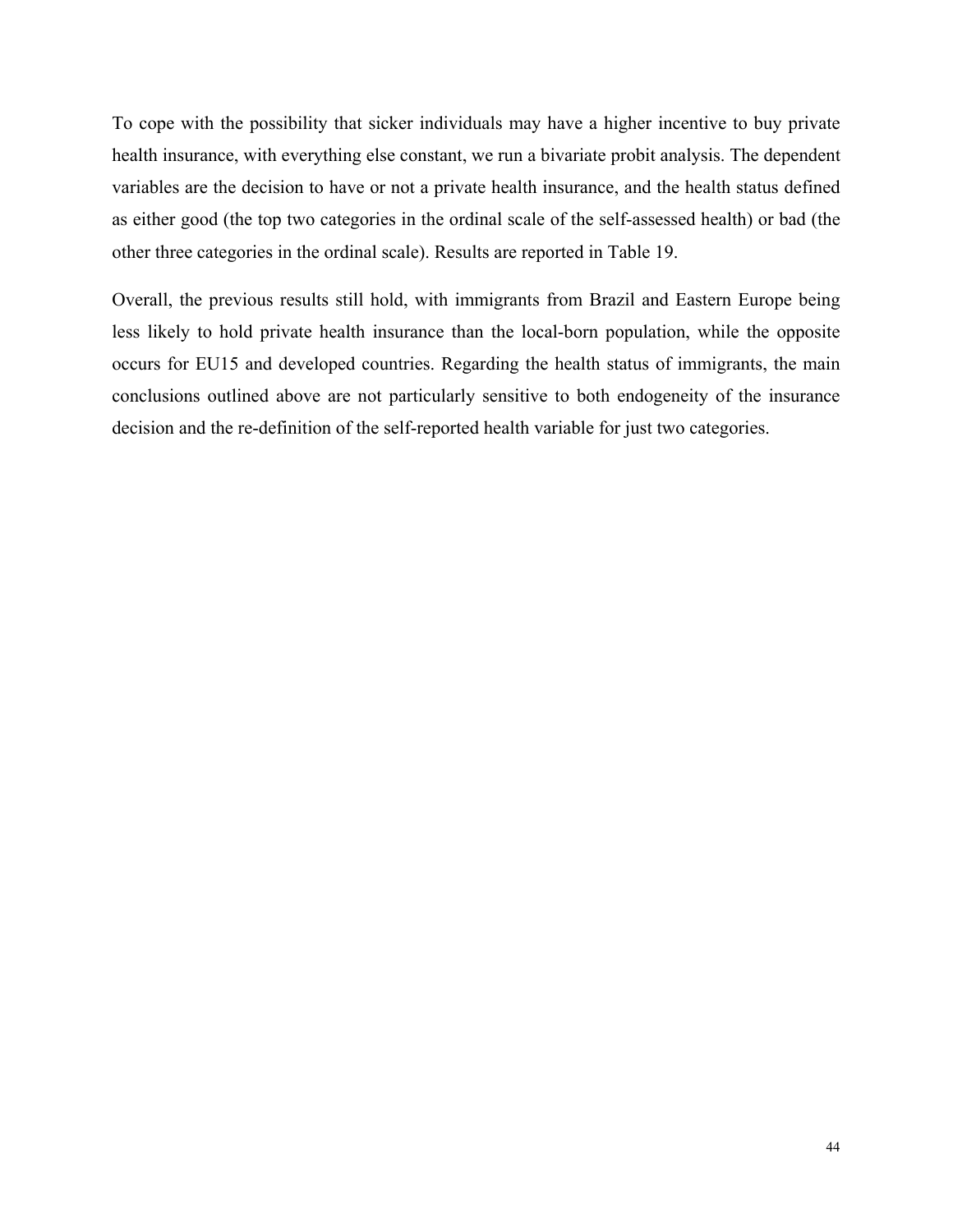# **Table 19 – Bivariate probit of health status and voluntary health insurance**

|                                                   | Seemingly unrelated bivariate probit |                      |  |                      |                    |  |  |  |
|---------------------------------------------------|--------------------------------------|----------------------|--|----------------------|--------------------|--|--|--|
|                                                   |                                      | nr observ: 27778     |  |                      |                    |  |  |  |
|                                                   | Coef.                                | P >  z               |  | Coef.                | P >  z             |  |  |  |
| <b>Voluntary health insurance</b>                 |                                      |                      |  | <b>Health status</b> |                    |  |  |  |
| voluntary health insurance                        |                                      | $\ddot{\phantom{1}}$ |  | $-0.4494529***$      | 0.005              |  |  |  |
| PALOPs (birth)                                    | 0.149                                | 0.215                |  | $-0.167$             | 0.132              |  |  |  |
| other African (birth)                             | $-0.401$                             | 0.31                 |  | 0.251                | 0.534              |  |  |  |
| Brazil (birth)                                    | $-0.4992588**$                       | 0.049                |  | 0.016                | 0.945              |  |  |  |
| other LAC (birth)                                 | $-0.344$                             | 0.245                |  | 0.426                | 0.217              |  |  |  |
| Eastern Europe (birth)                            | $-0.885281***$                       | 0.004                |  | $-0.065$             | 0.788              |  |  |  |
| other countries (birth)                           | $-0.029$                             | 0.923                |  | $-0.169$             | 0.561              |  |  |  |
| EU15 (birth)                                      | $0.4245117***$                       | 0.001                |  | 0.4722582***         | 0.005              |  |  |  |
| other developed (birth)                           | 0.6229244**                          | 0.015                |  | 0.716                | 0.129              |  |  |  |
| emigrant                                          | 0.019                                | 0.634                |  | $-0.032$             | 0.242              |  |  |  |
| years residence(<=10)                             | 0.001                                | 0.969                |  | $-0.0573098$ ***     | 0.009              |  |  |  |
| nr members in household                           | $-0.0271719***$                      | 0.009                |  | 0.0684981 ***        | 0                  |  |  |  |
| female                                            | $-0.3106611***$                      | 0.005                |  | $-1.075737***$       | $\mathbf 0$        |  |  |  |
| age (adults only)                                 | 0.0510027***                         | 0                    |  | $-0.054697***$       | $\mathbf 0$        |  |  |  |
| age squared                                       | $-0.0005844***$                      | $\mathbf 0$          |  | 0.000398 ***         | $\pmb{0}$          |  |  |  |
| bmi                                               | $-0.002$                             | 0.443                |  | $-0.0072831***$      | 0.001              |  |  |  |
| school level2 (1st basic)                         | $-0.8956369***$                      | 0                    |  | $-0.4698509***$      | 0.001              |  |  |  |
| school level3 (2nd basic)                         | $-0.7145981***$                      | 0                    |  | $-0.4492846***$      | 0.001              |  |  |  |
| school level4 (3rd basic)                         | $-0.4854631***$                      | $\mathbf 0$          |  | $-0.3596058***$      | 0.006              |  |  |  |
| school level5 (high school)                       | $-0.2971112***$                      | 0.004                |  | $-0.2711256**$       | 0.037              |  |  |  |
| school level6 (pos high school)                   | $-0.102$                             | 0.518                |  | $-0.180$             | 0.327              |  |  |  |
| school level7 (BSc)                               | $-0.101$                             | 0.373                |  | $-0.3504431**$       | 0.011              |  |  |  |
|                                                   | $-0.062$                             | 0.54                 |  | $-0.202$             |                    |  |  |  |
| school level8 (Undergrad-Licenciatura)<br>married | 0.2776763***                         | 0                    |  | $-0.1645207***$      | 0.115<br>$\pmb{0}$ |  |  |  |
|                                                   | 0.124528**                           | 0.05                 |  | $-0.1116401**$       |                    |  |  |  |
| divorced<br>widow                                 | 0.039                                |                      |  | $-0.2829288***$      | 0.017<br>0         |  |  |  |
|                                                   |                                      | 0.657                |  |                      | $\mathbf 0$        |  |  |  |
| income pcapita (in household)                     | 0.0004596***                         | 0                    |  | 0.000295***          |                    |  |  |  |
| employed                                          | 0.2304118***                         | 0                    |  | 0.2093388***         | $\mathbf 0$        |  |  |  |
| retired                                           | $-0.040$                             | 0.531                |  | $-0.0845049**$       | 0.032              |  |  |  |
| sick to work                                      | $-0.057$                             | 0.632                |  | $-0.1399735**$       | 0.039              |  |  |  |
| activity1 - agriculture or fishery                | $-0.077$                             | 0.198                |  | $-0.021$             | 0.693              |  |  |  |
| activity 2- industry                              | $-0.5821013***$                      | $\pmb{0}$            |  | $-0.3076742***$      | 0                  |  |  |  |
| activity 3- construction                          | $-0.1200129**$                       | 0.036                |  | $-0.2258834***$      | $\mathbf 0$        |  |  |  |
| activity 4-commerce                               | $-0.2271761***$                      | 0                    |  | $-0.1289515**$       | 0.023              |  |  |  |
| activity 5-restaurants and hotels                 | $-0.060$                             | 0.265                |  | $-0.043$             | 0.405              |  |  |  |
| activity 6-transportation and communications      | $-0.2257167***$                      | 0.001                |  | $-0.0997166*$        | 0.091              |  |  |  |
| activity 7-education                              | 0.1417432**                          | 0.032                |  | $-0.088$             | 0.154              |  |  |  |
| activity 8-home activities                        | $-0.5707838***$                      | 0                    |  | $-0.1257891**$       | 0.046              |  |  |  |
| activity 9-civil services and armed forced        | $-0.5135996***$                      | 0                    |  | $-0.2658905***$      | 0                  |  |  |  |
| activity 10-health industry                       | $-0.3385395***$                      | 0                    |  | $-0.1171716*$        | 0.05               |  |  |  |
| activity 11-other activities                      | $-0.3888475***$                      | 0                    |  | $-0.008$             | 0.897              |  |  |  |
| public health subsystem                           | $-0.1155805***$                      | 0.008                |  | $-0.023$             | 0.5                |  |  |  |
| private health subsystem                          | $-0.1775983***$                      | 0.003                |  | $-0.038$             | 0.479              |  |  |  |
| score chronic conditions                          | 0.0243205**                          | 0.017                |  | $-0.3268487***$      | $\pmb{0}$          |  |  |  |
| women * age                                       | 0.002                                | 0.241                |  | 0.0096271 ***        | 0                  |  |  |  |
| women * schooling                                 | $0.0177167***$                       | 0.002                |  | 0.0305827***         | 0                  |  |  |  |
| women * PALOPs                                    | $-0.072$                             | 0.676                |  | 0.133                | 0.365              |  |  |  |
| women * other African                             | 0.311                                | 0.549                |  | 0.286                | 0.609              |  |  |  |
| women * Brazil                                    | 0.103                                | 0.751                |  | $-0.087$             | 0.743              |  |  |  |
| women * other LAC                                 | 0.6940253*                           | 0.056                |  | $-0.179$             | 0.668              |  |  |  |
| women * East Europe                               | 0.004                                | 0.993                |  | $-0.053$             | 0.851              |  |  |  |
| women * other countries                           | $-0.041$                             | 0.924                |  | 0.363                | 0.366              |  |  |  |
| women * EU15                                      | $-0.242$                             | 0.164                |  | $-0.5837601***$      | 0.003              |  |  |  |
| women * other developed                           | $-0.645$                             | 0.14                 |  | $-0.502$             | 0.379              |  |  |  |
| constant                                          | $-2.096946***$                       | 0                    |  | 3.034897***          | 0                  |  |  |  |
|                                                   |                                      |                      |  |                      |                    |  |  |  |
| athrho                                            | 0.2462029                            | 0.004                |  |                      |                    |  |  |  |
| rho                                               | 0.241346                             |                      |  |                      |                    |  |  |  |
|                                                   |                                      |                      |  |                      |                    |  |  |  |

Likelihood-ratio test of rho=0:  $chi(1) = 6.98147$  Prob > chi2 = 0.0082

Notes: \* significant at 10%, \*\* significant at 5%, \*\*\* significant at 1%. The reference group is formed by individuals born in Portugal.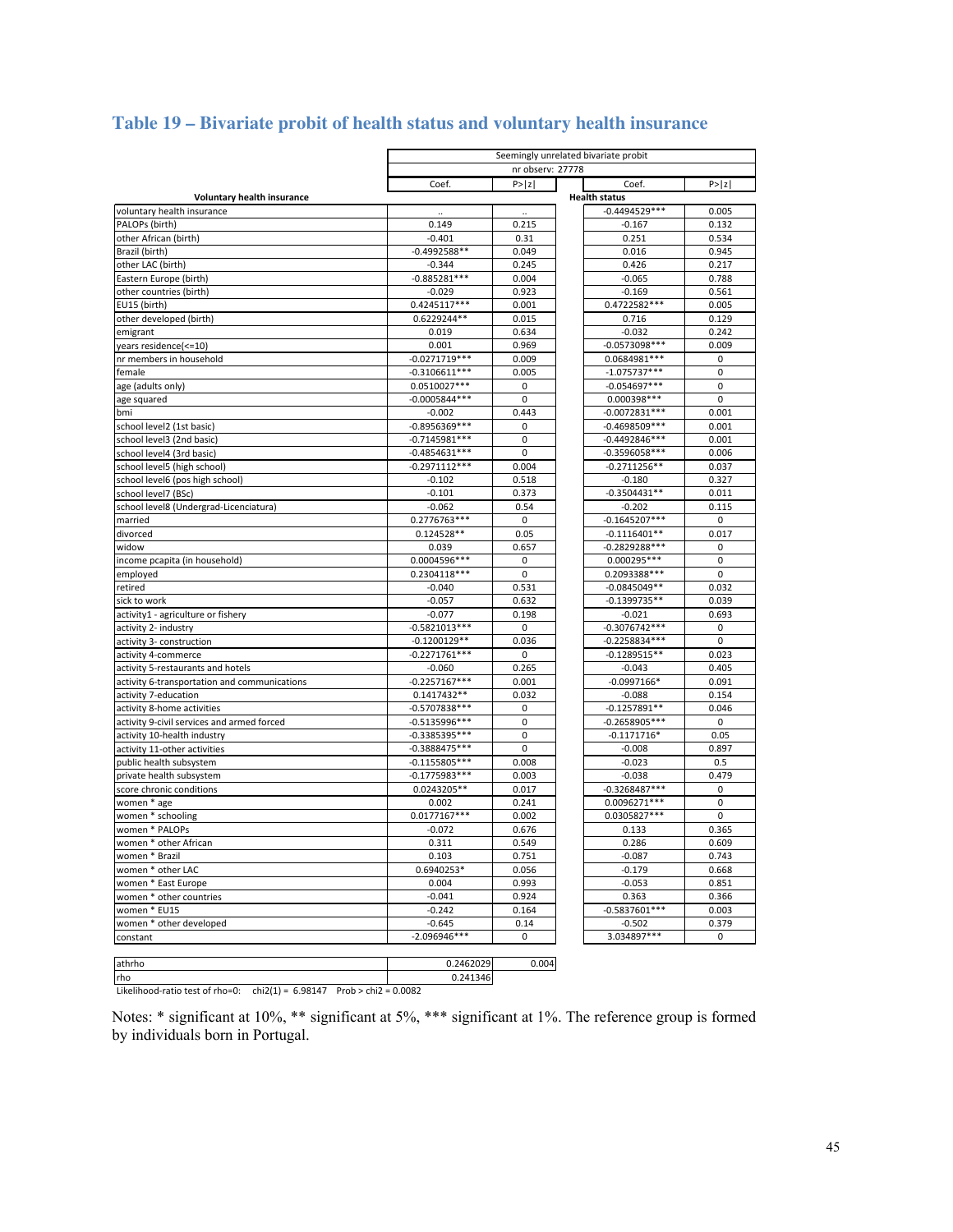#### **Outofpocket expenditures**

Difficulties in access to health care may translate into higher payments in case of need. Therefore, out-of-pocket expenditures in medical care can be taken as a further indicator for barriers in access.

|                           | tobit regression           |           | tobit regression |                            |  |
|---------------------------|----------------------------|-----------|------------------|----------------------------|--|
|                           | nr observ                  | 33601     | nr observ        | 33601                      |  |
|                           | out of pocket expenditures |           |                  | out of pocket expenditures |  |
|                           | Coef.                      | P > t     | Coef.            | P > t                      |  |
| immigrant (birth)         | 2.915443                   | 0.576     |                  | $\cdot$                    |  |
| years of residence (<=10) | 3.407333**                 | 0.036     | 3.238799         | 0.153                      |  |
| PALOPs (birth)            |                            |           | 10.40065         | 0.173                      |  |
| other African (birth)     | $\cdot$ .                  |           | 2.886453         | 0.902                      |  |
| Brazil (birth)            |                            |           | 12.98507         | 0.435                      |  |
| other LAC (birth)         |                            |           | $-23.72416$      | 0.209                      |  |
| Eastern Europe (birth)    |                            |           | $-13.81495$      | 0.502                      |  |
| other countries (birth)   |                            | $\cdot$ . | $-21.12542$      | 0.396                      |  |
| EU15 (birth)              |                            |           | 5.177224         | 0.568                      |  |
| other developed (birth)   |                            |           | $-16.25841$      | 0.501                      |  |
| constant                  | $-161.7529***$             | 0         | $-160.0535***$   | 0                          |  |

#### **Table 20 - Out of pocket expenditures, controlling only for immigration**

We conduct a tobit analysis taking into account the lower truncation of expenditure values to zero. The statistical analysis in Table 20 reveals that no effect seems to be associated with immigrant status. The same is true when we include a more complete set of explanatory variables, as in Table 21.

On average, women tend to have more out-of-pocket expenditures with health, except for older women. We may be capturing an effect related to maternal health expenditures since here we include all women above 18 years old.

Regarding the remaining controls, we have the expectable results that the older people, the ones with higher income, and with worse score of chronic conditions are more likely to have out-ofpocket expenditures.

Notes: \* significant at 10%, \*\* significant at 5%, \*\*\* significant at 1%. The reference group is formed by individuals born in Portugal.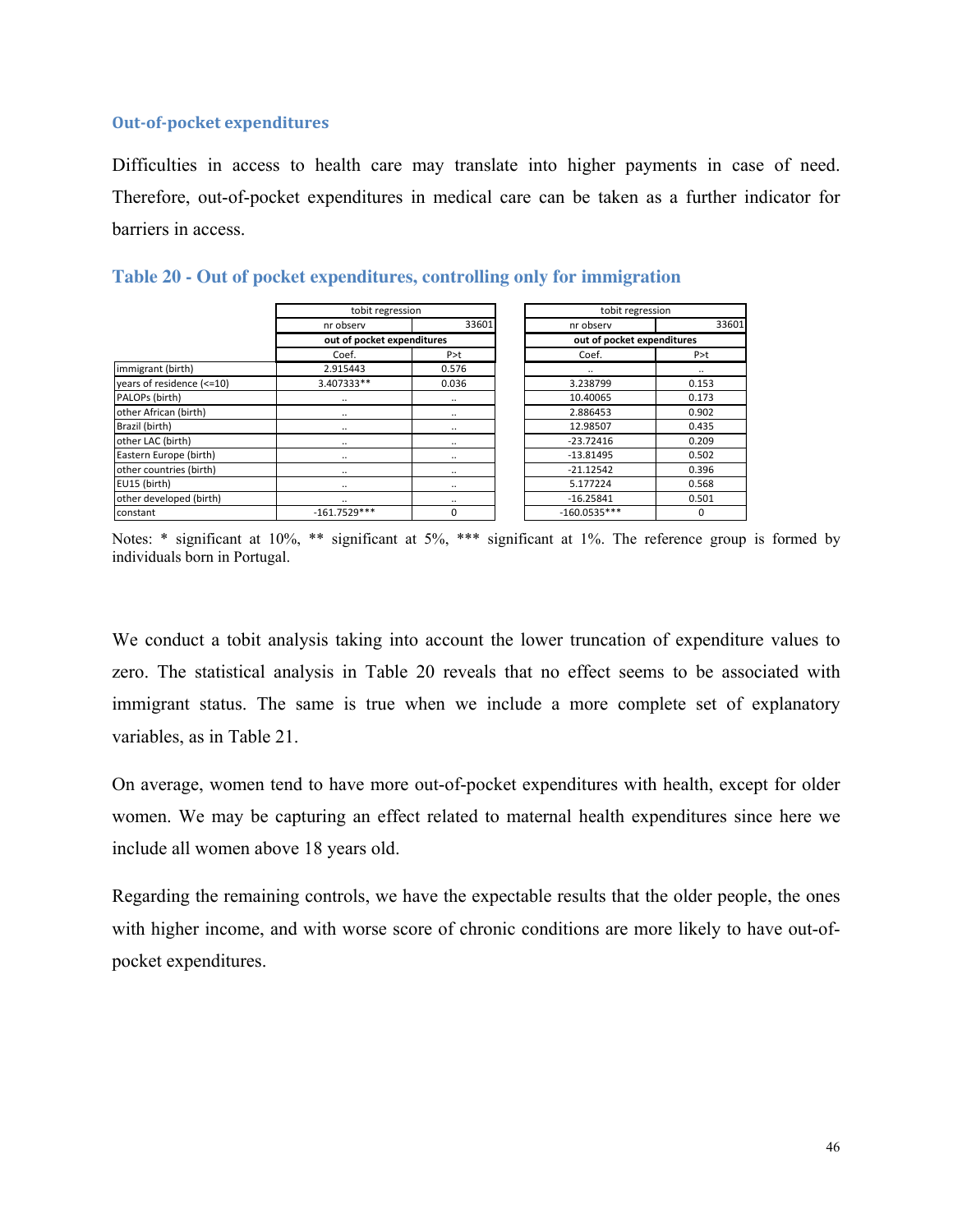## **Table 21 – Out of pocket expenditures, with complete set of control variables**

|                                                            | tobit regression           |       |
|------------------------------------------------------------|----------------------------|-------|
|                                                            | nr observ                  | 27781 |
|                                                            | out of pocket expenditures |       |
|                                                            | Coef.                      | P > t |
| PALOPs (birth)                                             | $-11.16064$                | 0.37  |
| other African (birth)                                      | $-4.08656$                 | 0.899 |
| Brazil (birth)                                             | 9.97595                    | 0.62  |
| other LAC (birth)                                          | $-6.200538$                | 0.804 |
| Eastern Europe (birth)                                     | 7.241061                   | 0.744 |
| other countries (birth)                                    | $-20.48083$                | 0.533 |
| EU15 (birth)                                               | 8.300195                   | 0.528 |
| other developed (birth)                                    | $-22.41807$                | 0.538 |
| emigrant                                                   | 4.967897*                  | 0.068 |
| years residence(<=10)                                      | 2.95151                    | 0.164 |
| nr members in household                                    | $-2.997315***$             | 0     |
| female                                                     | 43.35365***                | 0     |
| age (adults only)                                          | 1.392552***                | 0     |
| age squared                                                | $-0.0115283***$            | 0.002 |
| bmi                                                        | $-0.3882994*$              | 0.068 |
| school level2 (1st basic)                                  | 6.684172                   | 0.558 |
| school level3 (2nd basic)                                  | 12.56495                   | 0.265 |
| school level4 (3rd basic)                                  | 14.55359                   | 0.187 |
| school level5 (high school)                                | 15.69595                   | 0.15  |
| school level6 (pos high school)                            | 19.45513                   | 0.204 |
| school level7 (BSc)                                        | 24.67761**                 | 0.034 |
| school level8 (Undergrad-Licenciatura)                     | 22.8013**                  | 0.033 |
| married                                                    | 4.018536                   | 0.178 |
| divorced                                                   | $-3.282034$                | 0.485 |
| widow                                                      | $-2.116632$                | 0.66  |
| income pcapita (in household)                              | $0.0100276***$             | 0     |
| employed                                                   | 5.050439                   | 0.102 |
| retired                                                    | 1.731233                   | 0.668 |
| sick to work                                               | 25.57638***                | 0     |
|                                                            | $-4.555485$                | 0.354 |
| activity1 - agriculture or fishery<br>activity 2- industry | $-17.32613***$             | 0.002 |
| activity 3- construction                                   | $-10.30722**$              | 0.033 |
|                                                            | $-10.59379**$              | 0.05  |
| activity 4-commerce                                        |                            |       |
| activity 5-restaurants and hotels                          | $-8.697586*$               | 0.063 |
| activity 6-transportation and communications               | $-6.124126$                | 0.262 |
| activity 7-education                                       | 0.537815                   | 0.925 |
| activity 8-home activities                                 | $-4.935403$                | 0.366 |
| activity 9-civil services and armed forced                 | $-18.60845***$             | 0.006 |
| activity 10-health industry                                | $-1.664648$                | 0.758 |
| activity 11-other activities                               | $-25.1808***$              | 0     |
| public health subsystem                                    | 4.968536                   | 0.117 |
| private health subsystem                                   | 10.62345**                 | 0.025 |
| score chronic conditions                                   | 8.998148***                | 0     |
| women * age                                                | $-0.5276401***$            | 0     |
| women * schooling                                          | $-0.2384815$               | 0.604 |
| women * PALOPs                                             | 23.61673                   | 0.119 |
| women * other African                                      | 8.578667                   | 0.84  |
| women * Brazil                                             | 1.113425                   | 0.962 |
| women * other LAC                                          | $-17.43822$                | 0.602 |
| women * East Europe                                        | $-32.14944$                | 0.268 |
| women * other countries                                    | $-7.698903$                | 0.865 |
| women * EU15                                               | $-8.013695$                | 0.63  |
| women * other developed                                    | 28.57899                   | 0.526 |
| constant                                                   | $-183.5171***$             | 0     |

Notes: \* significant at 10%, \*\* significant at 5%, \*\*\* significant at 1%. Reference groups are individuals with the following characteristics: born in Portugal, who never migrated, male, with no schooling, a master or a PhD, single, unemployed, who did not miss work due to sickness in the past 3 months,

who do not smoke, who do not have problems with alcohol.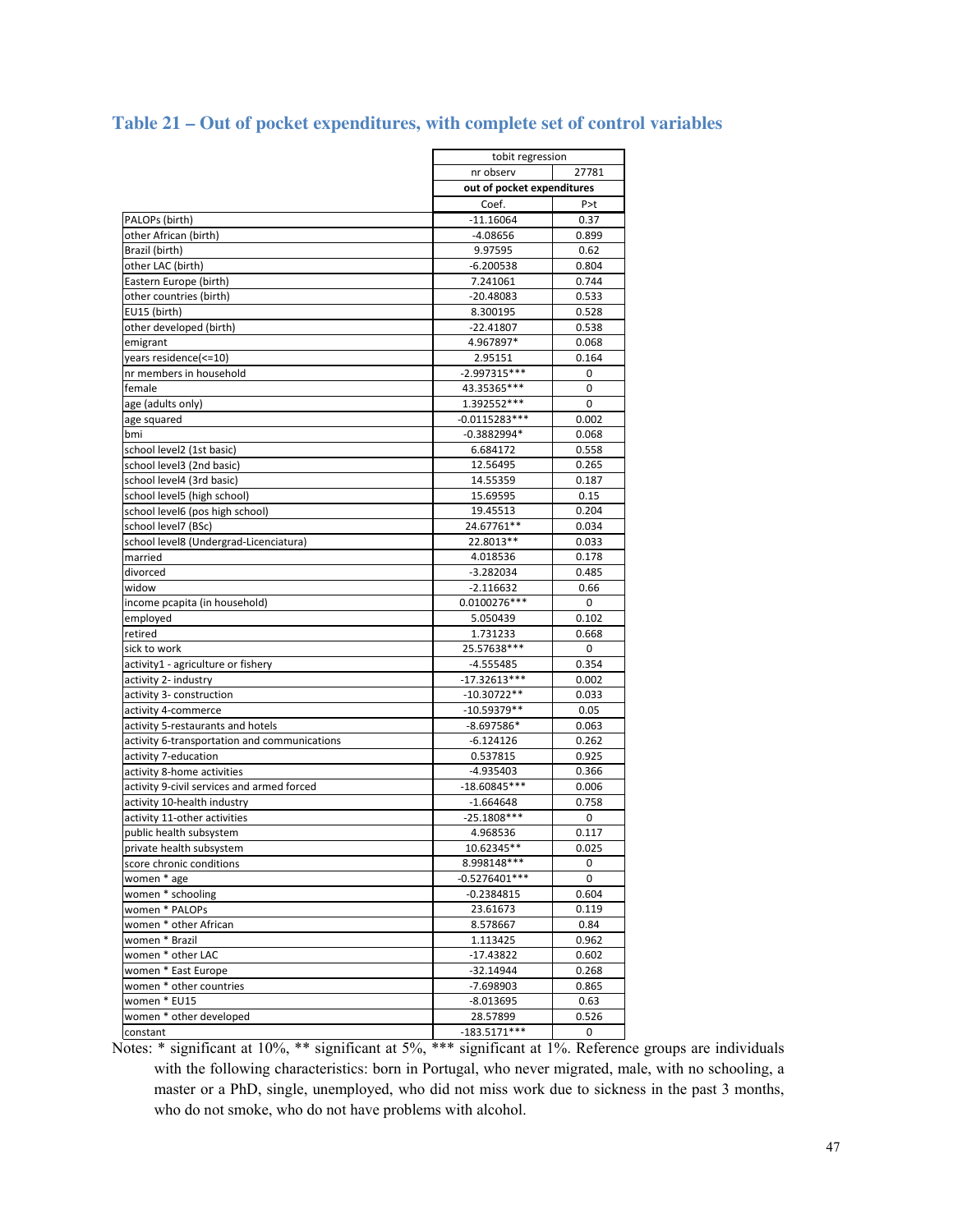# **The health of emigrants**

The Fourth National Health Survey contains information on past Portuguese emigrants, who already returned to their origin country.

All the estimates performed and reported so far include a dummy variable for returned emigrants. Overall in the different analyses, it is shown that, on average, emigrants are more likely: to have lower self-assessed health, to have a better mental health score, to have higher problems with risky alcohol consumption, and to incur more out-of-pocket health expenditures.

Unfortunately, we do not have information on the health of individuals at the date of emigration, and, therefore we cannot validate directly in our sample, the effects of selectivity and convergence over time described above. If emigrants were healthier than the rest of the population in Portugal, one should expect returned emigrants to hold a better health status than residents who never migrated. There may be two explanations why emigrations lower selfassessed status. The first is due to the challenges faced during their past migration experience. Second, it may be a symptom of the *salmon bias effect*, according to which returned emigrants tend to be the sickest ones.

There are, however, some particular characteristics of Portuguese-born emigrants that need to be taken into account. During the 1960s of the  $20<sup>th</sup>$  Century, emigration took place for political reasons (avoid military draft for the wars in Africa), which mainly affected the young male population. This may have reinforced the selectivity effect. Second, relatively short-term, seasonal emigration also takes place. Future research can take into consideration these many aspects of Portuguese emigration in a more accurate and systematic way.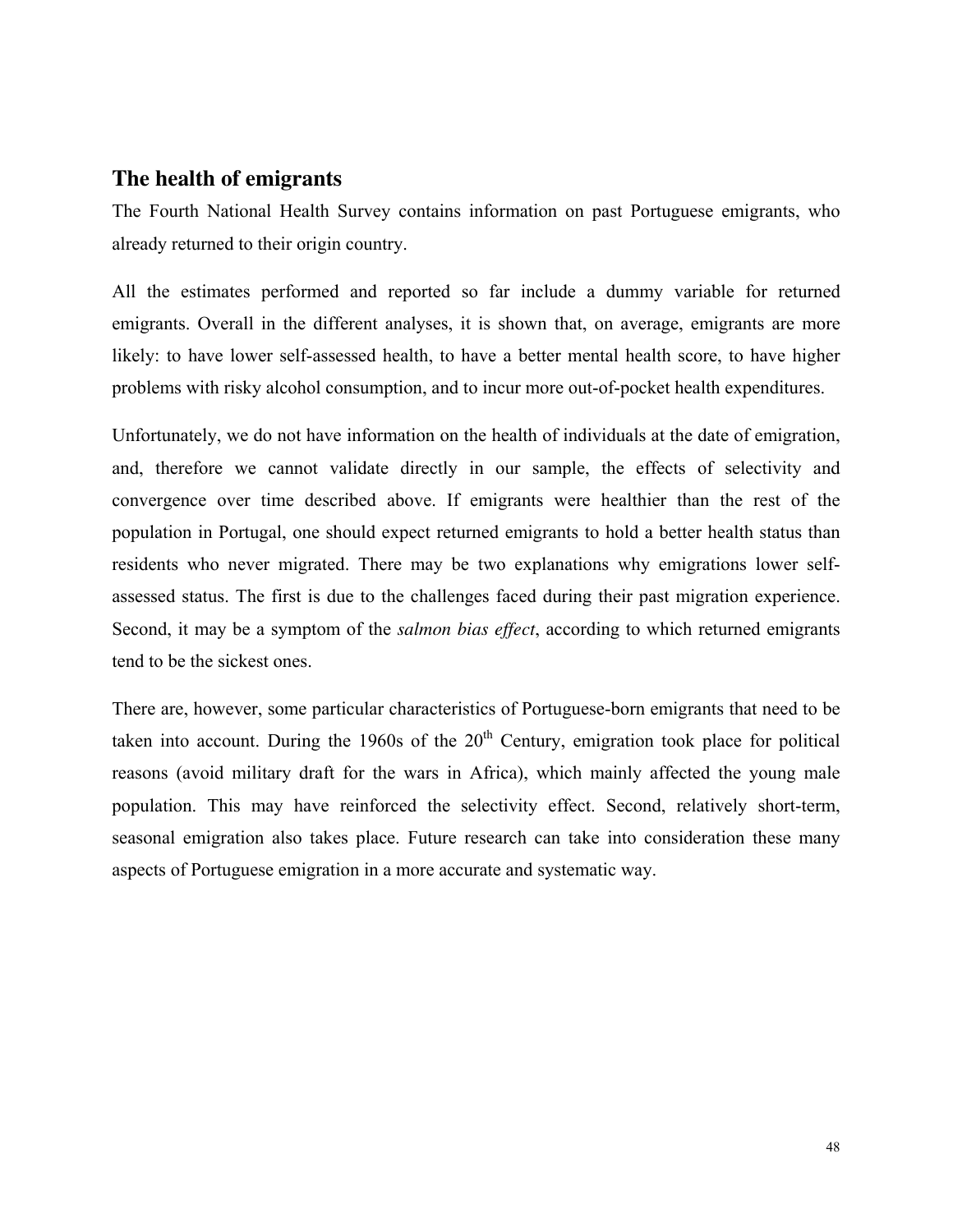# **6. Discussion and concluding remarks**

In this paper we look for evidence of whether migrants are significantly different from natives in the destination country in terms of health status, use of health care services, lifestyle, and health coverage.

Regarding health status, the fact that immigrants may be healthier than the host country population implies they would not pose immediate and undue pressure on the health system. This result, known as the *healthy immigrant effect*, is more plausible when migration is dictated mainly by expectations of work. In our study, we find some evidence on such health advantage in terms of chronic conditions, for immigrants with Eastern European or African non-PALOP origin.

The main area of concern is mental health, as it may be perceived that lower scores may, over time, translate into unhealthy lifestyles. In our study we found evidence of such lower scores for immigrants coming from PALOPs and Eastern Europe.

Immigrants, as an increase in population of a country, always mean a higher demand for health care services. The question is whether the demand they create is a disproportionate burden on the health care system. In this respect, the evidence of our paper does not show that the use of health care by immigrants poses a higher pressure, comparing with host-country natives. If anything, other characteristics being equal, migrants use less care. These effects do not seem to depend on cultural proximity, like working knowledge of local language, which could be a major barrier to access health care.

There is an open question. Is the relevance of the health care system of the host country in accommodating demand by immigrants? When there is a National Health Service with universal coverage, it is likely that this system is better positioned to satisfy the needs of immigrants than systems based on private health insurance.

According to our study, immigrants' coverage by additional insurance varies with the level of development of country of origin. When they come from developed countries, such as EU15, they are more likely to have extra insurance. When they come from developing countries, they are less likely to contract additional coverage. This pattern can be a symptom of how migrants differently rate the cost of waiting lists, which is and example of how they perceive public health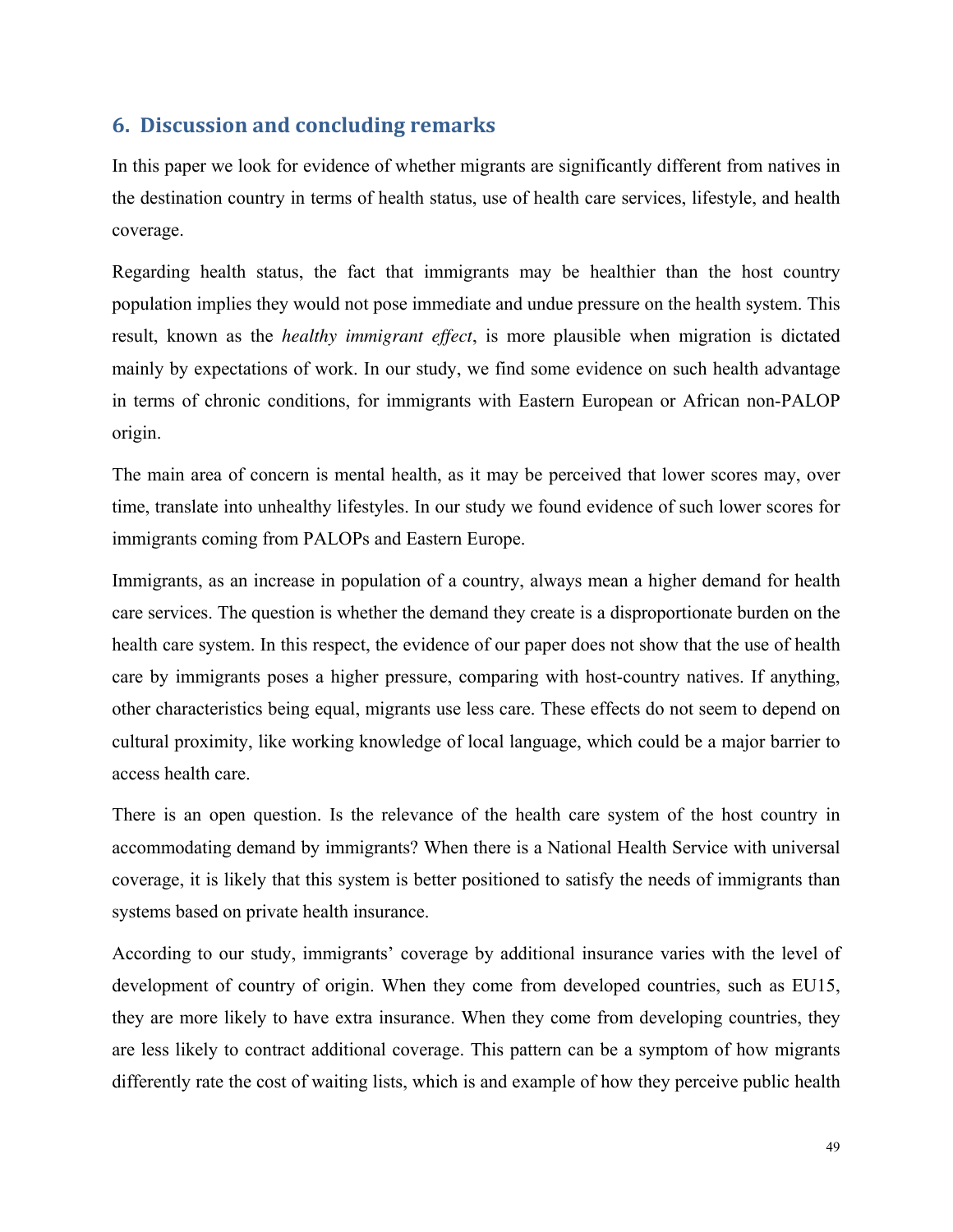care services in the host society, or more problematically due to difficulties in obtaining and/or managing the contract of insurance. For policy purposes, it is not clear that reliance on private health insurance is the way to improve access to health care by immigrants.

The estimation of main links between health and immigration supports the view that some groups of foreign residents are more likely to engage in preventive health behaviours, while others engage in unhealthy lifestyles, like drinking and smoking. These practices may result from acculturation or be a consequence of lower mental health.

Future research can be extended for a characterization of health needs of emigrants, with possibly more information on the overall path of migration.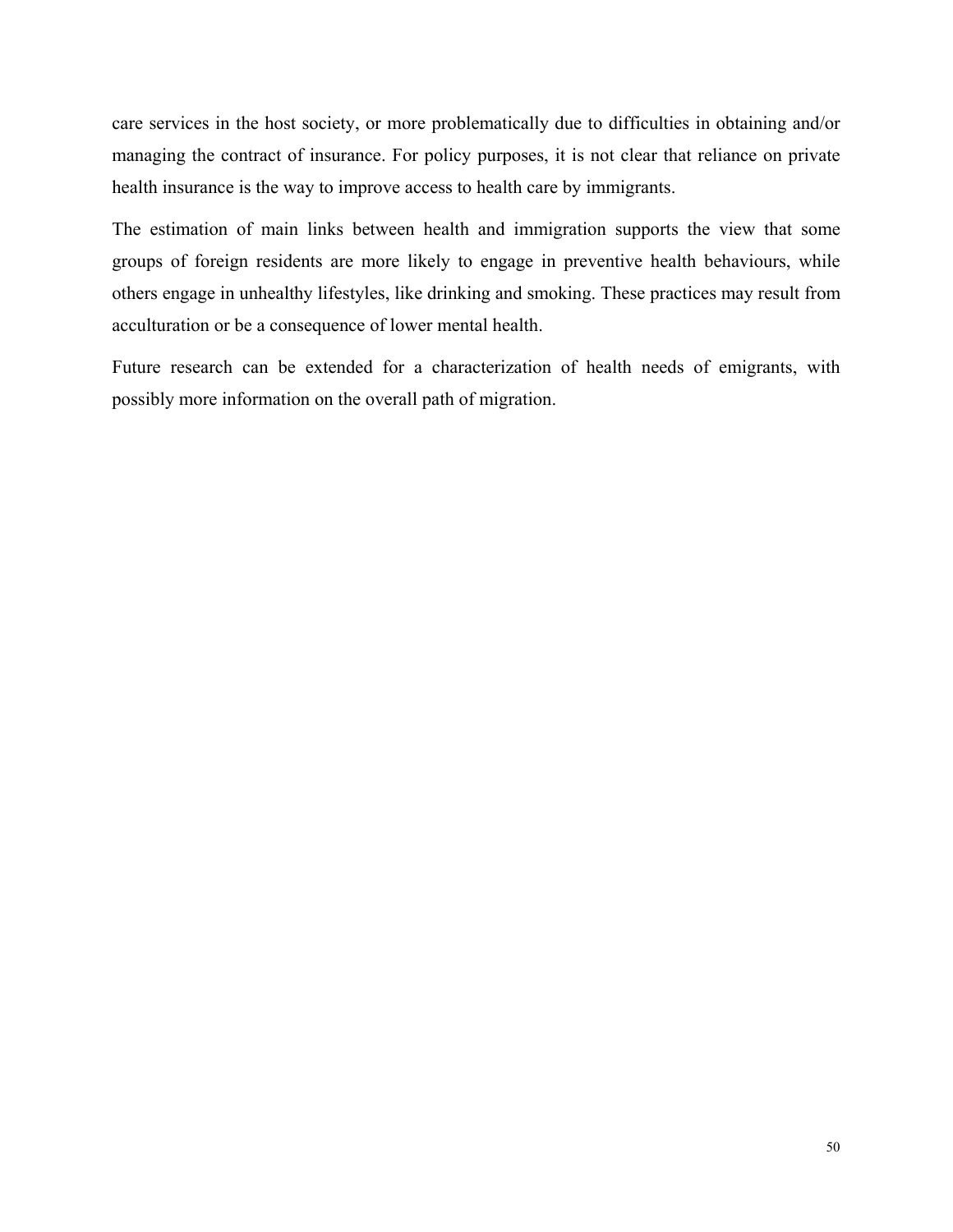# **Bibliography**

- Almeida, A.C. and P.D. Silva, 2007, *Impacto da imigração em Portugal nas Contas do Estado*, 2ª Edição, Observatório da Emigração, ACIDI - High Commission for Immigration and Intercultural Dialogue.
- Antecol, H and K. Bedard, 2005, *Unhealthy assimilation: why do immigrants converge to American health status levels?*, IZA Discussion Paper Series, no. 1654.
- Booth, A. and N. Carroll, 2005, *The health status of indigenous and non-indigenous Australians*, Center for Economic Policy Research (CEPR) Discussion Paper no. 486.
- Carballo, M., 2007, *The challenge of migration and health*, International Centre for Migration and Health Feature Article
- Carballo, M. and M. Mboup, 2005, *International migration and health*, Policy Analysis and Research Programme of the Global Commission on International Migration.
- Carta, M.G., M. Bernal, M.C. Hardoy, J.M. Haro-Abad, 2005, *Migration and mental health in Europe (the state of the mental health in Europe working paper: appendix I)*, Clinical Practice and Epidemiology in Mental Health, pp 1-13.
- CFR-CDF Charter of Fundamental Rights of the European Union– Charte des Droits Fondamentaux de l'Union Européenne, 2003, *Network of independent experts on fundamental right: Report on the situation of fundamental rights in Portugal in 2003*, CFR-CDF European Union.
- Chiswick, B., Y.L. Lee and P. Miller, 2006, *Immigrant selection systems and immigrant health*, IZA Discussion Paper no. 2345
- Deb, P. and P. Seck, 2009, *Internal migration, selection bias, and human development: evidence from Indonesia and Mexico*, Human Development Research Paper no. 31, New York: United Nations Development Programme, Human Development Report Office.
- Dias, S.F., M. Severo and H. Barros, 2008, *Determinants of health care utilization by immigrants in Portugal*, BMC Health Services Research, 8, p 207.
- Dias, C.M., E. Paixão, M.J. Branco and J.M. Falcão, 2008, *A saúde dos imigrantes Inquérito Nacional de Saúde 2005/2006*, Departamento de Epidemiologia, Instituto Nacional de Saúde Dr. Ricardo Jorge, IP.
- Fennelly, K., 2005, *The healthy migrant effect*, University of Minnesota, Healthy Generations Newsletter, 5(3), February 2005.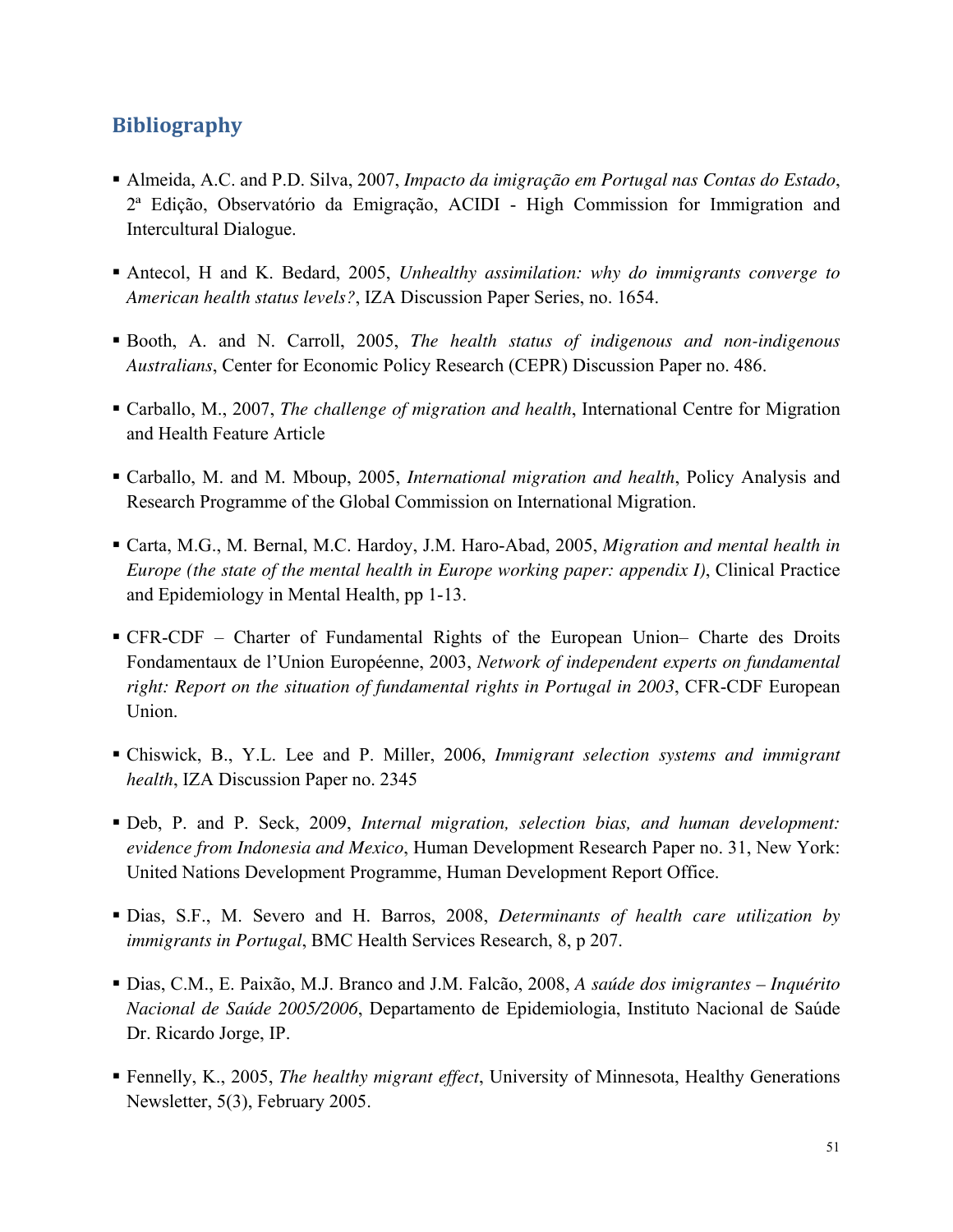- Fonseca, M.L., A. Esteves, J. McGarrigle and S. Silva, 2007, *Saúde e integração dos imigrantes em Portugal: uma perspectiva geográfica e política*, Revista Migrações 1(1).
- Fonseca, M.L., M. Ormond and J. Malheiros, 2005, *Reagrupamento familiar e migração familiar em Portugal*, Final Report to the Alto Comissariado para a Imigração e Minorias Étnicas (ACIME), (currently ACIDI – High Commission for Immigration and Intercultural Dialogue).
- Garcia-Gomez, P., 2007, *Salud y utilización de recursos sanitários: un análisis de las diferencias y similitudes entre población inmigrante y autoctona*, Presupuesto y Gasto Público, 49, pp 67-85.
- Halliday, T., 2008, *Heterogeneity, State Dependence and Health*, IZA Discussion Paper no. 3463.
- Halliday, T. and M. Kimmit, 2008, *Selective migration and health*, IZA Discussion Paper no. 3458.
- Hernandez-Quevedo, C. and D. Jimenez-Rubio, 2008, *A comparison of the health status and health care utilization patterns between foreigners and the national population in Spain: new evidence from the Spanish National Health Survey*, The University of York - Health, Econometrics and Data Group (HEDG) Working Paper 08/22.
- Idler, E. and S. Kasl, 1995, *Self-ratings of health: do they also predict change in functional ability?*, Journal of Gerontology, 50, pp S344-S353.
- Jasso, G., D. Massey, M. Rosenzweig, and J. Smith, 2004, *Immigrant health selectivity and acculturation*, manuscript, Institute for Fiscal Studies.
- Kaplan, G. and T. Camacho, 1983, *Perceived health and mortality: a nine-year follow-up of the human population laboratory cohort*, American Journal of Epidemiology, 177, pp 292 – 304.
- Kennedy, S., J.T. McDonald and N. Biddle, 2006, *The healthy immigrant effect and immigrant selection: evidence from four countries*, Social and Economic Dimensions of an Aging Population (SEDAP), Research Paper no. 164.
- Khlat, M. and N. Darmon, 2003, *Is there a Mediterranean migrants mortality paradox in Europe?*, International Journal of Epidemiology, 32 (6), pp 1115-1118.
- Lu, Y., 2007, *Test of the Healthy Migrant Hypothesis: a longitudinal analysis of health selectivity of internal migration in Indonesia*, University of California, Los Angeles – California Center for Population Research, On-line Working Paper no. 07-07.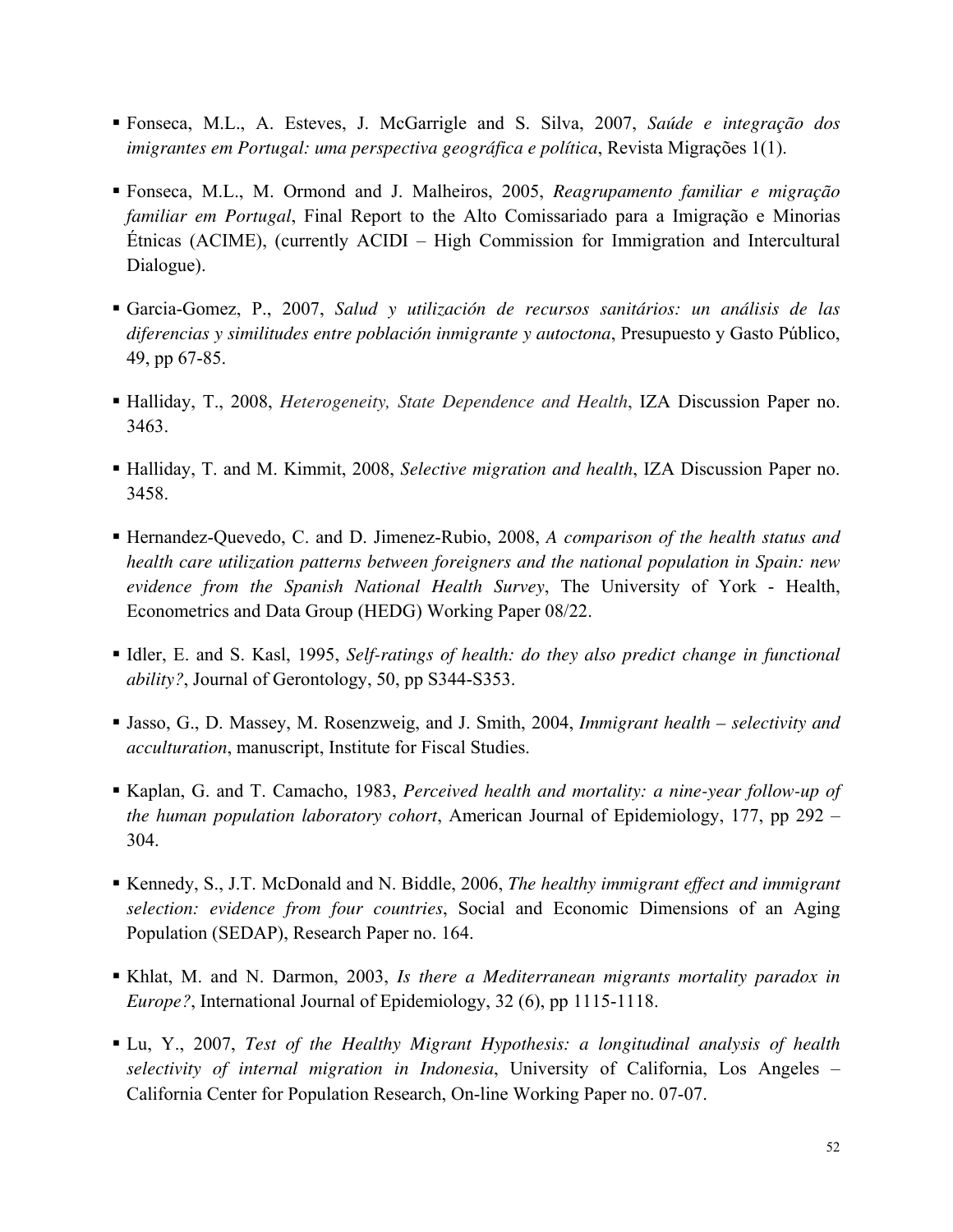- MacPherson, D.W. and B. D. Gushulak, 2004, *Irregular migration and health*, Global migration and Health no. 7.
- Malheiros, J., 2002, *Portugal Seeks Balance of Emigration, Immigration*, Migration Policy Institute – Migration Information Source.
- Massey, J. and E. Shapiro, 1982, *Self-rate health: a predictor of mortality among the elderly*, American Journal of Public Health, 72, pp 800 – 808.
- Muhidin, S., S. Brown and M. Bell, 2007, *Longitudinal analysis of the relationship between migration and health status*, presentation at the  $4<sup>th</sup>$  International conference on Population Geographies.
- Muñoz de Bustillo, R. and J.I. Antón, 2009, *Health care utilization and immigration in Spain*, Munich Personal RePEc Archive Paper No. 12382
- Norman, P., P. Bayles and P. Rees, 2005, *Selective migration, health and deprivation: a longitudinal analysis*, Social Science and Medicine, 60, pp 2755 – 2771.
- Raymond-Duchosal, C., 1929, *Les étrangers en Suisse*, Paris, Felix Alca.
- SEF Serviço de Estrangeiros e Fronteiras, 2002, *Base de dados de Estrangeiros residentes em Portugal*, Portuguese Government- Ministery of Internal Administration
- SEF Serviço de Estrangeiros e Fronteiras, 2007, *Relatorio de Actividades: Imigracao, Fronteiras e Asilo*, Portuguese Government- Ministery of Internal Administration
- Smith, J., 2005, *The impact of SES on health over the Life-Course*, EconWPA Labor and Demography working paper no. 0511002.
- Solé-Auró, A. and E. Crimmins, 2008, *Health of Immigrants in European Countries*, International Migration Review,  $42(4)$ , pp  $861 - 876$ .
- Stillman, S., D. McKenzie and J. Gibson, 2006, *Migration and mental health: evidence from a natural experiment*, University of Waikato, Hamilton, New Zealand, Working Paper in Economics 4/06
- Van Houtven, C.H.; Voils, C.I.; Oddone, E.Z., Weinfurt, K.P., Friedman, J.Y., Schulman, K.A. and Bosworth, H.B., 2005, *Perceived Discrimination and Reported Delay of Pharmacy Prescriptions and Medical Tests*, Journal of General Internal Medicine, 20(7), pp 578-583.
- Wooldridge, J., 2002, *Econometric analysis of cross-section and panel data*, MIT Press.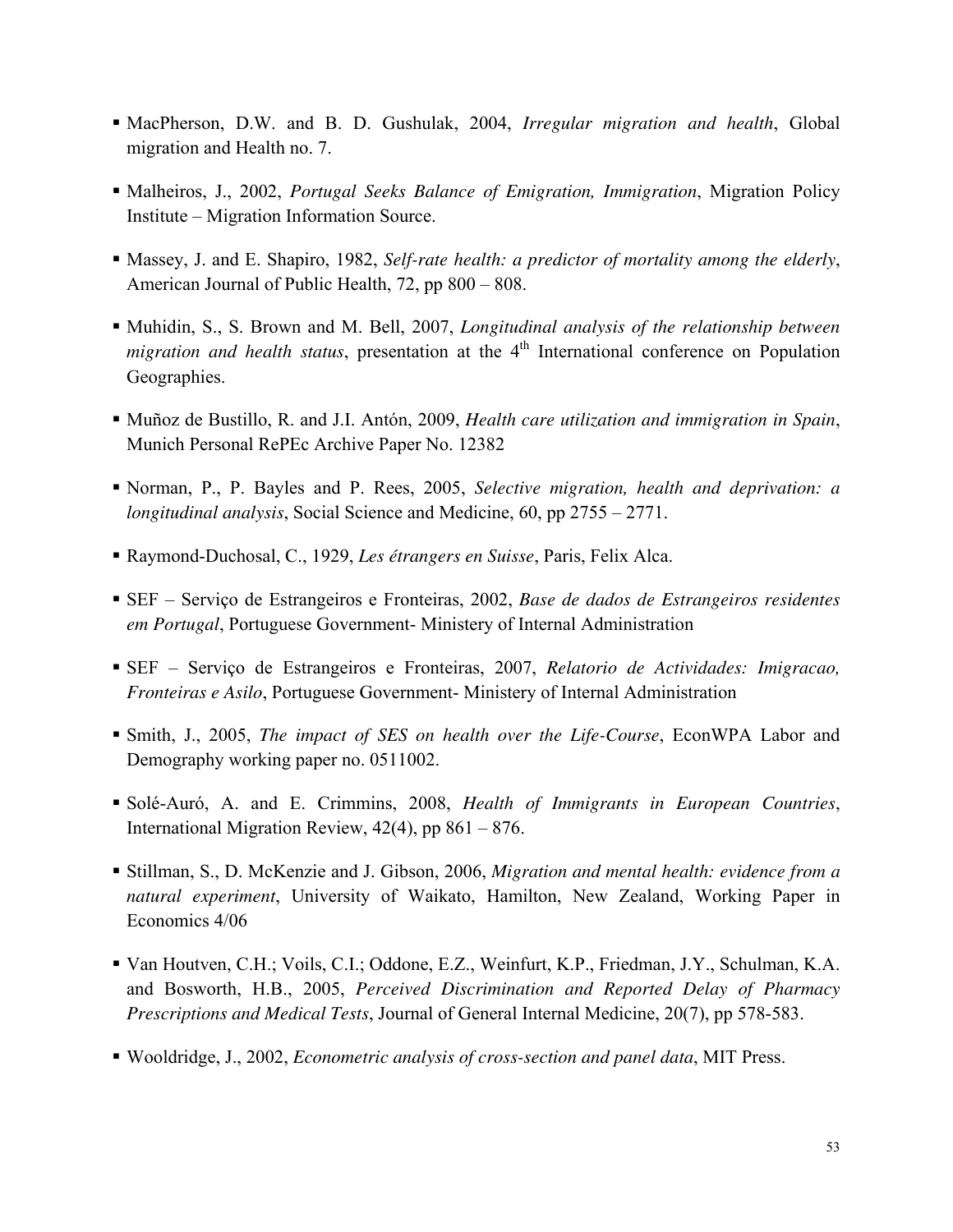# **Annex**

|                                                    | Portugal (birth) |        |         |                                              |          | Portugal (birth) |        |
|----------------------------------------------------|------------------|--------|---------|----------------------------------------------|----------|------------------|--------|
|                                                    | mean             | nr obs | st dev  |                                              | mean     | nr obs           | st dev |
| emigrant                                           | 0.118            | 32297  | 0.323   | voluntary health insurance                   | 0.073    | 32239            | 0.260  |
| years residence(<=10)                              | 10,000           | 32297  | 0.000   | <b>NHS</b>                                   | 0.819    | 32297            | 0.385  |
| nr members in household                            | 3.110            | 32297  | 1.418   | public health susbsystem                     | 0.152    | 32297            | 0.359  |
| female                                             | 0.524            | 32292  | 0.499   | private health subsystem                     | 0.029    | 32297            | 0.168  |
| age (adults only)                                  | 50.393           | 32297  | 18.536  | out of pocket expenditures                   | 3.718    | 32232            | 23.662 |
| bmi                                                | 25,909           | 31666  | 4.499   | visits to physicians                         | 1.129    | 32248            | 1.823  |
| school level1 (no schooling)                       | 0.162            | 32275  | 0.368   | pharmaceutical                               | 0.592    | 32271            | 0.491  |
| school level2 (1st basic)                          | 0.373            | 32275  | 0.484   | daily smoker                                 | 0.183    | 32277            | 0.387  |
| school level3 (2nd basic)                          | 0.130            | 32275  | 0.337   | occasional smoker                            | 0.021    | 32277            | 0.145  |
| school level4 (3rd basic)                          | 0.123            | 32275  | 0.328   | non smoker                                   | 0.796    | 32277            | 0.403  |
| school level5 (high school)                        | 0.109            | 32275  | 0.312   | problems with alcohol                        | 0.034    | 32297            | 0.182  |
| school level6 (pos high school)                    | 0.005            | 32275  | 0.070   | preventive: blood pressure measure last year | 0.808    | 7932             | 0.394  |
| school level7 (BSc)                                | 0.017            | 32275  | 0.130   | preventive: cholesteral measure last year    | 0.642    | 7945             | 0.480  |
| school level8 (Undergrad-Licenciatura)             | 0.075            | 32275  | 0.264   | meals per day                                | 2.847    | 438              | 0.385  |
| school level9 (Master)                             | 0.003            | 32275  | 0.058   | self assessed health                         | 3.191    | 22305            | 0.940  |
| school level10 (PhD)                               | 0.002            | 32275  | 0.047   | sick to work                                 | 0.025    | 32297            | 0.155  |
| single                                             | 0.199            | 32291  | 0.399   | mental score                                 | $-0.043$ | 22304            | 1.848  |
| married                                            | 0.653            | 32291  | 0.476   | chronic1 - reumatic                          | 0.201    | 32251            | 0.401  |
| separated                                          | 0.010            | 32291  | 0.098   | chronic2 - osteoporosis                      | 0.084    | 32238            | 0.277  |
| legally divorced                                   | 0.037            | 32291  | 0.189   | chronic3 - glaucoma                          | 0.010    | 32286            | 0.098  |
| divorced                                           | 0.047            | 32291  | 0.211   | chronic4 - retinopathy                       | 0.008    | 32286            | 0.090  |
| widow                                              | 0.101            | 32291  | 0.302   | chronic5 - cancer                            | 0.024    | 32291            | 0.152  |
| income pcapita (in household)                      | 581.996          | 32297  | 482.055 | chronic6 - stones in kidney                  | 0.062    | 32289            | 0.242  |
| employed                                           | 0.521            | 32297  | 0.500   | chronic7 - kidney failure                    | 0.016    | 32289            | 0.127  |
| retired                                            | 0.247            | 32297  | 0.431   | chronic8 - chronic anxiety                   | 0.046    | 32289            | 0.210  |
| prof1 - managers                                   | 0.019            | 32297  | 0.137   | chronic9 - chronic wounds or leg ulcers      | 0.012    | 32288            | 0.108  |
| prof 2 - professionals                             | 0.048            | 32297  | 0.215   | chronic10 - emphysema                        | 0.037    | 32290            | 0.188  |
| prof 3 - technicians and associated professionals  | 0.052            | 32297  | 0.223   | chronic11 - stroke                           | 0.024    | 32292            | 0.152  |
| prof 4 - clerical support services                 | 0.055            | 32297  | 0.229   | chronic12 - obesity                          | 0.034    | 32289            | 0.180  |
| prof 5 - services and sales workers                | 0.078            | 32297  | 0.268   | chronic13 - major depression                 | 0.089    | 32288            | 0.285  |
| prof 6- skilled agriculture, forestry, fishery     | 0.116            | 32297  | 0.321   | chronic14 - heart attack                     | 0.018    | 32292            | 0.132  |
| prof 7 - craft and related trade                   | 0.128            | 32297  | 0.334   | chronic15 - other chronic                    | 0.298    | 32284            | 0.457  |
| prof 8 -plant and machine operators and assemblers | 0.157            | 32297  | 0.364   | diabetes                                     | 0.091    | 32286            | 0.287  |
| prof 9 - elementary occupations                    | 0.064            | 32297  | 0.245   | ashtma                                       | 0.053    | 32293            | 0.224  |
| prof 10 - armed forces                             | 0.124            | 32297  | 0.330   | hypertension                                 | 0.270    | 32279            | 0.444  |
| prof 11 - other professions                        | 0.157            | 32297  | 0.364   | pain                                         | 0.175    | 32293            | 0.380  |
| activity1 - agriculture or fishery                 | 0.219            | 32297  | 0.413   | score chronic conditions                     | 0.024    | 32149            | 1.545  |
| activity 2- industry                               | 0.128            | 32297  | 0.334   |                                              |          |                  |        |
| activity 3- construction                           | 0.121            | 32297  | 0.326   |                                              |          |                  |        |
| activity 4-commerce                                | 0.087            | 32297  | 0.282   |                                              |          |                  |        |
| activity 5-restaurants and hotels                  | 0.123            | 32297  | 0.328   |                                              |          |                  |        |
| activity 6-transportation and communications       | 0.050            | 32297  | 0.217   |                                              |          |                  |        |
| activity 7-education                               | 0.034            | 32297  | 0.180   |                                              |          |                  |        |
| activity 8-home activities                         | 0.057            | 32297  | 0.231   |                                              |          |                  |        |
| activity 9-civil services and armed forced         | 0.035            | 32297  | 0.185   |                                              |          |                  |        |
| activity 10-health industry                        | 0.072            | 32297  | 0.259   |                                              |          |                  |        |
| activity 11-other activities                       | 0.037            | 32297  | 0.188   |                                              |          |                  |        |

|         | Portugal (birth) |         |                                              | Portugal (birth) |        |        |  |
|---------|------------------|---------|----------------------------------------------|------------------|--------|--------|--|
| mean    | nr obs           | st dev  |                                              | mean             | nr obs | st dev |  |
| 0.118   | 32297            | 0.323   | voluntary health insurance                   | 0.073            | 32239  | 0.260  |  |
| 10.000  | 32297            | 0.000   | <b>NHS</b>                                   | 0.819            | 32297  | 0.385  |  |
| 3.110   | 32297            | 1.418   | public health susbsystem                     | 0.152            | 32297  | 0.359  |  |
| 0.524   | 32292            | 0.499   | private health subsystem                     | 0.029            | 32297  | 0.168  |  |
| 50.391  | 32297            | 18.536  | out of pocket expenditures                   | 3.718            | 32232  | 23.662 |  |
| 25.909  | 31666            | 4.499   | visits to physicians                         | 1.129            | 32248  | 1.823  |  |
| 0.162   | 32275            | 0.368   | pharmaceutical                               | 0.592            | 32271  | 0.491  |  |
| 0.373   | 32275            | 0.484   | daily smoker                                 | 0.183            | 32277  | 0.387  |  |
| 0.130   | 32275            | 0.337   | occasional smoker                            | 0.021            | 32277  | 0.145  |  |
| 0.123   | 32275            | 0.328   | non smoker                                   | 0.796            | 32277  | 0.403  |  |
| 0.109   | 32275            | 0.312   | problems with alcohol                        | 0.034            | 32297  | 0.182  |  |
| 0.005   | 32275            | 0.070   | preventive: blood pressure measure last year | 0.808            | 7932   | 0.394  |  |
| 0.017   | 32275            | 0.130   | preventive: cholesteral measure last year    | 0.642            | 7945   | 0.480  |  |
| 0.075   | 32275            | 0.264   | meals per day                                | 2.847            | 438    | 0.385  |  |
| 0.003   | 32275            | 0.058   | self assessed health                         | 3.191            | 22305  | 0.940  |  |
| 0.002   | 32275            | 0.047   | sick to work                                 | 0.025            | 32297  | 0.155  |  |
| 0.199   | 32291            | 0.399   | mental score                                 | $-0.043$         | 22304  | 1.848  |  |
| 0.653   | 32291            | 0.476   | chronic1 - reumatic                          | 0.201            | 32251  | 0.401  |  |
| 0.010   | 32291            | 0.098   | chronic2 - osteoporosis                      | 0.084            | 32238  | 0.277  |  |
| 0.037   | 32291            | 0.189   | chronic3 - glaucoma                          | 0.010            | 32286  | 0.098  |  |
| 0.047   | 32291            | 0.211   | chronic4 - retinopathy                       | 0.008            | 32286  | 0.090  |  |
| 0.101   | 32291            | 0.302   | chronic5 - cancer                            | 0.024            | 32291  | 0.152  |  |
| 581.996 | 32297            | 482.055 | chronic6 - stones in kidney                  | 0.062            | 32289  | 0.242  |  |
| 0.521   | 32297            | 0.500   | chronic7 - kidney failure                    | 0.016            | 32289  | 0.127  |  |
| 0.247   | 32297            | 0.431   | chronic8 - chronic anxiety                   | 0.046            | 32289  | 0.210  |  |
| 0.019   | 32297            | 0.137   | chronic9 - chronic wounds or leg ulcers      | 0.012            | 32288  | 0.108  |  |
| 0.048   | 32297            | 0.215   | chronic10 - emphysema                        | 0.037            | 32290  | 0.188  |  |
| 0.052   | 32297            | 0.223   | chronic11 - stroke                           | 0.024            | 32292  | 0.152  |  |
| 0.055   | 32297            | 0.229   | chronic12 - obesity                          | 0.034            | 32289  | 0.180  |  |
| 0.078   | 32297            | 0.268   | chronic13 - major depression                 | 0.089            | 32288  | 0.285  |  |
| 0.116   | 32297            | 0.321   | chronic14 - heart attack                     | 0.018            | 32292  | 0.132  |  |
| 0.128   | 32297            | 0.334   | chronic15 - other chronic                    | 0.298            | 32284  | 0.457  |  |
| 0.157   | 32297            | 0.364   | diabetes                                     | 0.091            | 32286  | 0.287  |  |
| 0.064   | 32297            | 0.245   | ashtma                                       | 0.053            | 32293  | 0.224  |  |
| 0.124   | 32297            | 0.330   | hypertension                                 | 0.270            | 32279  | 0.444  |  |
| 0.157   | 32297            | 0.364   | pain                                         | 0.175            | 32293  | 0.380  |  |
| 0.219   | 32297            | 0.413   | score chronic conditions                     | 0.024            | 32149  | 1.545  |  |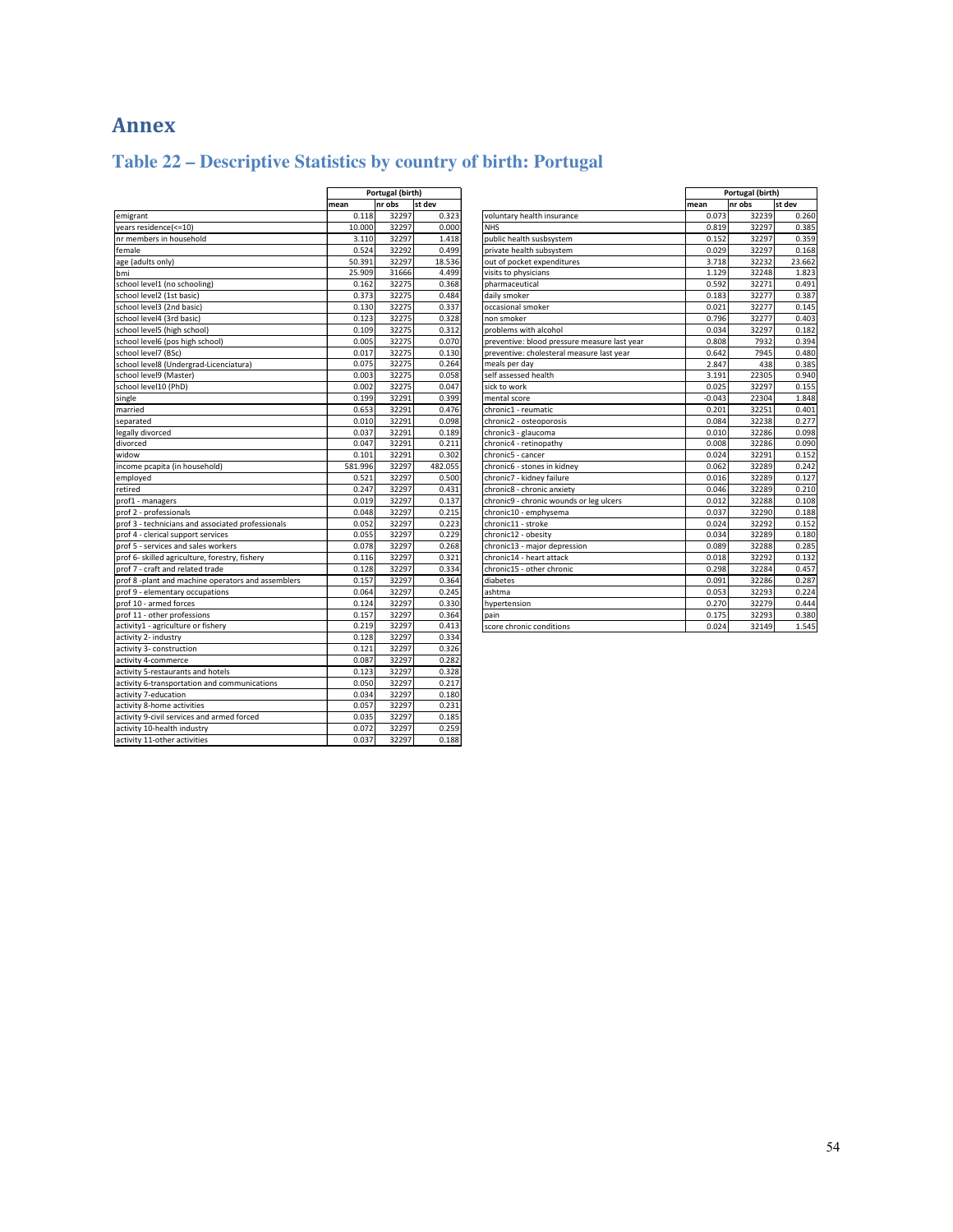# **Table 23 – Descriptive statistics by country of birth: PALOPs**

|                                                    | PALOPs (birth) |        |         |                                              |          | PALOPs (birth) |        |
|----------------------------------------------------|----------------|--------|---------|----------------------------------------------|----------|----------------|--------|
|                                                    | mean           | nr obs | st dev  |                                              | mean     | nr obs         | st dev |
| years residence(<=10)                              | 9.308          | 438    | 1.879   | voluntary health insurance                   | 0.137    | 437            | 0.345  |
| nr members in household                            | 3.400          | 438    | 1.478   | <b>NHS</b>                                   | 0.822    | 438            | 0.383  |
| female                                             | 0.543          | 438    | 0.499   | public health susbsystem                     | 0.151    | 438            | 0.358  |
| age (adults only)                                  | 42.938         | 438    | 13.240  | private health subsystem                     | 0.025    | 438            | 0.157  |
| bmi                                                | 25.032         | 425    | 4.085   | out of pocket expenditures                   | 2.564    | 436            | 12.046 |
| school level1 (no schooling)                       | 0.076          | 437    | 0.265   | visits to physicians                         | 1.124    | 437            | 2.120  |
| school level2 (1st basic)                          | 0.195          | 437    | 0.396   | pharmaceutical                               | 0.510    | 437            | 0.500  |
| school level3 (2nd basic)                          | 0.160          | 437    | 0.367   | daily smoker                                 | 0.295    | 437            | 0.457  |
| school level4 (3rd basic)                          | 0.220          | 437    | 0.415   | occasional smoker                            | 0.025    | 437            | 0.157  |
| school level5 (high school)                        | 0.197          | 437    | 0.398   | non smoker                                   | 0.680    | 437            | 0.467  |
| school level6 (pos high school)                    | 0.000          | 437    | 0.000   | problems with alcohol                        | 0.055    | 438            | 0.228  |
| school level7 (BSc)                                | 0.039          | 437    | 0.194   | preventive: blood pressure measure last year | 0.764    | 106            | 0.427  |
| school level8 (Undergrad-Licenciatura)             | 0.110          | 437    | 0.313   | preventive: cholesteral measure last year    | 0.589    | 107            | 0.494  |
| school level9 (Master)                             | 0.005          | 437    | 0.068   | meals per day                                | 2.840    | 50             | 0.510  |
| school level10 (PhD)                               | 0.000          | 437    | 0.000   | self assessed health                         | 3.484    | 310            | 0.827  |
| single                                             | 0.212          | 438    | 0.409   | sick to work                                 | 0.021    | 438            | 0.142  |
| married                                            | 0.689          | 438    | 0.463   | mental score                                 | 0.177    | 310            | 1.714  |
| separated                                          | 0.018          | 438    | 0.134   | chronic1 - reumatic                          | 0.098    | 438            | 0.298  |
| legally divorced                                   | 0.041          | 438    | 0.199   | chronic2 - osteoporosis                      | 0.055    | 438            | 0.228  |
| divorced                                           | 0.059          | 438    | 0.237   | chronic3 - glaucoma                          | 0.002    | 438            | 0.048  |
| widow                                              | 0.039          | 438    | 0.193   | chronic4 - retinopathy                       | 0.005    | 438            | 0.067  |
| income pcapita (in household)                      | 608.145        | 438    | 493.279 | chronic5 - cancer                            | 0.025    | 438            | 0.157  |
| employed                                           | 0.701          | 438    | 0.458   | chronic6 - stones in kidney                  | 0.048    | 438            | 0.214  |
| retired                                            | 0.073          | 438    | 0.261   | chronic7 - kidney failure                    | 0.007    | 438            | 0.083  |
| prof1 - managers                                   | 0.011          | 438    | 0.106   | chronic8 - chronic anxiety                   | 0.043    | 437            | 0.204  |
| prof 2 - professionals                             | 0.043          | 438    | 0.204   | chronic9 - chronic wounds or leg ulcers      | 0.002    | 438            | 0.048  |
| prof 3 - technicians and associated professionals  | 0.084          | 438    | 0.278   | chronic10 - emphysema                        | 0.021    | 437            | 0.142  |
| prof 4 - clerical support services                 | 0.096          | 438    | 0.295   | chronic11 - stroke                           | 0.016    | 438            | 0.126  |
| prof 5 - services and sales workers                | 0.098          | 438    | 0.298   | chronic12 - obesity                          | 0.062    | 438            | 0.241  |
| prof 6- skilled agriculture, forestry, fishery     | 0.164          | 438    | 0.371   | chronic13 - major depression                 | 0.092    | 437            | 0.289  |
| prof 7 - craft and related trade                   | 0.018          | 438    | 0.134   | chronic14 - heart attack                     | 0.014    | 438            | 0.116  |
| prof 8 -plant and machine operators and assemblers | 0.158          | 438    | 0.365   | chronic15 - other chronic                    | 0.259    | 437            | 0.438  |
| prof 9 - elementary occupations                    | 0.050          | 438    | 0.219   | diabetes                                     | 0.032    | 438            | 0.176  |
| prof 10 - armed forces                             | 0.164          | 438    | 0.371   | ashtma                                       | 0.046    | 438            | 0.209  |
| prof 11 - other professions                        | 0.112          | 438    | 0.316   | hvpertension                                 | 0.210    | 438            | 0.408  |
| activity1 - agriculture or fishery                 | 0.196          | 438    | 0.398   | pain                                         | 0.183    | 438            | 0.387  |
| activity 2- industry                               | 0.018          | 438    | 0.134   | score chronic conditions                     | $-0.272$ | 436            | 1.304  |
| activity 3- construction                           | 0.062          | 438    | 0.241   |                                              |          |                |        |
| activity 4-commerce                                | 0.139          | 438    | 0.347   |                                              |          |                |        |
| activity 5-restaurants and hotels                  | 0.146          | 438    | 0.354   |                                              |          |                |        |
| activity 6-transportation and communications       | 0.096          | 438    | 0.295   |                                              |          |                |        |
| activity 7-education                               | 0.030          | 438    | 0.170   |                                              |          |                |        |
| activity 8-home activities                         | 0.089          | 438    | 0.285   |                                              |          |                |        |
| activity 9-civil services and armed forced         | 0.046          | 438    | 0.209   |                                              |          |                |        |
| activity 10-health industry                        | 0.072          | 438    | 0.257   |                                              |          |                |        |
| activity 11-other activities                       | 0.048          | 438    | 0.214   |                                              |          |                |        |

| PALOPs (birth)<br>nr obs<br>st dev<br>mean<br>438<br>9.308<br>1.879<br>438<br>3.400<br>1.478<br>0.543<br>438<br>0.499<br>42.938<br>438<br>13.240<br>425<br>25.032<br>4.085<br>437<br>0.076<br>0.265<br>437<br>0.195<br>0.396<br>437<br>0.160<br>0.367<br>437<br>0.220<br>0.415<br>437<br>0.197<br>0.398<br>0.000<br>437<br>0.000<br>0.039<br>437<br>0.194<br>0.110<br>437<br>0.313<br>437<br>0.068<br>0.005<br>437<br>0.000<br>0.000<br>438<br>0.212<br>0.409<br>438<br>0.689<br>0.463<br>438<br>0.018<br>0.134<br>438<br>0.041<br>0.199<br>0.059<br>438<br>0.237<br>438<br>0.039<br>0.193<br>438<br>608.145<br>493.279<br>0.701<br>438<br>0.458<br>438<br>0.073<br>0.261<br>0.011<br>438<br>0.106<br>0.043<br>438<br>0.204<br>0.084<br>438<br>0.278<br>0.096<br>438<br>0.295<br>0.098<br>438<br>0.298<br>438<br>0.164<br>0.371<br>438<br>0.018<br>0.134<br>0.158<br>438<br>0.365<br>0.050<br>438<br>0.219<br>438<br>0.371<br>0.164<br>438<br>0.112<br>0.316<br>0.196<br>438<br>0.398<br>0.018<br>438<br>0.134 |  |  |
|----------------------------------------------------------------------------------------------------------------------------------------------------------------------------------------------------------------------------------------------------------------------------------------------------------------------------------------------------------------------------------------------------------------------------------------------------------------------------------------------------------------------------------------------------------------------------------------------------------------------------------------------------------------------------------------------------------------------------------------------------------------------------------------------------------------------------------------------------------------------------------------------------------------------------------------------------------------------------------------------------------------|--|--|
|                                                                                                                                                                                                                                                                                                                                                                                                                                                                                                                                                                                                                                                                                                                                                                                                                                                                                                                                                                                                                |  |  |
|                                                                                                                                                                                                                                                                                                                                                                                                                                                                                                                                                                                                                                                                                                                                                                                                                                                                                                                                                                                                                |  |  |
|                                                                                                                                                                                                                                                                                                                                                                                                                                                                                                                                                                                                                                                                                                                                                                                                                                                                                                                                                                                                                |  |  |
|                                                                                                                                                                                                                                                                                                                                                                                                                                                                                                                                                                                                                                                                                                                                                                                                                                                                                                                                                                                                                |  |  |
|                                                                                                                                                                                                                                                                                                                                                                                                                                                                                                                                                                                                                                                                                                                                                                                                                                                                                                                                                                                                                |  |  |
|                                                                                                                                                                                                                                                                                                                                                                                                                                                                                                                                                                                                                                                                                                                                                                                                                                                                                                                                                                                                                |  |  |
|                                                                                                                                                                                                                                                                                                                                                                                                                                                                                                                                                                                                                                                                                                                                                                                                                                                                                                                                                                                                                |  |  |
|                                                                                                                                                                                                                                                                                                                                                                                                                                                                                                                                                                                                                                                                                                                                                                                                                                                                                                                                                                                                                |  |  |
|                                                                                                                                                                                                                                                                                                                                                                                                                                                                                                                                                                                                                                                                                                                                                                                                                                                                                                                                                                                                                |  |  |
|                                                                                                                                                                                                                                                                                                                                                                                                                                                                                                                                                                                                                                                                                                                                                                                                                                                                                                                                                                                                                |  |  |
|                                                                                                                                                                                                                                                                                                                                                                                                                                                                                                                                                                                                                                                                                                                                                                                                                                                                                                                                                                                                                |  |  |
|                                                                                                                                                                                                                                                                                                                                                                                                                                                                                                                                                                                                                                                                                                                                                                                                                                                                                                                                                                                                                |  |  |
|                                                                                                                                                                                                                                                                                                                                                                                                                                                                                                                                                                                                                                                                                                                                                                                                                                                                                                                                                                                                                |  |  |
|                                                                                                                                                                                                                                                                                                                                                                                                                                                                                                                                                                                                                                                                                                                                                                                                                                                                                                                                                                                                                |  |  |
|                                                                                                                                                                                                                                                                                                                                                                                                                                                                                                                                                                                                                                                                                                                                                                                                                                                                                                                                                                                                                |  |  |
|                                                                                                                                                                                                                                                                                                                                                                                                                                                                                                                                                                                                                                                                                                                                                                                                                                                                                                                                                                                                                |  |  |
|                                                                                                                                                                                                                                                                                                                                                                                                                                                                                                                                                                                                                                                                                                                                                                                                                                                                                                                                                                                                                |  |  |
|                                                                                                                                                                                                                                                                                                                                                                                                                                                                                                                                                                                                                                                                                                                                                                                                                                                                                                                                                                                                                |  |  |
|                                                                                                                                                                                                                                                                                                                                                                                                                                                                                                                                                                                                                                                                                                                                                                                                                                                                                                                                                                                                                |  |  |
|                                                                                                                                                                                                                                                                                                                                                                                                                                                                                                                                                                                                                                                                                                                                                                                                                                                                                                                                                                                                                |  |  |
|                                                                                                                                                                                                                                                                                                                                                                                                                                                                                                                                                                                                                                                                                                                                                                                                                                                                                                                                                                                                                |  |  |
|                                                                                                                                                                                                                                                                                                                                                                                                                                                                                                                                                                                                                                                                                                                                                                                                                                                                                                                                                                                                                |  |  |
|                                                                                                                                                                                                                                                                                                                                                                                                                                                                                                                                                                                                                                                                                                                                                                                                                                                                                                                                                                                                                |  |  |
|                                                                                                                                                                                                                                                                                                                                                                                                                                                                                                                                                                                                                                                                                                                                                                                                                                                                                                                                                                                                                |  |  |
|                                                                                                                                                                                                                                                                                                                                                                                                                                                                                                                                                                                                                                                                                                                                                                                                                                                                                                                                                                                                                |  |  |
|                                                                                                                                                                                                                                                                                                                                                                                                                                                                                                                                                                                                                                                                                                                                                                                                                                                                                                                                                                                                                |  |  |
|                                                                                                                                                                                                                                                                                                                                                                                                                                                                                                                                                                                                                                                                                                                                                                                                                                                                                                                                                                                                                |  |  |
|                                                                                                                                                                                                                                                                                                                                                                                                                                                                                                                                                                                                                                                                                                                                                                                                                                                                                                                                                                                                                |  |  |
|                                                                                                                                                                                                                                                                                                                                                                                                                                                                                                                                                                                                                                                                                                                                                                                                                                                                                                                                                                                                                |  |  |
|                                                                                                                                                                                                                                                                                                                                                                                                                                                                                                                                                                                                                                                                                                                                                                                                                                                                                                                                                                                                                |  |  |
|                                                                                                                                                                                                                                                                                                                                                                                                                                                                                                                                                                                                                                                                                                                                                                                                                                                                                                                                                                                                                |  |  |
|                                                                                                                                                                                                                                                                                                                                                                                                                                                                                                                                                                                                                                                                                                                                                                                                                                                                                                                                                                                                                |  |  |
|                                                                                                                                                                                                                                                                                                                                                                                                                                                                                                                                                                                                                                                                                                                                                                                                                                                                                                                                                                                                                |  |  |
|                                                                                                                                                                                                                                                                                                                                                                                                                                                                                                                                                                                                                                                                                                                                                                                                                                                                                                                                                                                                                |  |  |
|                                                                                                                                                                                                                                                                                                                                                                                                                                                                                                                                                                                                                                                                                                                                                                                                                                                                                                                                                                                                                |  |  |
|                                                                                                                                                                                                                                                                                                                                                                                                                                                                                                                                                                                                                                                                                                                                                                                                                                                                                                                                                                                                                |  |  |
|                                                                                                                                                                                                                                                                                                                                                                                                                                                                                                                                                                                                                                                                                                                                                                                                                                                                                                                                                                                                                |  |  |
|                                                                                                                                                                                                                                                                                                                                                                                                                                                                                                                                                                                                                                                                                                                                                                                                                                                                                                                                                                                                                |  |  |
|                                                                                                                                                                                                                                                                                                                                                                                                                                                                                                                                                                                                                                                                                                                                                                                                                                                                                                                                                                                                                |  |  |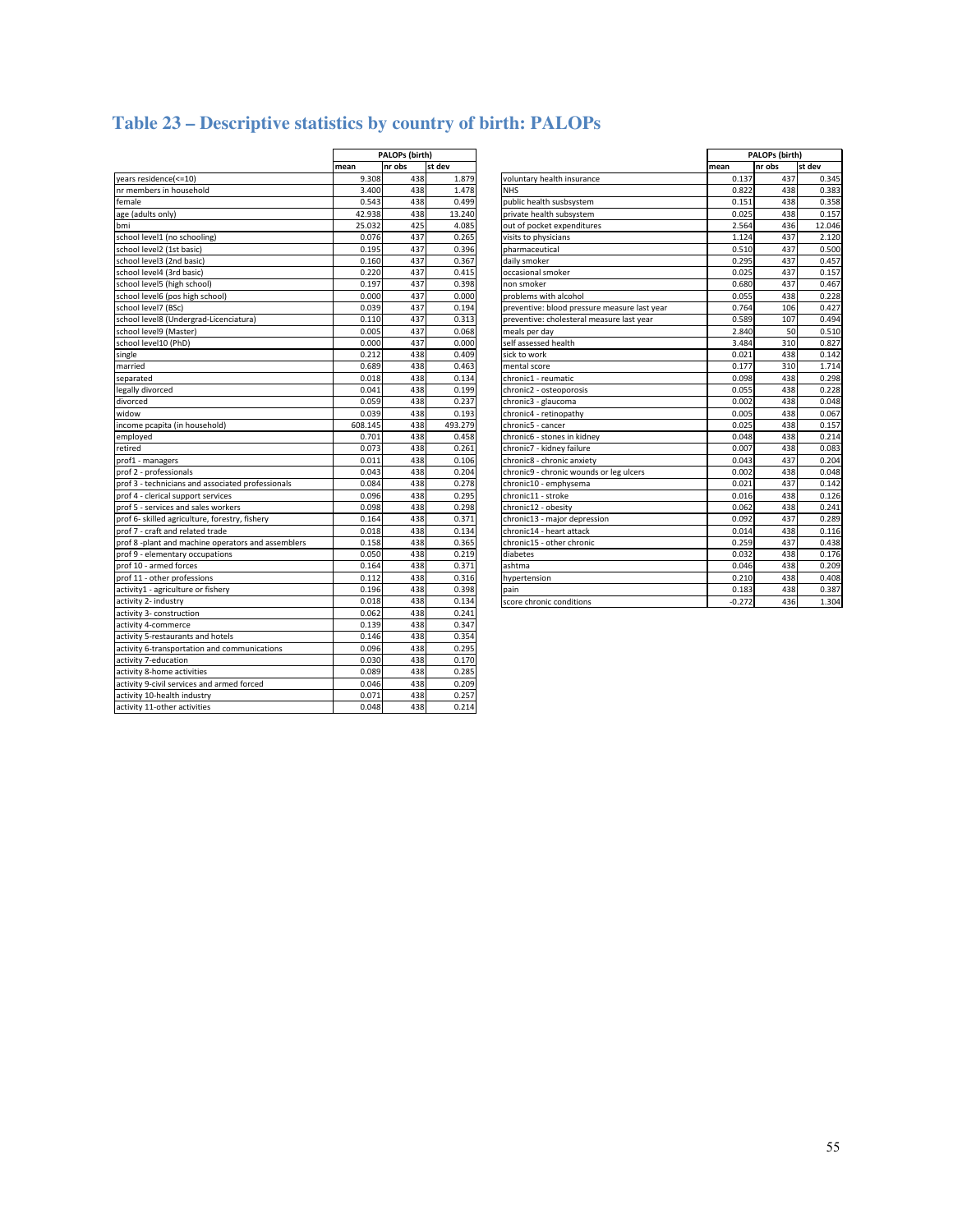# **Table 24 – Descriptive Statistics by country of birth: other African countries**

|                                                    | other African (birth) |        |         |                                              |          | other African (birth) |        |
|----------------------------------------------------|-----------------------|--------|---------|----------------------------------------------|----------|-----------------------|--------|
|                                                    | mean                  | nr obs | stdev   |                                              | mean     | nr obs                | stdev  |
| years residence(<=10)                              | 9.720                 | 50     | 1.144   | voluntary health insurance                   | 0.120    | 50                    | 0.328  |
| nr members in household                            | 3.340                 | 50     | 1.349   | <b>NHS</b>                                   | 0.780    | 50                    | 0.418  |
| female                                             | 0.540                 | 50     | 0.503   | public health susbsystem                     | 0.180    | 50                    | 0.388  |
| age (adults only)                                  | 39.580                | 50     | 14.693  | private health subsystem                     | 0.040    | 50                    | 0.198  |
| bmi                                                | 25.434                | 47     | 3.796   | out of pocket expenditures                   | 4.918    | 49                    | 17.545 |
| school level1 (no schooling)                       | 0.020                 | 50     | 0.141   | visits to physicians                         | 0.840    | 50                    | 1.419  |
| school level2 (1st basic)                          | 0.100                 | 50     | 0.303   | pharmaceutical                               | 0.500    | 50                    | 0.505  |
| school level3 (2nd basic)                          | 0.100                 | 50     | 0.303   | daily smoker                                 | 0.120    | 50                    | 0.328  |
| school level4 (3rd basic)                          | 0.240                 | 50     | 0.431   | occasional smoker                            | 0.060    | 50                    | 0.240  |
| school level5 (high school)                        | 0.240                 | 50     | 0.431   | non smoker                                   | 0.820    | 50                    | 0.388  |
| school level6 (pos high school)                    | 0.000                 | 50     | 0.000   | problems with alcohol                        | 0.000    | 50                    | 0.000  |
| school level7 (BSc)                                | 0.060                 | 50     | 0.240   | preventive: blood pressure measure last year | 0.786    | 14                    | 0.426  |
| school level8 (Undergrad-Licenciatura)             | 0.220                 | 50     | 0.418   | preventive: cholesteral measure last year    | 0.643    | 14                    | 0.497  |
| school level9 (Master)                             | 0.000                 | 50     | 0.000   | meals per day                                | 2.845    | 181                   | 0.406  |
| school level10 (PhD)                               | 0.020                 | 50     | 0.141   | self assessed health                         | 3.893    | 28                    | 0.685  |
| single                                             | 0.380                 | 50     | 0.490   | sick to work                                 | 0.040    | 50                    | 0.198  |
| married                                            | 0.520                 | 50     | 0.505   | mental score                                 | 0.595    | 28                    | 1.373  |
| separated                                          | 0.040                 | 50     | 0.198   | chronic1 - reumatic                          | 0.100    | 50                    | 0.303  |
| legally divorced                                   | 0.000                 | 50     | 0.000   | chronic2 - osteoporosis                      | 0.020    | 50                    | 0.141  |
| divorced                                           | 0.040                 | 50     | 0.198   | chronic3 - glaucoma                          | 0.020    | 50                    | 0.141  |
| widow                                              | 0.060                 | 50     | 0.240   | chronic4 - retinopathy                       | 0.000    | 50                    | 0.000  |
| income pcapita (in household)                      | 863.570               | 50     | 594.069 | chronic5 - cancer                            | 0.000    | 50                    | 0.000  |
| employed                                           | 0.660                 | 50     | 0.479   | chronic6 - stones in kidney                  | 0.080    | 50                    | 0.274  |
| retired                                            | 0.100                 | 50     | 0.303   | chronic7 - kidney failure                    | 0.000    | 50                    | 0.000  |
| prof1 - managers                                   | 0.040                 | 50     | 0.198   | chronic8 - chronic anxiety                   | 0.020    | 50                    | 0.141  |
| prof 2 - professionals                             | 0.080                 | 50     | 0.274   | chronic9 - chronic wounds or leg ulcers      | 0.020    | 50                    | 0.141  |
| prof 3 - technicians and associated professionals  | 0.180                 | 50     | 0.388   | chronic10 - emphysema                        | 0.000    | 50                    | 0.000  |
| prof 4 - clerical support services                 | 0.160                 | 50     | 0.370   | chronic11 - stroke                           | 0.000    | 50                    | 0.000  |
| prof 5 - services and sales workers                | 0.160                 | 50     | 0.370   | chronic12 - obesity                          | 0.080    | 50                    | 0.274  |
| prof 6- skilled agriculture, forestry, fishery     | 0.160                 | 50     | 0.370   | chronic13 - major depression                 | 0.060    | 50                    | 0.240  |
| prof 7 - craft and related trade                   | 0.000                 | 50     | 0.000   | chronic14 - heart attack                     | 0.020    | 50                    | 0.141  |
| prof 8 -plant and machine operators and assemblers | 0.040                 | 50     | 0.198   | chronic15 - other chronic                    | 0.220    | 50                    | 0.418  |
| prof 9 - elementary occupations                    | 0.000                 | 50     | 0.000   | diabetes                                     | 0.080    | 50                    | 0.274  |
| prof 10 - armed forces                             | 0.080                 | 50     | 0.274   | ashtma                                       | 0.020    | 50                    | 0.141  |
| prof 11 - other professions                        | 0.100                 | 50     | 0.303   | hypertension                                 | 0.120    | 50                    | 0.328  |
| activity1 - agriculture or fishery                 | 0.140                 | 50     | 0.351   | pain                                         | 0.120    | 50                    | 0.328  |
| activity 2- industry                               | 0.000                 | 50     | 0.000   | score chronic conditions                     | $-0.459$ | 50                    | 1.329  |
| activity 3- construction                           | 0.060                 | 50     | 0.240   |                                              |          |                       |        |
| activity 4-commerce                                | 0.060                 | 50     | 0.240   |                                              |          |                       |        |
| activity 5-restaurants and hotels                  | 0.160                 | 50     | 0.370   |                                              |          |                       |        |
| activity 6-transportation and communications       | 0.100                 | 50     | 0.303   |                                              |          |                       |        |
| activity 7-education                               | 0.060                 | 50     | 0.240   |                                              |          |                       |        |
| activity 8-home activities                         | 0.160                 | 50     | 0.370   |                                              |          |                       |        |
| activity 9-civil services and armed forced         | 0.000                 | 50     | 0.000   |                                              |          |                       |        |
| activity 10-health industry                        | 0.060                 | 50     | 0.240   |                                              |          |                       |        |
| activity 11-other activities                       | 0.040                 | 50     | 0.198   |                                              |          |                       |        |

|         | other African (birth) |         |                                              |          | other African (birth) |
|---------|-----------------------|---------|----------------------------------------------|----------|-----------------------|
| mean    | nr obs                | stdev   |                                              | mean     | $\overline{nr}$ obs   |
| 9.720   | 50                    | 1.144   | voluntary health insurance                   | 0.120    | 50                    |
| 3.340   | 50                    | 1.349   | <b>NHS</b>                                   | 0.780    | 50                    |
| 0.540   | 50                    | 0.503   | public health susbsystem                     | 0.180    | 50                    |
| 39.580  | 50                    | 14.693  | private health subsystem                     | 0.040    | 50                    |
| 25.434  | 47                    | 3.796   | out of pocket expenditures                   | 4.918    | 49                    |
| 0.020   | 50                    | 0.141   | visits to physicians                         | 0.840    | 50                    |
| 0.100   | 50                    | 0.303   | pharmaceutical                               | 0.500    | 50                    |
| 0.100   | 50                    | 0.303   | daily smoker                                 | 0.120    | 50                    |
| 0.240   | 50                    | 0.431   | occasional smoker                            | 0.060    | 50                    |
| 0.240   | 50                    | 0.431   | non smoker                                   | 0.820    | 50                    |
| 0.000   | 50                    | 0.000   | problems with alcohol                        | 0.000    | 50                    |
| 0.060   | 50                    | 0.240   | preventive: blood pressure measure last year | 0.786    | 14                    |
| 0.220   | 50                    | 0.418   | preventive: cholesteral measure last year    | 0.643    | 14                    |
| 0.000   | 50                    | 0.000   | meals per day                                | 2.845    | 181                   |
| 0.020   | 50                    | 0.141   | self assessed health                         | 3.893    | 28                    |
| 0.380   | 50                    | 0.490   | sick to work                                 | 0.040    | 50                    |
| 0.520   | 50                    | 0.505   | mental score                                 | 0.595    | 28                    |
| 0.040   | 50                    | 0.198   | chronic1 - reumatic                          | 0.100    | 50                    |
| 0.000   | 50                    | 0.000   | chronic2 - osteoporosis                      | 0.020    | 50                    |
| 0.040   | 50                    | 0.198   | chronic3 - glaucoma                          | 0.020    | 50                    |
| 0.060   | 50                    | 0.240   | chronic4 - retinopathy                       | 0.000    | 50                    |
| 863.570 | 50                    | 594.069 | chronic5 - cancer                            | 0.000    | 50                    |
| 0.660   | 50                    | 0.479   | chronic6 - stones in kidney                  | 0.080    | 50                    |
| 0.100   | 50                    | 0.303   | chronic7 - kidney failure                    | 0.000    | 50                    |
| 0.040   | 50                    | 0.198   | chronic8 - chronic anxiety                   | 0.020    | 50                    |
| 0.080   | 50                    | 0.274   | chronic9 - chronic wounds or leg ulcers      | 0.020    | 50                    |
| 0.180   | 50                    | 0.388   | chronic10 - emphysema                        | 0.000    | 50                    |
| 0.160   | 50                    | 0.370   | chronic11 - stroke                           | 0.000    | 50                    |
| 0.160   | 50                    | 0.370   | chronic12 - obesity                          | 0.080    | 50                    |
| 0.160   | 50                    | 0.370   | chronic13 - major depression                 | 0.060    | 50                    |
| 0.000   | 50                    | 0.000   | chronic14 - heart attack                     | 0.020    | 50                    |
| 0.040   | 50                    | 0.198   | chronic15 - other chronic                    | 0.220    | 50                    |
| 0.000   | 50                    | 0.000   | diabetes                                     | 0.080    | 50                    |
| 0.080   | 50                    | 0.274   | ashtma                                       | 0.020    | 50                    |
| 0.100   | 50                    | 0.303   | hypertension                                 | 0.120    | 50                    |
| 0.140   | 50                    | 0.351   | pain                                         | 0.120    | 50                    |
| 0.000   | 50                    | 0.000   | score chronic conditions                     | $-0.459$ | 50                    |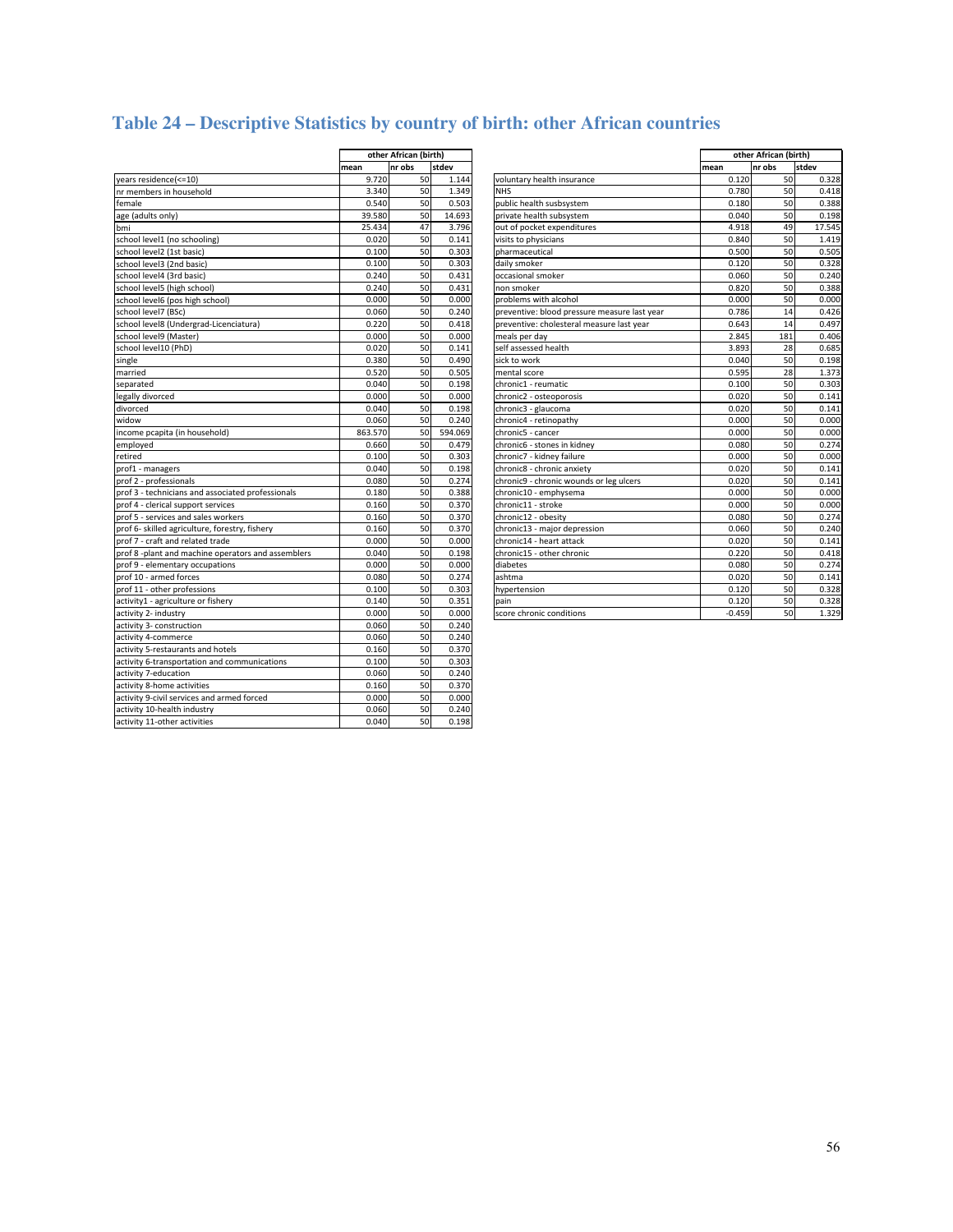# **Table 25 – Descriptive statistics by country of birth: Brazil**

| nr obs<br>mean<br>years residence(<=10)<br>4.923<br>181<br>nr members in household<br>2.862<br>181 | st dev<br>3.508<br>1.365<br>0.501 |
|----------------------------------------------------------------------------------------------------|-----------------------------------|
|                                                                                                    |                                   |
|                                                                                                    |                                   |
|                                                                                                    |                                   |
| 0.519<br>female<br>181                                                                             |                                   |
| age (adults only)<br>34.663<br>181                                                                 | 12.805                            |
| 24.204<br>177<br>bmi                                                                               | 3.769                             |
| school level1 (no schooling)<br>181<br>0.017                                                       | 0.128                             |
| school level2 (1st basic)<br>0.122<br>181                                                          | 0.328                             |
| school level3 (2nd basic)<br>0.166<br>181                                                          | 0.373                             |
| school level4 (3rd basic)<br>0.166<br>181                                                          | 0.373                             |
| school level5 (high school)<br>0.348<br>181                                                        | 0.478                             |
| school level6 (pos high school)<br>0.006<br>181                                                    | 0.074                             |
| school level7 (BSc)<br>0.044<br>181                                                                | 0.206                             |
| 0.127<br>181<br>school level8 (Undergrad-Licenciatura)                                             | 0.334                             |
| school level9 (Master)<br>0.006<br>181                                                             | 0.074                             |
| school level10 (PhD)<br>0.000<br>181                                                               | 0.000                             |
| 0.227<br>single<br>181                                                                             | 0.420                             |
| 0.696<br>181<br>married                                                                            | 0.461                             |
| 0.011<br>181<br>separated                                                                          | 0.105                             |
| legally divorced<br>0.055<br>181                                                                   | 0.229                             |
| divorced<br>0.066<br>181                                                                           | 0.249                             |
| widow<br>0.011<br>181                                                                              | 0.105                             |
| 654.724<br>181<br>income pcapita (in household)                                                    | 466.731                           |
| 0.779<br>employed<br>181                                                                           | 0.416                             |
| retired<br>0.017<br>181                                                                            | 0.128                             |
| prof1 - managers<br>0.000<br>181                                                                   | 0.000                             |
| prof 2 - professionals<br>0.055<br>181                                                             | 0.229                             |
| prof 3 - technicians and associated professionals<br>0.077<br>181                                  | 0.268                             |
| prof 4 - clerical support services<br>0.022<br>181                                                 | 0.147                             |
| prof 5 - services and sales workers<br>0.055<br>181                                                | 0.229                             |
| prof 6- skilled agriculture, forestry, fishery<br>181<br>0.215                                     | 0.412                             |
| prof 7 - craft and related trade<br>0.017<br>181                                                   | 0.128                             |
| prof 8-plant and machine operators and assemb<br>181<br>0.210                                      | 0.408                             |
| prof 9 - elementary occupations<br>0.028<br>181                                                    | 0.164                             |
| prof 10 - armed forces<br>0.204<br>181                                                             | 0.404                             |
| prof 11 - other professions<br>0.116<br>181                                                        | 0.321                             |
| activity1 - agriculture or fishery<br>0.204<br>181                                                 | 0.404                             |
| activity 2- industry<br>0.011<br>181                                                               | 0.105                             |
| activity 3- construction<br>0.061<br>181                                                           | 0.240                             |
| activity 4-commerce<br>0.221<br>181                                                                | 0.416                             |
| activity 5-restaurants and hotels<br>0.166<br>181                                                  | 0.373                             |
| activity 6-transportation and communications<br>0.144<br>181                                       | 0.352                             |
| activity 7-education<br>0.017<br>181                                                               | 0.128                             |
| activity 8-home activities<br>0.011<br>181                                                         | 0.105                             |
| activity 9-civil services and armed forced<br>0.066<br>181                                         | 0.249                             |
| activity 10-health industry<br>0.006<br>181                                                        | 0.074                             |
| activity 11-other activities<br>0.072<br>181                                                       | 0.259                             |

|                                                   | <b>Brazil (birth)</b> |                |         |                                              | <b>Brazil (birth)</b> |        |        |  |
|---------------------------------------------------|-----------------------|----------------|---------|----------------------------------------------|-----------------------|--------|--------|--|
|                                                   | mean                  | nr obs         | st dev  |                                              | mean                  | nr obs | st dev |  |
| vears residence(<=10)                             | 4.923                 | 181            | 3.508   | voluntary health insurance                   | 0.072                 | 181    | 0.259  |  |
| nr members in household                           | 2.862                 | 181            | 1.365   | <b>NHS</b>                                   | 0.856                 | 181    | 0.352  |  |
| female                                            | 0.519                 | 181            | 0.501   | public health susbsystem                     | 0.039                 | 181    | 0.193  |  |
| age (adults only)                                 | 34.663                | 181            | 12.805  | private health subsystem                     | 0.099                 | 181    | 0.300  |  |
| bmi                                               | 24.204                | 177            | 3.769   | out of pocket expenditures                   | 2.519                 | 181    | 12.233 |  |
| school level1 (no schooling)                      | 0.017                 | 181            | 0.128   | visits to physicians                         | 0.878                 | 180    | 2.137  |  |
| school level2 (1st basic)                         | 0.122                 | 181            | 0.328   | pharmaceutical                               | 0.381                 | 181    | 0.487  |  |
| school level3 (2nd basic)                         | 0.166                 | 181            | 0.373   | daily smoker                                 | 0.160                 | 181    | 0.368  |  |
| school level4 (3rd basic)                         | 0.166                 | 181            | 0.373   | occasional smoker                            | 0.022                 | 181    | 0.147  |  |
| school level5 (high school)                       | 0.348                 | 181            | 0.478   | non smoker                                   | 0.818                 | 181    | 0.387  |  |
| school level6 (pos high school)                   | 0.006                 | 181            | 0.074   | problems with alcohol                        | 0.028                 | 181    | 0.164  |  |
| school level7 (BSc)                               | 0.044                 | 181            | 0.206   | preventive: blood pressure measure last year | 0.550                 | 40     | 0.504  |  |
| school level8 (Undergrad-Licenciatura)            | 0.127                 | 181            | 0.334   | preventive: cholesteral measure last year    | 0.350                 | 40     | 0.483  |  |
| school level9 (Master)                            | 0.006                 | 181            | 0.074   | meals per day                                | 2.941                 | 102    | 0.236  |  |
| school level10 (PhD)                              | 0.000                 | 181            | 0.000   | self assessed health                         | 4.000                 | 127    | 0.756  |  |
| single                                            | 0.227                 | 181            | 0.420   | sick to work                                 | 0.006                 | 181    | 0.074  |  |
| married                                           | 0.696                 | 181            | 0.461   | mental score                                 | 0.498                 | 127    | 1.707  |  |
| separated                                         | 0.011                 | 181            | 0.105   | chronic1 - reumatic                          | 0.044                 | 181    | 0.206  |  |
| legally divorced                                  | 0.055                 | 181            | 0.229   | chronic2 - osteoporosis                      | 0.022                 | 181    | 0.147  |  |
| divorced                                          | 0.066                 | 181            | 0.249   | chronic3 - glaucoma                          | 0.006                 | 181    | 0.074  |  |
| widow                                             | 0.011                 | 181            | 0.105   | chronic4 - retinopathy                       | 0.006                 | 181    | 0.074  |  |
| income pcapita (in household)                     | 654.724               | 181            | 466.731 | chronic5 - cancer                            | 0.011                 | 181    | 0.105  |  |
| employed                                          | 0.779                 | 181            | 0.416   | chronic6 - stones in kidney                  | 0.022                 | 181    | 0.147  |  |
| retired                                           | 0.017                 | 181            | 0.128   | chronic7 - kidney failure                    | 0.006                 | 181    | 0.074  |  |
| prof1 - managers                                  | 0.000                 | 181            | 0.000   | chronic8 - chronic anxiety                   | 0.022                 | 181    | 0.147  |  |
| prof 2 - professionals                            | 0.055                 | 181            | 0.229   | chronic9 - chronic wounds or leg ulcers      | 0.000                 | 181    | 0.000  |  |
| prof 3 - technicians and associated professionals | 0.077                 | 181            | 0.268   | chronic10 - emphysema                        | 0.017                 | 181    | 0.128  |  |
| prof 4 - clerical support services                | 0.022                 | 181            | 0.147   | chronic11 - stroke                           | 0.006                 | 181    | 0.074  |  |
| prof 5 - services and sales workers               | 0.055                 | 181            | 0.229   | chronic12 - obesity                          | 0.039                 | 181    | 0.193  |  |
| prof 6- skilled agriculture, forestry, fishery    | 0.215                 | 181            | 0.412   | chronic13 - major depression                 | 0.055                 | 181    | 0.229  |  |
| prof 7 - craft and related trade                  | 0.017                 | 181            | 0.128   | chronic14 - heart attack                     | 0.006                 | 181    | 0.074  |  |
| prof 8-plant and machine operators and assemb     | 0.210                 | 181            | 0.408   | chronic15 - other chronic                    | 0.166                 | 181    | 0.373  |  |
| prof 9 - elementary occupations                   | 0.028                 | 181            | 0.164   | diabetes                                     | 0.011                 | 181    | 0.105  |  |
| prof 10 - armed forces                            | 0.204                 | 181            | 0.404   | ashtma                                       | 0.044                 | 181    | 0.206  |  |
| prof 11 - other professions                       | 0.116                 | 181            | 0.321   | hypertension                                 | 0.072                 | 181    | 0.259  |  |
| activity1 - agriculture or fishery                | 0.204                 | 181            | 0.404   | nain                                         | 0.061                 | 181    | 0.240  |  |
| activity 2- industry                              | 0.011                 | 181            | 0.105   | score chronic conditions                     | $-0.774$              | 181    | 0.929  |  |
| $\sim$ $\sim$ $\sim$ $\sim$                       | 0.00                  | $\overline{a}$ | 0.24    |                                              |                       |        |        |  |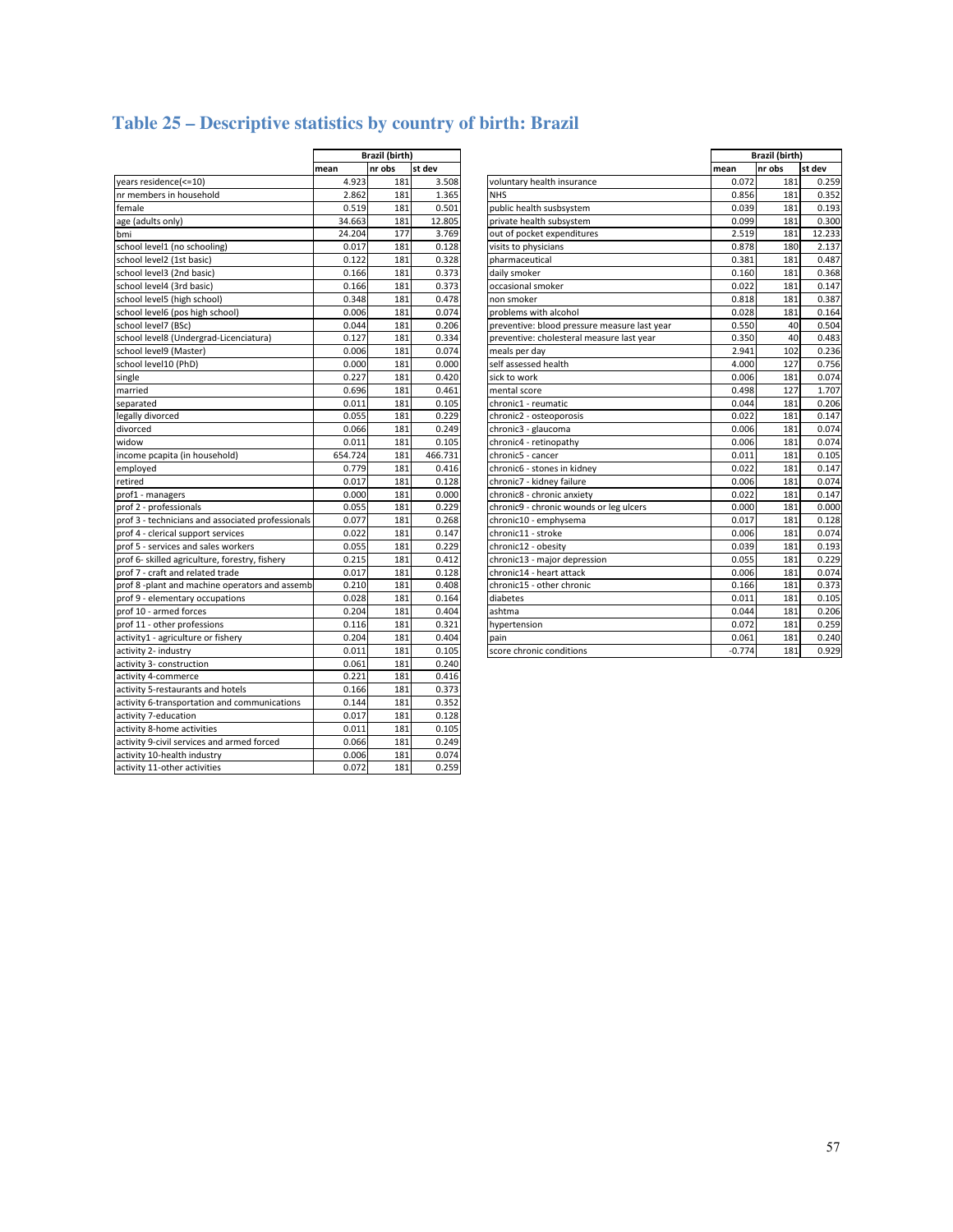# **Table 26 – Descriptive Statistics by country of birth: other Latin American and Caribbean country**

| st dev<br>nr obs<br>st dev<br>nr obs<br>mean<br>mean<br>1.228<br>years residence(<=10)<br>9.676<br>102<br>voluntary health insurance<br>0.127<br>102<br>102<br>102<br>4.216<br>2.340<br><b>NHS</b><br>0.824<br>nr members in household<br>102<br>0.502<br>female<br>0.520<br>public health susbsystem<br>0.157<br>102<br>30.431<br>102<br>8.831<br>0.020<br>102<br>age (adults only)<br>private health subsystem<br>102<br>102<br>7.962<br>24.418<br>4.501<br>out of pocket expenditures<br>1.461<br>bmi<br>0.000<br>102<br>0.000<br>0.588<br>102<br>school level1 (no schooling)<br>visits to physicians<br>1.189<br>0.088<br>102<br>102<br>0.285<br>pharmaceutical<br>0.294<br>0.458<br>school level2 (1st basic)<br>102<br>0.118<br>102<br>0.324<br>daily smoker<br>0.186<br>0.391<br>school level3 (2nd basic)<br>0.176<br>102<br>0.383<br>0.059<br>102<br>0.236<br>school level4 (3rd basic)<br>occasional smoker<br>102<br>0.477<br>school level5 (high school)<br>0.343<br>non smoker<br>0.755<br>102<br>0.432<br>102<br>102<br>school level6 (pos high school)<br>0.010<br>0.099<br>0.000<br>0.000<br>problems with alcohol<br>0.059<br>102<br>school level7 (BSc)<br>0.236<br>preventive: blood pressure measure last year<br>0.680<br>25<br>0.476<br>102<br>25<br>school level8 (Undergrad-Licenciatura)<br>0.206<br>0.406<br>0.600<br>0.500<br>preventive: cholesteral measure last year<br>0.000<br>102<br>0.000<br>153<br>school level9 (Master)<br>meals per day<br>2.889<br>0.355<br>0.000<br>102<br>self assessed health<br>42<br>school level10 (PhD)<br>0.000<br>3.857<br>0.814<br>0.657<br>102<br>0.477<br>sick to work<br>0.029<br>102<br>0.170<br>single<br>102<br>0.324<br>0.470<br>mental score<br>0.524<br>42<br>1.871<br>married<br>102<br>102<br>0.000<br>0.000<br>0.029<br>0.170<br>separated<br>chronic1 - reumatic<br>0.020<br>102<br>0.139<br>0.000<br>102<br>legally divorced<br>chronic2 - osteoporosis<br>0.000<br>0.020<br>102<br>0.139<br>0.000<br>102<br>0.000<br>divorced<br>chronic3 - glaucoma<br>0.000<br>102<br>0.000<br>0.000<br>chronic4 - retinopathy<br>0.000<br>102<br>widow<br>102<br>453.452<br>102<br>0.000<br>income pcapita (in household)<br>661.613<br>chronic5 - cancer<br>0.000<br>102<br>102<br>0.706<br>0.458<br>chronic6 - stones in kidney<br>0.020<br>0.139<br>employed<br>102<br>0.000<br>retired<br>0.000<br>chronic7 - kidney failure<br>0.010<br>102<br>0.099<br>0.020<br>102<br>0.139<br>chronic8 - chronic anxiety<br>0.000<br>102<br>0.000<br>prof1 - managers<br>0.039<br>102<br>102<br>0.099<br>prof 2 - professionals<br>0.195<br>chronic9 - chronic wounds or leg ulcers<br>0.010<br>102<br>102<br>0.137<br>0.346<br>0.010<br>0.099<br>prof 3 - technicians and associated professionals<br>chronic10 - emphysema<br>0.078<br>102<br>0.270<br>chronic11 - stroke<br>0.000<br>102<br>0.000<br>prof 4 - clerical support services<br>0.059<br>102<br>0.236<br>chronic12 - obesity<br>0.020<br>102<br>0.139<br>prof 5 - services and sales workers<br>0.196<br>102<br>102<br>0.217<br>0.399<br>chronic13 - major depression<br>0.049<br>prof 6- skilled agriculture, forestry, fishery<br>0.000<br>102<br>chronic14 - heart attack<br>102<br>prof 7 - craft and related trade<br>0.000<br>0.000<br>0.000<br>0.137<br>102<br>chronic15 - other chronic<br>0.186<br>102<br>prof 8-plant and machine operators and assemblers<br>0.346<br>0.391<br>0.069<br>102<br>0.254<br>102<br>prof 9 - elementary occupations<br>diabetes<br>0.020<br>0.139<br>102<br>102<br>prof 10 - armed forces<br>0.059<br>0.236<br>0.088<br>0.285<br>ashtma<br>0.206<br>102<br>0.059<br>102<br>0.236<br>prof 11 - other professions<br>0.406<br>hvpertension<br>0.255<br>102<br>activity1 - agriculture or fishery<br>0.438<br>0.049<br>102<br>0.217<br>pain<br>0.000<br>102<br>102<br>0.709<br>activity 2- industry<br>0.000<br>$-0.874$<br>score chronic conditions<br>102<br>0.078<br>0.270<br>activity 3- construction<br>0.088<br>102<br>activity 4-commerce<br>0.285<br>102<br>activity 5-restaurants and hotels<br>0.186<br>0.391<br>102<br>activity 6-transportation and communications<br>0.108<br>0.312<br>0.049<br>102<br>0.217<br>activity 7-education<br>0.098<br>102<br>0.299<br>activity 8-home activities<br>activity 9-civil services and armed forced<br>0.020<br>102<br>0.139<br>0.020<br>102<br>0.139<br>activity 10-health industry<br>0.049<br>102<br>0.217 |                              | other LAC (birth) |  |  | other LAC (birth) |       |
|-------------------------------------------------------------------------------------------------------------------------------------------------------------------------------------------------------------------------------------------------------------------------------------------------------------------------------------------------------------------------------------------------------------------------------------------------------------------------------------------------------------------------------------------------------------------------------------------------------------------------------------------------------------------------------------------------------------------------------------------------------------------------------------------------------------------------------------------------------------------------------------------------------------------------------------------------------------------------------------------------------------------------------------------------------------------------------------------------------------------------------------------------------------------------------------------------------------------------------------------------------------------------------------------------------------------------------------------------------------------------------------------------------------------------------------------------------------------------------------------------------------------------------------------------------------------------------------------------------------------------------------------------------------------------------------------------------------------------------------------------------------------------------------------------------------------------------------------------------------------------------------------------------------------------------------------------------------------------------------------------------------------------------------------------------------------------------------------------------------------------------------------------------------------------------------------------------------------------------------------------------------------------------------------------------------------------------------------------------------------------------------------------------------------------------------------------------------------------------------------------------------------------------------------------------------------------------------------------------------------------------------------------------------------------------------------------------------------------------------------------------------------------------------------------------------------------------------------------------------------------------------------------------------------------------------------------------------------------------------------------------------------------------------------------------------------------------------------------------------------------------------------------------------------------------------------------------------------------------------------------------------------------------------------------------------------------------------------------------------------------------------------------------------------------------------------------------------------------------------------------------------------------------------------------------------------------------------------------------------------------------------------------------------------------------------------------------------------------------------------------------------------------------------------------------------------------------------------------------------------------------------------------------------------------------------------------------------------------------------------------------------------------------------------------------------------------------------------------------------------------------------------------------------------------------------------------------------------------------------------------------------------------------------------------------------------------------------------------------------------------------------------------------------------------------|------------------------------|-------------------|--|--|-------------------|-------|
|                                                                                                                                                                                                                                                                                                                                                                                                                                                                                                                                                                                                                                                                                                                                                                                                                                                                                                                                                                                                                                                                                                                                                                                                                                                                                                                                                                                                                                                                                                                                                                                                                                                                                                                                                                                                                                                                                                                                                                                                                                                                                                                                                                                                                                                                                                                                                                                                                                                                                                                                                                                                                                                                                                                                                                                                                                                                                                                                                                                                                                                                                                                                                                                                                                                                                                                                                                                                                                                                                                                                                                                                                                                                                                                                                                                                                                                                                                                                                                                                                                                                                                                                                                                                                                                                                                                                                                                                                               |                              |                   |  |  |                   |       |
|                                                                                                                                                                                                                                                                                                                                                                                                                                                                                                                                                                                                                                                                                                                                                                                                                                                                                                                                                                                                                                                                                                                                                                                                                                                                                                                                                                                                                                                                                                                                                                                                                                                                                                                                                                                                                                                                                                                                                                                                                                                                                                                                                                                                                                                                                                                                                                                                                                                                                                                                                                                                                                                                                                                                                                                                                                                                                                                                                                                                                                                                                                                                                                                                                                                                                                                                                                                                                                                                                                                                                                                                                                                                                                                                                                                                                                                                                                                                                                                                                                                                                                                                                                                                                                                                                                                                                                                                                               |                              |                   |  |  |                   | 0.335 |
|                                                                                                                                                                                                                                                                                                                                                                                                                                                                                                                                                                                                                                                                                                                                                                                                                                                                                                                                                                                                                                                                                                                                                                                                                                                                                                                                                                                                                                                                                                                                                                                                                                                                                                                                                                                                                                                                                                                                                                                                                                                                                                                                                                                                                                                                                                                                                                                                                                                                                                                                                                                                                                                                                                                                                                                                                                                                                                                                                                                                                                                                                                                                                                                                                                                                                                                                                                                                                                                                                                                                                                                                                                                                                                                                                                                                                                                                                                                                                                                                                                                                                                                                                                                                                                                                                                                                                                                                                               |                              |                   |  |  |                   | 0.383 |
|                                                                                                                                                                                                                                                                                                                                                                                                                                                                                                                                                                                                                                                                                                                                                                                                                                                                                                                                                                                                                                                                                                                                                                                                                                                                                                                                                                                                                                                                                                                                                                                                                                                                                                                                                                                                                                                                                                                                                                                                                                                                                                                                                                                                                                                                                                                                                                                                                                                                                                                                                                                                                                                                                                                                                                                                                                                                                                                                                                                                                                                                                                                                                                                                                                                                                                                                                                                                                                                                                                                                                                                                                                                                                                                                                                                                                                                                                                                                                                                                                                                                                                                                                                                                                                                                                                                                                                                                                               |                              |                   |  |  |                   | 0.365 |
|                                                                                                                                                                                                                                                                                                                                                                                                                                                                                                                                                                                                                                                                                                                                                                                                                                                                                                                                                                                                                                                                                                                                                                                                                                                                                                                                                                                                                                                                                                                                                                                                                                                                                                                                                                                                                                                                                                                                                                                                                                                                                                                                                                                                                                                                                                                                                                                                                                                                                                                                                                                                                                                                                                                                                                                                                                                                                                                                                                                                                                                                                                                                                                                                                                                                                                                                                                                                                                                                                                                                                                                                                                                                                                                                                                                                                                                                                                                                                                                                                                                                                                                                                                                                                                                                                                                                                                                                                               |                              |                   |  |  |                   | 0.139 |
|                                                                                                                                                                                                                                                                                                                                                                                                                                                                                                                                                                                                                                                                                                                                                                                                                                                                                                                                                                                                                                                                                                                                                                                                                                                                                                                                                                                                                                                                                                                                                                                                                                                                                                                                                                                                                                                                                                                                                                                                                                                                                                                                                                                                                                                                                                                                                                                                                                                                                                                                                                                                                                                                                                                                                                                                                                                                                                                                                                                                                                                                                                                                                                                                                                                                                                                                                                                                                                                                                                                                                                                                                                                                                                                                                                                                                                                                                                                                                                                                                                                                                                                                                                                                                                                                                                                                                                                                                               |                              |                   |  |  |                   |       |
|                                                                                                                                                                                                                                                                                                                                                                                                                                                                                                                                                                                                                                                                                                                                                                                                                                                                                                                                                                                                                                                                                                                                                                                                                                                                                                                                                                                                                                                                                                                                                                                                                                                                                                                                                                                                                                                                                                                                                                                                                                                                                                                                                                                                                                                                                                                                                                                                                                                                                                                                                                                                                                                                                                                                                                                                                                                                                                                                                                                                                                                                                                                                                                                                                                                                                                                                                                                                                                                                                                                                                                                                                                                                                                                                                                                                                                                                                                                                                                                                                                                                                                                                                                                                                                                                                                                                                                                                                               |                              |                   |  |  |                   |       |
|                                                                                                                                                                                                                                                                                                                                                                                                                                                                                                                                                                                                                                                                                                                                                                                                                                                                                                                                                                                                                                                                                                                                                                                                                                                                                                                                                                                                                                                                                                                                                                                                                                                                                                                                                                                                                                                                                                                                                                                                                                                                                                                                                                                                                                                                                                                                                                                                                                                                                                                                                                                                                                                                                                                                                                                                                                                                                                                                                                                                                                                                                                                                                                                                                                                                                                                                                                                                                                                                                                                                                                                                                                                                                                                                                                                                                                                                                                                                                                                                                                                                                                                                                                                                                                                                                                                                                                                                                               |                              |                   |  |  |                   |       |
|                                                                                                                                                                                                                                                                                                                                                                                                                                                                                                                                                                                                                                                                                                                                                                                                                                                                                                                                                                                                                                                                                                                                                                                                                                                                                                                                                                                                                                                                                                                                                                                                                                                                                                                                                                                                                                                                                                                                                                                                                                                                                                                                                                                                                                                                                                                                                                                                                                                                                                                                                                                                                                                                                                                                                                                                                                                                                                                                                                                                                                                                                                                                                                                                                                                                                                                                                                                                                                                                                                                                                                                                                                                                                                                                                                                                                                                                                                                                                                                                                                                                                                                                                                                                                                                                                                                                                                                                                               |                              |                   |  |  |                   |       |
|                                                                                                                                                                                                                                                                                                                                                                                                                                                                                                                                                                                                                                                                                                                                                                                                                                                                                                                                                                                                                                                                                                                                                                                                                                                                                                                                                                                                                                                                                                                                                                                                                                                                                                                                                                                                                                                                                                                                                                                                                                                                                                                                                                                                                                                                                                                                                                                                                                                                                                                                                                                                                                                                                                                                                                                                                                                                                                                                                                                                                                                                                                                                                                                                                                                                                                                                                                                                                                                                                                                                                                                                                                                                                                                                                                                                                                                                                                                                                                                                                                                                                                                                                                                                                                                                                                                                                                                                                               |                              |                   |  |  |                   |       |
|                                                                                                                                                                                                                                                                                                                                                                                                                                                                                                                                                                                                                                                                                                                                                                                                                                                                                                                                                                                                                                                                                                                                                                                                                                                                                                                                                                                                                                                                                                                                                                                                                                                                                                                                                                                                                                                                                                                                                                                                                                                                                                                                                                                                                                                                                                                                                                                                                                                                                                                                                                                                                                                                                                                                                                                                                                                                                                                                                                                                                                                                                                                                                                                                                                                                                                                                                                                                                                                                                                                                                                                                                                                                                                                                                                                                                                                                                                                                                                                                                                                                                                                                                                                                                                                                                                                                                                                                                               |                              |                   |  |  |                   |       |
|                                                                                                                                                                                                                                                                                                                                                                                                                                                                                                                                                                                                                                                                                                                                                                                                                                                                                                                                                                                                                                                                                                                                                                                                                                                                                                                                                                                                                                                                                                                                                                                                                                                                                                                                                                                                                                                                                                                                                                                                                                                                                                                                                                                                                                                                                                                                                                                                                                                                                                                                                                                                                                                                                                                                                                                                                                                                                                                                                                                                                                                                                                                                                                                                                                                                                                                                                                                                                                                                                                                                                                                                                                                                                                                                                                                                                                                                                                                                                                                                                                                                                                                                                                                                                                                                                                                                                                                                                               |                              |                   |  |  |                   |       |
|                                                                                                                                                                                                                                                                                                                                                                                                                                                                                                                                                                                                                                                                                                                                                                                                                                                                                                                                                                                                                                                                                                                                                                                                                                                                                                                                                                                                                                                                                                                                                                                                                                                                                                                                                                                                                                                                                                                                                                                                                                                                                                                                                                                                                                                                                                                                                                                                                                                                                                                                                                                                                                                                                                                                                                                                                                                                                                                                                                                                                                                                                                                                                                                                                                                                                                                                                                                                                                                                                                                                                                                                                                                                                                                                                                                                                                                                                                                                                                                                                                                                                                                                                                                                                                                                                                                                                                                                                               |                              |                   |  |  |                   |       |
|                                                                                                                                                                                                                                                                                                                                                                                                                                                                                                                                                                                                                                                                                                                                                                                                                                                                                                                                                                                                                                                                                                                                                                                                                                                                                                                                                                                                                                                                                                                                                                                                                                                                                                                                                                                                                                                                                                                                                                                                                                                                                                                                                                                                                                                                                                                                                                                                                                                                                                                                                                                                                                                                                                                                                                                                                                                                                                                                                                                                                                                                                                                                                                                                                                                                                                                                                                                                                                                                                                                                                                                                                                                                                                                                                                                                                                                                                                                                                                                                                                                                                                                                                                                                                                                                                                                                                                                                                               |                              |                   |  |  |                   |       |
|                                                                                                                                                                                                                                                                                                                                                                                                                                                                                                                                                                                                                                                                                                                                                                                                                                                                                                                                                                                                                                                                                                                                                                                                                                                                                                                                                                                                                                                                                                                                                                                                                                                                                                                                                                                                                                                                                                                                                                                                                                                                                                                                                                                                                                                                                                                                                                                                                                                                                                                                                                                                                                                                                                                                                                                                                                                                                                                                                                                                                                                                                                                                                                                                                                                                                                                                                                                                                                                                                                                                                                                                                                                                                                                                                                                                                                                                                                                                                                                                                                                                                                                                                                                                                                                                                                                                                                                                                               |                              |                   |  |  |                   |       |
|                                                                                                                                                                                                                                                                                                                                                                                                                                                                                                                                                                                                                                                                                                                                                                                                                                                                                                                                                                                                                                                                                                                                                                                                                                                                                                                                                                                                                                                                                                                                                                                                                                                                                                                                                                                                                                                                                                                                                                                                                                                                                                                                                                                                                                                                                                                                                                                                                                                                                                                                                                                                                                                                                                                                                                                                                                                                                                                                                                                                                                                                                                                                                                                                                                                                                                                                                                                                                                                                                                                                                                                                                                                                                                                                                                                                                                                                                                                                                                                                                                                                                                                                                                                                                                                                                                                                                                                                                               |                              |                   |  |  |                   |       |
|                                                                                                                                                                                                                                                                                                                                                                                                                                                                                                                                                                                                                                                                                                                                                                                                                                                                                                                                                                                                                                                                                                                                                                                                                                                                                                                                                                                                                                                                                                                                                                                                                                                                                                                                                                                                                                                                                                                                                                                                                                                                                                                                                                                                                                                                                                                                                                                                                                                                                                                                                                                                                                                                                                                                                                                                                                                                                                                                                                                                                                                                                                                                                                                                                                                                                                                                                                                                                                                                                                                                                                                                                                                                                                                                                                                                                                                                                                                                                                                                                                                                                                                                                                                                                                                                                                                                                                                                                               |                              |                   |  |  |                   |       |
|                                                                                                                                                                                                                                                                                                                                                                                                                                                                                                                                                                                                                                                                                                                                                                                                                                                                                                                                                                                                                                                                                                                                                                                                                                                                                                                                                                                                                                                                                                                                                                                                                                                                                                                                                                                                                                                                                                                                                                                                                                                                                                                                                                                                                                                                                                                                                                                                                                                                                                                                                                                                                                                                                                                                                                                                                                                                                                                                                                                                                                                                                                                                                                                                                                                                                                                                                                                                                                                                                                                                                                                                                                                                                                                                                                                                                                                                                                                                                                                                                                                                                                                                                                                                                                                                                                                                                                                                                               |                              |                   |  |  |                   |       |
|                                                                                                                                                                                                                                                                                                                                                                                                                                                                                                                                                                                                                                                                                                                                                                                                                                                                                                                                                                                                                                                                                                                                                                                                                                                                                                                                                                                                                                                                                                                                                                                                                                                                                                                                                                                                                                                                                                                                                                                                                                                                                                                                                                                                                                                                                                                                                                                                                                                                                                                                                                                                                                                                                                                                                                                                                                                                                                                                                                                                                                                                                                                                                                                                                                                                                                                                                                                                                                                                                                                                                                                                                                                                                                                                                                                                                                                                                                                                                                                                                                                                                                                                                                                                                                                                                                                                                                                                                               |                              |                   |  |  |                   |       |
|                                                                                                                                                                                                                                                                                                                                                                                                                                                                                                                                                                                                                                                                                                                                                                                                                                                                                                                                                                                                                                                                                                                                                                                                                                                                                                                                                                                                                                                                                                                                                                                                                                                                                                                                                                                                                                                                                                                                                                                                                                                                                                                                                                                                                                                                                                                                                                                                                                                                                                                                                                                                                                                                                                                                                                                                                                                                                                                                                                                                                                                                                                                                                                                                                                                                                                                                                                                                                                                                                                                                                                                                                                                                                                                                                                                                                                                                                                                                                                                                                                                                                                                                                                                                                                                                                                                                                                                                                               |                              |                   |  |  |                   |       |
|                                                                                                                                                                                                                                                                                                                                                                                                                                                                                                                                                                                                                                                                                                                                                                                                                                                                                                                                                                                                                                                                                                                                                                                                                                                                                                                                                                                                                                                                                                                                                                                                                                                                                                                                                                                                                                                                                                                                                                                                                                                                                                                                                                                                                                                                                                                                                                                                                                                                                                                                                                                                                                                                                                                                                                                                                                                                                                                                                                                                                                                                                                                                                                                                                                                                                                                                                                                                                                                                                                                                                                                                                                                                                                                                                                                                                                                                                                                                                                                                                                                                                                                                                                                                                                                                                                                                                                                                                               |                              |                   |  |  |                   |       |
|                                                                                                                                                                                                                                                                                                                                                                                                                                                                                                                                                                                                                                                                                                                                                                                                                                                                                                                                                                                                                                                                                                                                                                                                                                                                                                                                                                                                                                                                                                                                                                                                                                                                                                                                                                                                                                                                                                                                                                                                                                                                                                                                                                                                                                                                                                                                                                                                                                                                                                                                                                                                                                                                                                                                                                                                                                                                                                                                                                                                                                                                                                                                                                                                                                                                                                                                                                                                                                                                                                                                                                                                                                                                                                                                                                                                                                                                                                                                                                                                                                                                                                                                                                                                                                                                                                                                                                                                                               |                              |                   |  |  |                   |       |
|                                                                                                                                                                                                                                                                                                                                                                                                                                                                                                                                                                                                                                                                                                                                                                                                                                                                                                                                                                                                                                                                                                                                                                                                                                                                                                                                                                                                                                                                                                                                                                                                                                                                                                                                                                                                                                                                                                                                                                                                                                                                                                                                                                                                                                                                                                                                                                                                                                                                                                                                                                                                                                                                                                                                                                                                                                                                                                                                                                                                                                                                                                                                                                                                                                                                                                                                                                                                                                                                                                                                                                                                                                                                                                                                                                                                                                                                                                                                                                                                                                                                                                                                                                                                                                                                                                                                                                                                                               |                              |                   |  |  |                   |       |
|                                                                                                                                                                                                                                                                                                                                                                                                                                                                                                                                                                                                                                                                                                                                                                                                                                                                                                                                                                                                                                                                                                                                                                                                                                                                                                                                                                                                                                                                                                                                                                                                                                                                                                                                                                                                                                                                                                                                                                                                                                                                                                                                                                                                                                                                                                                                                                                                                                                                                                                                                                                                                                                                                                                                                                                                                                                                                                                                                                                                                                                                                                                                                                                                                                                                                                                                                                                                                                                                                                                                                                                                                                                                                                                                                                                                                                                                                                                                                                                                                                                                                                                                                                                                                                                                                                                                                                                                                               |                              |                   |  |  |                   |       |
|                                                                                                                                                                                                                                                                                                                                                                                                                                                                                                                                                                                                                                                                                                                                                                                                                                                                                                                                                                                                                                                                                                                                                                                                                                                                                                                                                                                                                                                                                                                                                                                                                                                                                                                                                                                                                                                                                                                                                                                                                                                                                                                                                                                                                                                                                                                                                                                                                                                                                                                                                                                                                                                                                                                                                                                                                                                                                                                                                                                                                                                                                                                                                                                                                                                                                                                                                                                                                                                                                                                                                                                                                                                                                                                                                                                                                                                                                                                                                                                                                                                                                                                                                                                                                                                                                                                                                                                                                               |                              |                   |  |  |                   |       |
|                                                                                                                                                                                                                                                                                                                                                                                                                                                                                                                                                                                                                                                                                                                                                                                                                                                                                                                                                                                                                                                                                                                                                                                                                                                                                                                                                                                                                                                                                                                                                                                                                                                                                                                                                                                                                                                                                                                                                                                                                                                                                                                                                                                                                                                                                                                                                                                                                                                                                                                                                                                                                                                                                                                                                                                                                                                                                                                                                                                                                                                                                                                                                                                                                                                                                                                                                                                                                                                                                                                                                                                                                                                                                                                                                                                                                                                                                                                                                                                                                                                                                                                                                                                                                                                                                                                                                                                                                               |                              |                   |  |  |                   |       |
|                                                                                                                                                                                                                                                                                                                                                                                                                                                                                                                                                                                                                                                                                                                                                                                                                                                                                                                                                                                                                                                                                                                                                                                                                                                                                                                                                                                                                                                                                                                                                                                                                                                                                                                                                                                                                                                                                                                                                                                                                                                                                                                                                                                                                                                                                                                                                                                                                                                                                                                                                                                                                                                                                                                                                                                                                                                                                                                                                                                                                                                                                                                                                                                                                                                                                                                                                                                                                                                                                                                                                                                                                                                                                                                                                                                                                                                                                                                                                                                                                                                                                                                                                                                                                                                                                                                                                                                                                               |                              |                   |  |  |                   |       |
|                                                                                                                                                                                                                                                                                                                                                                                                                                                                                                                                                                                                                                                                                                                                                                                                                                                                                                                                                                                                                                                                                                                                                                                                                                                                                                                                                                                                                                                                                                                                                                                                                                                                                                                                                                                                                                                                                                                                                                                                                                                                                                                                                                                                                                                                                                                                                                                                                                                                                                                                                                                                                                                                                                                                                                                                                                                                                                                                                                                                                                                                                                                                                                                                                                                                                                                                                                                                                                                                                                                                                                                                                                                                                                                                                                                                                                                                                                                                                                                                                                                                                                                                                                                                                                                                                                                                                                                                                               |                              |                   |  |  |                   |       |
|                                                                                                                                                                                                                                                                                                                                                                                                                                                                                                                                                                                                                                                                                                                                                                                                                                                                                                                                                                                                                                                                                                                                                                                                                                                                                                                                                                                                                                                                                                                                                                                                                                                                                                                                                                                                                                                                                                                                                                                                                                                                                                                                                                                                                                                                                                                                                                                                                                                                                                                                                                                                                                                                                                                                                                                                                                                                                                                                                                                                                                                                                                                                                                                                                                                                                                                                                                                                                                                                                                                                                                                                                                                                                                                                                                                                                                                                                                                                                                                                                                                                                                                                                                                                                                                                                                                                                                                                                               |                              |                   |  |  |                   |       |
|                                                                                                                                                                                                                                                                                                                                                                                                                                                                                                                                                                                                                                                                                                                                                                                                                                                                                                                                                                                                                                                                                                                                                                                                                                                                                                                                                                                                                                                                                                                                                                                                                                                                                                                                                                                                                                                                                                                                                                                                                                                                                                                                                                                                                                                                                                                                                                                                                                                                                                                                                                                                                                                                                                                                                                                                                                                                                                                                                                                                                                                                                                                                                                                                                                                                                                                                                                                                                                                                                                                                                                                                                                                                                                                                                                                                                                                                                                                                                                                                                                                                                                                                                                                                                                                                                                                                                                                                                               |                              |                   |  |  |                   |       |
|                                                                                                                                                                                                                                                                                                                                                                                                                                                                                                                                                                                                                                                                                                                                                                                                                                                                                                                                                                                                                                                                                                                                                                                                                                                                                                                                                                                                                                                                                                                                                                                                                                                                                                                                                                                                                                                                                                                                                                                                                                                                                                                                                                                                                                                                                                                                                                                                                                                                                                                                                                                                                                                                                                                                                                                                                                                                                                                                                                                                                                                                                                                                                                                                                                                                                                                                                                                                                                                                                                                                                                                                                                                                                                                                                                                                                                                                                                                                                                                                                                                                                                                                                                                                                                                                                                                                                                                                                               |                              |                   |  |  |                   |       |
|                                                                                                                                                                                                                                                                                                                                                                                                                                                                                                                                                                                                                                                                                                                                                                                                                                                                                                                                                                                                                                                                                                                                                                                                                                                                                                                                                                                                                                                                                                                                                                                                                                                                                                                                                                                                                                                                                                                                                                                                                                                                                                                                                                                                                                                                                                                                                                                                                                                                                                                                                                                                                                                                                                                                                                                                                                                                                                                                                                                                                                                                                                                                                                                                                                                                                                                                                                                                                                                                                                                                                                                                                                                                                                                                                                                                                                                                                                                                                                                                                                                                                                                                                                                                                                                                                                                                                                                                                               |                              |                   |  |  |                   |       |
|                                                                                                                                                                                                                                                                                                                                                                                                                                                                                                                                                                                                                                                                                                                                                                                                                                                                                                                                                                                                                                                                                                                                                                                                                                                                                                                                                                                                                                                                                                                                                                                                                                                                                                                                                                                                                                                                                                                                                                                                                                                                                                                                                                                                                                                                                                                                                                                                                                                                                                                                                                                                                                                                                                                                                                                                                                                                                                                                                                                                                                                                                                                                                                                                                                                                                                                                                                                                                                                                                                                                                                                                                                                                                                                                                                                                                                                                                                                                                                                                                                                                                                                                                                                                                                                                                                                                                                                                                               |                              |                   |  |  |                   |       |
|                                                                                                                                                                                                                                                                                                                                                                                                                                                                                                                                                                                                                                                                                                                                                                                                                                                                                                                                                                                                                                                                                                                                                                                                                                                                                                                                                                                                                                                                                                                                                                                                                                                                                                                                                                                                                                                                                                                                                                                                                                                                                                                                                                                                                                                                                                                                                                                                                                                                                                                                                                                                                                                                                                                                                                                                                                                                                                                                                                                                                                                                                                                                                                                                                                                                                                                                                                                                                                                                                                                                                                                                                                                                                                                                                                                                                                                                                                                                                                                                                                                                                                                                                                                                                                                                                                                                                                                                                               |                              |                   |  |  |                   |       |
|                                                                                                                                                                                                                                                                                                                                                                                                                                                                                                                                                                                                                                                                                                                                                                                                                                                                                                                                                                                                                                                                                                                                                                                                                                                                                                                                                                                                                                                                                                                                                                                                                                                                                                                                                                                                                                                                                                                                                                                                                                                                                                                                                                                                                                                                                                                                                                                                                                                                                                                                                                                                                                                                                                                                                                                                                                                                                                                                                                                                                                                                                                                                                                                                                                                                                                                                                                                                                                                                                                                                                                                                                                                                                                                                                                                                                                                                                                                                                                                                                                                                                                                                                                                                                                                                                                                                                                                                                               |                              |                   |  |  |                   |       |
|                                                                                                                                                                                                                                                                                                                                                                                                                                                                                                                                                                                                                                                                                                                                                                                                                                                                                                                                                                                                                                                                                                                                                                                                                                                                                                                                                                                                                                                                                                                                                                                                                                                                                                                                                                                                                                                                                                                                                                                                                                                                                                                                                                                                                                                                                                                                                                                                                                                                                                                                                                                                                                                                                                                                                                                                                                                                                                                                                                                                                                                                                                                                                                                                                                                                                                                                                                                                                                                                                                                                                                                                                                                                                                                                                                                                                                                                                                                                                                                                                                                                                                                                                                                                                                                                                                                                                                                                                               |                              |                   |  |  |                   |       |
|                                                                                                                                                                                                                                                                                                                                                                                                                                                                                                                                                                                                                                                                                                                                                                                                                                                                                                                                                                                                                                                                                                                                                                                                                                                                                                                                                                                                                                                                                                                                                                                                                                                                                                                                                                                                                                                                                                                                                                                                                                                                                                                                                                                                                                                                                                                                                                                                                                                                                                                                                                                                                                                                                                                                                                                                                                                                                                                                                                                                                                                                                                                                                                                                                                                                                                                                                                                                                                                                                                                                                                                                                                                                                                                                                                                                                                                                                                                                                                                                                                                                                                                                                                                                                                                                                                                                                                                                                               |                              |                   |  |  |                   |       |
|                                                                                                                                                                                                                                                                                                                                                                                                                                                                                                                                                                                                                                                                                                                                                                                                                                                                                                                                                                                                                                                                                                                                                                                                                                                                                                                                                                                                                                                                                                                                                                                                                                                                                                                                                                                                                                                                                                                                                                                                                                                                                                                                                                                                                                                                                                                                                                                                                                                                                                                                                                                                                                                                                                                                                                                                                                                                                                                                                                                                                                                                                                                                                                                                                                                                                                                                                                                                                                                                                                                                                                                                                                                                                                                                                                                                                                                                                                                                                                                                                                                                                                                                                                                                                                                                                                                                                                                                                               |                              |                   |  |  |                   |       |
|                                                                                                                                                                                                                                                                                                                                                                                                                                                                                                                                                                                                                                                                                                                                                                                                                                                                                                                                                                                                                                                                                                                                                                                                                                                                                                                                                                                                                                                                                                                                                                                                                                                                                                                                                                                                                                                                                                                                                                                                                                                                                                                                                                                                                                                                                                                                                                                                                                                                                                                                                                                                                                                                                                                                                                                                                                                                                                                                                                                                                                                                                                                                                                                                                                                                                                                                                                                                                                                                                                                                                                                                                                                                                                                                                                                                                                                                                                                                                                                                                                                                                                                                                                                                                                                                                                                                                                                                                               |                              |                   |  |  |                   |       |
|                                                                                                                                                                                                                                                                                                                                                                                                                                                                                                                                                                                                                                                                                                                                                                                                                                                                                                                                                                                                                                                                                                                                                                                                                                                                                                                                                                                                                                                                                                                                                                                                                                                                                                                                                                                                                                                                                                                                                                                                                                                                                                                                                                                                                                                                                                                                                                                                                                                                                                                                                                                                                                                                                                                                                                                                                                                                                                                                                                                                                                                                                                                                                                                                                                                                                                                                                                                                                                                                                                                                                                                                                                                                                                                                                                                                                                                                                                                                                                                                                                                                                                                                                                                                                                                                                                                                                                                                                               |                              |                   |  |  |                   |       |
|                                                                                                                                                                                                                                                                                                                                                                                                                                                                                                                                                                                                                                                                                                                                                                                                                                                                                                                                                                                                                                                                                                                                                                                                                                                                                                                                                                                                                                                                                                                                                                                                                                                                                                                                                                                                                                                                                                                                                                                                                                                                                                                                                                                                                                                                                                                                                                                                                                                                                                                                                                                                                                                                                                                                                                                                                                                                                                                                                                                                                                                                                                                                                                                                                                                                                                                                                                                                                                                                                                                                                                                                                                                                                                                                                                                                                                                                                                                                                                                                                                                                                                                                                                                                                                                                                                                                                                                                                               |                              |                   |  |  |                   |       |
|                                                                                                                                                                                                                                                                                                                                                                                                                                                                                                                                                                                                                                                                                                                                                                                                                                                                                                                                                                                                                                                                                                                                                                                                                                                                                                                                                                                                                                                                                                                                                                                                                                                                                                                                                                                                                                                                                                                                                                                                                                                                                                                                                                                                                                                                                                                                                                                                                                                                                                                                                                                                                                                                                                                                                                                                                                                                                                                                                                                                                                                                                                                                                                                                                                                                                                                                                                                                                                                                                                                                                                                                                                                                                                                                                                                                                                                                                                                                                                                                                                                                                                                                                                                                                                                                                                                                                                                                                               |                              |                   |  |  |                   |       |
|                                                                                                                                                                                                                                                                                                                                                                                                                                                                                                                                                                                                                                                                                                                                                                                                                                                                                                                                                                                                                                                                                                                                                                                                                                                                                                                                                                                                                                                                                                                                                                                                                                                                                                                                                                                                                                                                                                                                                                                                                                                                                                                                                                                                                                                                                                                                                                                                                                                                                                                                                                                                                                                                                                                                                                                                                                                                                                                                                                                                                                                                                                                                                                                                                                                                                                                                                                                                                                                                                                                                                                                                                                                                                                                                                                                                                                                                                                                                                                                                                                                                                                                                                                                                                                                                                                                                                                                                                               |                              |                   |  |  |                   |       |
|                                                                                                                                                                                                                                                                                                                                                                                                                                                                                                                                                                                                                                                                                                                                                                                                                                                                                                                                                                                                                                                                                                                                                                                                                                                                                                                                                                                                                                                                                                                                                                                                                                                                                                                                                                                                                                                                                                                                                                                                                                                                                                                                                                                                                                                                                                                                                                                                                                                                                                                                                                                                                                                                                                                                                                                                                                                                                                                                                                                                                                                                                                                                                                                                                                                                                                                                                                                                                                                                                                                                                                                                                                                                                                                                                                                                                                                                                                                                                                                                                                                                                                                                                                                                                                                                                                                                                                                                                               |                              |                   |  |  |                   |       |
|                                                                                                                                                                                                                                                                                                                                                                                                                                                                                                                                                                                                                                                                                                                                                                                                                                                                                                                                                                                                                                                                                                                                                                                                                                                                                                                                                                                                                                                                                                                                                                                                                                                                                                                                                                                                                                                                                                                                                                                                                                                                                                                                                                                                                                                                                                                                                                                                                                                                                                                                                                                                                                                                                                                                                                                                                                                                                                                                                                                                                                                                                                                                                                                                                                                                                                                                                                                                                                                                                                                                                                                                                                                                                                                                                                                                                                                                                                                                                                                                                                                                                                                                                                                                                                                                                                                                                                                                                               |                              |                   |  |  |                   |       |
|                                                                                                                                                                                                                                                                                                                                                                                                                                                                                                                                                                                                                                                                                                                                                                                                                                                                                                                                                                                                                                                                                                                                                                                                                                                                                                                                                                                                                                                                                                                                                                                                                                                                                                                                                                                                                                                                                                                                                                                                                                                                                                                                                                                                                                                                                                                                                                                                                                                                                                                                                                                                                                                                                                                                                                                                                                                                                                                                                                                                                                                                                                                                                                                                                                                                                                                                                                                                                                                                                                                                                                                                                                                                                                                                                                                                                                                                                                                                                                                                                                                                                                                                                                                                                                                                                                                                                                                                                               |                              |                   |  |  |                   |       |
|                                                                                                                                                                                                                                                                                                                                                                                                                                                                                                                                                                                                                                                                                                                                                                                                                                                                                                                                                                                                                                                                                                                                                                                                                                                                                                                                                                                                                                                                                                                                                                                                                                                                                                                                                                                                                                                                                                                                                                                                                                                                                                                                                                                                                                                                                                                                                                                                                                                                                                                                                                                                                                                                                                                                                                                                                                                                                                                                                                                                                                                                                                                                                                                                                                                                                                                                                                                                                                                                                                                                                                                                                                                                                                                                                                                                                                                                                                                                                                                                                                                                                                                                                                                                                                                                                                                                                                                                                               | activity 11-other activities |                   |  |  |                   |       |

 $\mathbf{r}$ 

| other LAC (birth) |                  |         |                                              | other LAC (birth) |        |        |
|-------------------|------------------|---------|----------------------------------------------|-------------------|--------|--------|
| mean              | nr obs           | st dev  |                                              | mean              | nr obs | st dev |
| 9.676             | 102              | 1.228   | voluntary health insurance                   | 0.127             | 102    | 0.335  |
| 4.216             | 102              | 2.340   | <b>NHS</b>                                   | 0.824             | 102    | 0.383  |
| 0.520             | 102              | 0.502   | public health susbsystem                     | 0.157             | 102    | 0.365  |
| 30.431            | 102              | 8.831   | private health subsystem                     | 0.020             | 102    | 0.139  |
| 24.418            | 102              | 4.501   | out of pocket expenditures                   | 1.461             | 102    | 7.962  |
| 0.000             | 102              | 0.000   | visits to physicians                         | 0.588             | 102    | 1.189  |
| 0.088             | 102              | 0.285   | pharmaceutical                               | 0.294             | 102    | 0.458  |
| 0.118             | 102              | 0.324   | daily smoker                                 | 0.186             | 102    | 0.391  |
| 0.176             | 102              | 0.383   | occasional smoker                            | 0.059             | 102    | 0.236  |
| 0.343             | 102              | 0.477   | non smoker                                   | 0.755             | 102    | 0.432  |
| 0.010             | 102              | 0.099   | problems with alcohol                        | 0.000             | 102    | 0.000  |
| 0.059             | 102              | 0.236   | preventive: blood pressure measure last year | 0.680             | 25     | 0.476  |
| 0.206             | 102              | 0.406   | preventive: cholesteral measure last year    | 0.600             | 25     | 0.500  |
| 0.000             | 102              | 0.000   | meals per day                                | 2.889             | 153    | 0.355  |
| 0.000             | 102              | 0.000   | self assessed health                         | 3.857             | 42     | 0.814  |
| 0.657             | 102              | 0.477   | sick to work                                 | 0.029             | 102    | 0.170  |
| 0.324             | 102              | 0.470   | mental score                                 | 0.524             | 42     | 1.871  |
| 0.000             | 102              | 0.000   | chronic1 - reumatic                          | 0.029             | 102    | 0.170  |
| 0.020             | 102              | 0.139   | chronic2 - osteoporosis                      | 0.000             | 102    | 0.000  |
| 0.020             | 102              | 0.139   | chronic3 - glaucoma                          | 0.000             | 102    | 0.000  |
| 0.000             | 102              | 0.000   | chronic4 - retinopathy                       | 0.000             | 102    | 0.000  |
| 661.613           | 102              | 453.452 | chronic5 - cancer                            | 0.000             | 102    | 0.000  |
| 0.706             | 102              | 0.458   | chronic6 - stones in kidney                  | 0.020             | 102    | 0.139  |
| 0.000             | 102              | 0.000   | chronic7 - kidney failure                    | 0.010             | 102    | 0.099  |
| 0.020             | 102              | 0.139   | chronic8 - chronic anxiety                   | 0.000             | 102    | 0.000  |
| 0.039             | $10\overline{2}$ | 0.195   | chronic9 - chronic wounds or leg ulcers      | 0.010             | 102    | 0.099  |
| 0.137             | 102              | 0.346   | chronic10 - emphysema                        | 0.010             | 102    | 0.099  |
| 0.078             | 102              | 0.270   | chronic11 - stroke                           | 0.000             | 102    | 0.000  |
| 0.059             | 102              | 0.236   | chronic12 - obesity                          | 0.020             | 102    | 0.139  |
| 0.196             | 102              | 0.399   | chronic13 - major depression                 | 0.049             | 102    | 0.217  |
| 0.000             | 102              | 0.000   | chronic14 - heart attack                     | 0.000             | 102    | 0.000  |
| 0.137             | 102              | 0.346   | chronic15 - other chronic                    | 0.186             | 102    | 0.391  |
| 0.069             | 102              | 0.254   | diabetes                                     | 0.020             | 102    | 0.139  |
| 0.059             | 102              | 0.236   | ashtma                                       | 0.088             | 102    | 0.285  |
| 0.206             | 102              | 0.406   | hypertension                                 | 0.059             | 102    | 0.236  |
| 0.255             | 102              | 0.438   | pain                                         | 0.049             | 102    | 0.217  |
| 0.000             | 102              | 0.000   | score chronic conditions                     | $-0.874$          | 102    | 0.709  |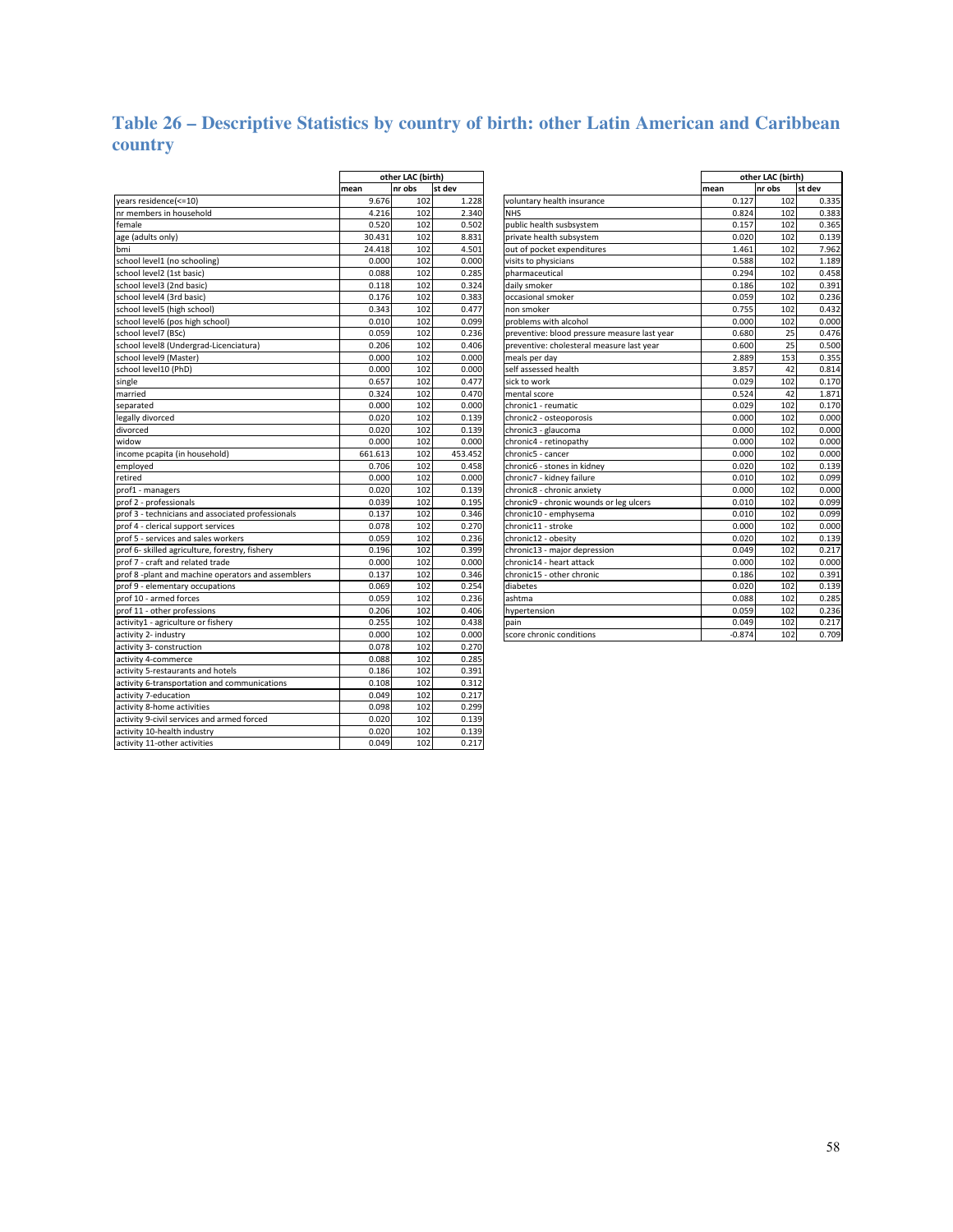# **Table 27 – Descriptive statistics by country of birth: Eastern Europe**

|                                                    | <b>Eastern Europe (birth)</b> |        |         |                                              |          | Eastern Europe (birth) |        |
|----------------------------------------------------|-------------------------------|--------|---------|----------------------------------------------|----------|------------------------|--------|
|                                                    | mean                          | nr obs | st dev  |                                              | mean     | nr obs                 | st dev |
| years residence(<=10)                              | 4.097                         | 155    | 1.861   | voluntary health insurance                   | 0.026    | 155                    | 0.159  |
| nr members in household                            | 2.845                         | 155    | 1.106   | <b>NHS</b>                                   | 0.871    | 155                    | 0.336  |
| female                                             | 0.484                         | 155    | 0.501   | public health susbsystem                     | 0.026    | 155                    | 0.159  |
| age (adults only)                                  | 34.852                        | 155    | 8.707   | private health subsystem                     | 0.090    | 155                    | 0.288  |
| bmi                                                | 24.551                        | 148    | 3.452   | out of pocket expenditures                   | 0.226    | 155                    | 0.944  |
| school level1 (no schooling)                       | 0.000                         | 154    | 0.000   | visits to physicians                         | 0.506    | 154                    | 2.498  |
| school level2 (1st basic)                          | 0.006                         | 154    | 0.081   | pharmaceutical                               | 0.229    | 153                    | 0.421  |
| school level3 (2nd basic)                          | 0.045                         | 154    | 0.209   | daily smoker                                 | 0.361    | 155                    | 0.482  |
| school level4 (3rd basic)                          | 0.318                         | 154    | 0.467   | occasional smoker                            | 0.026    | 155                    | 0.159  |
| school level5 (high school)                        | 0.364                         | 154    | 0.483   | non smoker                                   | 0.613    | 155                    | 0.489  |
| school level6 (pos high school)                    | 0.045                         | 154    | 0.209   | problems with alcohol                        | 0.000    | 155                    | 0.000  |
| school level7 (BSc)                                | 0.091                         | 154    | 0.288   | preventive: blood pressure measure last year | 0.676    | 37                     | 0.475  |
| school level8 (Undergrad-Licenciatura)             | 0.123                         | 154    | 0.330   | preventive: cholesteral measure last year    | 0.514    | 37                     | 0.507  |
| school level9 (Master)                             | 0.006                         | 154    | 0.081   | meals per day                                | 2.983    | 58                     | 0.131  |
| school level10 (PhD)                               | 0.000                         | 154    | 0.000   | self assessed health                         | 4.010    | 102                    | 0.682  |
| single                                             | 0.071                         | 155    | 0.258   | sick to work                                 | 0.000    | 155                    | 0.000  |
| married                                            | 0.890                         | 155    | 0.314   | mental score                                 | 0.213    | 102                    | 1.459  |
| separated                                          | 0.006                         | 155    | 0.080   | chronic1 - reumatic                          | 0.032    | 154                    | 0.178  |
| legally divorced                                   | 0.026                         | 155    | 0.159   | chronic2 - osteoporosis                      | 0.006    | 154                    | 0.081  |
| divorced                                           | 0.032                         | 155    | 0.177   | chronic3 - glaucoma                          | 0.000    | 155                    | 0.000  |
| widow                                              | 0.006                         | 155    | 0.080   | chronic4 - retinopathy                       | 0.000    | 155                    | 0.000  |
| income pcapita (in household)                      | 514.197                       | 155    | 379.328 | chronic5 - cancer                            | 0.000    | 155                    | 0.000  |
| employed                                           | 0.813                         | 155    | 0.391   | chronic6 - stones in kidney                  | 0.013    | 155                    | 0.113  |
| retired                                            | 0.000                         | 155    | 0.000   | chronic7 - kidney failure                    | 0.000    | 155                    | 0.000  |
| prof1 - managers                                   | 0.000                         | 155    | 0.000   | chronic8 - chronic anxiety                   | 0.000    | 155                    | 0.000  |
| prof 2 - professionals                             | 0.013                         | 155    | 0.113   | chronic9 - chronic wounds or leg ulcers      | 0.000    | 155                    | 0.000  |
| prof 3 - technicians and associated professionals  | 0.026                         | 155    | 0.159   | chronic10 - emphysema                        | 0.000    | 155                    | 0.000  |
| prof 4 - clerical support services                 | 0.013                         | 155    | 0.113   | chronic11 - stroke                           | 0.000    | 155                    | 0.000  |
| prof 5 - services and sales workers                | 0.000                         | 155    | 0.000   | chronic12 - obesity                          | 0.013    | 155                    | 0.113  |
| prof 6- skilled agriculture, forestry, fishery     | 0.135                         | 155    | 0.343   | chronic13 - major depression                 | 0.000    | 155                    | 0.000  |
| prof 7 - craft and related trade                   | 0.065                         | 155    | 0.246   | chronic14 - heart attack                     | 0.013    | 155                    | 0.113  |
| prof 8 -plant and machine operators and assemblers | 0.303                         | 155    | 0.461   | chronic15 - other chronic                    | 0.084    | 155                    | 0.278  |
| prof 9 - elementary occupations                    | 0.065                         | 155    | 0.246   | diabetes                                     | 0.000    | 155                    | 0.000  |
| prof 10 - armed forces                             | 0.277                         | 155    | 0.449   | ashtma                                       | 0.013    | 155                    | 0.113  |
| prof 11 - other professions                        | 0.103                         | 155    | 0.305   | hypertension                                 | 0.045    | 155                    | 0.208  |
| activity1 - agriculture or fishery                 | 0.168                         | 155    | 0.375   | pain                                         | 0.097    | 155                    | 0.297  |
| activity 2- industry                               | 0.032                         | 155    | 0.177   | score chronic conditions                     | $-1.024$ | 154                    | 0.483  |
| activity 3- construction                           | 0.052                         | 155    | 0.222   |                                              |          |                        |        |
| activity 4-commerce                                | 0.310                         | 155    | 0.464   |                                              |          |                        |        |
| activity 5-restaurants and hotels                  | 0.103                         | 155    | 0.305   |                                              |          |                        |        |
| activity 6-transportation and communications       | 0.168                         | 155    | 0.375   |                                              |          |                        |        |
| activity 7-education                               | 0.019                         | 155    | 0.138   |                                              |          |                        |        |
| activity 8-home activities                         | 0.026                         | 155    | 0.159   |                                              |          |                        |        |
| activity 9-civil services and armed forced         | 0.084                         | 155    | 0.278   |                                              |          |                        |        |
| activity 10-health industry                        | 0.000                         | 155    | 0.000   |                                              |          |                        |        |
| activity 11-other activities                       | 0.019                         | 155    | 0.138   |                                              |          |                        |        |
|                                                    |                               |        |         |                                              |          |                        |        |

| <b>Eastern Europe (birth)</b> |        |         |                   |                                              | <b>Eastern Europe (birth)</b> |        |        |
|-------------------------------|--------|---------|-------------------|----------------------------------------------|-------------------------------|--------|--------|
| mean                          | nr obs | st dev  |                   |                                              | mean                          | nr obs | st dev |
| 4.097                         | 155    | 1.861   |                   | voluntary health insurance                   | 0.026                         | 155    | 0.159  |
| 2.845                         | 155    | 1.106   | <b>NHS</b>        |                                              | 0.871                         | 155    | 0.336  |
| 0.484                         | 155    | 0.501   |                   | public health susbsystem                     | 0.026                         | 155    | 0.159  |
| 34.852                        | 155    | 8.707   |                   | private health subsystem                     | 0.090                         | 155    | 0.288  |
| 24.551                        | 148    | 3.452   |                   | out of pocket expenditures                   | 0.226                         | 155    | 0.944  |
| 0.000                         | 154    | 0.000   |                   | visits to physicians                         | 0.506                         | 154    | 2.498  |
| 0.006                         | 154    | 0.081   | pharmaceutical    |                                              | 0.229                         | 153    | 0.421  |
| 0.045                         | 154    | 0.209   | daily smoker      |                                              | 0.361                         | 155    | 0.482  |
| 0.318                         | 154    | 0.467   |                   | occasional smoker                            | 0.026                         | 155    | 0.159  |
| 0.364                         | 154    | 0.483   | non smoker        |                                              | 0.613                         | 155    | 0.489  |
| 0.045                         | 154    | 0.209   |                   | problems with alcohol                        | 0.000                         | 155    | 0.000  |
| 0.091                         | 154    | 0.288   |                   | preventive: blood pressure measure last year | 0.676                         | 37     | 0.475  |
| 0.123                         | 154    | 0.330   |                   | preventive: cholesteral measure last year    | 0.514                         | 37     | 0.507  |
| 0.006                         | 154    | 0.081   | meals per day     |                                              | 2.983                         | 58     | 0.131  |
| 0.000                         | 154    | 0.000   |                   | self assessed health                         | 4.010                         | 102    | 0.682  |
| 0.071                         | 155    | 0.258   | sick to work      |                                              | 0.000                         | 155    | 0.000  |
| 0.890                         | 155    | 0.314   | mental score      |                                              | 0.213                         | 102    | 1.459  |
| 0.006                         | 155    | 0.080   |                   | chronic1 - reumatic                          | 0.032                         | 154    | 0.178  |
| 0.026                         | 155    | 0.159   |                   | chronic2 - osteoporosis                      | 0.006                         | 154    | 0.081  |
| 0.032                         | 155    | 0.177   |                   | chronic3 - glaucoma                          | 0.000                         | 155    | 0.000  |
| 0.006                         | 155    | 0.080   |                   | chronic4 - retinopathy                       | 0.000                         | 155    | 0.000  |
| 514.197                       | 155    | 379.328 | chronic5 - cancer |                                              | 0.000                         | 155    | 0.000  |
| 0.813                         | 155    | 0.391   |                   | chronic6 - stones in kidney                  | 0.013                         | 155    | 0.113  |
| 0.000                         | 155    | 0.000   |                   | chronic7 - kidney failure                    | 0.000                         | 155    | 0.000  |
| 0.000                         | 155    | 0.000   |                   | chronic8 - chronic anxiety                   | 0.000                         | 155    | 0.000  |
| 0.013                         | 155    | 0.113   |                   | chronic9 - chronic wounds or leg ulcers      | 0.000                         | 155    | 0.000  |
| 0.026                         | 155    | 0.159   |                   | chronic10 - emphysema                        | 0.000                         | 155    | 0.000  |
| 0.013                         | 155    | 0.113   |                   | chronic11 - stroke                           | 0.000                         | 155    | 0.000  |
| 0.000                         | 155    | 0.000   |                   | chronic12 - obesity                          | 0.013                         | 155    | 0.113  |
| 0.135                         | 155    | 0.343   |                   | chronic13 - major depression                 | 0.000                         | 155    | 0.000  |
| 0.065                         | 155    | 0.246   |                   | chronic14 - heart attack                     | 0.013                         | 155    | 0.113  |
| 0.303                         | 155    | 0.461   |                   | chronic15 - other chronic                    | 0.084                         | 155    | 0.278  |
| 0.065                         | 155    | 0.246   | diabetes          |                                              | 0.000                         | 155    | 0.000  |
| 0.277                         | 155    | 0.449   | ashtma            |                                              | 0.013                         | 155    | 0.113  |
| 0.103                         | 155    | 0.305   | hypertension      |                                              | 0.045                         | 155    | 0.208  |
| 0.168                         | 155    | 0.375   | pain              |                                              | 0.097                         | 155    | 0.297  |
| 0.032                         | 155    | 0.177   |                   | score chronic conditions                     | $-1.024$                      | 154    | 0.483  |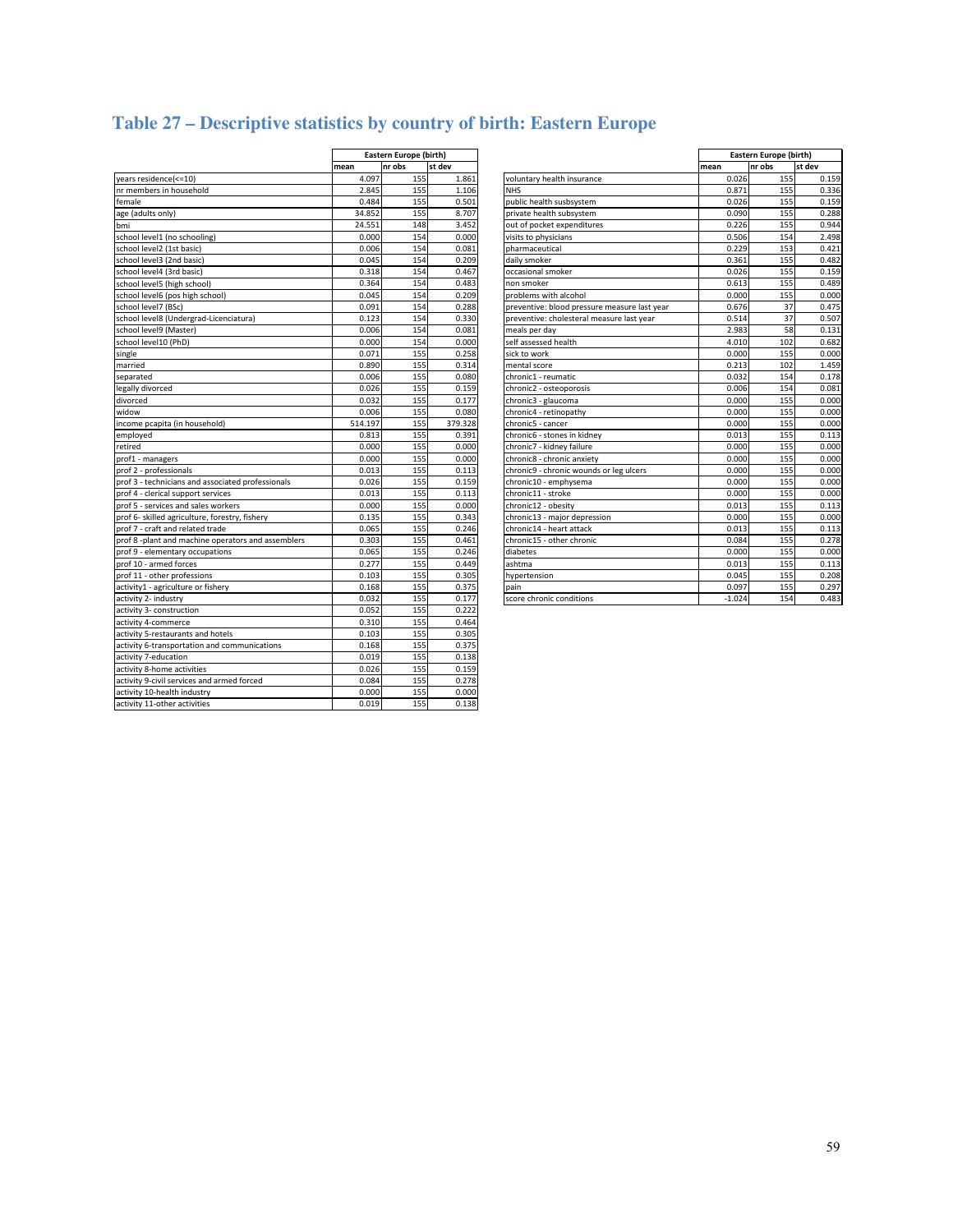# **Table 28 – Descriptive statistics by country of birth: EU15**

|                                                    |         | EU15 (birth) |         |                                              |          | EU15 (birth) |        |
|----------------------------------------------------|---------|--------------|---------|----------------------------------------------|----------|--------------|--------|
|                                                    | mean    | nr obs       | st dev  |                                              | mean     | nr obs       | st dev |
| years residence(<=10)                              | 9.359   | 329          | 1.890   | voluntary health insurance                   | 0.191    | 329          | 0.394  |
| nr members in household                            | 3.155   | 329          | 1.226   | <b>NHS</b>                                   | 0.869    | 329          | 0.338  |
| female                                             | 0.578   | 329          | 0.495   | public health susbsystem                     | 0.073    | 329          | 0.260  |
| age (adults only)                                  | 38.705  | 329          | 16.336  | private health subsystem                     | 0.058    | 329          | 0.234  |
| bmi                                                | 24.571  | 325          | 4.144   | out of pocket expenditures                   | 4.343    | 329          | 20.783 |
| school level1 (no schooling)                       | 0.030   | 329          | 0.172   | visits to physicians                         | 0.854    | 329          | 1.284  |
| school level2 (1st basic)                          | 0.040   | 329          | 0.195   | pharmaceutical                               | 0.508    | 329          | 0.501  |
| school level3 (2nd basic)                          | 0.116   | 329          | 0.320   | daily smoker                                 | 0.267    | 329          | 0.443  |
| school level4 (3rd basic)                          | 0.191   | 329          | 0.394   | occasional smoker                            | 0.030    | 329          | 0.172  |
| school level5 (high school)                        | 0.353   | 329          | 0.479   | non smoker                                   | 0.702    | 329          | 0.458  |
| school level6 (pos high school)                    | 0.012   | 329          | 0.110   | problems with alcohol                        | 0.036    | 329          | 0.188  |
| school level7 (BSc)                                | 0.055   | 329          | 0.228   | preventive: blood pressure measure last year | 0.719    | 89           | 0.452  |
| school level8 (Undergrad-Licenciatura)             | 0.179   | 329          | 0.384   | preventive: cholesteral measure last year    | 0.517    | 89           | 0.503  |
| school level9 (Master)                             | 0.018   | 329          | 0.134   | meals per day                                | 2.881    | 59           | 0.375  |
| school level10 (PhD)                               | 0.006   | 329          | 0.078   | self assessed health                         | 3.730    | 211          | 0.950  |
| single                                             | 0.331   | 329          | 0.471   | sick to work                                 | 0.018    | 329          | 0.134  |
| married                                            | 0.578   | 329          | 0.495   | mental score                                 | 0.416    | 211          | 1.691  |
| separated                                          | 0.012   | 329          | 0.110   | chronic1 - reumatic                          | 0.088    | 329          | 0.284  |
| legally divorced                                   | 0.040   | 329          | 0.195   | chronic2 - osteoporosis                      | 0.036    | 329          | 0.188  |
| divorced                                           | 0.052   | 329          | 0.222   | chronic3 - glaucoma                          | 0.006    | 329          | 0.078  |
| widow                                              | 0.040   | 329          | 0.195   | chronic4 - retinopathy                       | 0.003    | 328          | 0.055  |
| income pcapita (in household)                      | 649.332 | 329          | 518.610 | chronic5 - cancer                            | 0.006    | 329          | 0.078  |
| employed                                           | 0.626   | 329          | 0.485   | chronic6 - stones in kidney                  | 0.046    | 329          | 0.209  |
| retired                                            | 0.131   | 329          | 0.338   | chronic7 - kidney failure                    | 0.000    | 329          | 0.000  |
| prof1 - managers                                   | 0.021   | 329          | 0.145   | chronic8 - chronic anxiety                   | 0.030    | 329          | 0.172  |
| prof 2 - professionals                             | 0.070   | 329          | 0.255   | chronic9 - chronic wounds or leg ulcers      | 0.003    | 329          | 0.055  |
| prof 3 - technicians and associated professionals  | 0.100   | 329          | 0.301   | chronic10 - emphysema                        | 0.009    | 329          | 0.095  |
| prof 4 - clerical support services                 | 0.097   | 329          | 0.297   | chronic11 - stroke                           | 0.003    | 329          | 0.055  |
| prof 5 - services and sales workers                | 0.143   | 329          | 0.350   | chronic12 - obesity                          | 0.036    | 329          | 0.188  |
| prof 6- skilled agriculture, forestry, fishery     | 0.140   | 329          | 0.347   | chronic13 - major depression                 | 0.100    | 329          | 0.301  |
| prof 7 - craft and related trade                   | 0.040   | 329          | 0.195   | chronic14 - heart attack                     | 0.021    | 329          | 0.145  |
| prof 8 -plant and machine operators and assemblers | 0.112   | 329          | 0.316   | chronic15 - other chronic                    | 0.277    | 329          | 0.448  |
| prof 9 - elementary occupations                    | 0.052   | 329          | 0.222   | diabetes                                     | 0.036    | 329          | 0.188  |
| prof 10 - armed forces                             | 0.085   | 329          | 0.279   | ashtma                                       | 0.073    | 329          | 0.260  |
| prof 11 - other professions                        | 0.140   | 329          | 0.347   | hypertension                                 | 0.103    | 329          | 0.305  |
| activity1 - agriculture or fishery                 | 0.234   | 329          | 0.424   | pain                                         | 0.112    | 329          | 0.316  |
| activity 2- industry                               | 0.049   | 329          | 0.215   | score chronic conditions                     | $-0.508$ | 328          | 1.134  |
| activity 3- construction                           | 0.094   | 329          | 0.293   |                                              |          |              |        |
| activity 4-commerce                                | 0.076   | 329          | 0.265   |                                              |          |              |        |
| activity 5-restaurants and hotels                  | 0.179   | 329          | 0.384   |                                              |          |              |        |
| activity 6-transportation and communications       | 0.067   | 329          | 0.250   |                                              |          |              |        |
| activity 7-education                               | 0.046   | 329          | 0.209   |                                              |          |              |        |
| activity 8-home activities                         | 0.085   | 329          | 0.279   |                                              |          |              |        |
| activity 9-civil services and armed forced         | 0.024   | 329          | 0.154   |                                              |          |              |        |
| activity 10-health industry                        |         | 329          | 0.180   |                                              |          |              |        |
| activity 11-other activities                       | 0.033   |              |         |                                              |          |              |        |

|         | EU15 (birth) |         |                                              |          | EU15 (birth) |        |
|---------|--------------|---------|----------------------------------------------|----------|--------------|--------|
| mean    | nr obs       | st dev  |                                              | mean     | nr obs       | st dev |
| 9.359   | 329          | 1.890   | voluntary health insurance                   | 0.191    | 329          | 0.394  |
| 3.155   | 329          | 1.226   | <b>NHS</b>                                   | 0.869    | 329          | 0.338  |
| 0.578   | 329          | 0.495   | public health susbsystem                     | 0.073    | 329          | 0.260  |
| 38.705  | 329          | 16.336  | private health subsystem                     | 0.058    | 329          | 0.234  |
| 24.571  | 325          | 4.144   | out of pocket expenditures                   | 4.343    | 329          | 20.783 |
| 0.030   | 329          | 0.172   | visits to physicians                         | 0.854    | 329          | 1.284  |
| 0.040   | 329          | 0.195   | pharmaceutical                               | 0.508    | 329          | 0.501  |
| 0.116   | 329          | 0.320   | daily smoker                                 | 0.267    | 329          | 0.443  |
| 0.191   | 329          | 0.394   | occasional smoker                            | 0.030    | 329          | 0.172  |
| 0.353   | 329          | 0.479   | non smoker                                   | 0.702    | 329          | 0.458  |
| 0.012   | 329          | 0.110   | problems with alcohol                        | 0.036    | 329          | 0.188  |
| 0.055   | 329          | 0.228   | preventive: blood pressure measure last year | 0.719    | 89           | 0.452  |
| 0.179   | 329          | 0.384   | preventive: cholesteral measure last year    | 0.517    | 89           | 0.503  |
| 0.018   | 329          | 0.134   | meals per day                                | 2.881    | 59           | 0.375  |
| 0.006   | 329          | 0.078   | self assessed health                         | 3.730    | 211          | 0.950  |
| 0.331   | 329          | 0.471   | sick to work                                 | 0.018    | 329          | 0.134  |
| 0.578   | 329          | 0.495   | mental score                                 | 0.416    | 211          | 1.691  |
| 0.012   | 329          | 0.110   | chronic1 - reumatic                          | 0.088    | 329          | 0.284  |
| 0.040   | 329          | 0.195   | chronic2 - osteoporosis                      | 0.036    | 329          | 0.188  |
| 0.052   | 329          | 0.222   | chronic3 - glaucoma                          | 0.006    | 329          | 0.078  |
| 0.040   | 329          | 0.195   | chronic4 - retinopathy                       | 0.003    | 328          | 0.055  |
| 649.332 | 329          | 518.610 | chronic5 - cancer                            | 0.006    | 329          | 0.078  |
| 0.626   | 329          | 0.485   | chronic6 - stones in kidney                  | 0.046    | 329          | 0.209  |
| 0.131   | 329          | 0.338   | chronic7 - kidney failure                    | 0.000    | 329          | 0.000  |
| 0.021   | 329          | 0.145   | chronic8 - chronic anxiety                   | 0.030    | 329          | 0.172  |
| 0.070   | 329          | 0.255   | chronic9 - chronic wounds or leg ulcers      | 0.003    | 329          | 0.055  |
| 0.100   | 329          | 0.301   | chronic10 - emphysema                        | 0.009    | 329          | 0.095  |
| 0.097   | 329          | 0.297   | chronic11 - stroke                           | 0.003    | 329          | 0.055  |
| 0.143   | 329          | 0.350   | chronic12 - obesity                          | 0.036    | 329          | 0.188  |
| 0.140   | 329          | 0.347   | chronic13 - major depression                 | 0.100    | 329          | 0.301  |
| 0.040   | 329          | 0.195   | chronic14 - heart attack                     | 0.021    | 329          | 0.145  |
| 0.112   | 329          | 0.316   | chronic15 - other chronic                    | 0.277    | 329          | 0.448  |
| 0.052   | 329          | 0.222   | diabetes                                     | 0.036    | 329          | 0.188  |
| 0.085   | 329          | 0.279   | ashtma                                       | 0.073    | 329          | 0.260  |
| 0.140   | 329          | 0.347   | hypertension                                 | 0.103    | 329          | 0.305  |
| 0.234   | 329          | 0.424   | pain                                         | 0.112    | 329          | 0.316  |
| 0.049   | 329          | 0.215   | score chronic conditions                     | $-0.508$ | 328          | 1.134  |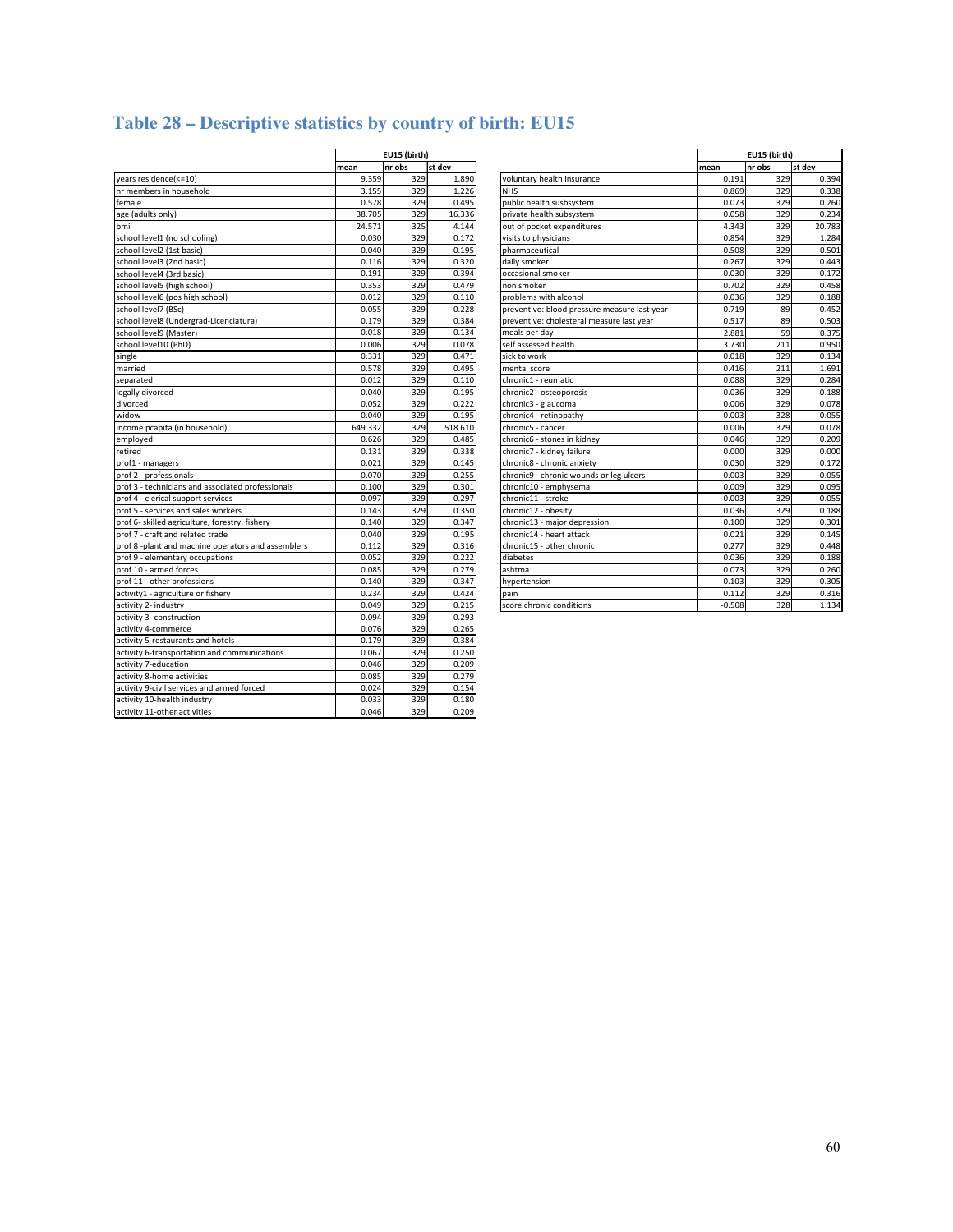# **Table 29 – Descriptive Statistics by country of birth: other developed country**

|                                                    |         | other developed (birth) |         |                                              |             | other developed (birth) |          |
|----------------------------------------------------|---------|-------------------------|---------|----------------------------------------------|-------------|-------------------------|----------|
|                                                    | mean    | nr obs                  | st dev  |                                              | mean        | nr obs                  | st dev   |
| years residence(<=10)                              | 9.237   | 59                      | 2.409   | voluntary health insurance                   | 0.186       | 59                      | 0.393    |
| nr members in household                            | 2.864   | 59                      | 1.181   | <b>NHS</b>                                   | 0.915       | 59                      | 0.281    |
| female                                             | 0.492   | 59                      | 0.504   | public health susbsystem                     | 0.034       | 59                      | 0.183    |
| age (adults only)                                  | 36.153  | 59                      | 18.786  | private health subsystem                     | 0.051       | 59                      | 0.222    |
| bmi                                                | 24.690  | 57                      | 4.150   | out of pocket expenditures                   | 3.559       | 59                      | 13.360   |
| school level1 (no schooling)                       | 0.017   | 59                      | 0.130   | visits to physicians                         | 0.610       | 59                      | 0.983    |
| school level2 (1st basic)                          | 0.034   | 59                      | 0.183   | pharmaceutical                               | 0.288       | 59                      | 0.457    |
| school level3 (2nd basic)                          | 0.102   | 59                      | 0.305   | daily smoker                                 | 0.153       | 59                      | 0.363    |
| school level4 (3rd basic)                          | 0.237   | 59                      | 0.429   | occasional smoker                            | 0.017       | 59                      | 0.130    |
| school level5 (high school)                        | 0.356   | 59                      | 0.483   | non smoker                                   | 0.831       | 59                      | 0.378    |
| school level6 (pos high school)                    | 0.017   | 59                      | 0.130   | problems with alcohol                        | 0.017       | 59                      | 0.130    |
| school level7 (BSc)                                | 0.051   | 59                      | 0.222   | preventive: blood pressure measure last year | 0.500       | 12                      | 0.522    |
| school level8 (Undergrad-Licenciatura)             | 0.153   | 59                      | 0.363   | preventive: cholesteral measure last year    | 0.417       | 12                      | 0.515    |
| school level9 (Master)                             | 0.000   | 59                      | 0.000   | meals per day                                | 2.911       | 33647                   | 0.315    |
| school level10 (PhD)                               | 0.034   | 59                      | 0.183   | self assessed health                         | 4.025       | 40                      | 0.800    |
| single                                             | 0.339   | 59                      | 0.477   | sick to work                                 | 0.017       | 59                      | 0.130    |
| married                                            | 0.508   | 59                      | 0.504   | mental score                                 | 0.709       | 40                      | 1.605    |
| separated                                          | 0.000   | 59                      | 0.000   | chronic1 - reumatic                          | 0.017       | 59                      | 0.130    |
| legally divorced                                   | 0.119   | 59                      | 0.326   | chronic2 - osteoporosis                      | 0.034       | 59                      | 0.183    |
| divorced                                           | 0.119   | 59                      | 0.326   | chronic3 - glaucoma                          | 0.017       | 59                      | 0.130    |
| widow                                              | 0.034   | 59                      | 0.183   | chronic4 - retinopathy                       | 0.000       | 59                      | 0.000    |
| income pcapita (in household)                      | 612.721 | 59                      | 352.393 | chronic5 - cancer                            | 0.051       | 59                      | 0.222    |
| employed                                           | 0.576   | 59                      | 0.498   | chronic6 - stones in kidney                  | 0.068       | 59                      | 0.254    |
| retired                                            | 0.136   | 59                      | 0.345   | chronic7 - kidney failure                    | 0.000       | 59                      | 0.000    |
| prof1 - managers                                   | 0.000   | 59                      | 0.000   | chronic8 - chronic anxiety                   | 0.017       | 58                      | 0.131    |
| prof 2 - professionals                             | 0.034   | 59                      | 0.183   | chronic9 - chronic wounds or leg ulcers      | 0.017       | 59                      | 0.130    |
| prof 3 - technicians and associated professionals  | 0.153   | 59                      | 0.363   | chronic10 - emphysema                        | 0.000       | 59                      | 0.000    |
| prof 4 - clerical support services                 | 0.136   | 59                      | 0.345   | chronic11 - stroke                           | 0.000       | 59                      | 0.000    |
| prof 5 - services and sales workers                | 0.102   | 59                      | 0.305   | chronic12 - obesity                          | 0.000       | 59                      | 0.000    |
| prof 6- skilled agriculture, forestry, fishery     | 0.136   | 59                      | 0.345   | chronic13 - major depression                 | 0.034       | 59                      | 0.183    |
| prof 7 - craft and related trade                   | 0.000   | 59                      | 0.000   | chronic14 - heart attack                     | 0.017       | 59                      | 0.130    |
| prof 8 -plant and machine operators and assemblers | 0.085   | 59                      | 0.281   | chronic15 - other chronic                    | 0.203       | 59                      | 0.406    |
| prof 9 - elementary occupations                    | 0.051   | 59                      | 0.222   | diabetes                                     | 0.034       | 59                      | 0.183    |
| prof 10 - armed forces                             | 0.034   | 59                      | 0.183   | ashtma                                       | 0.051       | 59                      | 0.222    |
| prof 11 - other professions                        | 0.271   | 59                      | 0.448   | hypertension                                 | 0.085       | 59                      | 0.281    |
| activity1 - agriculture or fishery                 | 0.356   | 59                      | 0.483   | pain                                         | 0.068       | 59                      | 0.254    |
| activity 2- industry                               | 0.000   | 59                      | 0.000   | score chronic conditions                     | $-0.719929$ | 58.000                  | 1.297715 |
| activity 3- construction                           | 0.102   | 59                      | 0.305   |                                              |             |                         |          |
| activity 4-commerce                                | 0.051   | 59                      | 0.222   |                                              |             |                         |          |
| activity 5-restaurants and hotels                  | 0.136   | 59                      | 0.345   |                                              |             |                         |          |
| activity 6-transportation and communications       | 0.119   | 59                      | 0.326   |                                              |             |                         |          |
| activity 7-education                               | 0.085   | 59                      | 0.281   |                                              |             |                         |          |
| activity 8-home activities                         | 0.085   | 59                      | 0.281   |                                              |             |                         |          |
| activity 9-civil services and armed forced         | 0.000   | 59                      | 0.000   |                                              |             |                         |          |
| activity 10-health industry                        | 0.017   | 59                      | 0.130   |                                              |             |                         |          |
| activity 11-other activities                       | 0.034   | 59                      | 0.183   |                                              |             |                         |          |

|         | other developed (birth) |         |                                              |             | other developed (birth) |
|---------|-------------------------|---------|----------------------------------------------|-------------|-------------------------|
| mean    | nr obs                  | st dev  |                                              | mean        | nr obs                  |
| 9.237   | 59                      | 2.409   | voluntary health insurance                   | 0.186       | 59                      |
| 2.864   | 59                      | 1.181   | <b>NHS</b>                                   | 0.915       | 59                      |
| 0.492   | 59                      | 0.504   | public health susbsystem                     | 0.034       | 59                      |
| 36.153  | 59                      | 18.786  | private health subsystem                     | 0.051       | 59                      |
| 24.690  | 57                      | 4.150   | out of pocket expenditures                   | 3.559       | 59                      |
| 0.017   | 59                      | 0.130   | visits to physicians                         | 0.610       | 59                      |
| 0.034   | 59                      | 0.183   | pharmaceutical                               | 0.288       | 59                      |
| 0.102   | 59                      | 0.305   | daily smoker                                 | 0.153       | 59                      |
| 0.237   | 59                      | 0.429   | occasional smoker                            | 0.017       | 59                      |
| 0.356   | 59                      | 0.483   | non smoker                                   | 0.831       | 59                      |
| 0.017   | 59                      | 0.130   | problems with alcohol                        | 0.017       | 59                      |
| 0.051   | 59                      | 0.222   | preventive: blood pressure measure last year | 0.500       | 12                      |
| 0.153   | 59                      | 0.363   | preventive: cholesteral measure last year    | 0.417       | 12                      |
| 0.000   | 59                      | 0.000   | meals per day                                | 2.911       | 33647                   |
| 0.034   | 59                      | 0.183   | self assessed health                         | 4.025       | 40                      |
| 0.339   | 59                      | 0.477   | sick to work                                 | 0.017       | 59                      |
| 0.508   | 59                      | 0.504   | mental score                                 | 0.709       | 40                      |
| 0.000   | 59                      | 0.000   | chronic1 - reumatic                          | 0.017       | 59                      |
| 0.119   | 59                      | 0.326   | chronic2 - osteoporosis                      | 0.034       | 59                      |
| 0.119   | 59                      | 0.326   | chronic3 - glaucoma                          | 0.017       | 59                      |
| 0.034   | 59                      | 0.183   | chronic4 - retinopathy                       | 0.000       | 59                      |
| 612.721 | 59                      | 352.393 | chronic5 - cancer                            | 0.051       | 59                      |
| 0.576   | 59                      | 0.498   | chronic6 - stones in kidney                  | 0.068       | 59                      |
| 0.136   | 59                      | 0.345   | chronic7 - kidney failure                    | 0.000       | 59                      |
| 0.000   | 59                      | 0.000   | chronic8 - chronic anxiety                   | 0.017       | 58                      |
| 0.034   | 59                      | 0.183   | chronic9 - chronic wounds or leg ulcers      | 0.017       | 59                      |
| 0.153   | 59                      | 0.363   | chronic10 - emphysema                        | 0.000       | 59                      |
| 0.136   | 59                      | 0.345   | chronic11 - stroke                           | 0.000       | 59                      |
| 0.102   | 59                      | 0.305   | chronic12 - obesity                          | 0.000       | 59                      |
| 0.136   | 59                      | 0.345   | chronic13 - major depression                 | 0.034       | 59                      |
| 0.000   | 59                      | 0.000   | chronic14 - heart attack                     | 0.017       | 59                      |
| 0.085   | 59                      | 0.281   | chronic15 - other chronic                    | 0.203       | 59                      |
| 0.051   | 59                      | 0.222   | diabetes                                     | 0.034       | 59                      |
| 0.034   | 59                      | 0.183   | ashtma                                       | 0.051       | 59                      |
| 0.271   | 59                      | 0.448   | hypertension                                 | 0.085       | 59                      |
| 0.356   | 59                      | 0.483   | pain                                         | 0.068       | 59                      |
| 0.000   | 59                      | 0.000   | score chronic conditions                     | $-0.719929$ | 58.000                  |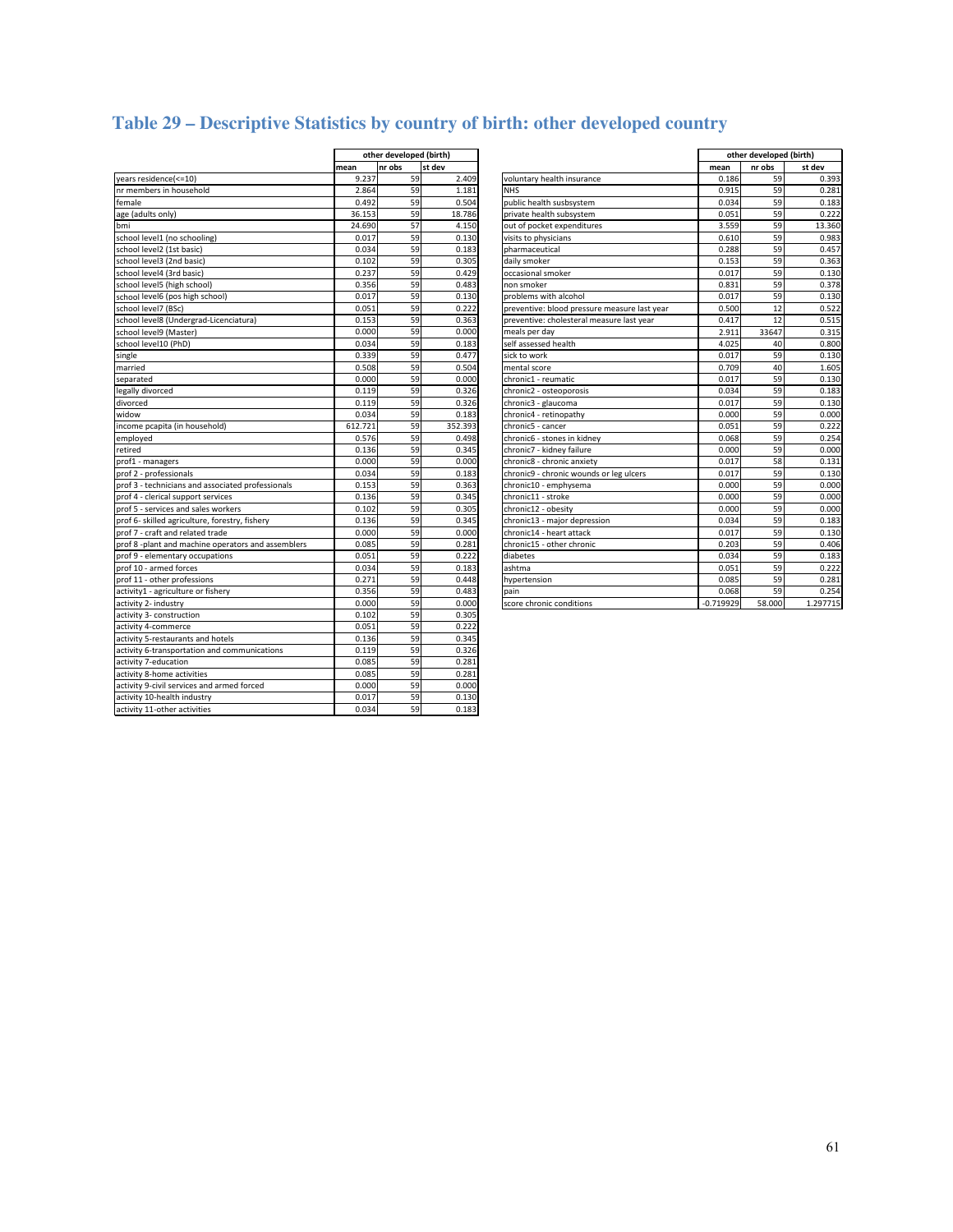# **Table 30 – Descriptive statistics by country of birth: other countries**

|                                                    |         | other countries (birth) |         |                                              |          | other countries (birth) |        |
|----------------------------------------------------|---------|-------------------------|---------|----------------------------------------------|----------|-------------------------|--------|
|                                                    | mean    | nr obs                  | st dev  |                                              | mean     | nr obs                  | st dev |
| years residence(<=10)                              | 9.207   | 58                      | 2.300   | voluntary health insurance                   | 0.155    | 58                      | 0.365  |
| nr members in household                            | 3.103   | 58                      | 1.180   | <b>NHS</b>                                   | 0.759    | 58                      | 0.432  |
| female                                             | 0.517   | 58                      | 0.504   | public health susbsystem                     | 0.207    | 58                      | 0.409  |
| age (adults only)                                  | 45.483  | 58                      | 15.708  | private health subsystem                     | 0.034    | 58                      | 0.184  |
| bmi                                                | 24.931  | 58                      | 4.097   | out of pocket expenditures                   | 1.983    | 58                      | 10.440 |
| school level1 (no schooling)                       | 0.034   | 58                      | 0.184   | visits to physicians                         | 0.741    | 58                      | 0.928  |
| school level2 (1st basic)                          | 0.121   | 58                      | 0.329   | pharmaceutical                               | 0.414    | 58                      | 0.497  |
| school level3 (2nd basic)                          | 0.017   | 58                      | 0.131   | daily smoker                                 | 0.224    | 58                      | 0.421  |
| school level4 (3rd basic)                          | 0.207   | 58                      | 0.409   | occasional smoker                            | 0.017    | 58                      | 0.131  |
| school level5 (high school)                        | 0.276   | 58                      | 0.451   | non smoker                                   | 0.759    | 58                      | 0.432  |
| school level6 (pos high school)                    | 0.052   | 58                      | 0.223   | problems with alcohol                        | 0.034    | 58                      | 0.184  |
| school level7 (BSc)                                | 0.086   | 58                      | 0.283   | preventive: blood pressure measure last year | 0.824    | 17                      | 0.393  |
| school level8 (Undergrad-Licenciatura)             | 0.138   | 58                      | 0.348   | preventive: cholesteral measure last year    | 0.765    | 17                      | 0.437  |
| school level9 (Master)                             | 0.034   | 58                      | 0.184   | meals per day                                | 2.824    | 329                     | 0.455  |
| school level10 (PhD)                               | 0.034   | 58                      | 0.184   | self assessed health                         | 3.763    | 38                      | 0.786  |
| single                                             | 0.190   | 58                      | 0.395   | sick to work                                 | 0.000    | 58                      | 0.000  |
| married                                            | 0.724   | 58                      | 0.451   | mental score                                 | 0.930    | 37                      | 1.379  |
| separated                                          | 0.034   | 58                      | 0.184   | chronic1 - reumatic                          | 0.121    | 58                      | 0.329  |
| legally divorced                                   | 0.017   | 58                      | 0.131   | chronic2 - osteoporosis                      | 0.034    | 58                      | 0.184  |
| divorced                                           | 0.052   | 58                      | 0.223   | chronic3 - glaucoma                          | 0.000    | 58                      | 0.000  |
| widow                                              | 0.034   | 58                      | 0.184   | chronic4 - retinopathy                       | 0.000    | 58                      | 0.000  |
| income pcapita (in household)                      | 832.030 | 58                      | 640.497 | chronic5 - cancer                            | 0.017    | 58                      | 0.131  |
| employed                                           | 0.707   | 58                      | 0.459   | chronic6 - stones in kidney                  | 0.000    | 58                      | 0.000  |
| retired                                            | 0.103   | 58                      | 0.307   | chronic7 - kidney failure                    | 0.000    | 58                      | 0.000  |
| prof1 - managers                                   | 0.000   | 58                      | 0.000   | chronic8 - chronic anxiety                   | 0.017    | 58                      | 0.131  |
| prof 2 - professionals                             | 0.103   | 58                      | 0.307   | chronic9 - chronic wounds or leg ulcers      | 0.017    | 58                      | 0.131  |
| prof 3 - technicians and associated professionals  | 0.138   | 58                      | 0.348   | chronic10 - emphysema                        | 0.017    | 58                      | 0.131  |
| prof 4 - clerical support services                 | 0.155   | 58                      | 0.365   | chronic11 - stroke                           | 0.000    | 58                      | 0.000  |
| prof 5 - services and sales workers                | 0.086   | 58                      | 0.283   | chronic12 - obesity                          | 0.052    | 58                      | 0.223  |
| prof 6- skilled agriculture, forestry, fishery     | 0.069   | 58                      | 0.256   | chronic13 - major depression                 | 0.034    | 58                      | 0.184  |
| prof 7 - craft and related trade                   | 0.000   | 58                      | 0.000   | chronic14 - heart attack                     | 0.017    | 58                      | 0.131  |
| prof 8 -plant and machine operators and assemblers | 0.103   | 58                      | 0.307   | chronic15 - other chronic                    | 0.207    | 58                      | 0.409  |
| prof 9 - elementary occupations                    | 0.017   | 58                      | 0.131   | diabetes                                     | 0.069    | 58                      | 0.256  |
| prof 10 - armed forces                             | 0.155   | 58                      | 0.365   | ashtma                                       | 0.052    | 58                      | 0.223  |
| prof 11 - other professions                        | 0.172   | 58                      | 0.381   | hypertension                                 | 0.138    | 58                      | 0.348  |
| activity1 - agriculture or fishery                 | 0.224   | 58                      | 0.421   | pain                                         | 0.069    | 58                      | 0.256  |
| activity 2- industry                               | 0.034   | 58                      | 0.184   | score chronic conditions                     | $-0.584$ | 58                      | 0.876  |
| activity 3- construction                           | 0.017   | 58                      | 0.131   |                                              |          |                         |        |
| activity 4-commerce                                | 0.121   | 58                      | 0.329   |                                              |          |                         |        |
| activity 5-restaurants and hotels                  | 0.086   | 58                      | 0.283   |                                              |          |                         |        |
| activity 6-transportation and communications       | 0.086   | 58                      | 0.283   |                                              |          |                         |        |
| activity 7-education                               | 0.052   | 58                      | 0.223   |                                              |          |                         |        |
| activity 8-home activities                         | 0.017   | 58                      | 0.131   |                                              |          |                         |        |
| activity 9-civil services and armed forced         | 0.017   | 58                      | 0.131   |                                              |          |                         |        |
| activity 10-health industry                        | 0.103   | 58                      | 0.307   |                                              |          |                         |        |
| activity 11-other activities                       | 0.121   | 58                      | 0.329   |                                              |          |                         |        |
|                                                    |         |                         |         |                                              |          |                         |        |

|         | other countries (birth) |         |                                              |          | other countries (birth) |        |
|---------|-------------------------|---------|----------------------------------------------|----------|-------------------------|--------|
| mean    | nr obs                  | st dev  |                                              | mean     | nr obs                  | st dev |
| 9.207   | 58                      | 2.300   | voluntary health insurance                   | 0.155    | 58                      | 0.365  |
| 3.103   | 58                      | 1.180   | <b>NHS</b>                                   | 0.759    | 58                      | 0.432  |
| 0.517   | 58                      | 0.504   | public health susbsystem                     | 0.207    | 58                      | 0.409  |
| 45.483  | 58                      | 15.708  | private health subsystem                     | 0.034    | 58                      | 0.184  |
| 24.931  | 58                      | 4.097   | out of pocket expenditures                   | 1.983    | 58                      | 10.440 |
| 0.034   | 58                      | 0.184   | visits to physicians                         | 0.741    | 58                      | 0.928  |
| 0.121   | 58                      | 0.329   | pharmaceutical                               | 0.414    | 58                      | 0.497  |
| 0.017   | 58                      | 0.131   | daily smoker                                 | 0.224    | 58                      | 0.421  |
| 0.207   | 58                      | 0.409   | occasional smoker                            | 0.017    | 58                      | 0.131  |
| 0.276   | 58                      | 0.451   | non smoker                                   | 0.759    | 58                      | 0.432  |
| 0.052   | 58                      | 0.223   | problems with alcohol                        | 0.034    | 58                      | 0.184  |
| 0.086   | 58                      | 0.283   | preventive: blood pressure measure last year | 0.824    | 17                      | 0.393  |
| 0.138   | 58                      | 0.348   | preventive: cholesteral measure last year    | 0.765    | 17                      | 0.437  |
| 0.034   | 58                      | 0.184   | meals per day                                | 2.824    | 329                     | 0.455  |
| 0.034   | 58                      | 0.184   | self assessed health                         | 3.763    | 38                      | 0.786  |
| 0.190   | 58                      | 0.395   | sick to work                                 | 0.000    | 58                      | 0.000  |
| 0.724   | 58                      | 0.451   | mental score                                 | 0.930    | 37                      | 1.379  |
| 0.034   | 58                      | 0.184   | chronic1 - reumatic                          | 0.121    | 58                      | 0.329  |
| 0.017   | 58                      | 0.131   | chronic2 - osteoporosis                      | 0.034    | 58                      | 0.184  |
| 0.052   | 58                      | 0.223   | chronic3 - glaucoma                          | 0.000    | 58                      | 0.000  |
| 0.034   | 58                      | 0.184   | chronic4 - retinopathy                       | 0.000    | 58                      | 0.000  |
| 832.030 | 58                      | 640.497 | chronic5 - cancer                            | 0.017    | 58                      | 0.131  |
| 0.707   | 58                      | 0.459   | chronic6 - stones in kidney                  | 0.000    | 58                      | 0.000  |
| 0.103   | 58                      | 0.307   | chronic7 - kidney failure                    | 0.000    | 58                      | 0.000  |
| 0.000   | 58                      | 0.000   | chronic8 - chronic anxiety                   | 0.017    | 58                      | 0.131  |
| 0.103   | 58                      | 0.307   | chronic9 - chronic wounds or leg ulcers      | 0.017    | 58                      | 0.131  |
| 0.138   | 58                      | 0.348   | chronic10 - emphysema                        | 0.017    | 58                      | 0.131  |
| 0.155   | 58                      | 0.365   | chronic11 - stroke                           | 0.000    | 58                      | 0.000  |
| 0.086   | 58                      | 0.283   | chronic12 - obesity                          | 0.052    | 58                      | 0.223  |
| 0.069   | 58                      | 0.256   | chronic13 - major depression                 | 0.034    | 58                      | 0.184  |
| 0.000   | 58                      | 0.000   | chronic14 - heart attack                     | 0.017    | 58                      | 0.131  |
| 0.103   | 58                      | 0.307   | chronic15 - other chronic                    | 0.207    | 58                      | 0.409  |
| 0.017   | 58                      | 0.131   | diabetes                                     | 0.069    | 58                      | 0.256  |
| 0.155   | 58                      | 0.365   | ashtma                                       | 0.052    | 58                      | 0.223  |
| 0.172   | 58                      | 0.381   | hypertension                                 | 0.138    | 58                      | 0.348  |
| 0.224   | 58                      | 0.421   | pain                                         | 0.069    | 58                      | 0.256  |
| 0.034   | 58                      | 0.184   | score chronic conditions                     | $-0.584$ | 58                      | 0.876  |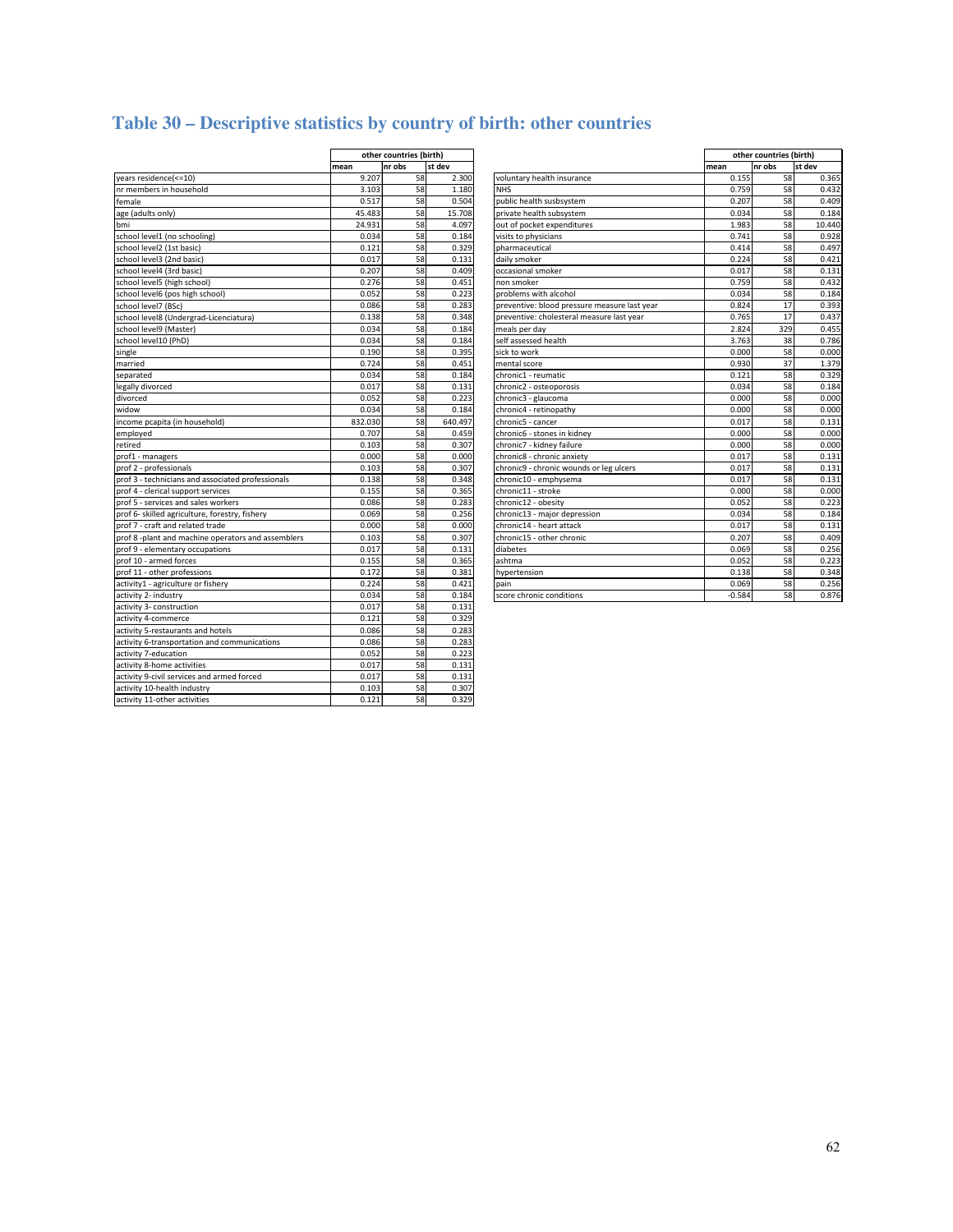|                                                                  | Portugal (birth)     | PALOPs (birth)       | other African (birth)  | Brazil (birth)                | other LAC (birth)    | Eastern Europe (birth) | other countries (birth) | EU15 (birth)         | other developed (birth) | emigrant              |
|------------------------------------------------------------------|----------------------|----------------------|------------------------|-------------------------------|----------------------|------------------------|-------------------------|----------------------|-------------------------|-----------------------|
| years residence(<=10)                                            | 0.503                | $-0.123$             | 0.003                  | $-0.47$                       | 0.005                | $-0.613$               | 0.005                   | $-0.051$             | $-0.082$                | 0.042                 |
| nr members in household                                          | $-0.019$             | 0.034                | 0.015                  | $-0.01$                       | 0.072                | $-0.034$               | 0.00                    | 0.001                | 0.000                   | $-0.087$              |
| female                                                           | $-0.005$             | 0.000                | $-0.0048$              | $-0.010$                      | 0.024                | $-0.0209$              | 0.006                   | 0.027                | $-0.018$                | $-0.062$              |
| age (adults only)<br>hmi                                         | 0.113<br>0.048       | $-0.065$<br>$-0.018$ | $-0.0155$<br>$-0.0111$ | $-0.053$<br>$-0.011$          | $-0.040$<br>0.023    | $-0.063$<br>$-0.031$   | 0.004<br>$-0.026$       | $-0.041$<br>$-0.031$ | $-0.0018$<br>$-0.0242$  | 0.181<br>0.049        |
| school level1 (no schooling)                                     |                      |                      |                        |                               |                      |                        |                         |                      |                         |                       |
| school level2 (1st basic                                         | 0.165                | $-0.07$              | $-0.027$               | $-0.05$                       | $-0.045$             | $-0.068$               | $-0.036$                | $-0.094$             | $-0.033$                | 0.141                 |
| school level3 (2nd basic)                                        | 0.019                | $-0.008$             | $-0.012$               | $-0.00$                       | 0.029                | $-0.031$               | $-0.02$                 | $-0.005$             | 0.001                   | $-0.034$              |
| school level4 (3rd basic)                                        | $-0.05$              | 0.06                 | 0.0303                 | $-0.01$                       | 0.006                | 0.037                  | $-0.00$                 | $-0.001$             | 0.019                   | $-0.050$              |
| school level5 (high school)                                      | $-0.140$             | 0.034                | 0.011                  | 0.07                          | 0.049                | 0.061                  | 0.031                   | 0.098                | 0.004                   | $-0.065$              |
| school level6 (pos high school)                                  | $-0.039$             | $-0.010$             | $-0.0022$              | $-0.00$                       | $-0.004$             | 0.033                  | 0.05                    | 0.020                | 0.077                   | $-0.028$              |
| school level7 (BSc)                                              | $-0.053$             | 0.03                 | $-0.004$               | 0.02                          | $-0.008$             | 0.065                  | $-0.00$                 | 0.011                | $-0.005$                | $-0.01$               |
| school level8 (Undergrad-Licenciatura)<br>school level9 (Master) | $-0.042$<br>$-0.021$ | 0.004<br>$-0.008$    | 0.0178<br>$-0.001$     | 0.031<br>$-0.00$              | $-0.015$<br>$-0.003$ | $-0.0008$<br>$-0.004$  | 0.050<br>$-0.00$        | 0.036<br>0.062       | $-0.0108$<br>$-0.002$   | $-0.062$<br>$-0.001$  |
| school level10 (PhD)                                             | $-0.007$             | $-0.007$             | $-0.0016$              | $-0.00$                       | $-0.003$             | $-0.00$                | $-0.003$                | $-0.006$             | 0.107                   | 0.039                 |
| single                                                           | $-0.033$             | 0.012                | 0.008                  | 0.03                          | 0.004                | $-0.014$               | 0.016                   | 0.025                | 0.001                   | $-0.10$               |
| married                                                          | $-0.004$             | 0.001                | 0.0019                 | $-0.01$                       | 0.011                | 0.032                  | $-0.005$                | $-0.003$             | $-0.004$                | 0.080                 |
| separated                                                        | 0.022                | $-0.013$             | $-0.0025$              | $-0.005$                      | $-0.005$             | $-0.007$               | $-0.005$                | $-0.011$             | $-0.0036$               | 0.005                 |
| legally divorced                                                 | $-0.001$             | 0.01                 | $-0.0062$              | $-0.00$                       | $-0.010$             | $-0.015$               | 0.01                    | $-0.012$             | 0.022                   | 0.019                 |
| divorced                                                         | 0.009                | 0.008                | $-0.006$               | $-0.00$                       | $-0.011$             | $-0.017$               | 0.00                    | $-0.015$             | 0.018                   | 0.02                  |
| widow                                                            | 0.043                | $-0.024$             | $-0.0084$              | $-0.01$                       | $-0.014$             | $-0.021$               | $-0.014$                | $-0.015$             | $-0.010$                | $-0.008$              |
| income pcapita (in household)                                    | $-0.039$             | 0.034                | $-0.0075$              | 0.004                         | $-0.011$             | $-0.027$               | 0.05                    | 0.037                | $-0.009$                | $-0.038$              |
| employed<br>retired                                              | $-0.080$<br>0.06     | 0.067<br>$-0.048$    | 0.011<br>0.003         | 0.03<br>$-0.04$               | 0.026<br>$-0.025$    | 0.04<br>$-0.03$        | $-0.00$<br>0.005        | 0.011<br>$-0.01$     | $-0.004$<br>0.026       | $-0.07$<br>0.09       |
| prof1 - managers                                                 | $-0.002$             | 0.025                | $-0.0027$              | $-0.007$                      | $-0.00$ <sup>t</sup> | $-0.006$               | $-0.00$                 | $-0.010$             | $-0.003$                | $-0.001$              |
| prof 2 - professionals                                           | $-0.004$             | $-0.010$             | $-0.0072$              | $-0.008$                      | 0.045                | $-0.018$               | 0.007                   | 0.019                | $-0.0088$               | 0.008                 |
| prof 3 - technicians and associated professionals                | $-0.031$             | 0.015                | $-0.007$               | 0.046                         | $-0.013$             | $-0.0193$              | 0.023                   | 0.015                | 0.015                   | $-0.027$              |
| prof 4 - clerical support services                               | $-0.028$             | 0.031                | 0.049                  | $-0.022$                      | 0.004                | $-0.020$               | 0.039                   | 0.011                | 0.0135                  | $-0.040$              |
| prof 5 - services and sales workers                              | $-0.012$             | 0.008                | $-0.0098$              | $-0.018$                      | $-0.016$             | $-0.0246$              | 0.013                   | 0.040                | 0.0277                  | $-0.025$              |
| prof 6- skilled agriculture, forestry, fishery                   | $-0.017$             | 0.011                | 0.0324                 | 0.018                         | 0.034                | $-0.0108$              | $-0.006$                | $-0.004$             | 0.0139                  | $-0.002$              |
| prof 7 - craft and related trade                                 | 0.025                | $-0.029$             | $-0.009$               | $-0.01$                       | $-0.015$             | 0.028                  | $-0.015$                | $-0.004$             | $-0.011$                | 0.080                 |
| prof 8 -plant and machine operators and assembler                | 0.01<br>0.030        | $-0.011$<br>0.00     | $-0.012$               | 0.00                          | 0.005                | 0.035                  | $-0.02$                 | $-0.038$<br>$-0.027$ | 0.00                    | 0.019                 |
| prof 9 - elementary occupations<br>prof 10 - armed forces        | $-0.030$             | 0.038                | $-0.007$<br>$-0.0106$  | $-0.02$<br>0.00               | $-0.013$<br>$-0.018$ | $-0.006$<br>0.046      | $-0.01$<br>$-0.018$     | $-0.006$             | $-0.009$<br>0.005       | 0.02<br>$-0.03$       |
| prof 11 - other professions                                      | 0.041                | $-0.051$             | $-0.0126$              | 0.004                         | $-0.009$             | $-0.023$               | 0.00                    | 0.006                | $-0.015$                | 0.004                 |
| activity1 - agriculture or fishery                               | 0.025                | $-0.038$             | $-0.015$               | 0.01                          | $-0.004$             | $-0.016$               | 0.00                    | 0.006                | $-0.018$                | $-0.00$               |
| activity 2- industry                                             | 0.028                | $-0.028$             | $-0.0091$              | $-0.01$                       | $-0.015$             | $-0.001$               | $-0.01$                 | 0.012                | $-0.011$                | 0.07                  |
| activity 3- construction                                         | 0.041                | $-0.014$             | $-0.0113$              | $-0.03$                       | $-0.005$             | $-0.010$               | $-0.019$                | $-0.016$             | $-0.0138$               | $-0.001$              |
| activity 4-commerce                                              | $-0.045$             | 0.020                | 0.0216                 | 0.045                         | 0.005                | 0.051                  | $-0.013$                | $-0.003$             | $-0.0096$               | 0.029                 |
| activity 5-restaurants and hotels                                | $-0.022$             | 0.009                | 0.0313                 | $-0.007$                      | 0.033                | $-0.0205$              | 0.007                   | 0.025                | 0.0033                  | $-0.009$              |
| activity 6-transportation and communications                     | $-0.030$<br>$-0.002$ | 0.019<br>0.011       | $-0.0073$<br>$-0.005$  | 0.016<br>$-0.01$ <sup>t</sup> | 0.007<br>$-0.009$    | 0.032<br>$-0.014$      | 0.007<br>0.014          | $-0.017$<br>0.002    | 0.0425<br>0.0251        | 0.007<br>$-0.024$     |
| activity 7-education<br>activity 8-home activities               | 0.016                | $-0.011$             | $-0.0084$              | $-0.023$                      | 0.003                | $-0.009$               | $-0.014$                | 0.009                | 0.012                   | $-0.02$               |
| activity 9-civil services and armed forced                       | $-0.026$             | 0.016                | $-0.005$               | 0.017                         | $-0.009$             | 0.054                  | $-0.009$                | $-0.007$             | $-0.006$                | $-0.02$               |
| activity 10-health industry                                      | 0.011                | 0.031                | $-0.0086$              | $-0.01$                       | $-0.014$             | $-0.021$               | 0.00                    | $-0.023$             | $-0.010$                | $-0.00$               |
| activity 11-other activities                                     | $-0.019$             | 0.014                | $-0.006$               | 0.03                          | $-0.010$             | $-0.001$               | 0.01                    | $-0.002$             | $-0.007$                | $-0.00$               |
| voluntary health insurance                                       | $-0.041$             | 0.041                | 0.0162                 | $-0.00$                       | 0.000                | $-0.023$               | 0.000                   | 0.038                | 0.030                   | $-0.00$               |
| <b>NHS</b>                                                       | $-0.021$             | 0.005                | 0.0153                 | 0.021                         | 0.004                | 0.002                  | $-0.018$                | 0.015                | 0.004                   | 0.031                 |
| public health subsystem                                          | 0.043                | $-0.002$             | $-0.0136$              | $-0.030$                      | 0.011                | $-0.034$               | 0.012                   | $-0.027$             | $-0.0167$               | $-0.031$              |
| private health subsystem                                         | $-0.041$<br>0.022    | $-0.016$<br>$-0.013$ | $-0.0056$<br>0.0179    | 0.014<br>$-0.01$              | 0.015<br>$-0.008$    | 0.0651<br>$-0.012$     | 0.015<br>0.004          | 0.024<br>$-0.010$    | 0.025<br>$-0.006$       | $-0.010$<br>$-0.00$   |
| out of pocket expenditures<br>visits to physicians               | 0.034                | $-0.010$             | 0.009                  | $-0.022$                      | $-0.007$             | $-0.028$               | $-0.007$                | $-0.015$             | $-0.0064$               | 0.05                  |
| pharmaceutical                                                   | 0.061                | $-0.034$             | 0.0075                 | $-0.03$                       | $-0.027$             | $-0.058$               | 0.019                   | $-0.004$             | $-0.0218$               | 0.078                 |
| daily smoker                                                     | $-0.031$             | 0.044                | 0.006                  | $-0.00$                       | 0.001                | 0.028                  | 0.001                   | $-0.004$             | $-0.0164$               | $-0.035$              |
| occasional smoker                                                | $-0.002$             | 0.015                | $-0.0044$              | $-0.012$                      | $-0.007$             | $-0.011$               | $-0.007$                | $-0.002$             | 0.035                   | $-0.022$              |
| non smoker                                                       | 0.030                | $-0.048$             | $-0.0041$              | 0.01                          | 0.002                | $-0.023$               | 0.002                   | 0.005                | 0.002                   | 0.042                 |
| problems with alcohol                                            | $-0.00$              | 0.035                | $-0.006$               | $-0.00$                       | $-0.011$             | $-0.016$               | $-0.01$                 | $-0.014$             | 0.020                   | 0.032                 |
| preventive: blood pressure measure last year                     | 0.058                | $-0.030$             | $-0.0068$              | $-0.039$                      | 0.010                | $-0.0388$              | $-0.00$                 | $-0.015$             | 0.032                   | 0.054                 |
| preventive: cholesteral measure last yea                         | 0.052                | $-0.024$             | 0.005                  | $-0.03$                       | 0.006                | $-0.035$               | 0.00                    | $-0.026$             | $-0.012$                | 0.059                 |
| meals per day<br>self assessed health                            | 0.009<br>$-0.111$    | $-0.0096$<br>0.028   | 0.009<br>0.0055        | 0.006<br>0.067                | 0.0006<br>0.031      | 0.00<br>0.047          | 0.014<br>0.021          | 0.0205<br>0.066      | $-0.008$<br>0.0395      | $-0.0366$<br>$-0.120$ |
| sick to work                                                     | 0.016                | $-0.00f$             | $-0.0041$              | $-0.011$                      | $-0.007$             | $-0.010$               | $-0.007$                | 0.000                | $-0.005$                | 0.042                 |
| mental score                                                     | $-0.043$             | $-0.008$             | 0.006                  | 0.042                         | 0.014                | 0.002                  | 0.032                   | 0.033                | 0.0151                  | $-0.024$              |
| score chronic conditions                                         | 0.077                | $-0.027$             | 0.0015                 | $-0.045$                      | $-0.024$             | $-0.050$               | $-0.011$                | $-0.029$             | $-0.0243$               | 0.112                 |
| chronic1 - reumatic                                              | 0.071                | $-0.045$             | $-0.015$               | $-0.041$                      | $-0.025$             | $-0.015$               | 0.008                   | $-0.028$             | $-0.0184$               | 0.109                 |
| chronic2 - osteoporosis                                          | 0.037                | $-0.023$             | $-0.0092$              | $-0.016$                      | $-0.015$             | $-0.023$               | 0.000                   | $-0.012$             | 0.009                   | 0.069                 |
| chronic3 - glaucoma                                              | 0.016                | $-0.015$             | 0.0613                 | $-0.00$                       | $-0.006$             | $-0.008$               | $-0.006$                | $-0.012$             | $-0.0041$               | 0.025                 |
| chronic4 - retinopathy                                           | 0.019                | $-0.011$             | $-0.0026$              | $-0.00$                       | $-0.004$             | $-0.006$               | $-0.004$                | $-0.009$             | $-0.003$                | 0.020                 |
| chronic5 - cancer<br>chronic6 - stones in kidney                 | 0.031<br>0.007       | $-0.012$<br>0.005    | $-0.005$<br>$-0.0082$  | $-0.01$<br>$-0.00$            | $-0.008$<br>$-0.014$ | $-0.012$<br>$-0.009$   | $-0.00$<br>$-0.014$     | $-0.018$<br>0.002    | $-0.006$<br>$-0.010$    | 0.006<br>0.02         |
| chronic7 - kidney failure                                        | 0.030                | $-0.018$             | $-0.004$               | $-0.011$                      | $-0.007$             | $-0.0$                 | $-0.007$                | $-0.014$             | $-0.004$                | 0.002                 |
| chronic8 - chronic anxiety                                       | 0.021                | 0.003                | 0.023                  | $-0.02$                       | $-0.012$             | $-0.0186$              | $-0.01$                 | $-0.009$             | $-0.009$                | 0.021                 |
| chronic9 - chronic wounds or leg ulcers                          | $-0.010$             | 0.001                | $-0.0029$              | $-0.008$                      | $-0.005$             | $-0.007$               | 0.040                   | 0.011                | $-0.003$                | 0.016                 |
| chronic10 - emphysema                                            | 0.019                | 0.003                | $-0.0056$              | $-0.015$                      | $-0.009$             | $-0.0139$              | 0.015                   | $-0.020$             | $-0.0068$               | 0.028                 |
| chronic11 - stroke                                               | 0.023                | $-0.00$              | $-0.004$               | $-0.01$                       | $-0.007$             | $-0.010$               | $-0.00$                 | $-0.015$             | $-0.00$                 | 0.024                 |
| chronic12 - obesity                                              | $-0.010$             | $-0.00$              | $-0.006$               | 0.01                          | 0.034                | $-0.015$               | $-0.01$                 | 0.019                | $-0.007$                | $-0.009$              |
| chronic13 - major depression                                     | 0.016                | $-0.005$             | 0.0129                 | $-0.002$                      | $-0.017$             | $-0.026$               | $-0.003$                | 0.009                | $-0.012$                | 0.029                 |
| chronic14 - heart attack                                         | 0.004<br>0.022       | 0.010<br>$-0.003$    | $-0.0038$<br>$-0.005$  | $-0.010$<br>$-0.034$          | $-0.006$<br>0.012    | $-0.009$<br>$-0.033$   | $-0.006$<br>0.02        | 0.003<br>0.003       | $-0.0047$<br>$-0.025$   | 0.017<br>0.054        |
| chronic15 - other chronic<br>diabetes                            | 0.043                | $-0.014$             | 0.008                  | $-0.02$                       | $-0.015$             | $-0.02$                | $-0.01$                 | $-0.017$             | 0.010                   | 0.052                 |
| ashtma                                                           | 0.01                 | $-0.00$              | $-0.00$                | $-0.00$                       | $-0.012$             | $-0.017$               | $-0.01$                 | 0.002                | 0.0175                  | 0.019                 |
| hypertension                                                     | 0.070                | $-0.024$             | $-0.001$               | $-0.03$                       | $-0.010$             | $-0.037$               | $-0.020$                | $-0.036$             | $-0.0218$               | 0.098                 |
| pain                                                             | 0.037                | 0.000                | 0.0051                 | $-0.023$                      | $-0.012$             | $-0.0272$              | $-0.012$                | $-0.023$             | $-0.017$                | 0.046                 |

# **Table 31 - Correlation matrix between country of birth and remaining variables in the analysis**